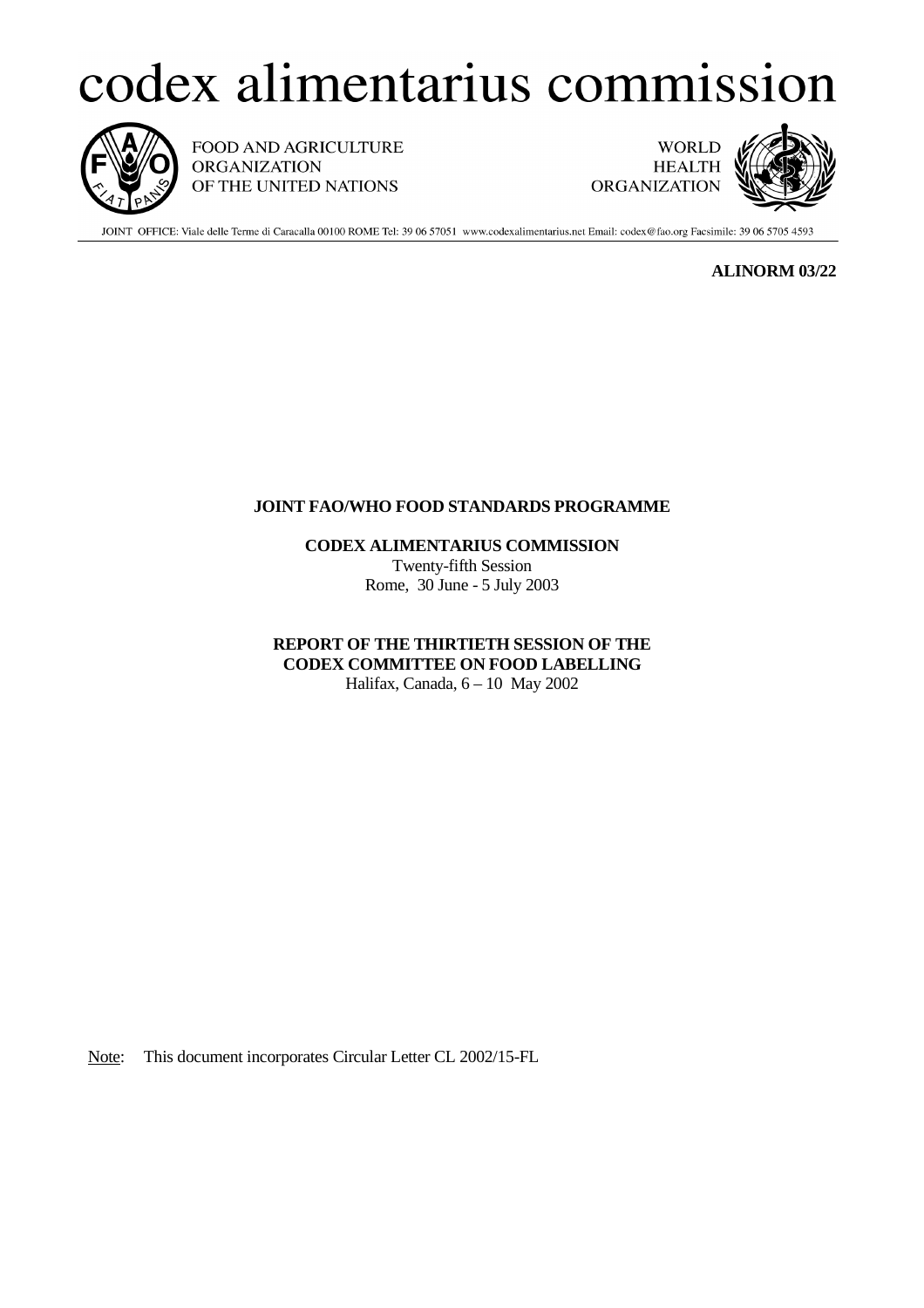# codex alimentarius commission



FOOD AND AGRICULTURE **ORGANIZATION** OF THE UNITED NATIONS

**WORLD HEALTH ORGANIZATION** 



JOINT OFFICE: Viale delle Terme di Caracalla 00100 ROME Tel: 39 06 57051 www.codexalimentarius.net Email: codex@fao.org Facsimile: 39 06 5705 4593

**CX 5/15 CL 2002/15-FL May 2002**

- **TO:** Codex Contact Points - Interested International Organizations
- **FROM:** Secretary, Codex Alimentarius Commission, Joint FAO/WHO Food Standards Programme, FAO, 00100 Rome, Italy

## **SUBJECT:** Distribution of the Report of the 30<sup>th</sup> Session of the Codex Committee **on Food Labelling (ALINORM 03/22)**

## A. MATTERS FOR ADOPTION BY THE 50<sup>th</sup> SESSION OF THE EXECUTIVE COMMITTEE

## **Proposed Draft Guidelines at Step 5 of the Procedure**

- 1. Proposed Draft Amendment to the Guidelines for the Production, Processing, Labelling and Marketing of Organically Produced Foods: Proposed Draft Revised Section 5 - Criteria (para. 24, Appendix II)
- 2. Proposed Draft Amendment to the Guidelines on Nutrition Labelling (para. 81, Appendix VI)
- 3. Proposed Draft Guidelines for Use of Health and Nutrition Claims (para. 91, Appendix VII)

Governments wishing to submit comments on the implications which the Proposed Draft Amendment may have for their economic interests should do so in writing in conformity with the Procedure for the Elaboration of World-wide Standards at Step 5 to the Secretary, Codex Alimentarius Commission, Joint FAO/WHO Food Standards Programme, FAO, via delle Terme di Caracalla, 00100 Rome, Italy **before 15 June 2002**.

## **B. REQUEST FOR COMMENTS AND INFORMATION**

## **Draft Standards at Step 6 of the Procedure**

- 4. Draft Amendment to the General Standard for the Labelling of Prepackaged Foods (class names) (para. 69, Appendix V)
- 5. Draft Amendment to the General Standard for the Labelling of Prepackaged Foods (Draft Recommendations for the Labelling of Foods Obtained through Certain Techniques of Genetic Modification/Genetic Engineering): Definitions (para. 33, Appendix III)

Governments and international organizations wishing to submit comments should do so in writing to the Secretary, Codex Alimentarius Commission, Joint FAO/WHO Food Standards Programme, FAO, Viale delle Terme di Caracalla, 00100 Rome, Italy, with a copy to the Secretary of the Committee, Mr. Ron B. Burke, Director, Bureau of Food Regulatory International and Interagency Affairs, Health Products and Food Branch, Health Canada, Bldg No. 7, Room 2395, Tunney's Pasture, Ottawa K1A 0L2, Canada, Fax No. 613.941.3537, e-mail: codex\_canada@hc-sc.gc.ca , **before 15 December 2002**.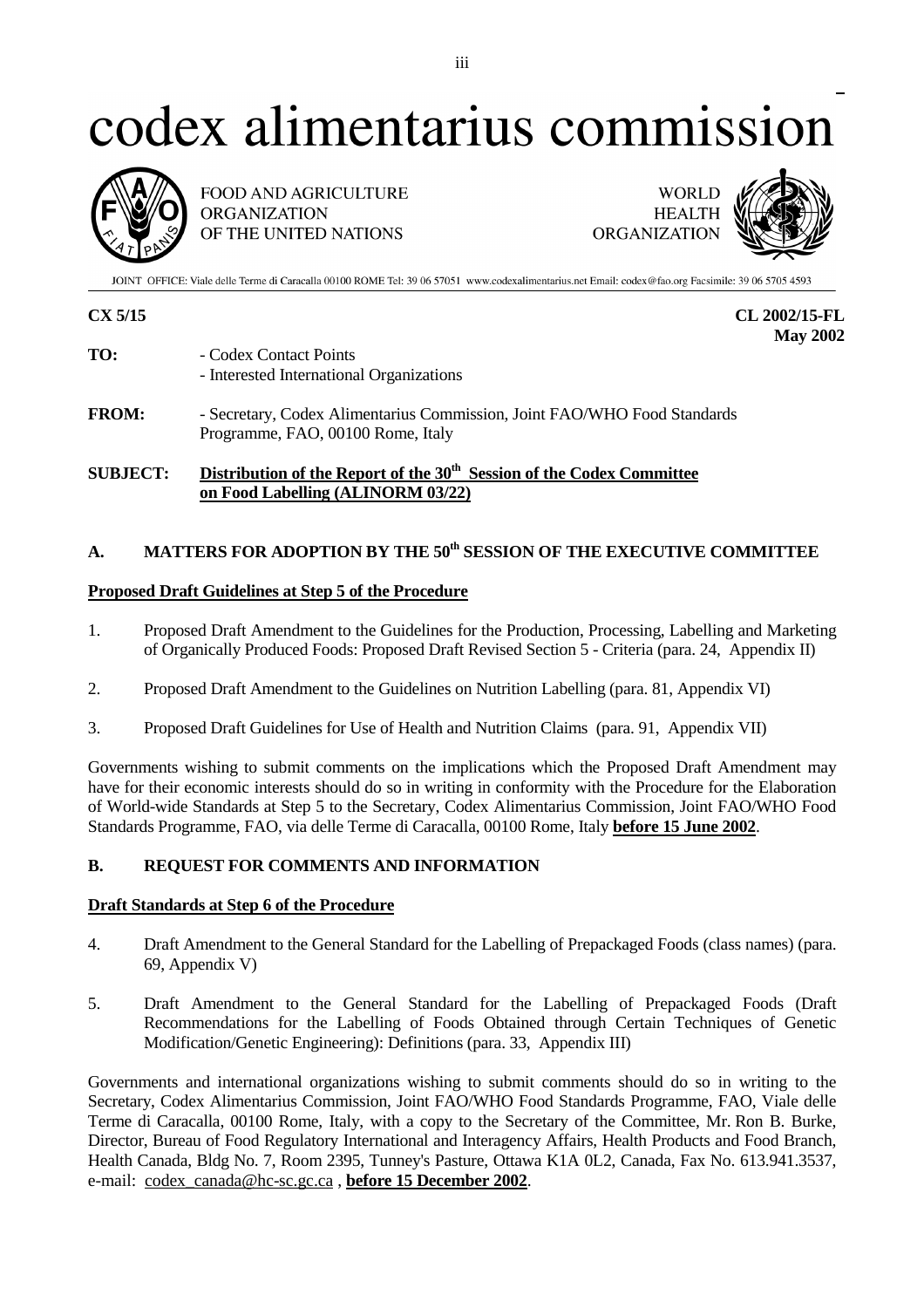#### **Proposed Draft Guidelines at Step 3 of the Procedure**

- 6. Proposed Draft Guidelines for the Labelling of Food and Food Ingredients Obtained through Certain Techniques of Genetic Modification/Genetic Engineering: Labelling Provisions (para. 62, Appendix IV)
- 7. Proposed Draft Amendment to the Guidelines for the Production, Processing, Labelling and Marketing of Organically Produced Foods: Proposed Draft Revised Annex 2 - Permitted Substances (para. 25, Appendix VIII)

The Committee agreed to invite submissions for amendments to the lists in Annex 2 together with justification against Section 5 of the adopted Guidelines and taking into account the intent of the draft revised criteria arising from this meeting; and to invite comment on the future maintenance of the lists in Annex 2, having regard to the approach, the process and the purpose of the lists within the Guidelines (para. 21).

Governments and international organizations wishing to submit comments on points 6. and 7. above should do so in writing to the Secretary, Codex Alimentarius Commission, Joint FAO/WHO Food Standards Programme, FAO, viale delle Terme di Caracalla, 00100 Rome, Italy, with a copy to the Secretary of the Committee, Mr. Ron B. Burke, Director, Bureau of Food Regulatory International and Interagency Affairs, Health Products and Food Branch, Health Canada, Bldg No. 7, Room 2395, Tunney's Pasture, Ottawa K1A 0L2, Canada, Fax No. 613.941.3537, E-mail: codex\_canada@hc-sc.gc.ca, **for point 6, before 15 December 2002 and for point 7, before 15 October 2002.**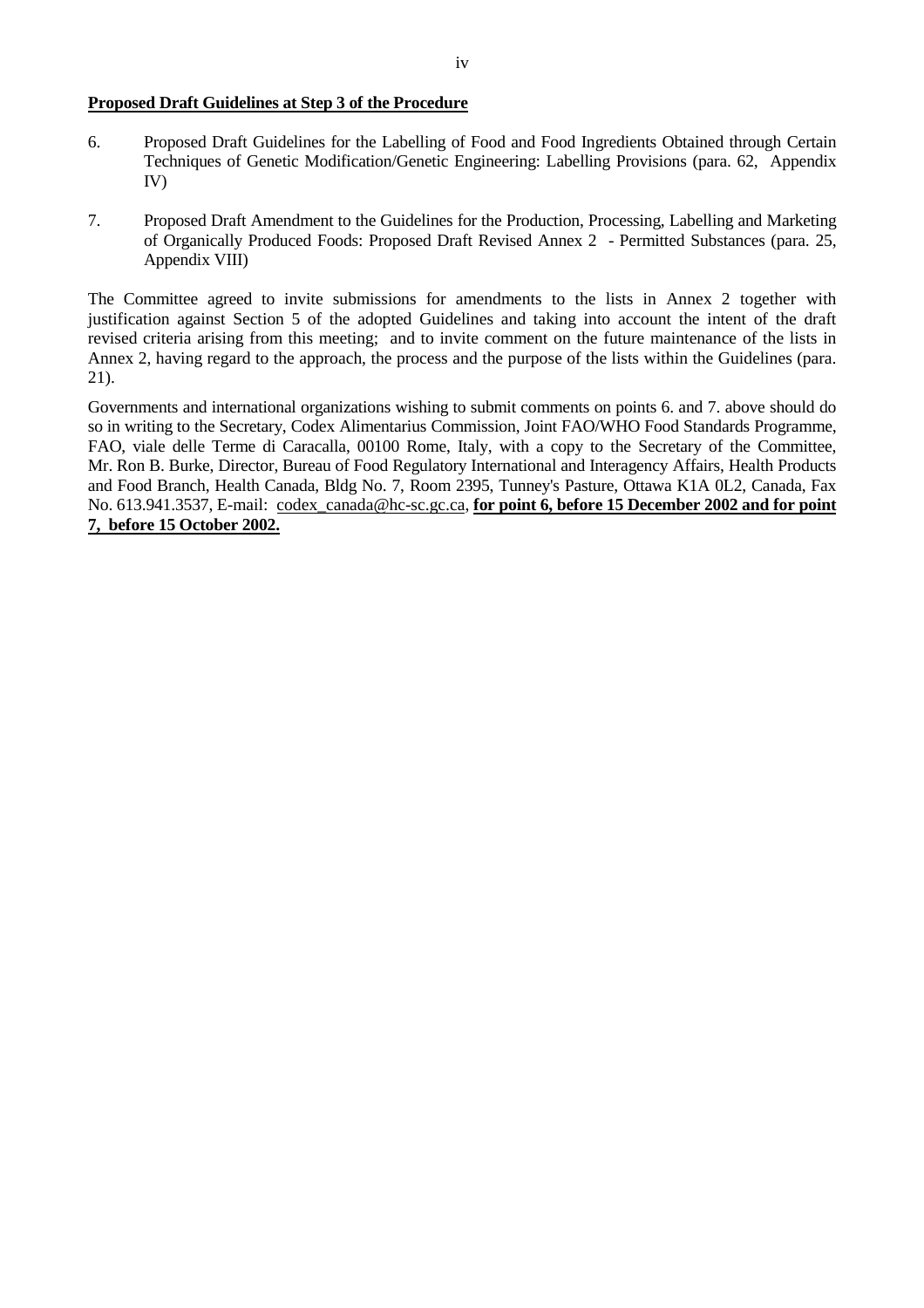The summary and conclusions of the  $30<sup>th</sup>$  Session of the Codex Committee on Food Labelling are as follows:

## **Matters for adoption by the 50<sup>th</sup> Session of the Executive Committee:**

The Committee:

- agreed to advance to Step 5 the Proposed Draft Amendment to the Guidelines for the Production, Processing, Labelling and Marketing of Organically Produced Foods: Proposed Draft Revised Section 5 - Criteria (para. 24, Appendix II);
- agreed to advance to Step 5 the Proposed Draft Amendment to the *Guidelines on Nutrition Labelling* (para. 81, Appendix VI);
- agreed to advance to Step 5 the Proposed Draft Guidelines for Use of Nutrition and Health Claims (para. 91, Appendix VII).

#### **Other Matters of Interest to the Commission**

The Committee:

- endorsed the labelling provisions in the Draft Standard submitted for consideration (para. 13);
- agreed to return to Step 6 the Draft Amendment to the *General Standard for the Labelling of Prepackaged Foods* (Draft Recommendations for the Labelling of Foods Obtained through Certain Techniques of Genetic Modification/Genetic Engineering): Definitions (para. 33, Appendix III);
- agreed to return to Step 6 the Draft Amendment to the *General Standard for the Labelling of Prepackaged Foods* (class names) (para. 86, Appendix VI);
- agreed to return to Step 3 the Proposed Draft Guidelines for the Labelling of Food and Food Ingredients Obtained through Certain Techniques of Genetic Modification/Genetic Engineering: Labelling Provisions (para. 62, Appendix IV);
- agreed to return to Step 3 the Proposed Draft Revised Annex 2 (Permitted Substances) in the *Guidelines for the Production, Processing, Labelling and Marketing of Organically Produced Foods* (para. 25, Appendix VIII);
- agreed to return to Step 3 the Proposed Draft Amendment to the *General Standard for the Labelling of Prepackaged Foods* (Quantitative Declaration of Ingredients) (para. 99);
- agreed to discuss further the need to undertake new work on the amendment of the *General Standard for the Labelling of Prepackaged Foods* concerning country of origin labelling; and to discuss the need for new work on traceability (para. 9) and misleading claims (para. 110) at its next session.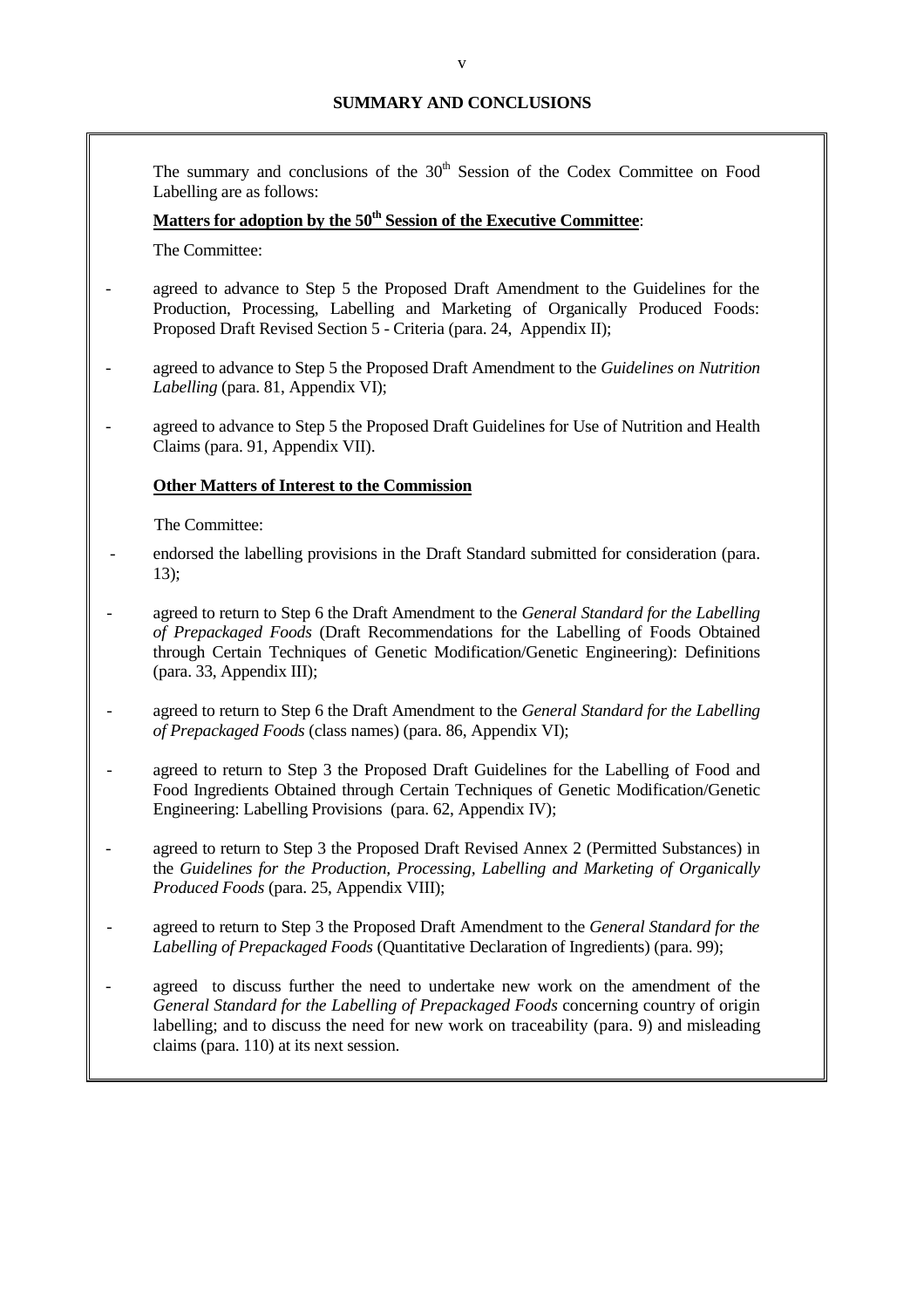## **TABLE OF CONTENTS**

| MATTERS ARISING FROM THE CODEX ALIMENTARIUS COMMISSION                                                                                                                                                                  |  |
|-------------------------------------------------------------------------------------------------------------------------------------------------------------------------------------------------------------------------|--|
|                                                                                                                                                                                                                         |  |
| GUIDELINES FOR THE PRODUCTION, PROCESSING, LABELLING<br>AND MARKETING OF ORGANICALLY PRODUCED FOODS<br>PROPOSED DRAFT SECTIONS: SECTION 5 - CRITERIA AND ANNEX 2 (PERMITTED SUBSTANCES) 14-26                           |  |
| DRAFT RECOMMENDATIONS FOR THE LABELLING OF FOODS OBTAINED<br>THROUGH CERTAIN TECHNIQUES OF GENETIC MODIFICATION/GENETIC ENGINEERING<br>(DRAFT AMENDMENT TO THE GENERAL STANDARD FOR THE LABELLING OF PREPACKAGED FOODS) |  |
| PROPOSED DRAFT RECOMMENDATIONS FOR THE LABELLING OF FOODS OBTAINED THROUGH<br>CERTAIN TECHNIQUES OF GENETIC MODIFICATION/GENETIC ENGINEERING (PROPOSED DRAFT<br>GUIDELINES FOR THE LABELLING OF FOODS OBTAINED THROUGH  |  |
| DRAFT AMENDMENT TO THE GENERAL STANDARD FOR THE LABELLING OF                                                                                                                                                            |  |
|                                                                                                                                                                                                                         |  |
|                                                                                                                                                                                                                         |  |
| PROPOSED DRAFT AMENDMENT TO THE GENERAL STANDARD FOR THE LABELLING                                                                                                                                                      |  |
|                                                                                                                                                                                                                         |  |
|                                                                                                                                                                                                                         |  |
|                                                                                                                                                                                                                         |  |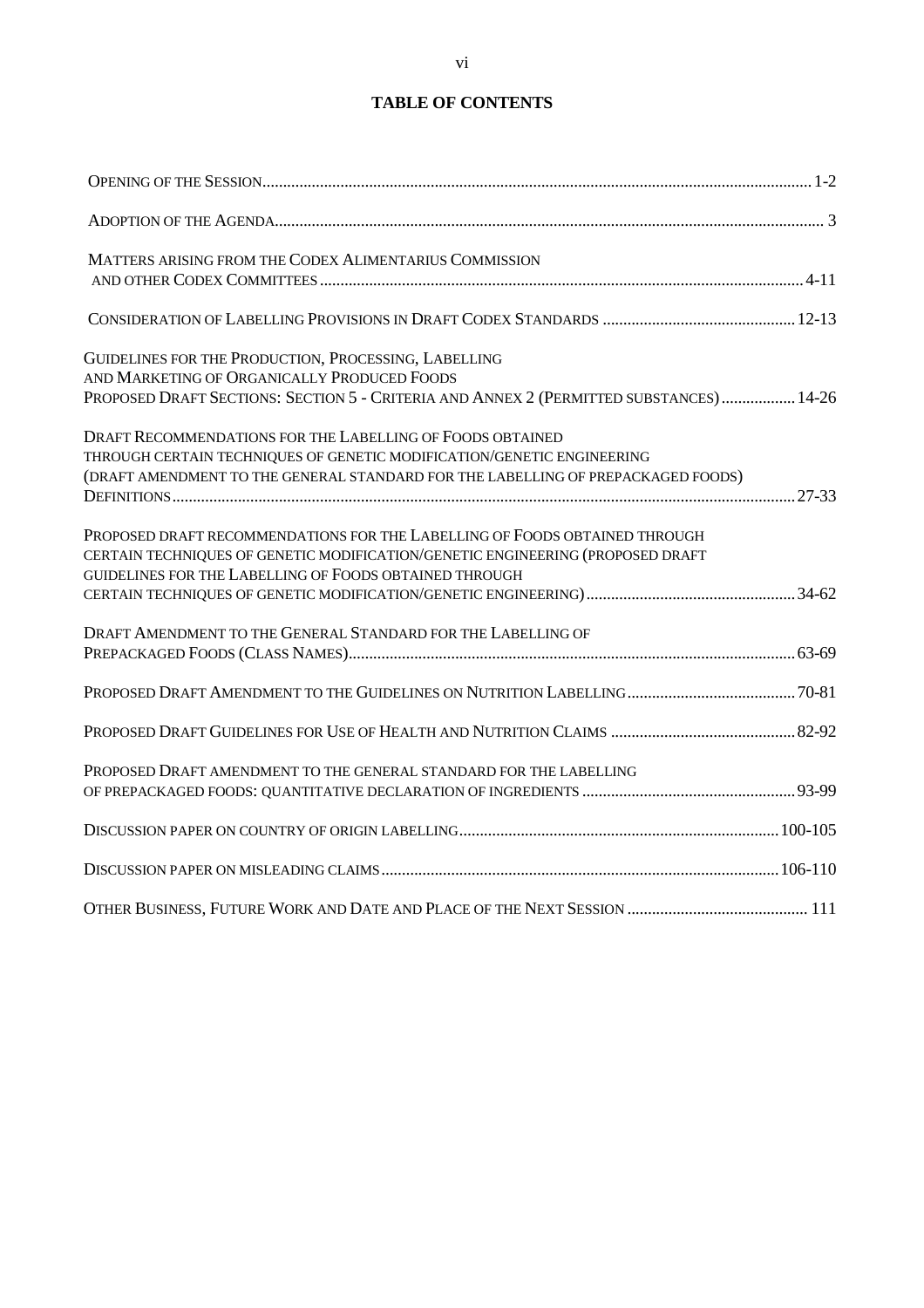## **LIST OF APPENDICES**

## Pages

| Appendix I    | <b>List of Participants</b>                                                                                                                                                                                                           | 17 |
|---------------|---------------------------------------------------------------------------------------------------------------------------------------------------------------------------------------------------------------------------------------|----|
| Appendix II   | Proposed Draft Amendment to the Guidelines for the Production, Processing,<br>Labelling and Marketing of Organically Produced Foods:<br>Proposed Draft Revised Section 5 - Criteria                                                   | 40 |
| Appendix III  | Draft Amendment to the General Standard for the Labelling of Prepackaged<br>Foods (Draft Recommendations for the Labelling of Foods Obtained through<br>Certain Techniques of Genetic Modification/ Genetic Engineering): Definitions | 42 |
| Appendix IV   | Proposed Draft Guidelines for the Labelling of Food and Food Ingredients<br>Obtained through Certain Techniques of Genetic Modification/ Genetic<br><b>Engineering: Labelling Provisions</b>                                          | 43 |
| Appendix V    | Draft Amendment to the General Standard for the Labelling of Prepackaged<br>Foods (class names)                                                                                                                                       | 47 |
| Appendix VI   | Proposed Draft Amendment to the Guidelines on Nutrition Labelling                                                                                                                                                                     | 48 |
| Appendix VII  | Proposed Draft Guidelines for Use of Health and Nutrition Claims                                                                                                                                                                      | 50 |
| Appendix VIII | Proposed Draft Amendment to the Guidelines for the Production, Processing,<br>Labelling and Marketing of Organically Produced Foods:<br>Proposed Draft Revised Annex 2 - Permitted Substances                                         | 56 |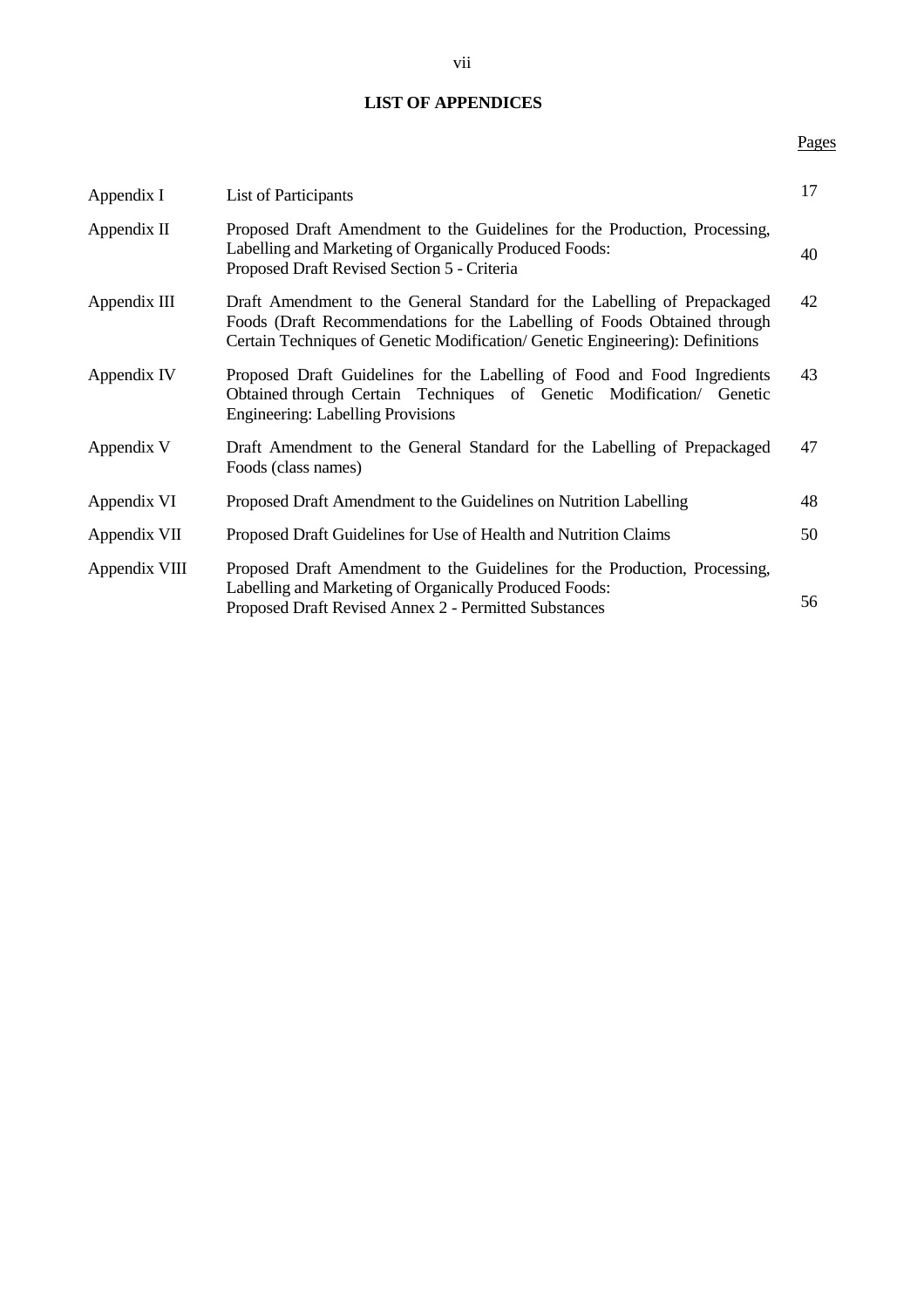## **INTRODUCTION**

1) The Codex Committee on Food Labelling held its Thirtieth Session in Halifax, Canada from 6 to 10 May 2002, at the kind invitation of the Government of Canada. The Session was chaired by Dr. Anne MacKenzie, Associate Vice-President, Science Evaluation, Canadian Food Inspection Agency. The Session was attended by 267 delegates and observers representing 49 Members and 32 international organizations. A complete list of participants is given in Appendix I to this report.

## **OPENING OF THE SESSION**

2) The Session was opened by Mr. Donald F. Ferguson, Regional Director General, Atlantic Region, Health Canada who welcomed the participants to Halifax, Nova Scotia. In his opening remarks to the Session, Mr. Ferguson noted the importance of food labelling for consumers and the role of the Codex Committee on Food Labelling in providing internationally accepted standards based on scientific evidence and addressing consumer expectations. Mr. Ferguson stressed the importance of principles of openness and transparency applied in the framework of Codex and at the national level in order to protect the health of consumers and to ensure fair practices in food trade. Mr. Ferguson also pointed out that the Joint FAO/WHO Evaluation of the Codex Alimentarius and Other FAO and WHO Work on Food Standards was currently underway and that the terms of reference for the evaluation cited consumer demand for consistency in food labelling as one of the areas of concern to be examined, along with growing demands for food safety. Finally Mr. Ferguson wished every success to the meeting and the delegates in their important work.

## **ADOPTION OF THE AGENDA (Agenda Item 1)<sup>1</sup>**

3) The Committee adopted the Provisional Agenda as its Agenda for the Session without amendment.

## **MATTERS REFERRED BY THE CODEX ALIMENTARIUS COMMISSION AND OTHER CODEX COMMITTEES (Agenda Item 2)2**

## **Traceability**

4) The Committee recalled the recommendations of the  $49<sup>th</sup>$  Session of the Executive Committee concerning the consideration of traceability in Codex and noted the work undertaken by other committees in this area. The Delegation of Canada, referring to its background document, presented the status of current discussions in Codex Committees and noted that several Codex labelling texts and commodity standards included provisions concerning product tracing, including country of origin.

5) Some delegations and observers pointed out that traceability was especially relevant to the work of the Committee in order to ensure the authenticity of labelling; although some provisions related to product tracing already existed, a more systematic approach was necessary and principles should be defined to ensure consistency in the approach to labelling issues. These delegations also indicated that the work of the Committee on Food Import and Export Inspection and Certification Systems would focus on inspection and certification matters but would not address specific labelling issues. They also stressed the importance of the input from the Committee on Food Labelling to facilitate the general debate in the Committee of General Principles.

6) Other delegations and observers expressed the view that it was premature to undertake specific work on traceability since the CCGP was expected to provide general guidance for Codex committees and the CCFICS was already working in this area. It was also noted that no definition of traceability or product tracing had been developed for the purposes of Codex work, and that this question should be addressed first by the CCGP.

7) Some delegations pointed out that product tracing should be considered primarily as a risk management measure and that further clarification was needed on its application for other purposes before undertaking new work. It was also pointed out that the use of traceability and labelling for food safety purposes should be considered separately from its application for fair trading practices.

 $\frac{1}{1}$ CX/FL 02/1

<sup>2</sup> CX/FL 02/2, CX/FL 02/2-Add.1, CX/FL 02/2-Add.2 (Background document on Food Labelling and Traceability prepared by Canada)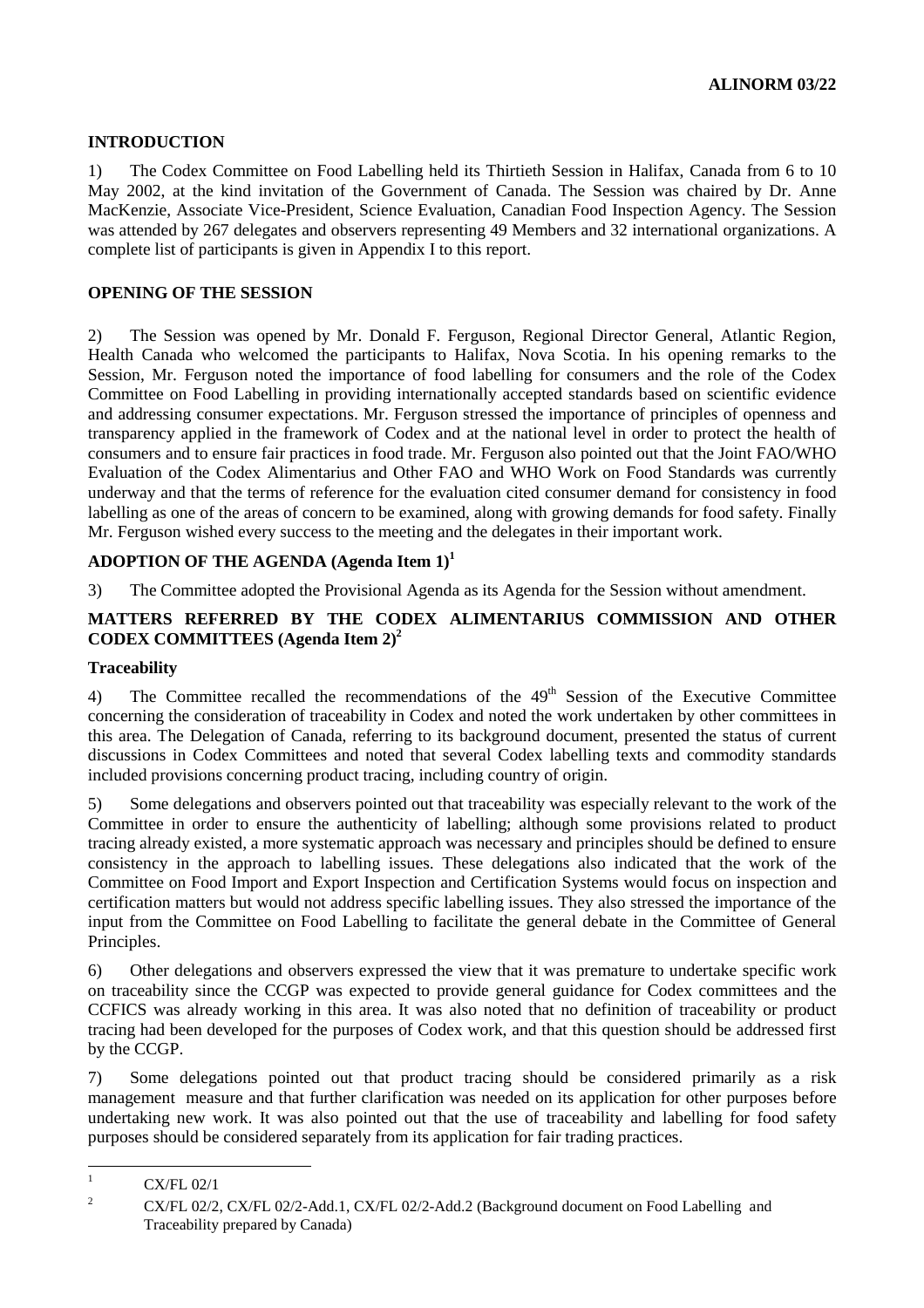8) Several delegations expressed their appreciation to the Delegation of Canada for their useful paper and some delegations proposed to circulate it for comments or to prepare a new discussion paper for consideration by the next session. The Committee recalled that the discussion paper to be prepared for the Committee on General Principles would consider all relevant aspects of traceability or product tracing from a general perspective, including labelling issues, and recommended that the Secretariat take into account the document prepared by Canada in the preparation of the paper.

9) There was no consensus on the need to undertake specific work on traceability and food labelling but the Committee agreed that this question should be discussed further at the next session, taking into account the work undertaken by other Committees. The Committee agreed that the document prepared by Canada would be circulated for comments and consideration by the next session as a specific Agenda Item. The Committee also agreed it would be useful if country comments would include concrete examples.

## **Other matters**

10) The Committee noted that in reply to its earlier questions on sports and energy drinks, the Committee on Nutrition and Foods for Special Dietary Uses had decided that no further work was required concerning the definition of a " high energy" claim; the development of a standard for sports drinks as foods for special dietary uses; and the levels of pharmacologically active substances in such products.

## **Matters arising from FAO/WHO**

11) The Representative of FAO presented the conclusions and recommendations of the FAO/WHO Expert Consultation on Evaluation of Health and Nutritional Properties of Probiotics in Food including Powder Milk with Live Lactic Acid Bacteria, convened in October 2001 at the request of the Government of Argentina. The complete report was available at the session and the summary of conclusions and recommendations was presented in CX/FL 02/2-Add.1. The Representative indicated that the Consultation had considered the need for specific and substantiated health claims for probiotics, and that its recommendations were particularly relevant with regard to the Proposed Draft Recommendations for Use of Health and Nutrition Claims (Agenda Item 8) and the Discussion paper on Misleading Claims (Agenda Item 11). The Committee was also informed that, as a follow-up to the expert consultation an FAO/WHO working group of experts had met in April 2002 to prepare Guidelines for the evaluation of probiotics.

## **CONSIDERATION OF LABELLING PROVISIONS IN DRAFT CODEX STANDARDS**  $(A$ genda Item  $3^3$

12) The Committee considered labelling provisions of the draft Standard for Chocolate and Chocolate Products, which had been forwarded by the 19<sup>th</sup> Session of Committee on Cocoa Products and Chocolate (CCCPC) to the  $25<sup>th</sup>$  Session of the Commission for adoption at Step 8.

13) The Delegation of Malaysia, supported by India expressed their reservation regarding the declaration of cocoa solids (Section 5.2) in the Standard. The Committee however recalled that the current text resulted from a compromise achieved after detailed discussion in the CCCPC and endorsed the labelling provisions as proposed.

## **GUIDELINES FOR THE PRODUCTION, PROCESSING, LABELLING AND MARKETING OF ORGANICALLY PRODUCED FOODS - PROPOSED DRAFT SECTIONS: SECTION 5 – CRITERIA AND ANNEX 2 – PERMITTED SUBSTANCES (Agenda Item 4)**<sup>4</sup>

14) The Committee recalled that the 49<sup>th</sup> (Extraordinary) Session of the Executive Committee had approved new work to review the criteria in Section 5 of the Guidelines<sup>5</sup> to ensure that future inputs would be supported by technical submissions and to revise Annex 2 (Permitted Substances).

15) These Sections and comments received in response to CL 2001/48-FL were considered by the Working Group that met prior to the current Session. The Chair of the Working Group, Ms Lovisolo (Canada), presented the outcome of the discussions on Section 5 and Annex 2. The Working Group noted

 $\overline{a}$ 

<sup>3</sup> <sup>3</sup> CX/FL 02/3, CX/FL 02/3 Add.1 and CX/FL 02/3 CRD 17 (Comment of Australia)

CL 2001/48-FL, CX/FL 02/4 (comments of Denmark, France, Japan, New Zealand, Poland, Switzerland, United States, IDF, IFOAM), CX/FL 02/4-Add.1 (comments of Canada), CRD 7 (comments of Australia, IACFO), CRD 14 (comments of Thailand, EC), CRD 24 (Philippines), CRD 27 (Report of the Working Group)

<sup>5</sup> GL 32 – 1999, Rev 1 - 2001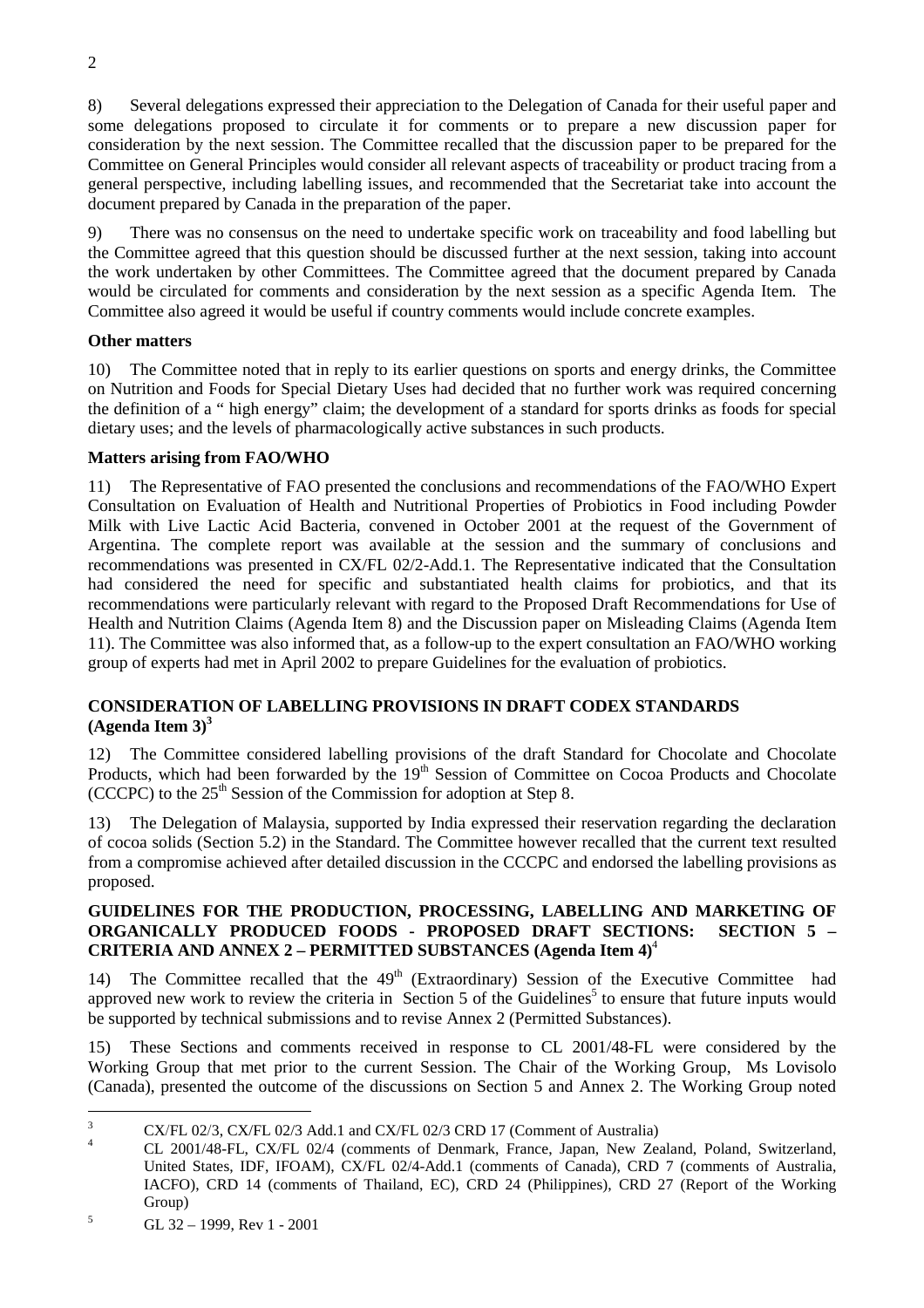that the criteria were the most central part of the guidelines and should be strong, clear and relevant in order to facilitate the production, processing and trade of organically produced foods.

## **Section 5**

16) The Committee considered the key changes to Section 5 of the Guidelines proposed by the Working Group for the purposes of clarification, and to strengthen consumer protection, as follows:

- The removal of the footnote from the title of Section 5 which encouraged countries to implement either the Codex criteria or national criteria. This subsequently lead to an amendment of 5.2 that would require countries to meet the criteria of 5.1
- Any proposals for inclusion in the list of Permitted Substances for the Production of Organic Foods (Annex 2 of the Guidelines) would be required to meet the general criteria included in Section 5.1.
- Users of the Guideline would now be required to take into account both the manufacture and disposal of substances as well as their use.
- Exceptional circumstances were considered in regard to the acceptability of chemical processes that may be considered for the extraction of carriers and binders for fertilizers and soil conditioners (see para. 18).
- The elaboration of text to require assessment of the potential harmful impact of fertilizers and soil conditioners on the balance of the soil ecosystem rather than solely soil organisms and on water, and air quality.
- Raising the awareness of users of the criteria that the use of substances may not apply generally to all situations and therefore their use may be restricted to specific conditions, specific regions, or specific commodities.
- Taking into account the negative impact of substances used in organic systems on the environment, the ecology and the health of consumers, livestock and bees.
- Site specific restrictions should also apply to plant disease and pest and weed control measures.
- A proposal for elaboration of criteria for construction materials used for livestock production was discussed but it was agreed that this related to Annex 1 B that addresses livestock products and should be raised as part of a future review of the Guidelines.
- The Section related to the use of additives and processing aids was strengthened to ensure that those substances are only used if:
	- o organic foods cannot be produced or preserved in the absence of alternate technologies,
	- o their use maintains the authenticity of the product,
	- o and they do not detract from the overall quality of the product.
- Paragraph 5.2 was amended to encourage Member Countries to develop, or adopt, a list of substances that meet the criteria outlined in Section 5.1.
- Paragraph 5.3 which set out the manner of making submissions was amalgamated into paragraph 5.4, thus strengthening the requirement to base proposals on the criteria in 5.1.
- The deletion of the footnote at the commencement of the Section also removed any confusion about the review periods and processes as all review provisions are detailed in Section 8.

17) The Committee noted that, at this stage in the review process, the precautions set out in relation to the Permitted Substances for the Production of Organic Food (Annex 2 of the Guidelines) appeared to align with the intent of the draft proposals made to Section 5. Care should be taken during the review to ensure that these two sections of the Guidelines remain aligned.

18) The Delegation of Spain, speaking on behalf of the member states of the European Union, expressed its objections to the inclusion of chemical processes for the extraction of carriers and binders as this was contrary to the principles of organic production. The Committee therefore agreed to place the exception mentioned in Section 5.1 (a) in square brackets for further consideration.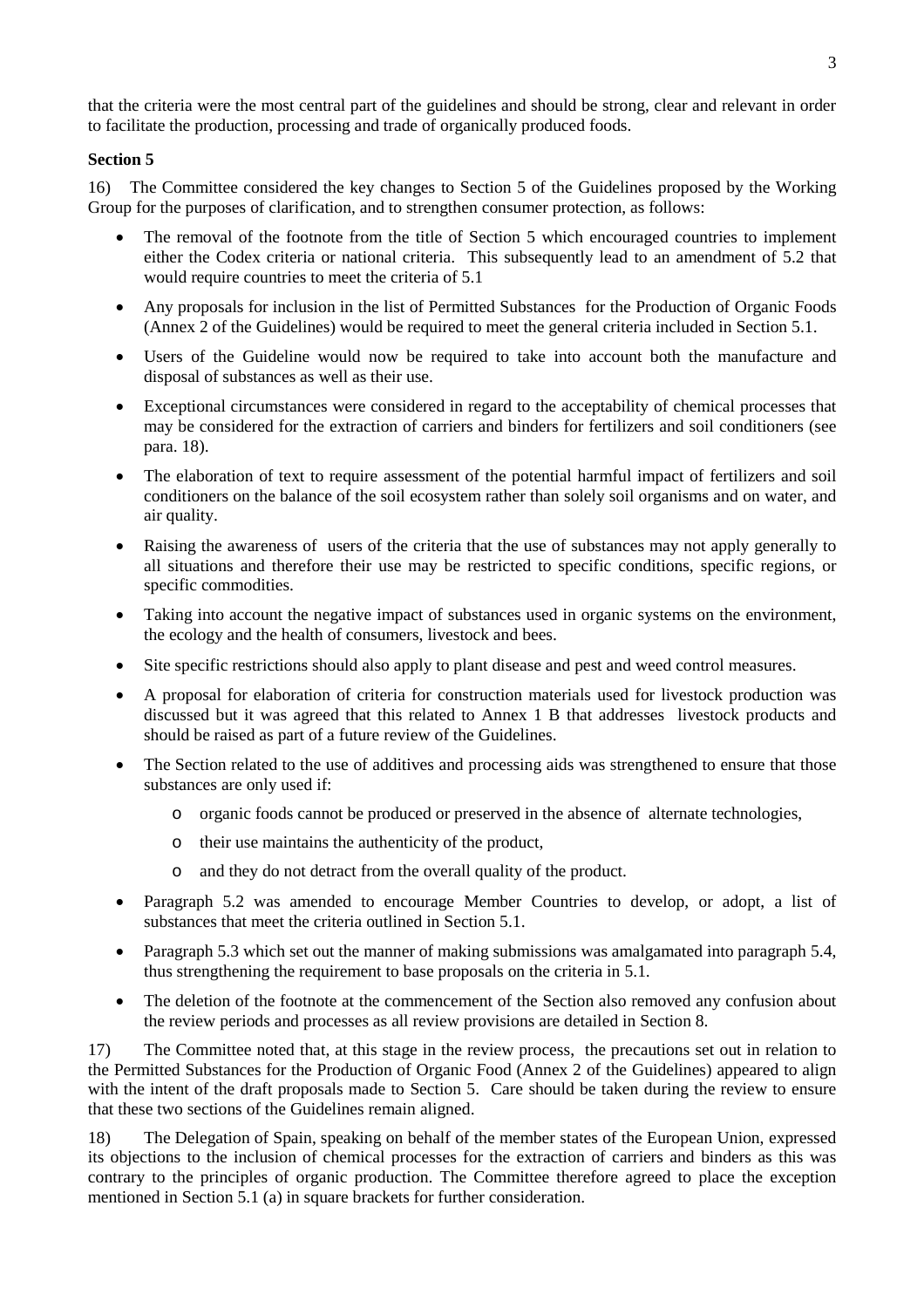## **Annex 2**

19) The Working Group recognized that the proposals for amendments to the lists in Annex 2 did not meet the prerequisites set down in section 5.3 to provide a description of: 1) the product; 2) the conditions of any envisioned use; and 3) evidence that the requirements of Section 5.1 were satisfied.

20) The Working Group further agreed that carrying out an input evaluation against the presently adopted criteria would not be beneficial in the long term as the criteria were in the process of being updated particularly in respect of the use of food additives and processing aids. However, any substances proposed in the intervening time would be reviewed against the adopted Guidelines but have regard also for the intent of the proposed revised draft criteria (at Step 5).

- 21) The Committee agreed to:
	- i) recirculate Annex 2 at Step 3 inviting submissions for amendments to the lists together with justification against Section 5 of the adopted Guidelines and taking into account the intent of the draft revised criteria arising from this meeting;
	- ii) invite comment on the future maintenance of the lists in Annex 2, and having regard for the approach, the process and the purpose of the lists within the Guidelines.

22) The Committee further agreed that an electronic Drafting Group<sup>6</sup> should be convened to review the comments and proposals for amendments to the lists.

## **Other issues**

6

23) The Committee noted that during the adoption of the draft Guidelines by the Commission, the Delegation of China had sought clarification as to the veterinary drugs permitted for organic livestock production. The Committee recalled that, during the elaboration of the livestock provisions, it had been decided not to develop specific input lists or determine limits in relation to veterinary drugs as few medicines are available today that do not involve genetic engineering.

## **Status of the Guidelines for the Production, Processing, Labelling and Marketing of Organically Produced Foods: Proposed Draft Sections : Section 5 – Criteria And Annex 2 – Permitted Substances**

24) The Committee agreed to advance the Proposed Draft Amendments to Section 5 (Criteria) for adoption at Step 5 by the Executive Committee (see Appendix II).

25) The Committee agreed that Annex 2 (Permitted Substances) should be returned to Step 3 for further comments, revised by the Drafting Group and circulated for comments and consideration at the next session (see Appendix VIII).

26) The Committee expressed its appreciation to Ms. Lovisolo and to the Working Group for their work on complex issues, and agreed that the Working Group would be convened again prior to the next session to consider Section 5 and Annex 2.

Electronic Drafting Group members: Argentina, Austria, Australia, Canada, Cuba, Denmark, France, Germany, India, Japan, Korea, Malaysia, New Zealand, Norway, Romania, Singapore, Spain, Sweden, Switzerland, Thailand, United Kingdom, United States, Consumers International, European Community, IDF, IFOAM, IACFO, IADSA, RAFI.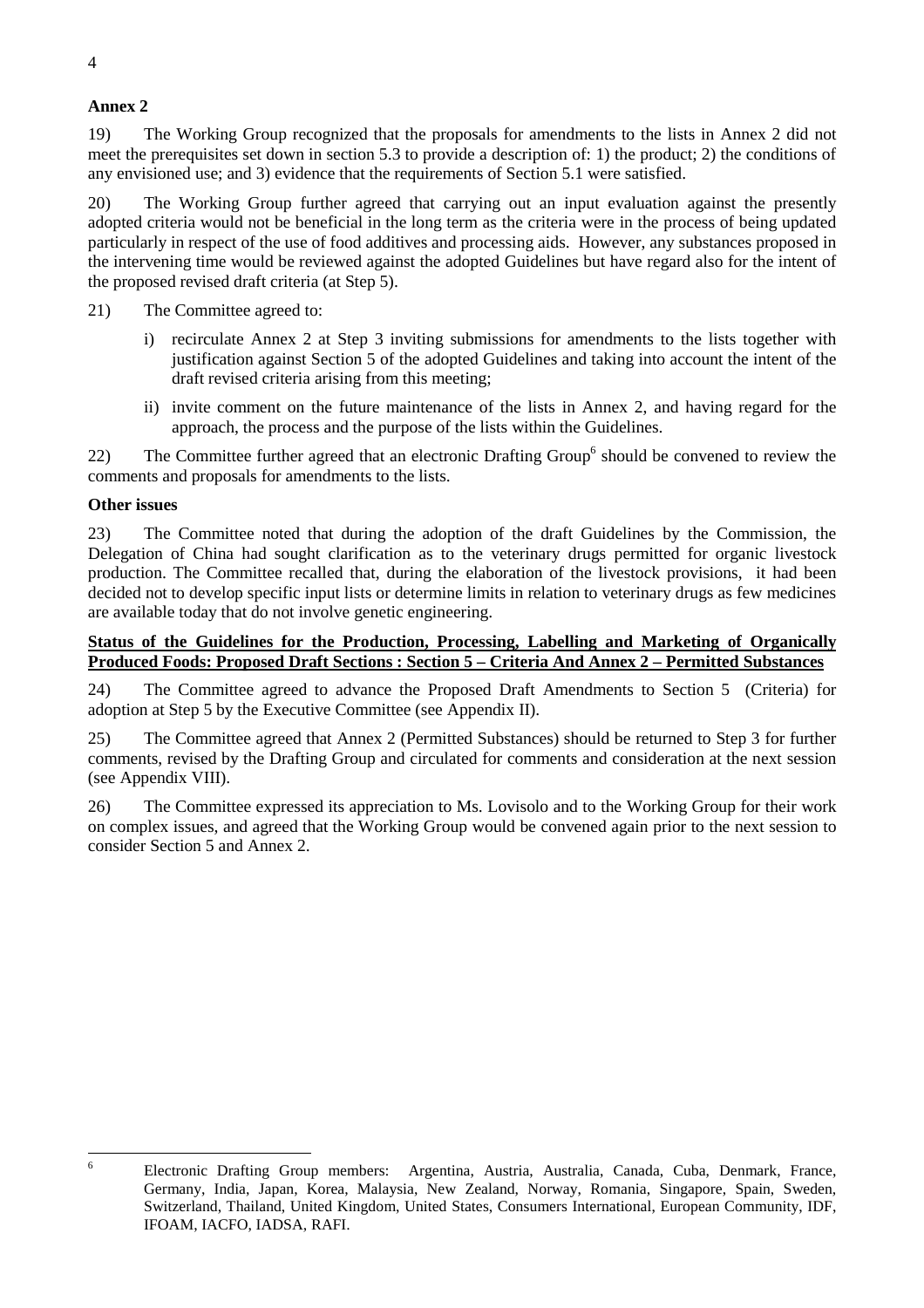## **DRAFT RECOMMENDATIONS FOR THE LABELLING OF FOODS OBTAINED THROUGH CERTAIN TECHNIQUES OF GENETIC MODIFICATION/GENETIC ENGINEERING (DRAFT AMENDMENT TO THE GENERAL STANDARD FOR THE LABELLING OF PREPACKAGED FOODS): DEFINITIONS (Agenda Item 5a)**<sup>7</sup>

27) The Committee recalled that the  $24<sup>th</sup>$  Session of the Codex Alimentarius Commission had returned the Draft Amendment (Definitions) to Step 6 due to lack of consensus on the appropriate terminology for the Definitions. It also noted that the 3<sup>rd</sup> Session of the Codex Ad hoc Intergovernmental Task Force on Foods Derived from Biotechnology had agreed to advance the *Draft Principles for Risk Analysis of Foods Derived From Modern Biotechnolog*y, and the *Draft Guideline for the Conduct of Food Safety Assessment of Foods Derived from Recombinant–DNA Plant* to Step 8 for adoption by the 25<sup>th</sup> Session of the Commission. The definition of "modern biotechnology" was used in the *Draft Principles* and was consistent with the definition adopted in the Convention on Biological Diversity. The Secretariat recalled that the definitions were currently under consideration as a Draft Amendment to the General Standard for the Labelling of Prepackaged Foods but were also included in the Guidelines. The Chairperson, referring to the progress made in the Task Force on Foods Derived from Biotechnology, urged the Committee to make as much progress as possible during this Session in view of the importance of this subject.

28) The Delegation of the United States, supported by the Delegations of Ireland and Brazil, expressed its concern over the present process of discussion whereby the Definition of terms was separated from the Guidelines and at a different Step in the Procedure, and proposed to discuss the definitions in conjunction with the main text of the Guidelines.

29) Many delegations and observer organizations supported "genetically modified/engineered" because this terminology is more familiar to consumers, stressing the importance to use familiar terminology for the purpose of labelling. In this context the Delegation of Ireland expressed its serious concern that a majority of consumers would not understand the significance of the term "Modern Biotechnology" on a food label. The Delegation of India pointed out that the word "modern" in itself was rather vague.

30) On the other hand, many other delegations and observers supported "Modern Biotechnology" in order to maintain consistency with other Codex texts and with other internationally agreed texts such as the Cartagena Protocol. Some of these delegations stressed that "Modern Biotechnology" was more understandable to the consumers in their countries. The Delegation of Brazil further proposed to use "Modern Biotechnology" in the title for the purpose of consistency throughout Codex. The Delegation of Japan expressed the opinion that it would accept the use of the term "modern biotechnology" but it did not intend to exclude the term "genetically modified/engineered" from the Definitions section.

31) After a first round of exchange of opinions, the Delegation of Spain, speaking on behalf of the member states of the European Union, expressed its willingness to compromise by accepting "Modern Biotechnology" on the condition that the terminology used in the definition did not affect the terminology used in the actual labelling. The Delegation proposed to add a new footnote for this purpose. The Observer from Greenpeace, supported by some observers proposed to indicate in the footnote that "modern biotechnology" should not be used for labelling purposes. However, some delegations pointed out that the decision to use specific terminology in the labels was the responsibility of member countries at the national level. Several delegations expressed their willingness to accept the footnote proposed by the Delegation of Spain as a compromise.

32) The Delegation of the United States proposed a modification to the footnote suggested by Spain to reflect wording found in paragraph 153 of the report of the 24th Session of the Codex Alimentarius Commission. They also proposed to retain only "Modern Biotechnology" by deleting the other definitions and the existing footnotes 1 and 2. The Delegation also suggested that the wording necessary for labelling should be considered at a later stage. The Delegation of Spain, supported by India, opposed this proposal and requested the retention of all the definitions and present footnotes. The Delegation of Canada referred to the compromise reached at the last session on the definition of "modern biotechnology" and proposed to retain its associated footnotes.

<sup>-&</sup>lt;br>7

CL 2001/22-FL, CX/FL 02/5 (comments of Argentina, Brazil, Canada, Malaysia, Spain, Uruguay, ASSINSEL, ICGMA, EC), CRD 3 (IBFAN), CRD 24 (Philippines), CRD 26 (comments of the Secretariat of the Convention on Biological Diversity), CRD 30 (Indonesia)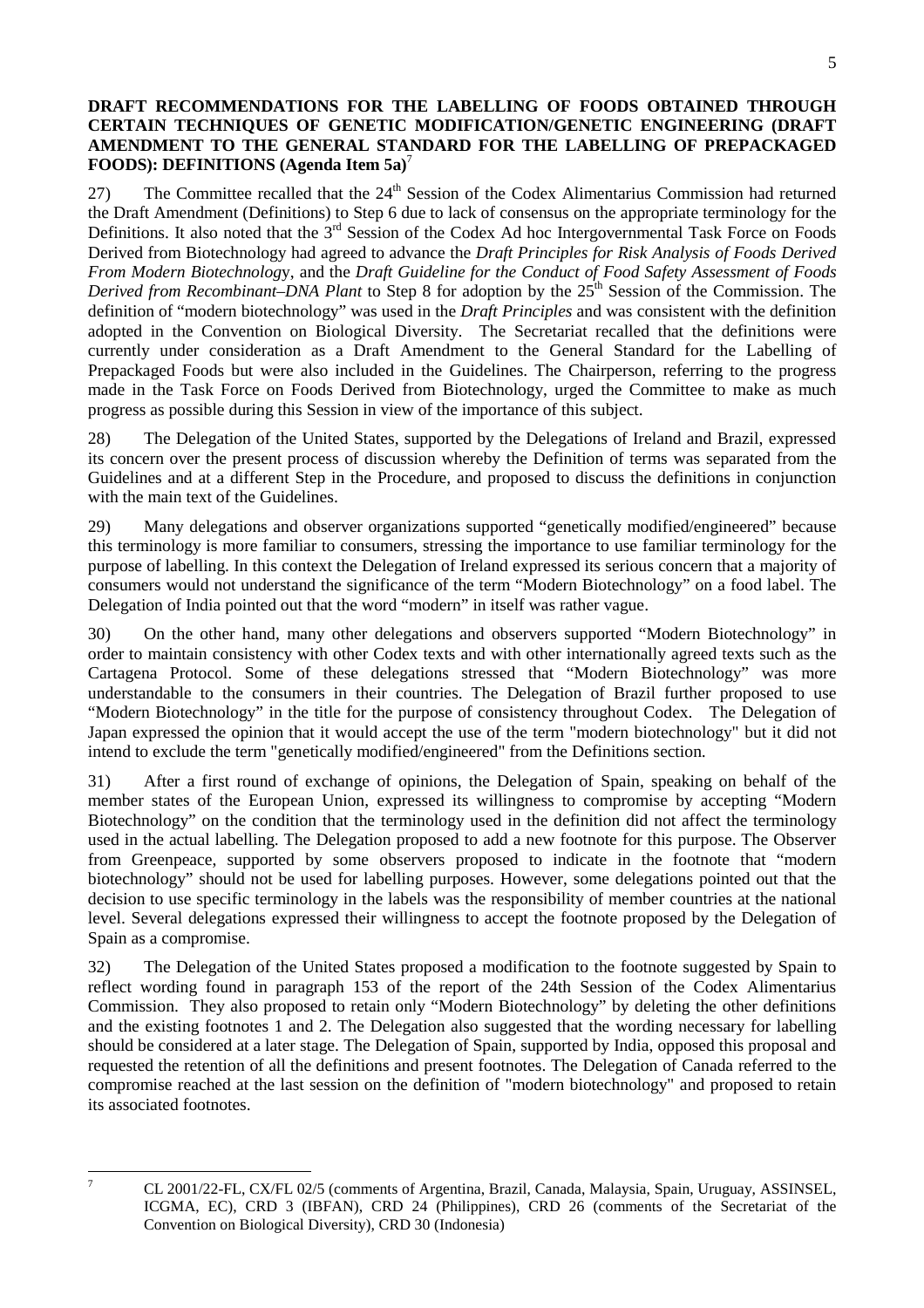**Status of the Draft Recommendations for the Labelling of Foods Obtained through Certain Techniques of Genetic Modification/Genetic Engineering (Draft Amendment to the General Standard for the Labelling of Prepackaged Foods): Definitions**

33) The Committee could not reach a consensus and decided to return the current text of the Draft Definitions, with the addition of the footnote proposed by the Delegation of Spain, to Step 6 for further comments and discussion in the next Session (see Appendix III).

## **PROPOSED DRAFT RECOMMENDATIONS FOR THE LABELLING OF FOODS OBTAINED THROUGH CERTAIN TECHNIQUES OF GENETIC MODIFICATION/GENETIC ENGINEERING (PROPOSED DRAFT GUIDELINES FOR THE LABELLING OF FOODS OBTAINED THROUGH CERTAIN TECHNIQUES OF GENETIC MODIFICATION/GENETIC ENGINEERING): LABELLING PROVISIONS (Agenda Item 5b)**<sup>8</sup>

34) The Committee recalled that the last session had not completed the discussion on the Proposed Draft Guidelines due to lack of time and had returned them to Step 3 for further comments. The Delegation of Canada presented the working document that had been prepared with the inclusion of all comments submitted by member countries and observers in each section, in order to facilitate the discussion. The Committee discussed the document section by section as follows.

## **Title**

35) Some delegations proposed to amend the title to refer to "modern biotechnology" in order to ensure consistency with the terminology used by the CTFBT. Other delegations and observers supported the current title referring to "certain techniques of genetic modification/genetic engineering" as it should reflect the contents of the text, and the purpose of the guidelines was not to address risk analysis but food labelling. It was also proposed to replace "certain techniques" with "techniques".

36) As no consensus could be reached, the Committee agreed to proceed with the consideration of the guidelines and to reconsider the terminology used in the title and definitions and in all relevant parts of the text when the entire text had been discussed.

## **Purpose of the Guidelines**

37) The Delegation of Mexico proposed that the information mentioned in the first sentence should be qualified as "necessary" rather than "relevant". Other delegations objected to this amendment and after an exchange of views, the Committee agreed to delete "relevant" as it did not improve the clarity of the text. The Delegation of India suggested to include the second paragraph of the *Purpose of the Guidelines* in the *Scope*.

38) Some delegations proposed to delete the last sentence concerning the role of food labelling as it was redundant. The Delegation of the United States stated that the sentence went beyond the Statements of Principle that had been agreed in Codex. Other delegations pointed out that this text was identical to the third *Statement of Principle* and reflected an essential aspect of Codex work, and that the notion of "consumer choice" was also mentioned in general labelling texts. The Delegation of Australia pointed out that the sentence was not identical to the third *Statement of Principle*. After some debate, the Committee agreed that food labelling "plays an important role in providing information to consumers and thereby facilitating consumer choice". The square brackets were deleted around the first paragraph and the second paragraph was left unchanged.

## **Section 1. Scope**

39) The Delegation of the United States, supported by other delegations including Australia and Brazil, proposed to focus on the sections on which consensus could be reached, and especially on the labelling of foods that differed from their conventional counterparts. Other delegations expressed the view that these provisions should be discussed with the labelling requirements based on the method of production and that the text should be discussed as a whole. The Delegation of Mexico proposed to refer to a case by case

 8

ALINORM 01/22A, Appendix V, CL 2001/43-FL, CX/FL 02/6 (comments of Argentina, Brazil, Canada, Colombia, Malaysia, Poland, Spain, Sweden, United States, Uruguay, 49P, ASSINSEL, ICGMA, EC), CX/FL 02/6-Add.1 (Guatemala, Japan), CX/FL 02/6-Add.2 (CI), CRD2 (South Africa, IBFAN), CRD 9 (comments of Cuba), CRD 19 (comments of Thailand), CRD 24 (comments of Philippines), CRD 30 (comments of Indonesia).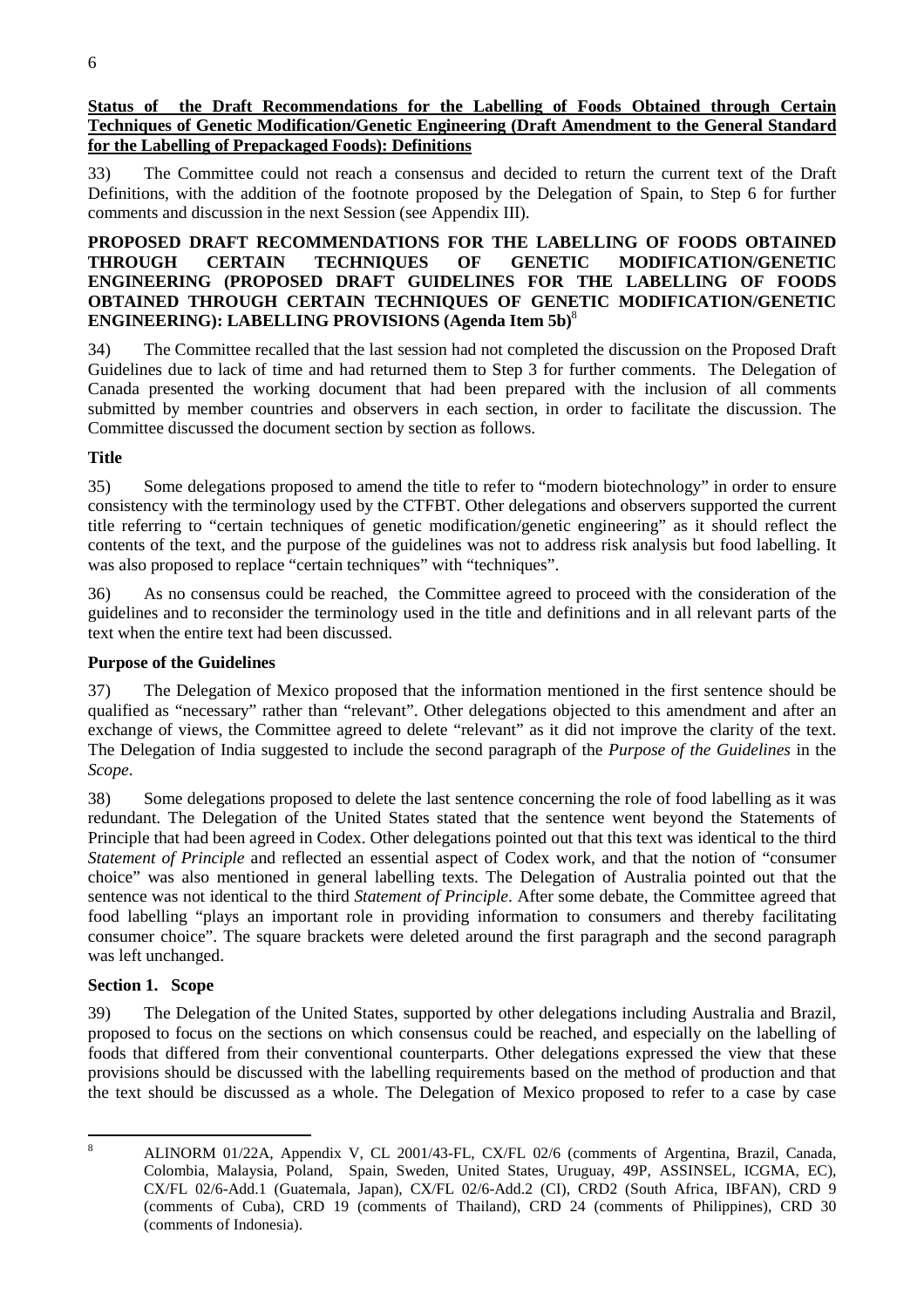evaluation but the Committee agreed that this was relevant in relation to risk analysis and not in the case of labelling.

40) The Committee had an extensive discussion on section 1.1.1 and the use of the terms "no longer equivalent/ differ significantly" and agreed on a compromise text proposed by the Delegation of Canada and other delegations in order to clarify the nature of the comparison, the reference to natural variations, and the type of products covered by this comparison. The Committee also agreed that further discussion of this text would be necessary in conjunction with other relevant sections.

41) The Delegation of the United States expressed its objections to the inclusion of labelling requirements for foods that were not different from their conventional counterpart as it would be misleading for consumers and imply that the product was unsafe, and the practical implications related to the enforcement of such labelling had not been addressed. This position was supported by the Delegations of Argentina and Brazil. The Delegation of Australia noted that the issue of general labelling was unlikely to gain international consensus and, in accordance with the agreed text in the Procedural Manual for consideration of other factors referred to in the second *Statement of Principle*, was best left to individual member countries.

42) Other delegations supported the labelling of foods that contained DNA and protein, as indicated in section 1.1.2, however they objected to the labelling of foods that were produced from GMOs but did not contain DNA and/or modified protein as this, in their view, was not enforceable in practice. The Observer from the EC stressed the importance of adequate labelling to ensure consumer confidence and supported the current text.

43) The Delegation of Norway, supported by India and some observers, supported comprehensive labelling in all cases for foods derived from biotechnology irrespective of the differences with other foods in order to ensure consumer information and allow consumer choice.

44) The Observer from IBFAN supported comprehensive labelling as it may have health implications in the case of infant formula containing GM soybean that may not have been tested, and this information was critical to allow an informed choice.

45) The Committee noted the proposal of the Delegation of Canada, supported by other delegations, to reorganize the section to distinguish between the types of information related to the characteristics of the product and to the method of production, but it was not discussed in detail and paragraphs 1.1.2 and 1.1.3 were left unchanged. As these two sections were not discussed in detail, the Delegations of Australia and the United States expressed the opinion they should have been placed in square brackets.

46) The Delegation of Brazil proposed to include a definition of "gene technology" as this term was used in the text. The Committee agreed to include the definition of "gene technology" as a footnote but it was placed in square brackets as it was not possible to discuss it in detail.

## **Section 3. Labelling Provisions**

47) The Delegation of the Netherlands, supported by other delegations, proposed to use the term "shall" rather than "should" in section 3.3 to reflect that the declaration of the substances mentioned was mandatory, as this would be consistent with the adopted section on the declaration of allergens (section 3.2).

48) The Delegation of Canada, supported by other delegations, proposed to reword section 3.3 for clarification purposes, referring to "substances which may result in physiological or metabolic disorders for certain sections of the populations" that "should be labelled". The Committee did not come to a conclusion on these proposals and agreed to retain the text proposed by Canada and "should/shall" in square brackets. The Delegation of the United States expressed its reservation as it was their view that the text was too broad and could be misleading to consumers.

49) In section 3.4b), several delegations proposed to clarify or to delete the reference to "other parameters" as it was not well defined. After an exchange of views the Committee agreed to delete this term.

50) The Delegations of Argentina, Canada and South Africa expressed the view that labelling of foods that did not significantly differ from their conventional counterparts could be on a voluntary basis only. The Delegation of Argentina also pointed out that the labelling according to the method of production should not be a condition for access to markets.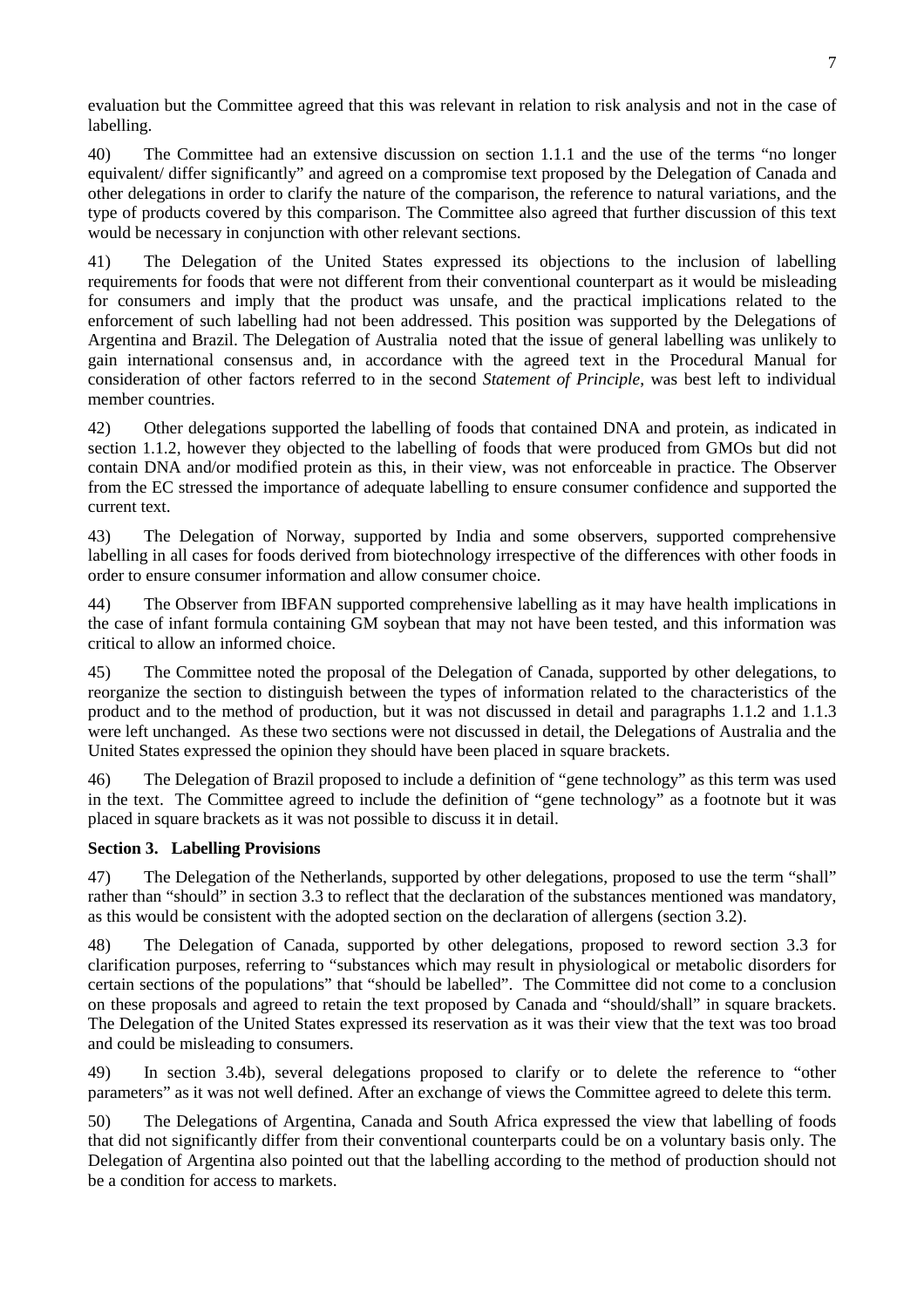51) Several delegations, including Brazil, expressed their reservations on section 3.4 b) concerning the labelling of foods that were produced from GMOs but did not contain DNA and protein, as these provisions would mislead consumers and could not be enforced in practice.

52) The Delegation of the United States reiterated its objections to labelling based on the method of production and expressed the view that even in the case of voluntary labelling the declaration of the process could be misleading and would not benefit consumers.

53) Several other delegations and observers supported the current text as it covered all types of products concerned, and the section was retained with the understanding that it would be discussed further at the next session.

54) The Committee had an exchange of views on the provisions concerning ethical objections in section 3.5. Some delegations proposed to delete any reference to ethical or cultural objections in the text as this should not be considered at the international level and should be left to individual countries. Several delegations supported additional wording concerning religious and cultural concerns, while other delegations proposed to refer to "dietary restrictions". The Committee considered a compromise text proposed by several countries and referring to "dietary restrictions, based on religious and cultural practices" but could not come to a conclusion and left the amended text in square brackets for further consideration.

## **Section 4. Threshold Levels**

55) Some delegations and observers expressed their general objection to threshold levels as labelling should be mandatory in all cases and therefore proposed to delete the section. Other delegations supported the establishment of threshold levels only to take into account adventitious presence of GM foods and food ingredients, and proposed to retain only the second part of the section. Some delegations proposed to retain the entire section without square brackets as they agreed with both types of threshold levels. The Committee did not reach a consensus and agreed to retain the entire section in square brackets for further consideration.

## **Section 5. Exemptions**

56) Some delegations and observers proposed to delete the reference to exemptions, and pointed out that they were not acceptable especially in the case of highly processed ingredients. Other delegations proposed to retain the section for further consideration. The Committee did not come to a conclusion and retained the section in square brackets.

## **Section 6. Label Declarations**

57) In section 6.1 a), The Delegation of Swaziland proposed to refer to "genetic characteristics" of the foods in addition to the composition or nutritional value. The Committee however noted that this was not clearly defined and the current wording was retained.

58) In section 6.2 the Delegation of New Zealand proposed new text to the effect that labelling should be meaningful for the intended consumer. The Committee agreed to a revised text proposed by the Delegation of Brazil in cooperation with other countries in order to clarify the introductory paragraph, with one change to the text. Following a short discussion, the Committee agreed to put "intended" (consumer) in square brackets for further consideration.

59) The Committee discussed the need for examples and the examples that should be retained. The Delegation of Spain, referring to the written comments of the EC proposed to delete some examples that would be misleading for consumers. The Delegation of India proposed to delete all examples referring to "modern biotechnology" as it would mislead consumers. The Observer from Consumers International noted that having consulted with its members worldwide, they were opposed to the terms "modern biotechnology", "biotechnology" and "gene technology" in the examples of label declarations, since these terms were not understood by consumers who widely understood the terms "genetic engineering and/or genetic modification". Other delegations pointed out that the examples listed were only indicative and that the decision on the terminology used in the label was taken by member countries at the national level. All current examples were retained in square brackets.

60) The Observer from IFOAM expressed its concern that the term " biotechnology", especially if abbreviated as "bio" would confuse consumers in those countries where a similar term was used to describe organically produced foods. This would cause serious difficulties for organic producers especially as the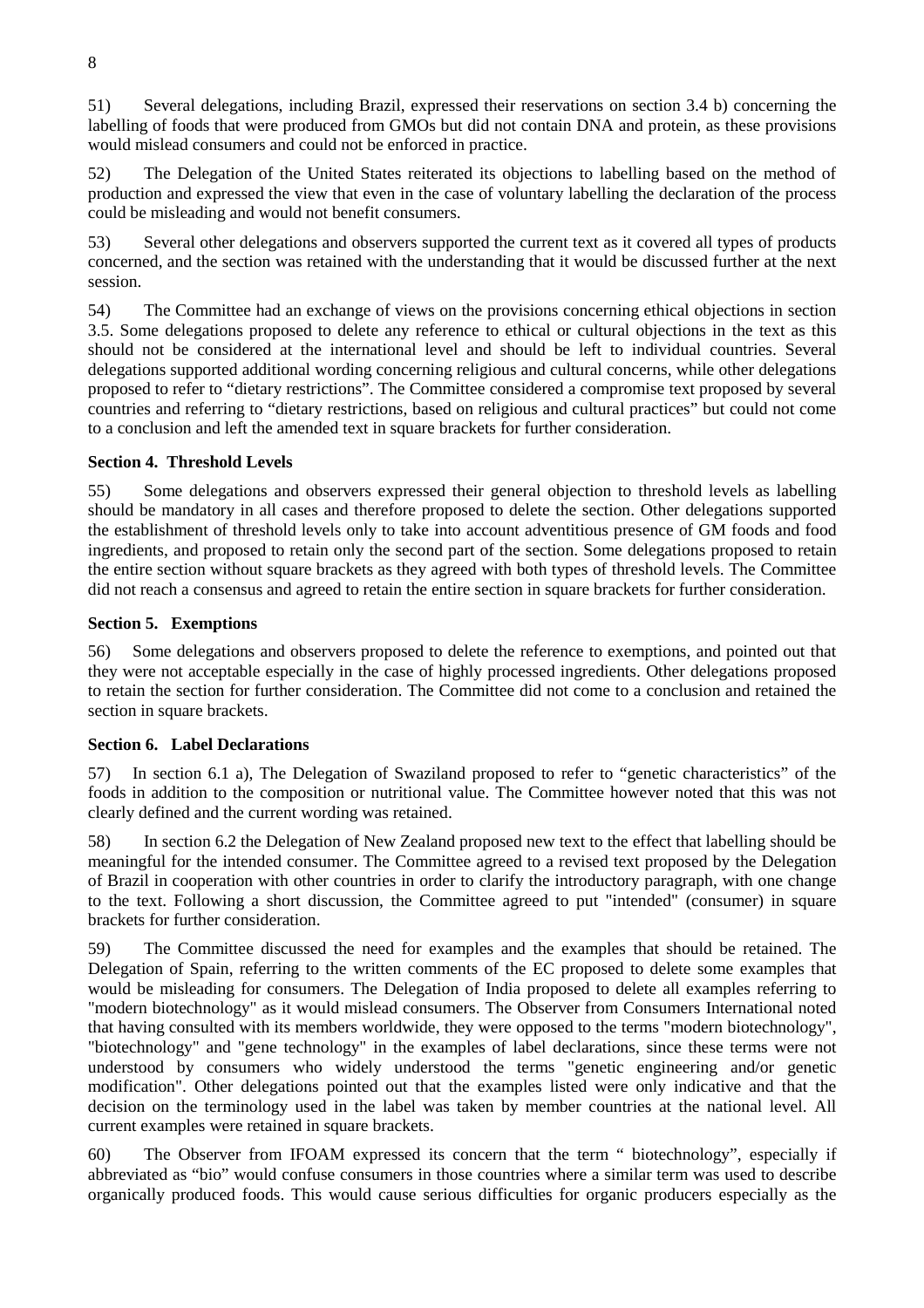organic production system did not allow the use of GMOs and products thereof. The Observer therefore proposed to include additional provisions to address this problem in section 6.2.

### **Section 7. Implementation**

61) Several delegations expressed the view that this section should be retained for further discussion of issues related to verification, product tracing, analytical methods and other measures required for control purposes and to ensure consumer confidence. The section was retained in square brackets for further discussion at the next session.

## **Status of the Proposed Draft Guidelines for the Labelling of Foods Obtained Through Certain Techniques of Genetic Modification/Genetic Engineering: Labelling Provisions**

62) The Committee, recognizing that no consensus had been reached on several important issues, agreed to return the Proposed Draft Guidelines, as amended at the present session, to Step 3 for further comments and consideration at the next session (see Appendix IV).

## **DRAFT AMENDMENT TO THE GENERAL STANDARD FOR THE LABELLING OF PREPACKAGED FOODS: CLASS NAMES (Agenda item 6)**<sup>9</sup>

63) The Committee recalled that the Proposed Draft Amendment had been returned to Step 6 for further comments and consideration on the definition of a class name for "milk protein products" and "milk protein".

64) The Delegation of Spain, speaking on behalf of member states of the EU, supported by other Delegations and the Observer of CI, proposed the use of a single class name "milk protein" and considered that this name should be used only for ingredients with a high milk protein content and that the minimum level of milk protein should be 50%. They expressed the view that the use of class name "product containing milk proteins" for products with a low protein content would lead to confusion as to the actual milk protein content of the product in question.

65) The Delegation of Chile, supported by other delegations, proposed to establish two class names which would cover "milk protein or dairy protein" with a minimum level of 35% of milk protein in dry matter and "milk protein concentrate or dairy protein concentrate" with 50% of milk protein in dry matter.

66) The Delegation of India, supported by other delegations, proposed a single class of "milk protein products" with a minimum level of 30% or 35 % milk protein.

67) The Observer of AOECS requested clarification whether these products contained any other proteins rather than milk protein, and especially wheat protein. The Observer of IDF, supported by the Delegation of South Africa, clarified that the remaining percentage would be composed of only milk components and proposed to use a single class name "milk protein" containing a minimum level of 50% of milk protein in dry matter.

68) The Chairperson concluded that because many delegations agreed to use a single class name although there was no consensus on the level of milk protein, one class name "milk protein" would be retained, and noted that the Committee might wish to consider the appropriate percentage (30/35/50%) further at its next session.

## **Status of the Draft Amendment to the General Standard for the Labelling of Prepackaged Foods: Class Names**

69) The Committee agreed to return the Draft Amendment to Step 6 for further comments and consideration at the next session (see Appendix V).

## **PROPOSED DRAFT AMENDMENT TO THE GUIDELINES ON NUTRITION LABELLING**  $(A$ genda Item  $7)^{10}$

<sup>-&</sup>lt;br>9

ALINORM 01/22A, Appendix VI, CX/FL 02/7 (comments of Brazil, Chile, Colombia, Spain), CX/FL 02/7- Add.1 (comments of Canada), CRD 1 (comments of IDF), CRD 10 (comments of Cuba), CRD 11 (comments of EC), CRD 20 (comments of Australia, Thailand), CRD 30 (comments of Indonesia)

of EC), CRD 20 (comments of Australia, Thailand), CRD 30 (comments of Indonesia) 10 ALINORM 01/22A, Appendix VII, CX/FL 02/8 (comments of Brazil, Chile, Colombia, ISDC, WSRO), CX/FL 02/8-Add.1 (comments of Canada), CRD 8 (comments of Cuba, IDF), CRD 12 (comments of Australia, Thailand, EC), CRD 23 (Statement by WHO), CRD 30 (comments of Indonesia)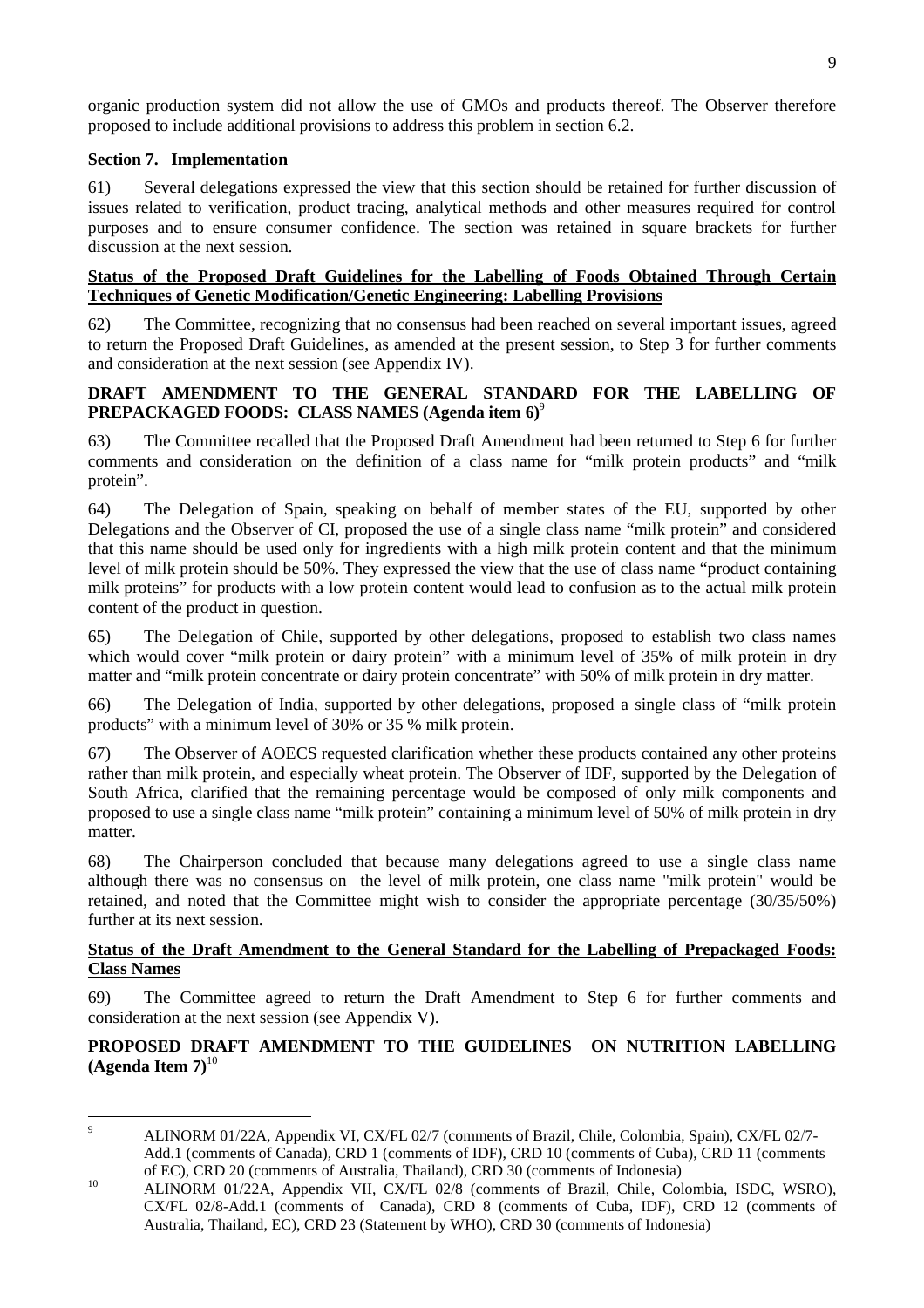70) The Representative of WHO, referring to the statement in CRD 23, informed the Committee that WHO in cooperation with FAO had convened an Expert Consultation on Diet, Nutrition and the Prevention of Chronic Diseases in January 2002 to review current international recommendations on diet and health and to evaluate new scientific evidence in this area. The Representative indicated that nutrition labelling would be an important instrument for implementing the recommendations of the Consultation and should be considered in the broader context of public health strategies and policies concerning diet and health.

71) The Committee recalled that the last session had returned the Proposed Draft Amendment to Step 3 for comments and further consideration. The Committee considered the text section by section and made the following comments and amendments.

72) The Delegation of Malaysia and Mexico proposed to delete the entire section 3.2.2. as it was redundant and section 3.2.1.2 sufficiently covered nutrition labelling requirements.

73) The Committee agreed with the proposal of the Delegation of the United Kingdom to include a reference to nutrients for which a health claim is made in section 3.2.1.3.

74) In section 3.2.2, the Committee agreed with the proposal of the delegation of Canada to reword the section to ensure consistency with the presentation of sections 3.2.3 and 3.2.4. It was also agreed to refer to "dietary fibre" instead of "fibre" for clarification purposes. Some delegations supported the declaration of trans-fatty acids in view of health implications. Other delegations and observers expressed the view that there was not enough scientific evidence to justify this declaration. Some delegations and the Observer from IDF stated that trans-fatty acids are a complex group of compounds, that some of them have negative health effects while others have beneficial effects. It was agreed to retain the reference to trans-fatty acids in square brackets throughout the text.

75) The Delegation of Japan sought clarification on the requirements to be applied when mandatory declaration was made at the national level in application of section 3.2.1.4. The Committee noted that if such a declaration was made, the provisions of section 3.2.2 would not apply.

76) The Observer from the WSRO expressed the view that the declaration of sugars should not be required in sections 3.2.2 and 3.2.3 as this was not supported by scientific evidence and contradicted the first *Statement of Principle*. The Observer from ISDC expressed concern that products with zero fat content making a sodium claim would have to declare both saturated fatty acids and trans-fatty acids as zero, in addition to the declaration of fat. The Observer therefore proposed to limit the current requirements to nutrients that were actually present in foods. Some delegations however pointed out that this was an important provision for the purposes of consumer information and nutrition education, and the current text was retained. The Observer from IACFO proposed to introduce mandatory nutrition labelling irrespective of whether claims are made.

77) The Committee agreed to delete the last sentence of section 3.2.3 on the declaration of dietary fibre and left the rest of the section unchanged.

78) In section 3.2.4, the Delegation of Australia supported by the delegation of Brazil, proposed to add a reference to monounsaturated fatty acids and it was included in square brackets for further consideration. The Delegation of Canada pointed out that when a claim for cholesterol was made, saturated and trans-fatty acids should be declared but the declaration of polyunsaturated fatty acids was not relevant. The grouping of n-3 and n-6 polyunsaturated essential fatty acids together as "polyunsaturated fatty acids" was not consistent with current scientific knowledge about the distinct metabolic functions of these fatty acids. The Delegation of Spain, referring to the written comments of the EC, proposed to separate the declaration of fatty acids and the declaration of cholesterol. On the basis of these proposals, the Committee agreed on a revised text prepared by the Delegation of Canada in cooperation with other countries concerning the declaration of fatty acids and cholesterol. The revised sentence concerning declaration of polyunsaturated fatty acids was placed in square brackets.

79) In section 3.2.6, some delegations proposed to set a minimum of 15% of the NRV for declaration of vitamins and minerals. Several delegations pointed out that this percentage would prevent the declaration of several vitamins and minerals, including iron as it was rarely present in foods at such levels. Since "significant amount" was not defined, the Delegation of South Africa proposed to reword the current text of the footnote and to include it in section 3.2.6 to clarify the conditions for declaration of vitamins and minerals. After an exchange of views the Committee agreed on a revised text that allowed the declaration of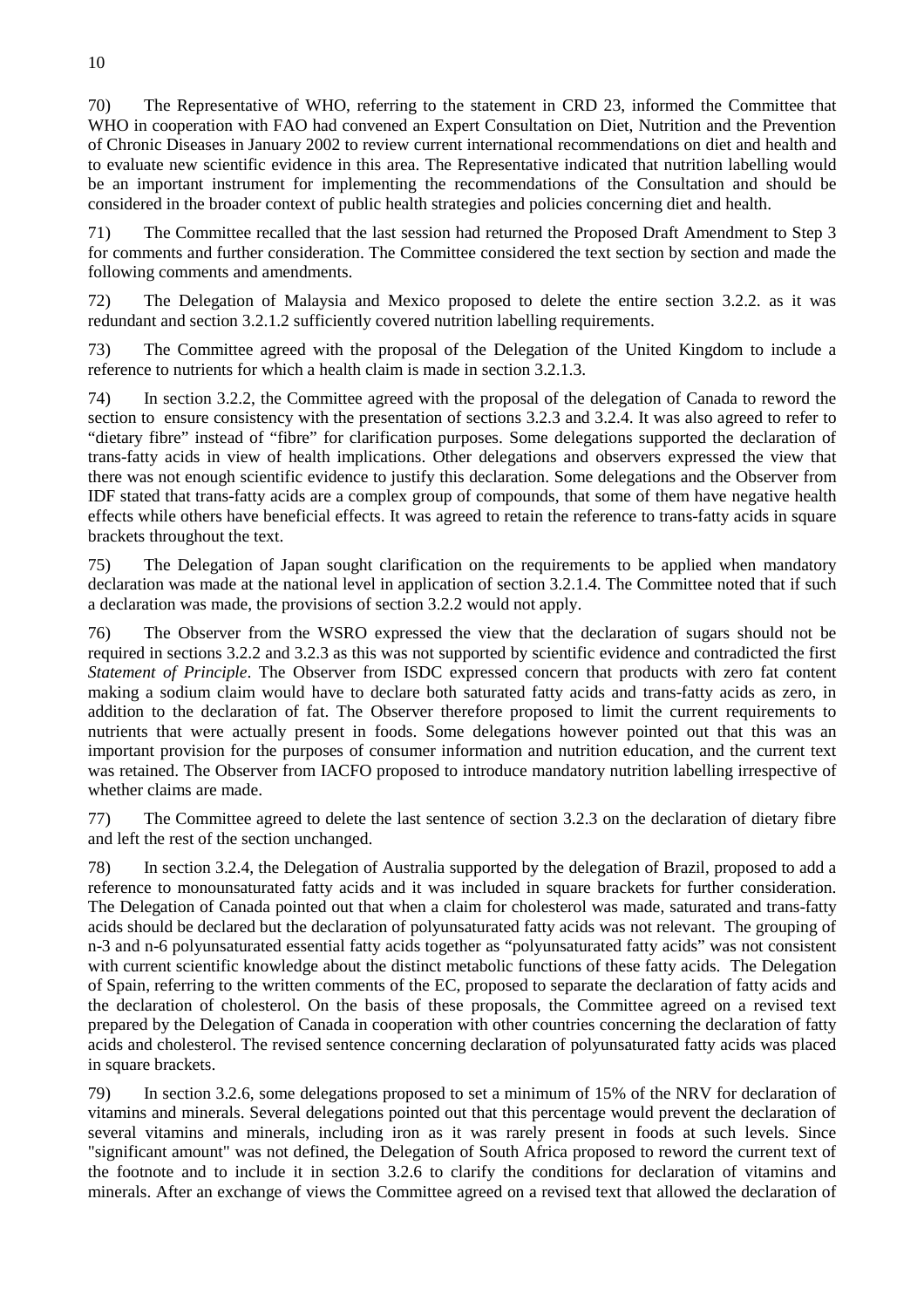nutrients with a threshold of "5% of the NRV or of the officially recognized guidelines of the national authority having jurisdiction per 100g or 100 ml or per serving as quantified on the label".

80) In view of the above discussions on the declaration of fatty acids, the Committee agreed to add a reference to trans-fatty acids and monounsaturated fatty acids in square brackets in section 3.4.7, that covered the format for the declaration of fatty acids. The Delegation of Japan expressed its concern about the complicated labelling of fatty acids.

## **Status of the Proposed Draft Amendment to the Guidelines on Nutrition Labelling**

81) The Committee agreed to advance the Proposed Draft Amendment of the Guidelines, as revised at the current session, to Step 5 for adoption by the Executive Committee (see Appendix VI).

## **PROPOSED DRAFT GUIDELINES FOR USE OF HEALTH AND NUTRITION CLAIMS**  $(A$ genda Item  $8)^{11}$

82) The Committee recalled that the last session had returned the Proposed Draft Guidelines to Step 3 for further comments. The Chairperson of the Working Group convened prior to the Session, Dr Margaret Cheney (Canada) presented the redrafted text and the main changes introduced in the text following extensive discussion in the Working Group.

83) The Working Group noted that the Delegation of the United States objected to the reference to national health policies in the Preamble as it would contradict the objective of international harmonization. It was, however, agreed to retain that reference as it was supported by many delegations from a public health perspective, with the insertion of the words "where applicable" to reflect that some countries may not have a national health policy. The second sentence of the Preamble was replaced by a text in square brackets concerning the scientific basis of health claims, the relationship of health claims to healthful diets and consumer education, for further consideration.

84) In section 1.4, it was agreed that claims should be prohibited for foods for infants and young children in general, and not only for special dietary foods. The Delegation of the United Kingdom, supported by the Observer from ISDC, pointed out that "foods for infants and young children" should be more clearly defined. A reference to nutrition claims was added to the current text in square brackets for further comments. The Delegation of India, supported by some delegations and observers, proposed to delete the end of the sentence referring to Codex standards as this prohibition should be general and no health claims were allowed in Codex standards for foods for infants and children.

85) The Working Group discussed proposals to reorganize the section and proposed to change the heading of section 2.2.2 to "Other function claims" with "other" in square brackets. The reference to "psychological" functions was retained in section 2.2.2 in square brackets following extensive discussion. It was agreed to replace the existing examples with the generic examples contained in the written comments from Canada. The word "nutrient" in the examples for 2.2.2 and 2.2.3 was changed to "substance", although some delegations pointed out that the term "nutrient" should be included in the examples in section 2.2.3.

86) In section 7.1.2 it was agreed to delete the sentence referring to national health policy as it was already included in the Preamble. However, the Delegation of India and some observers proposed to retain it in order to respect the existing health policies which correspond to high standards without undermining the harmonization process within Codex.

87) The Delegation of the Netherlands expressed the view that the claims allowed under section 2.2.3 conflicted with the General Guidelines on Claims and that these claims should refer to reducing disease risk "factors" rather than just the risk of disease. The Delegation of Spain expressed the view that the type of claims contemplated in section 2.2.3 might entail a risk of "medicalization" of foods

88) The Delegation of Brazil, supported by other delegations, proposed to include a reference to advertising in square brackets, in addition to labelling, in section 7.5 and the Committee agreed that this

 $11$ 11 ALINORM 01/22A, Appendix CX/FL 02/9 (comments of Brazil, Chile, Colombia, Malaysia, New Zealand, Norway, Spain, Sweden, CIAA, ISDC), CX/FL 02/9-Add.1 (comments of Canada), CRD 4 (comments of Cuba, IBFAN), CRD 15 (comments of Australia, Thailand, CRN), CRD 29 (Report of the Working Group on Health Claims)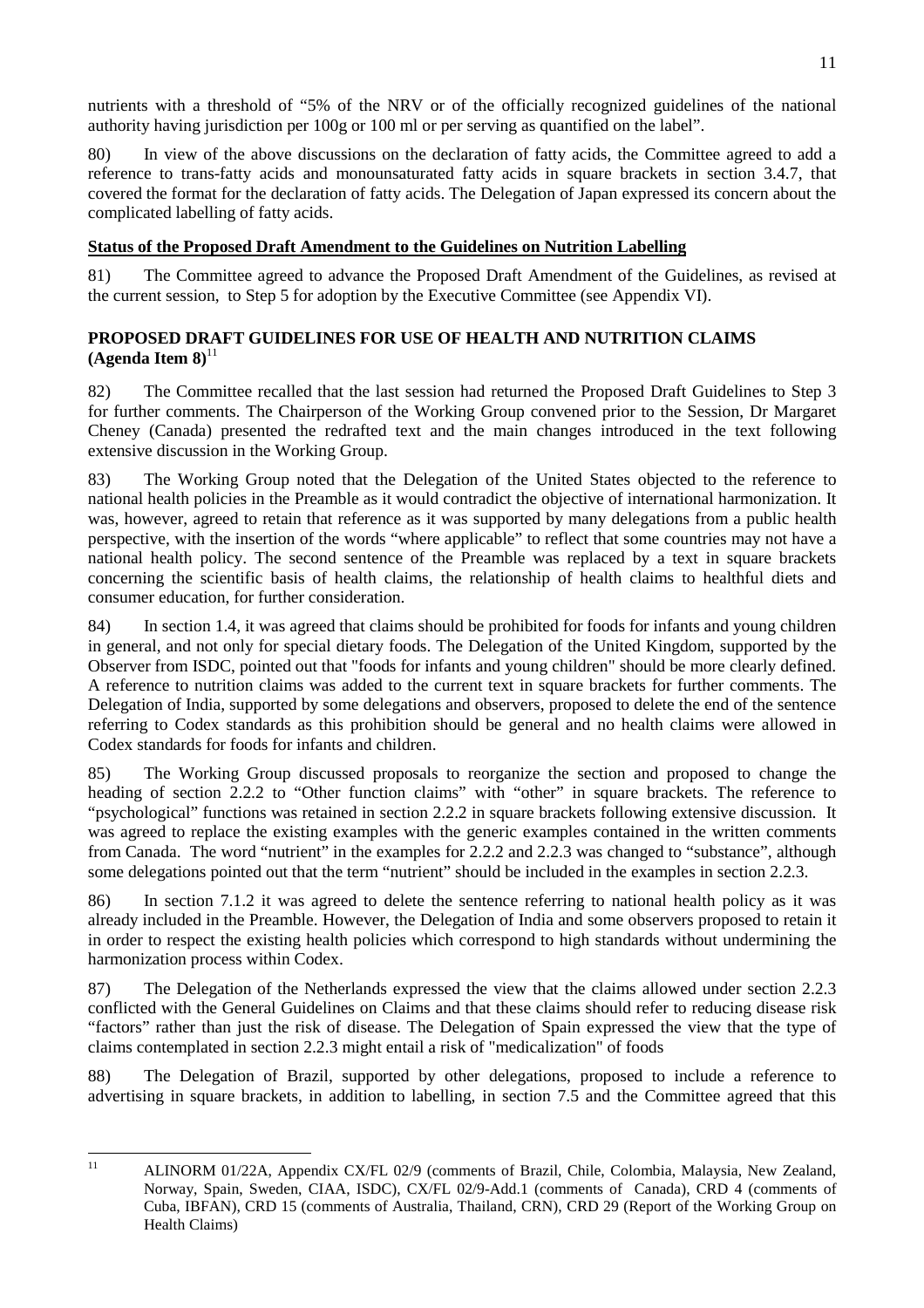question would be considered further at the next session. In reply to a question, the Secretariat noted that advertizing was mentioned in the terms of reference of the Committee.

89) The Delegation of Argentina, supported by some delegations invited member countries to consider the report of the FAO/WHO Expert Consultation on Evaluation of Health and Nutritional Properties of Probiotics in Food in conjunction with the Guidelines as it was especially relevant to the issues under discussion. The Committee noted that it provided an example of how health claims could be developed on a scientific basis. The Delegation of Denmark informed the Committee that work was underway to develop scientific criteria for health claims at the national level and offered to provide this information to the next session of the Committee. The Delegation of New Zealand noted that the text of section 4.1 might need to be revised to make it consistent with subsection 7.1.6.

90) The Committee expressed its appreciation to Dr Cheney and to the Working Group for the considerable progress achieved in addressing complex and important issues. The Committee agreed that the Working Group would be convened again prior to the next session in order to facilitate discussions in the Committee, with a view to the finalization of the document at the next session.

## **Status of the Proposed Draft Guidelines for Use of Health and Nutrition Claims**

91) The Committee agreed to advance the Proposed Draft Guidelines to Step 5 for adoption by the Executive Committee (see Appendix VII).

92) The Committee recalled that the Committee on Nutrition and Foods for Special Dietary Uses (CNFSDU) had initiated work on developing criteria on the scientific basis of health claims. In view of the progress achieved with the definition of health claims, the Committee agreed to request the CCNFSDU to resume its work on the scientific basic of health claims as it would provide additional guidance and clarity concerning the substantiation of health claims.

## **PROPOSED DRAFT AMENDMENT TO THE GENERAL STANDARD FOR THE LABELLING OF PREPACKAGED FOODS: QUANTITATIVE DECLARATION OF INGREDIENTS**  $(A$ genda Item  $9)^{12}$

93) The Committee recalled that the Proposed Draft Amendment concerning Quantitative Ingredient Declaration (QUID) had been returned to Step 3 for further comments at the last session.

94) Many delegations and Observer organizations expressed their concern over mandatory QUID and stated that it should be used on a voluntary basis. Some of these countries and organizations stated that the present Codex General Standard for the Labelling of Prepackaged Foods was sufficient to provide adequate information to consumers and should not be revised. They pointed out that QUID entails cost implications, such as economic burden on small business or increase in final product prices, and that it would be difficult for governments to regulate without appropriate analytical methods. The Delegation of Mexico pointed out that the declaration of the percentage of all ingredients could infringe the intellectual property rights of manufacturers. The Delegation of South Africa did not support QUID on a mandatory or voluntary basis but only when an ingredient was emphasized on the label.

95) The Delegation of Thailand questioned the practicability of provisions requiring the declaration of ingredients over 5 % by weight and referred to its domestic labelling system that required the declaration of percentage only for major ingredients. The Delegation of New Zealand noted that a limited form of QUID was useful to improve consumer information, on the basis of its experience with a similar system at the national level.

96) The Delegation of Spain, speaking on behalf of the member states of the EU, supported the principle of QUID labelling as follows: where the ingredient is included in the sales name of the product or is normally associated with the name; where the ingredient is emphasized on the label; and where the ingredient is essential for characterizing the product. However the Delegation did not support the systematic declaration of ingredients above for example 5% by weight. In this context, the Delegation of the United Kingdom stated that the experience of EU countries had shown that initial concerns prior to the introduction of QUID had been unfounded and that consumers valued this additional information. The Delegation

 $12$ 12 ALINORM 01/22A, Appendix IX, CX/FL 02/10 (comments of Colombia, IACFO, ISDC), CX/FL 02/10-Add 1 (comments of Canada, Guatemala, ICGMA), CRD 5 (comments of Cuba, IBFAN), CRD 13 (comments of European Community), CRD 21 (comments of Thailand), CRD 28 (comments of Chile)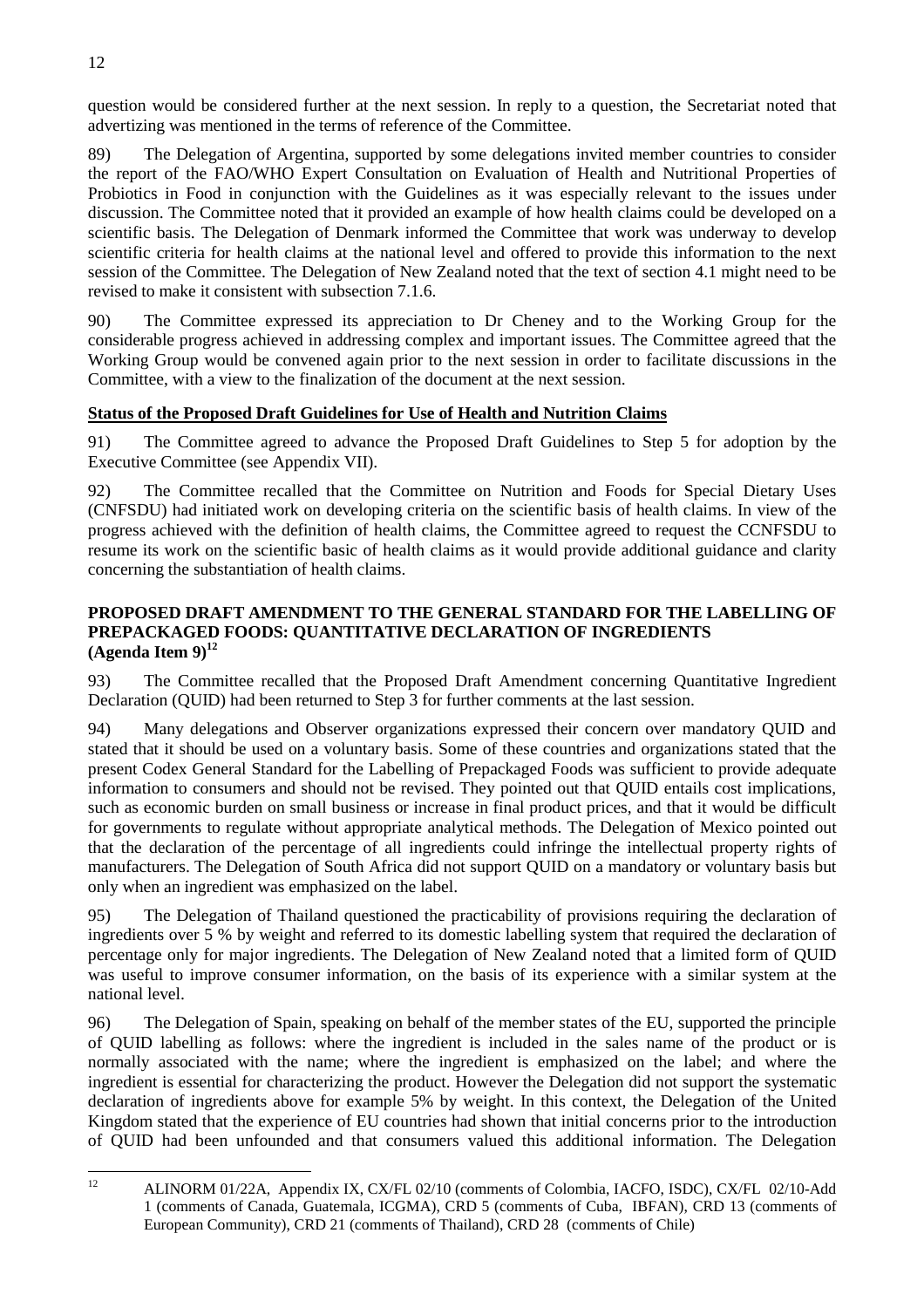97) The Observer from IACFO, supported by other observers, stressed the importance of quantitative declaration in order to improve consumer diet and health, to ensure fair trade practices and to prevent misleading claims. The Observer from CI also supported this proposal and stated that the list of ingredients without percentage declaration based on present Codex provisions was not sufficient to provide clear information to consumers and could be potentially misleading to consumers.

98) The Committee, recognizing that there was no consensus at this stage but that further discussion was necessary, agreed to establish a Working Group open to all interested countries and coordinated by the United Kingdom. The Working Group would work by electronic mail to review the current Proposed Draft Amendment and the comments received with a view to revising the current text for further consideration at the next session.

## **Status of the Proposed Draft Amendment to the General Standard for the Labelling of Prepackaged Foods (Quantitative Declaration of Ingredients)**

99) The Committee agreed to return the Proposed Draft Amendment to Step 3 for redrafting by a Working Group coordinated by the United Kingdom, circulation and consideration at the next session.

## DISCUSSION PAPER ON COUNTRY OF ORIGIN LABELLING (Agenda Item 10)<sup>13</sup>

100) The Committee recalled that the 49<sup>th</sup> (Extraordinary) Session of the Executive Committee had not approved new work on an amendment to the General Standard for the Labelling of Prepackaged Foods in relation to provisions for labelling of country of origin. However, the Executive Committee had agreed that further discussion on the need for such an amendment was appropriate and requested the Secretariat to provide a discussion paper to be considered by the  $30<sup>th</sup>$  Session of the CCFL.

101) The Codex Secretariat introduced the discussion paper (CX/FL 02/11) prepared in response to the above-mentioned request by the Executive Committee. The paper reviewed the status of work carried out in the framework of the World Customs Organization and the WTO and considered the possible options as regards the indication of country of origin including an amendment of Section 4.5.1 of the *General Standard for the Labelling of Prepackaged Foods*.

102) Many delegations and observers opposed further work by the Committee and expressed their concern over the effects and practicability of additional labelling requirements for country of origin. The Delegation of Argentina, supported by Brazil, objected to new work in this area, expressing its concern that labelling of country origin was not based on scientific rationale and would not address food safety issues. The Delegation also stated that the declaration of the country name without enough information on the food safety conditions of the country concerned may mislead consumers. The Delegation of Chile, referring to the exceptions mentioned in the original proposal, emphasized that it was difficult to justify the development of a standard that was based on exceptions, and that such exceptions might result in discrimination to the products originating from developing countries.

103) The Delegation of the United States stated its view that the current provisions in section 4.5 are sufficient to help consumers. The Delegation expressed its concerns that modifications to the Codex *General Standard* would not provide additional benefits to consumers, and that there was no evidence that the revised text was required based on food safety. It also noted that the work in the Committee may duplicate the work underway in WTO and WCO, and the industry would face difficulties due to the diversified and varying origins from which they purchase ingredients. The Delegation further pointed out that country of origin labelling might infringe the provisions of the TBT Agreement due to its implications on trade. Other delegations and observer organizations pointed out the cost implications and difficulties in practical implementation, especially as regards country of origin labelling for ingredients. The Observer of the IFFA expressed the view that the introduction of country of origin labelling would significantly increase the size of ingredient panels on the labels and would not be practical.

104) The Delegation of the United Kingdom stressed the importance of an amendment of section 4.5 and asked the Committee to propose new work to the Commission. The Delegation explained that this proposal

<sup>13</sup> 13 CX/FL 02/11, CX/FL 02/11-Add.1 (comments of Canada, ICGMA)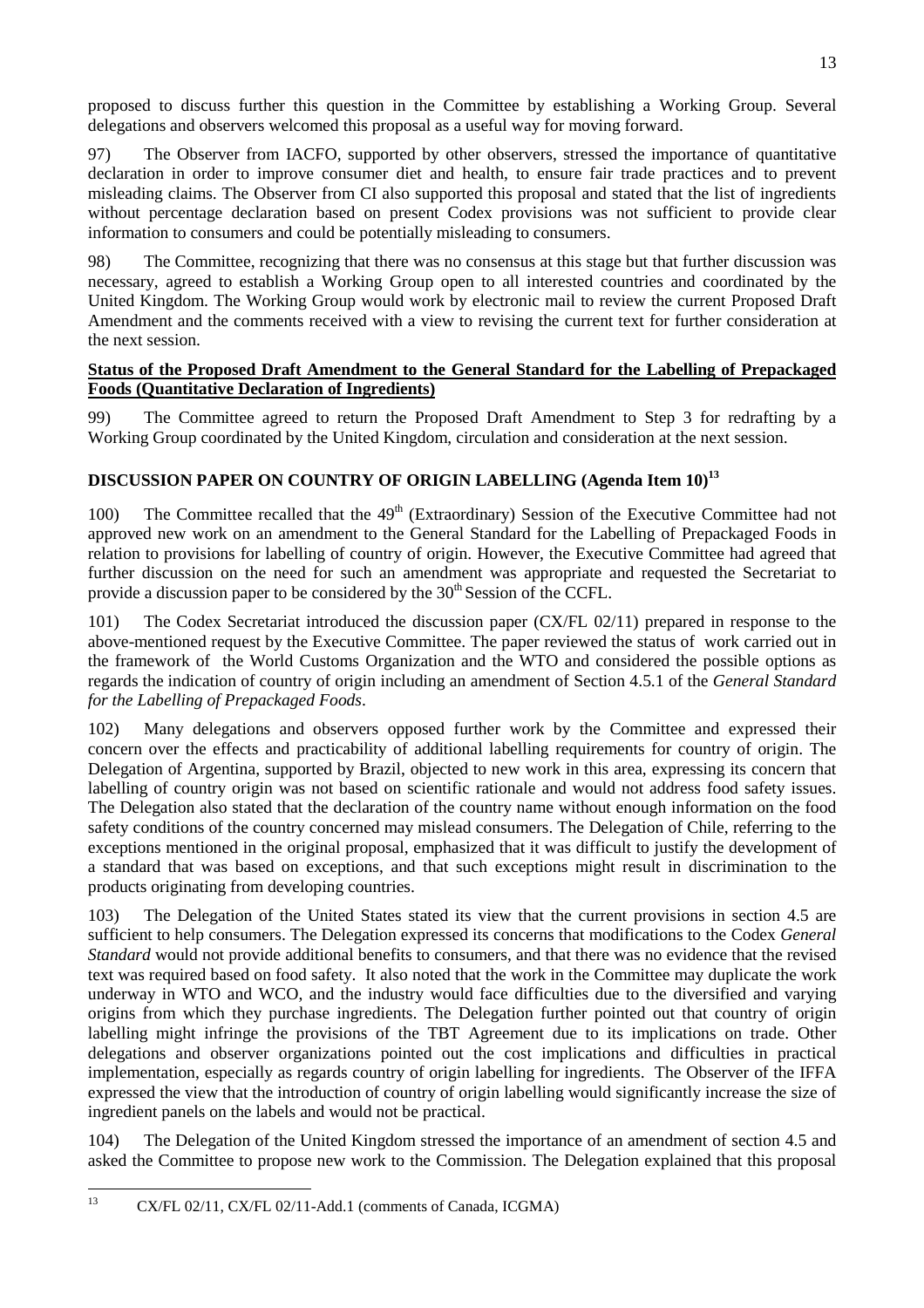was based on the concern that the present Codex provisions on the country of origin did not sufficiently address the present situation. It was noted further that many member countries had introduced labelling rules on country of origin either on a voluntary or mandatory basis and consumers' demand for more information on country of origin had been increasing, especially for meat and meat products. In response to the points raised by some countries, the Delegation stated that the purpose of the labelling of country of origin was not to address safety concerns but to provide consumers with the information needed to make a choice of products, and that Codex must be involved in such work instead of leaving it only to WTO. The Delegation of India, while supporting the proposal, however cautioned that there should be harmonization with the document on rules of origin under negotiation in the WTO. Many delegations including Malaysia, Switzerland and Korea, and observer organizations supported the proposal of the United Kingdom to continue work on country of origin labelling. The Delegation of Japan also supported the review of the present provisions on country of origin in view of their importance for consumers, while recognizing the necessity to pay attention to difficulties of verification. The Observer from CI supported the proposal of the United Kingdom since consumers clearly wanted additional information on country of origin; currently there was potential confusion as to where a food originated and where it might have been processed.

105) The Committee noted that the views of the delegations and observers were widely divergent. The Committee also recognized that this agenda item could not be deleted nor could it start immediately on new work to revise the relevant Section in the *General Standard*, taking into account the decision made in the 49<sup>th</sup> Session of the Executive Committee. The Committee therefore decided that the paper prepared by the Secretariat would be circulated again for further comments and discussion at the next session.

## **DISCUSSION PAPER ON MISLEADING CLAIMS (Agenda Item 11)<sup>14</sup>**

106) The Committee recalled that the  $29<sup>th</sup>$  Session of the Committee could not consider the discussion paper prepared by the delegation of the United States on misleading food labelling due to lack of time and therefore decided to consider this paper in the  $30<sup>th</sup>$  Session.

107) The Delegation of the United States introduced the discussion paper to the Committee. The paper considered the factors that may affect consumer interpretation of labelling, the types of misleading food labelling and finally the approaches to prevent misleading food labelling. The Delegation stressed that the paper had been prepared with assistance from professionals of Universities and incorporated international aspects by seeking cooperation with Brazil, Canada, Mexico and the European Commission. The purpose of this paper was to offer a discussion framework for this issue and the Delegation deferred to the Committee on the further steps to be taken.

108) Many delegations expressed their appreciation to the United States for presenting this interesting and useful paper, and proposed continuation of the discussion on this issue.

109) Some delegations pointed out that labelling information could be truthful yet misleading and stressed that this Committee should focus on how to prevent such practices particularly in relation to claims. The Delegation of France stressed that the Committee on Food Labelling should continue to ensure that the prevention of misleading claims was addressed throughout its work. The Delegation of Norway pointed out to section 4.5.2 of the *General Standard for the Labelling of Prepackaged Foods* as an example where truthful labels according to the Standard might mislead consumers as to the origin of the food.

110) The Delegation of Australia proposed to exchange and examine country experiences on this issue by preparing a paper for that purpose. The delegation also proposed to establish a Working Group to discuss the issue and expressed its willingness to be a coordinator. The Committee welcomed this proposal and agreed that Australia would lead this Working Group for drafting a discussion paper which would include a proposed set of principles, for consideration in the next Session, taking into account the paper prepared by the United States and comments from member countries and observers.

 $14$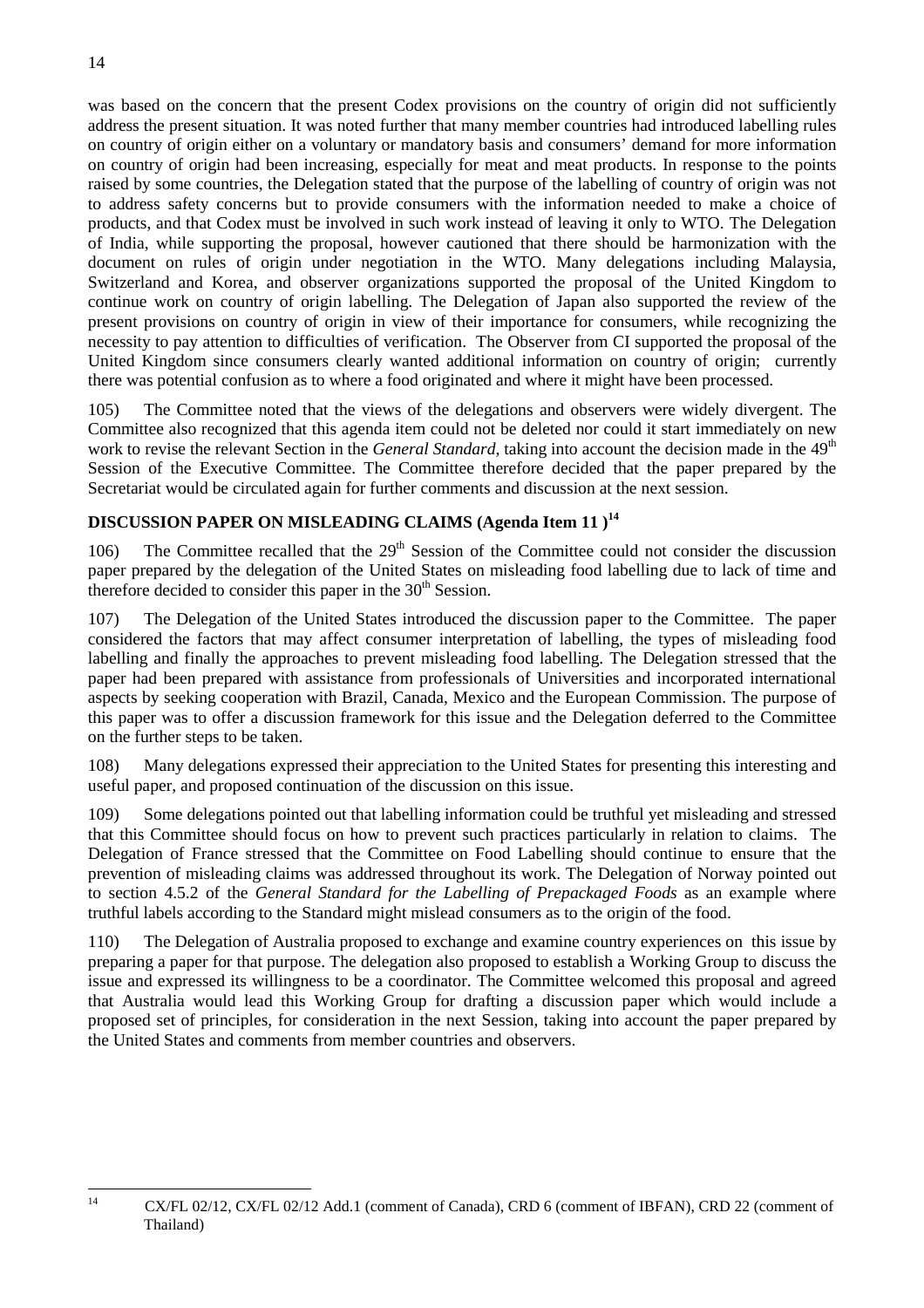## **OTHER BUSINESS, FUTURE WORK AND DATE AND PLACE OF THE NEXT SESSION (Agenda Item 12)**

## **DATE AND PLACE OF THE NEXT SESSION**

111) The Committee was informed that the next session was tentatively scheduled to be held in Ottawa from 28 April to 2 May 2003, the exact arrangements to be determined between the host country and the Codex Secretariat.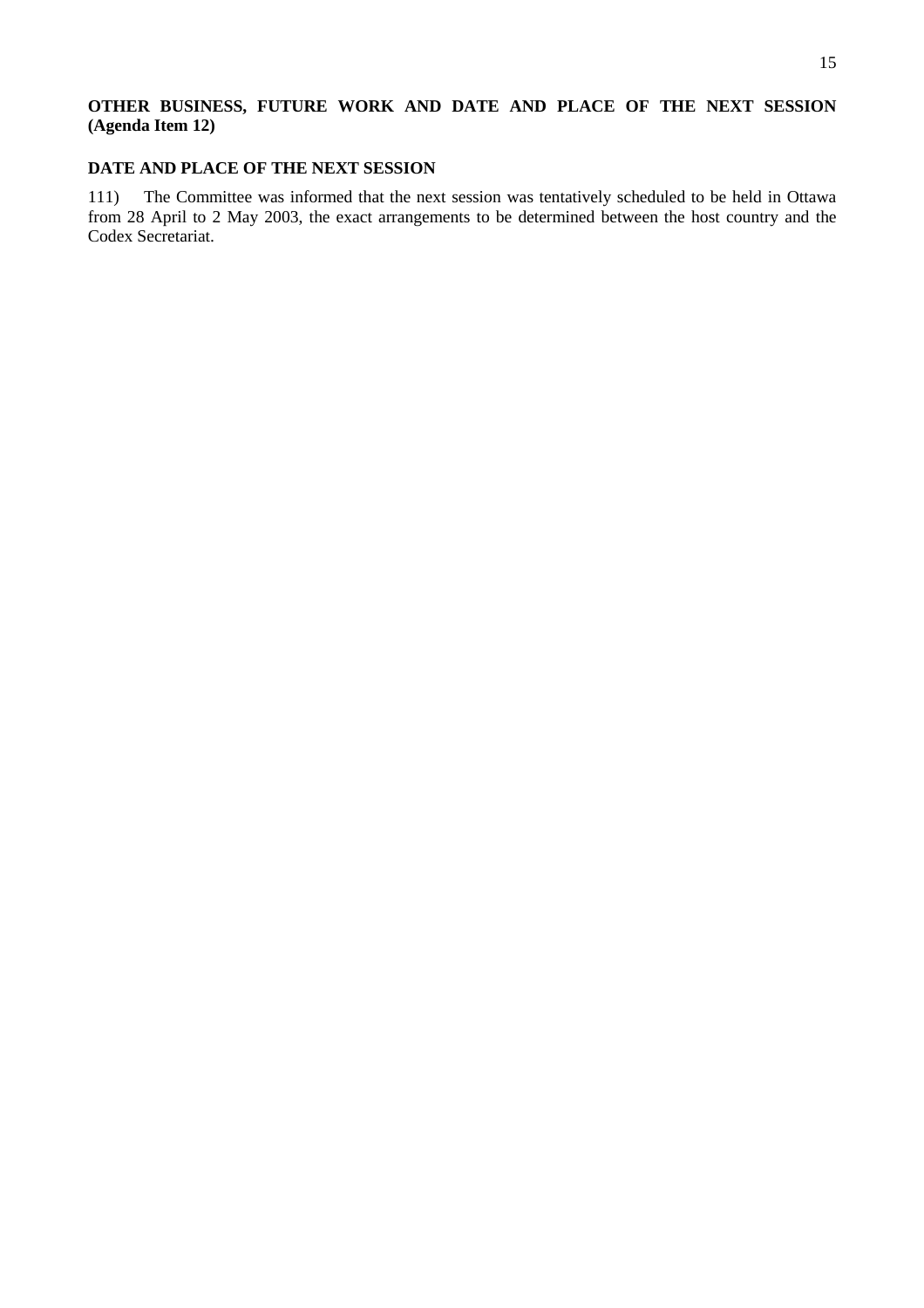## **SUMMARY STATUS OF WORK**

| <b>Subject Matter</b>                                                                                                                                                   | <b>Step</b> | <b>Action by</b>                                              | <b>Document Reference in</b><br><b>ALINORM 03/22</b> |
|-------------------------------------------------------------------------------------------------------------------------------------------------------------------------|-------------|---------------------------------------------------------------|------------------------------------------------------|
| Proposed Draft Revised Section 5 -<br>Criteria (Guidelines for Organically<br>Produced Foods)                                                                           | 5           | Governments<br>$50th$ CCEXEC                                  | para. 24<br>Appendix II                              |
| Draft Amendment to the General<br><b>Standard (Draft Recommendations for</b><br>the Labelling of Foods obtained through<br>certain techniques of GM/GE):<br>Definitions | 6           | Governments<br>$31st$ CCFL                                    | para. 33<br>Appendix III                             |
| Proposed Draft Guidelines for the<br>Labelling of Foods obtained through<br>certain techniques of GM/GE: Labelling<br>Provisions                                        | 3           | Governments<br>31 <sup>st</sup> CCFL                          | para. 62<br>Appendix IV                              |
| Draft Amendment to the General<br>Labelling Standard (class names)                                                                                                      | 6           | Governments<br>31 <sup>st</sup> CCFL                          | para. 69<br>Appendix V                               |
| Proposed Draft Amendment to the<br>Guidelines on Nutrition Labelling                                                                                                    | 5           | Governments<br>50 <sup>th</sup> CCEXEC                        | para. 81<br>Appendix VI                              |
| Proposed Draft Guidelines on Use of<br><b>Health and Nutrition Claims</b>                                                                                               | 5           | Governments<br>$50th$ CCEXEC<br>24 <sup>th</sup> CCNFSDU      | paras. 91-92<br>Appendix VII                         |
| Proposed Draft Revised Annex 2 -<br>Permitted Substances (Guidelines for<br><b>Organically Produced Foods)</b>                                                          | 3           | Governments<br>31 <sup>st</sup> CCFL                          | para. 25<br>Appendix VIII                            |
| Proposed Draft Amendment to the<br>General Standard (Quantitative<br>Declaration of Ingredients)                                                                        | 3           | <b>United Kingdom</b><br>Governments<br>31 <sup>st</sup> CCFL | para. 99                                             |
| Consideration of other issues:<br>1) Country of Origin Labelling                                                                                                        |             | Governments<br>$30th$ CCFL                                    | para. 105                                            |
| 2) Traceability                                                                                                                                                         |             |                                                               | para. 9                                              |
| 3) Misleading Claims                                                                                                                                                    |             | Australia/Governments<br>$30th$ CCFL                          | para. 110                                            |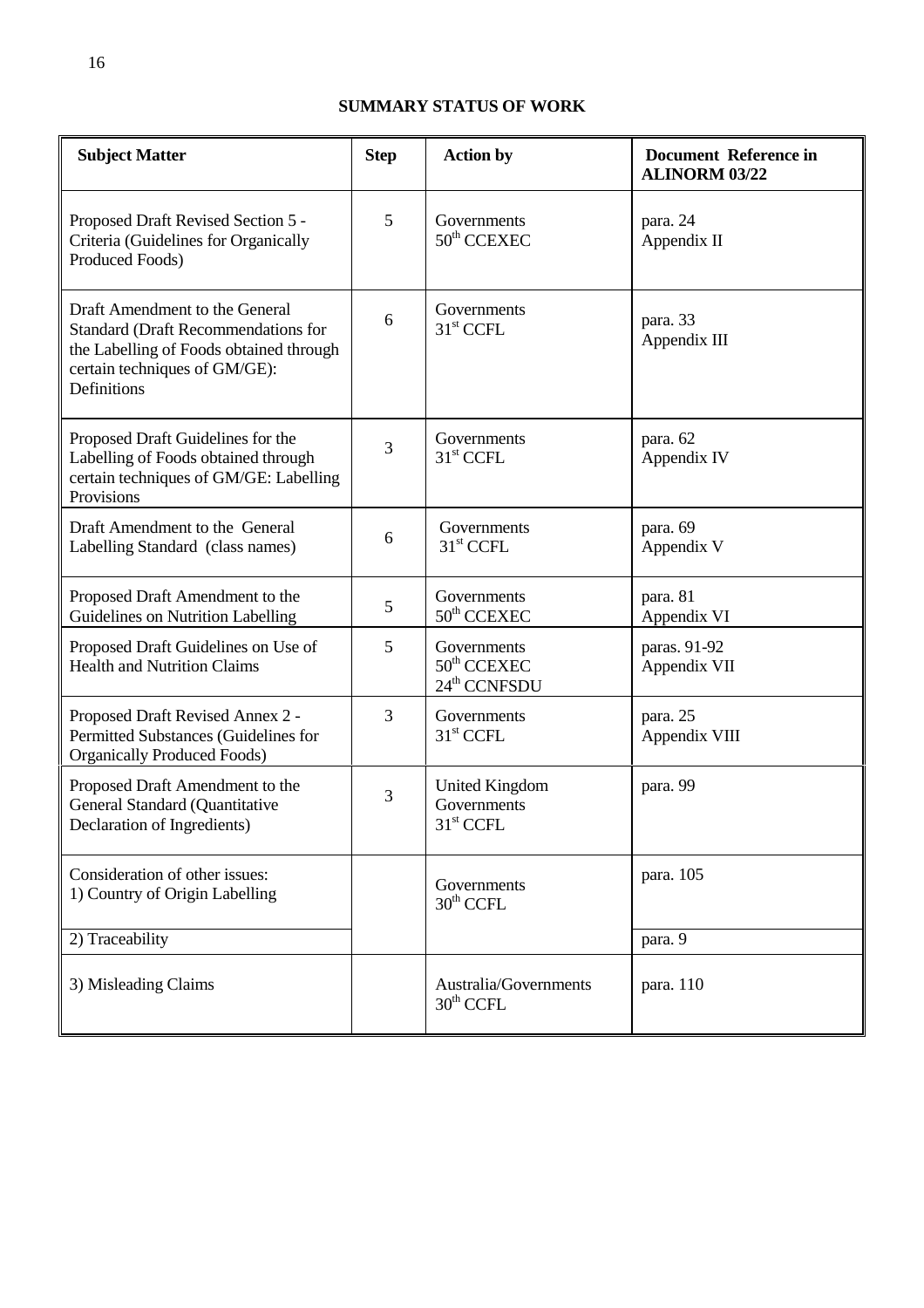## **ALINORM 03/22 APPENDIX I**

#### **LIST OF PARTICIPANTS/LISTES DES PARTICIPANTS LISTA DE PARTICIPANTES**

Chairperson/ Dr. Anne MacKenzie Présidente: Associate Vice-President Science Evaluation Unit Canadian Food Inspection Agency 59 Camelot Drive Nepean, Ontario K1A 0Y9 CANADA Tel.: (613) 225-2342, ext. 4188 Fax: (613) 228-6638 E-mail: amackenzie@inspection.gc.ca

#### **ARGENTINA**

Dra. Andrea Calzetta Resio (Head of Delegation) Supervisor Técnico – Coordinación de Aprobación de Productos Alimenticios National Service of Health and Quality of Agrifoods/Servicio Nacional de Sanidad y Calidad Agroalimentaria (SENASA) Av. Paseo Colón 367-3º piso Fte. 1036 Buenos Aires, ARGENTINA Tel.: +54 11 4331 6041/6048, ext. 1305/8 Fax: +54 11 4331 6041/8, ext. 1305 E-mail: acalzetta@mac.com

Counsellor Gustavo Oscar Infante Embassy of the Argentine Republic 90 Sparks Street, Suite 910 Ottawa, Ontario K1P 5B4, CANADA Tel.: (613) 236-2351 Fax: (613) 235-2659 E-mail: ginfante@argentina-canada.net

#### **AUSTRALIA/AUSTRALIE**

Mr. Peter Liehne (Head of Delegation) General Manager, Standards Australia New Zealand Food Authority (ANZFA) P.O. Box 7186 Canberra ACT 2610 AUSTRALIA Tel.: +61 2 6271 2246 Fax: +61 2 6271 2204 E-mail: peter.liehne@anzfa.gov.au

Ms. Judy Blazow A/G First Assistant Secretary Australian Department of Health and Ageing P.O. Box 9848 Canberra ACT 2607 AUSTRALIA Tel.: +61 2 6289 7107 Fax: +61 2 6289 8736 E-mail: judy.blazow@health.gov.au

Mr. Richard Souness Manager, Food Regulation and Safety Department of Agriculture, Fisheries and Forestry P.O. Box 858 Canberra ACT 2601, AUSTRALIA Tel.: +61 2 6272 3053 Fax: +61 2 6272 4367 E-mail: richard.souness@affa.gov.au

Ms. Jennifer Barnes Manager, International Policy and Coordination Australian Quarantine and Inspection Service Department of Agriculture, Fisheries and Forestry P.O. Box 858 Canberra ACT 2601, AUSTRALIA Tel.: +61 2 6272 3509 Fax: +61 2 6271 6522 E-mail: jenny.barnes@aqis.gov.au

Ms. Virginia Greville Minister-Counsellor, Agriculture Australian Embassy 1601 Massachusetts Avenue Washington, DC NW 20036-2273, U.S.A. Tel.: (202) 797-3318 Fax: (202) 797-3049 E-mail: virginia.greville@dfat.gov.au

Mr. Tony Downer Assistant Director - Scientific and Technical Australian Food and Grocery Council Locked Bag 1 - Kingston ACT 2604, AUSTRALIA Tel.: +61 2 6273 1466 Fax: +61 2 6273 1477 E-mail: tony.downer@afgc.org.au

Dr. Geoffrey Annison Research and Technology Director Goodman Fielder Limited 75 Talavera Road Macquarie Park NSW 2113, AUSTRALIA Tel.: +61 2 8874 7366 Fax: +61 2 8874 6474 E-mail: geoffrey.annison@goodmanfielder.com.au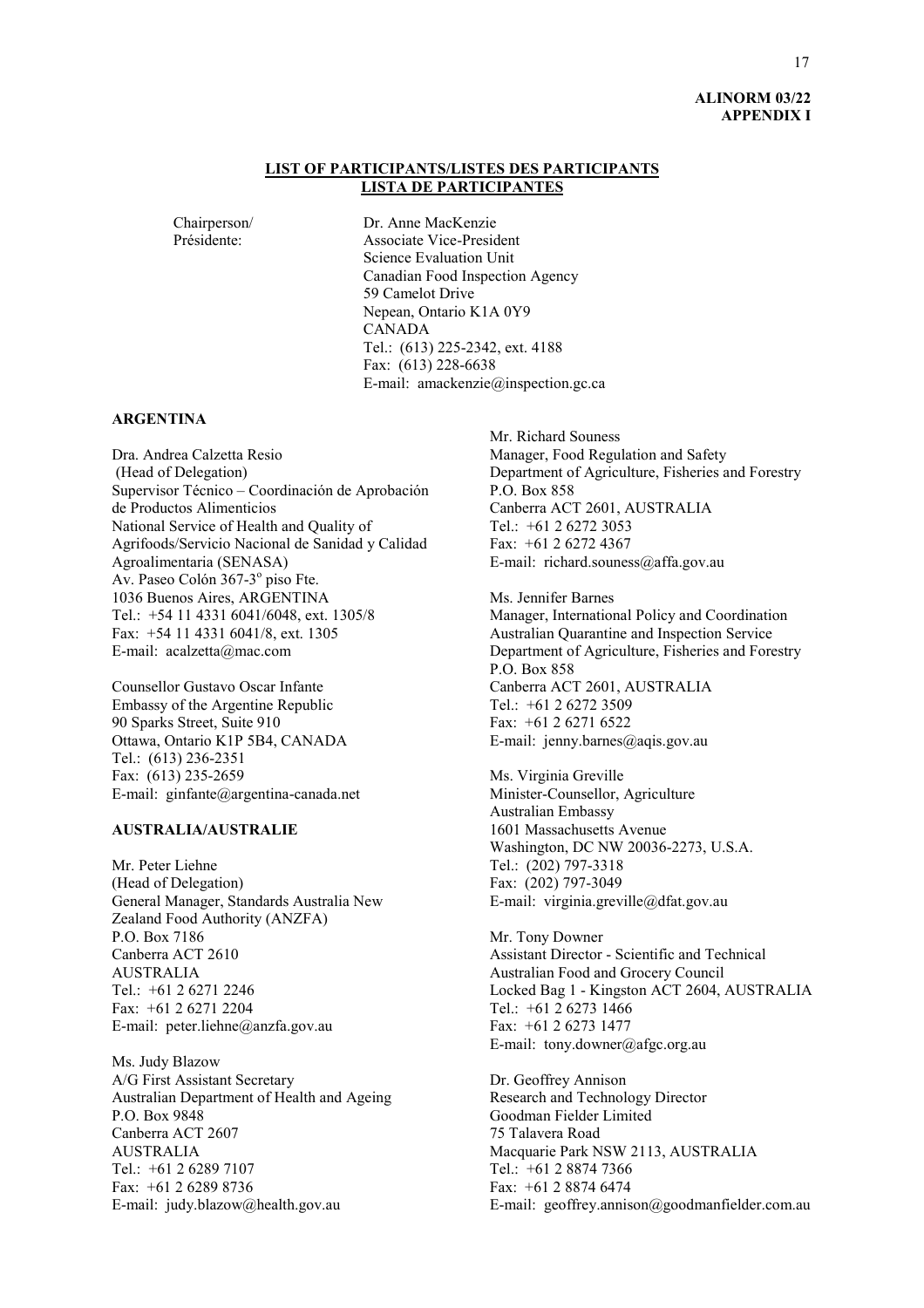Frances Porter Member - Organic Produce Export Committee C/- Post Office Powelltown VIC 3797, AUSTRALIA Tel.: +61 3 5966 7333 Fax: +61 3 5966 7433

#### **AUSTRIA/AUTRICHE**

Dr. Gertraud Fischinger Permanent Representation of Austria to the European Union Avenue Cortenbergh 30 B-1040 Brussels, BELGIUM Tel.: +32 2 2345 221 Fax: +32 2 2345 311 E-mail: gertraud.fischinger@bmaa.gv.at

#### **BARBADOS**

Mr. Kenneth Mullin Chief Technical Officer Barbados National Standards Institution ìFloddenî, Culloden Road St. Michael, BARBADOS Tel.: +246 426 3870 Fax: +246 436 1495 E-mail : kmullin@caribsurf.com

#### **BELGIUM/BELGIQUE/BELGICA**

M. Charles Cremer (Head of Delegation) Directeur, Inspection des denrées alimentaires Ministère de la Santé Cité administrative de l'Etat Esplanade, 11 - 1010 Bruxelles, BELGIQUE Tel.: +32 (0) 2 210 63 88 Fax : +32 (0) 2 210 48 16 E-mail : charles.cremer@health.fgov.be

M. Michel Coenen Secrétaire Général FIC Europe (FÈdÈration des Industries des Sauces Condimentaires, de la Moutarde et des Fruits et Légumes préparés à l'Huile et au Vinaigre de l'Union Européenne) Avenue de Rodebeek, 30 1030 Bruxelles, BELGIQUE Tel.: +32 (0) 2 743 87 46 Fax: +32 (0) 2 736 81 75 E-mail: fafpas@sia-dvi.be

#### **BOTSWANA**

Ms. Keolebogile Segomelo Agriculture and Food Division Botswana Bureau of Standards Private Bag B048 Gaborone, BOTSWANA Tel.: +267 564044 Fax: +267 564042 E-mail: k segomelo@bobstandards.bw

#### **BRAZIL/BRESIL/BRASIL**

Antonia Maria de Aquino (Head of Delegation) Special Products Manager National Sanitary Surveillance Agency Ministry of Health SEPN 515, Bloco B, Ed. Omega - 3° Andar 70.770-502 BrasÌlia, DF, BRAZIL Tel.: +55 61 448 1083 Fax: +55 61 448 1080 E-mail: alimentos@anvisa.gov.br E-mail: antonia.maria@anvisa.gov.br

Marilia Regini Nutti (Alternate) Director, EMBRAPA, Food Technology Ministry of Agriculture & Supply Av. das AmÈricas 29501 23020-470 Guaratiba, Rio de Janeiro - RJ BRAZIL Tel.: +55 21 2410 1350 Fax: +55 21 2410 1090 E-mail: marilia@ctaa.embrapa.br

Hoeck Aureo Souza Miranda Technical Assistant, National Sanitary Surveillance Ministry of Health SEPN Q. 515, Bloco B, Ed. Omega 70.770-502 BrasÌlia, DF, BRAZIL Tel.: +55 61 448 1045 Fax: +55 61 448 1080 E-mail: hoeck.miranda@anvisa.gov.br

Rose Mary Figueiredo Rodrigues Technical Officer of the Secretariat of Agricultural Protection - Ministry of Agriculture and Supply Esplanada dos Ministerios, 4º Andar sala 440 Brasília, DF, BRAZIL Tel.: +55 61 218 2680 Fax: +55 61 218 2672/226 9850 E-mail: rrodrigues@agricultura.gov.br E-mail: claudia@agricultura.gov.br

Alexandre Carneiro Pereira Secretary of Economic Law Department of Consumer's Protection and Defense Ministry of Justice Edifício Sede - 5º Andar Sala 526 70064-900 Brasilia DF, BRAZIL Tel.: +55 61 429 3664 Fax: +55 61 322 1677 E-mail: alexandre.carneiro@mj.gov.br

#### **CANADA**

Mr. Greg Orriss (Head of Delegation) Director, Bureau of Food Safety and Consumer Protection - Canadian Food Inspection Agency 59 Camelot Drive Nepean, Ontario K1A OY9, CANADA Tel.: (613) 225-2342, ext. 3795 Fax: (613) 228-6611 E-mail: orrissgr@inspection.gc.ca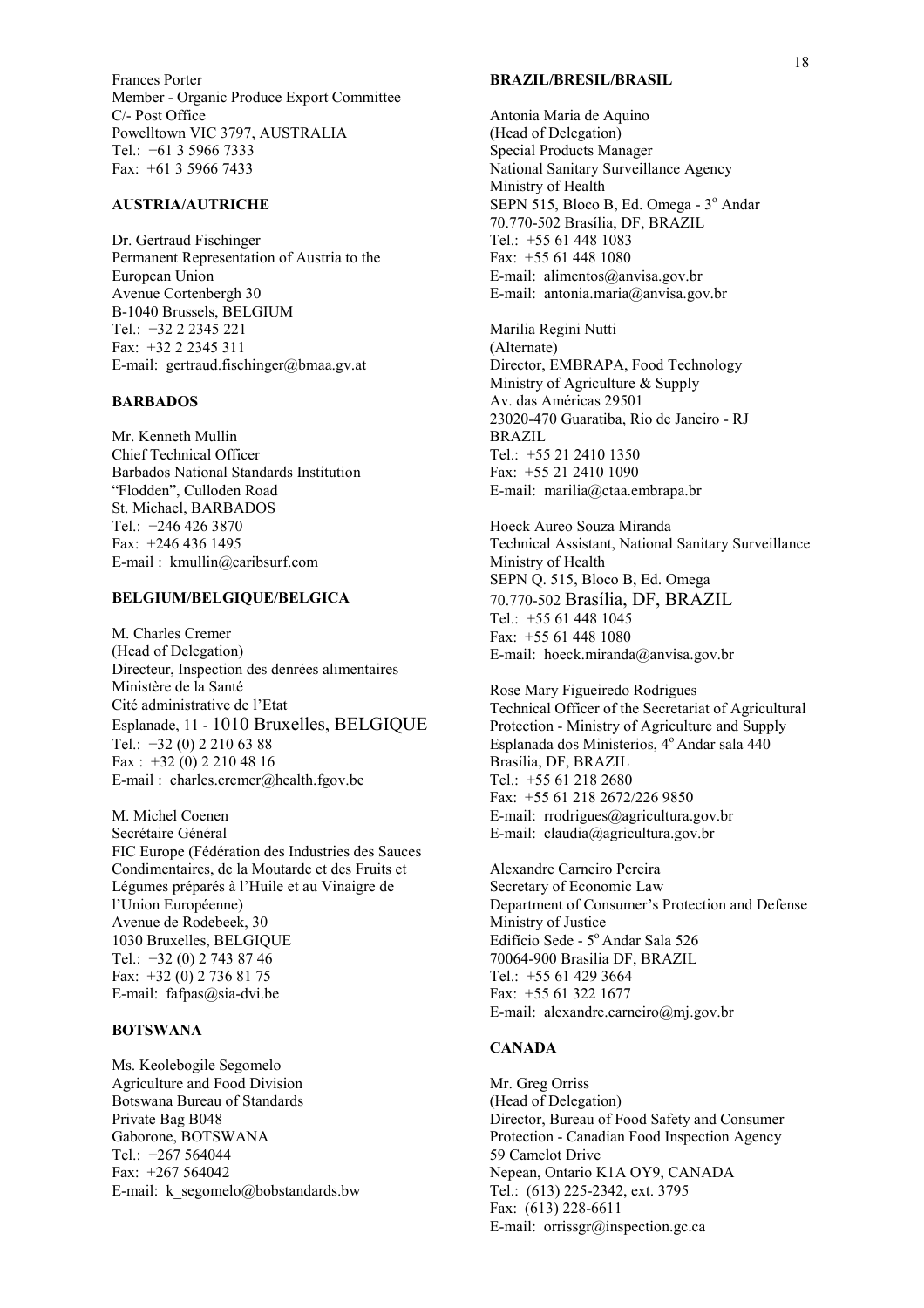Ms. Carla Barry National Manager, Fair Labelling Practices Bureau of Food Safety and Consumer Protection Canadian Food Inspection Agency 59 Camelot Drive Nepean, Ontario K1A OY9, CANADA Tel.: (613) 225-2342, ext. 3793 Fax: (613) 228-6611 E-mail: cbarry@inspection.gc.ca

Mr. Bart Bilmer Director, Office of Biotechnology Canadian Food Inspection Agency 59 Camelot Drive Nepean, Ontario K1A OY9, CANADA Tel.: (613) 225-2342, ext. 4185 Fax: (613) 228-6604 E-mail: bbilmer@inspection.gc.ca

Dr. Margaret Cheney Chief, Nutrition Evaluation Division Health Canada  $3<sup>rd</sup>$  Floor, Sir Frederick G. Banting Building (2203A) Ottawa, Ontario K1A OL2, CANADA Tel.: (613) 957-0352 Fax: (613) 941-6636 E-mail: margaret\_cheney@hc-sc.gc.ca

Mrs. Christina Zehaluk Scientific Evaluator Nutrition Evaluation Division Health Canada 3<sup>rd</sup> Floor, Sir Frederick G. Banting Building (2203A) Ottawa, Ontario K1A OL2, CANADA Tel.: (613) 957-0352 Fax: (613) 941-6636 E-mail: christina\_zehaluk@hc-sc.gc.ca

Ms. Mireille Prud'homme Acting Associate Director Bureau of Food Policy Integration Health Products & Food Branch Food Directorate - Health Canada Building #7 (0700E1) Tunney's Pasture Ottawa, Ontario K1A 0L2, CANADA Tel.: (613) 946-4594 Fax: (613) 946-4590 E-mail: mireille prud'homme@hc-sc.gc.ca

Mr. Victor G. Bradley Deputy Director Technical Barriers and Regulations Division Department of Foreign Affairs and International Trade Lester B. Pearson Bldg., 125 Sussex Drive Ottawa, Ontario K1A OG2 CANADA Tel.: (613) 996-4819 Fax: (613) 944-0756 E-mail: victor.bradley@DFAIT-MAECI.gc.ca

Mr. Chris Payette Trade Policy Officer Technical Barriers and Regulations Division Department of Foreign Affairs and International Trade Lester B. Pearson Bldg., 125 Sussex Drive Ottawa, Ontario K1A OG2, CANADA Tel.: (613) 992-0523 Fax: (613) 944-0756 E-mail: chris.payette@DFAIT-MAECI.gc.ca

Ms. Barbara Buchanan Program Officer, Fair Labelling Practices Canadian Food Inspection Agency 59 Camelot Drive Nepean, Ontario K1A OY9, CANADA Tel.: (613) 225-2342, ext. 4395 Fax: (613) 228-6611 E-mail: buchananb@inspection.gc.ca

Mr. John Bowman Biotechnology Officer Office of Biotechnology Canadian Food Inspection Agency 59 Camelot Drive Nepean, Ontario K1A OY9, CANADA Tel.: (613) 225-2342, ext. 4553 Fax: (613) 228-6604 E-mail: bowmanja@inspection.gc.ca

Mr. Peter Pauker Chief, Domestic and International Integration Policy Analysis Division Research and Analysis Directorate Agriculture and Agri-Food Canada Sir John Carling Building Room 3115, 930 Carling Avenue Ottawa, Ontario K1A OC5 Tel.: (613) 759-7326 Fax: (613) 759-7131 E-mail: paukerp@em.agr.ca

Ms. Jacqueline Young Senior Market Development Officer Food Bureau Agriculture and Agri-Food Canada Room 5101, 930 Carling Avenue Ottawa, Ontario K1A OC5, CANADA Tel.: (613) 759-7527 Fax: (613) 759-7480 E-mail: youngj@em.agr.ca

Mr. Ivaylo Grouev Trade Policy Analyst International Trade Policy Directorate Agriculture and Agri-Food Canada Room 1001, 930 Carling Avenue Ottawa, Ontario K1A OC5 CANADA Tel.: (613) 759-7660 Fax: (613) 759-7503 E-mail: grouevi@em.agr.ca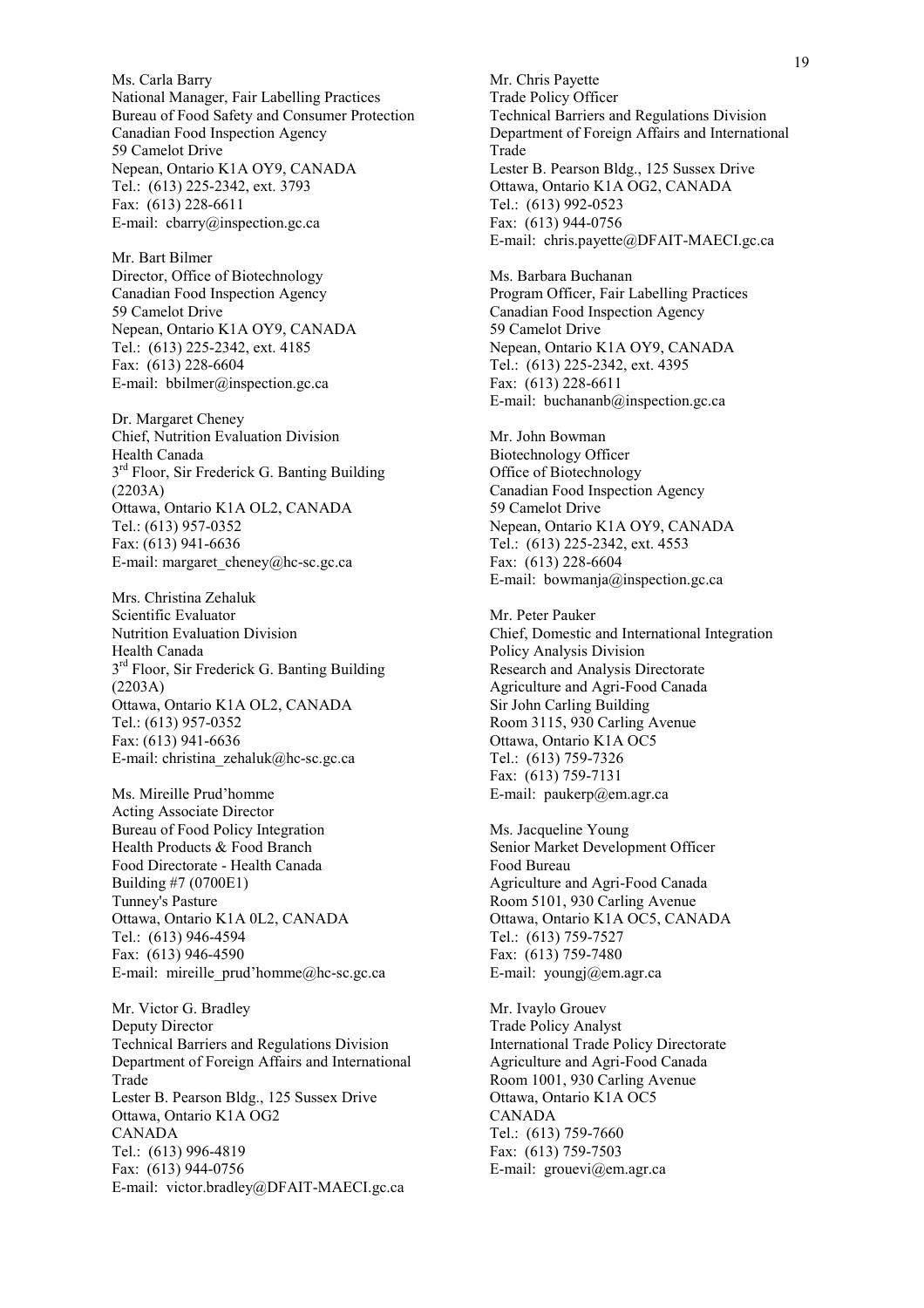Ms. Laurie Curry Vice President Public Policy and Scientific Affairs Food and Consumer Products Manufacturers of Canada (FCPMC) 885 Don Mills Road, Suite 301 Don Mills, Ontario M3C 1V9, CANADA Tel.: (416) 510-8024, ext. 2266 Fax: (416) 510-8043 E-mail: lauriec@fcpmc.com

Mr. Bob Ingratta Regulatory & International Affairs Canada Monsanto Canada Inc. & BioteCanada 130 Albert Street, Suite 1902 Ottawa, Ontario K1P 5G4, CANADA Tel.: (613) 234-5121, ext. 221 Fax: (613) 234-2063 E-mail: bob.g.ingratta@monsanto.com

Mr. Leo Fleming Manager, Regulatory Affairs Mead Johnson Nutritionals - Bristol-Myers Squibb 333 Preston Street , Suite 700 Ottawa Ontario K1S 5N4, CANADA Tel.: (613) 239-3945 Fax: (613) 239-3996 E-mail: leo.fleming@bms.com

Dr. Dale Armstrong Member, Policy Secretariat Alberta Agriculture, Food and Rural Development #301,  $7000 - 113$  Street Edmonton, AB T6H 5T6, Canada Tel. : (780) 422-7807 Fax : (780) 427-3005 E-mail: dale.armstrong@gov.ab.ca

Ms. Andréanne Léger Analyste du marché agroalimentaire Agriculture et agroalimentaire Canada 2001 University, Pièce 746M Montréal, Québec H3A 3N2, CANADA Tel.: (514) 283-3815, poste 542 Fax: (514) 496-3966 E-mail: legera@agr.gc.ca

Ms. Gail Ewan Assistant Director, Nutrition Dairy Farmers of Canada 1801 McGill College Ave., #1000 Montreal, Quebec H3A 2N4, CANADA Tel.: (514) 284-1092 Fax: (514) 284-0449 E-mail: gewan@dfc.plc.ca

#### **CHILE/CHILI**

Ms. Luisa Kipreos Agricultural Engineer Ministry of Health/Ministerio de Salud Publica Mac Iver 541, Santiago, CHILE Tel.: +56 2 6641244 Fax: +56 2 6397110 E-mail: kipreosl@netline.cl

#### **CHINA, PEOPLE'S REPUBLIC OF**

Yang Guang Officer General Administration of Quality Supervision, Inspection and Quarantine of the People's Republic of China (AQSIQ) 15 FangCao Di Xi, Chao Yang District 100020 Beijing, P.R. OF CHINA Tel.: +86 10 65952806 Fax: +86 10 85622882 E-mail: sun.sea.sky@263.nte - sun3@a-1.net.cn

Yie Wei Xiang Director, Food Inspection and Supervision Division Shenzhen Entry-Exit Inspection and Quarantine Bureau, P.R. OF CHINA Tel.: +0755 3396287 / 0755 3395999-1401 Fax: +0755 3396287

WeiZheng Xue Director, Food Inspection and Supervision Division Liaoning Entry-Exit Inspection and Quarantine Bureau 81 Renmin Road Dalian China, P.R. OF CHINA Tel.: +0411 2637725-4505 Fax: +0411 2807754

YAU, Chung-wan, Joan Scientific Officer Food and Environmental Hygiene Department (FEHD) 43/F Queensway Government Office 66 Queensway Hong Kong, P.R. OF CHINA Tel.: +852 2867 5450 Fax: +852 2893 3547 E-mail: jcwyau@fehd.gov.hk

TAM, Sau-king, Carole Senior Medical Officer Food and Environmental Hygiene Department (FEHD) 43/F Queensway Government Office 66 Queensway Hong Kong, P.R. OF CHINA Tel.: +852 2867 5432 Fax: +852 2810 6717 E-mail: csktam@fehd.gov.hk

LAU, Kin-Man Senior Superintendent Food and Environmental Hygiene Department (FEHD) 43/F Queensway Government Office 66 Queensway Hong Kong, P.R. OF CHINA Tel.: +852 2867 5445 Fax: +852 2810 6717 E-mail: kmlau@fehd.gov.hk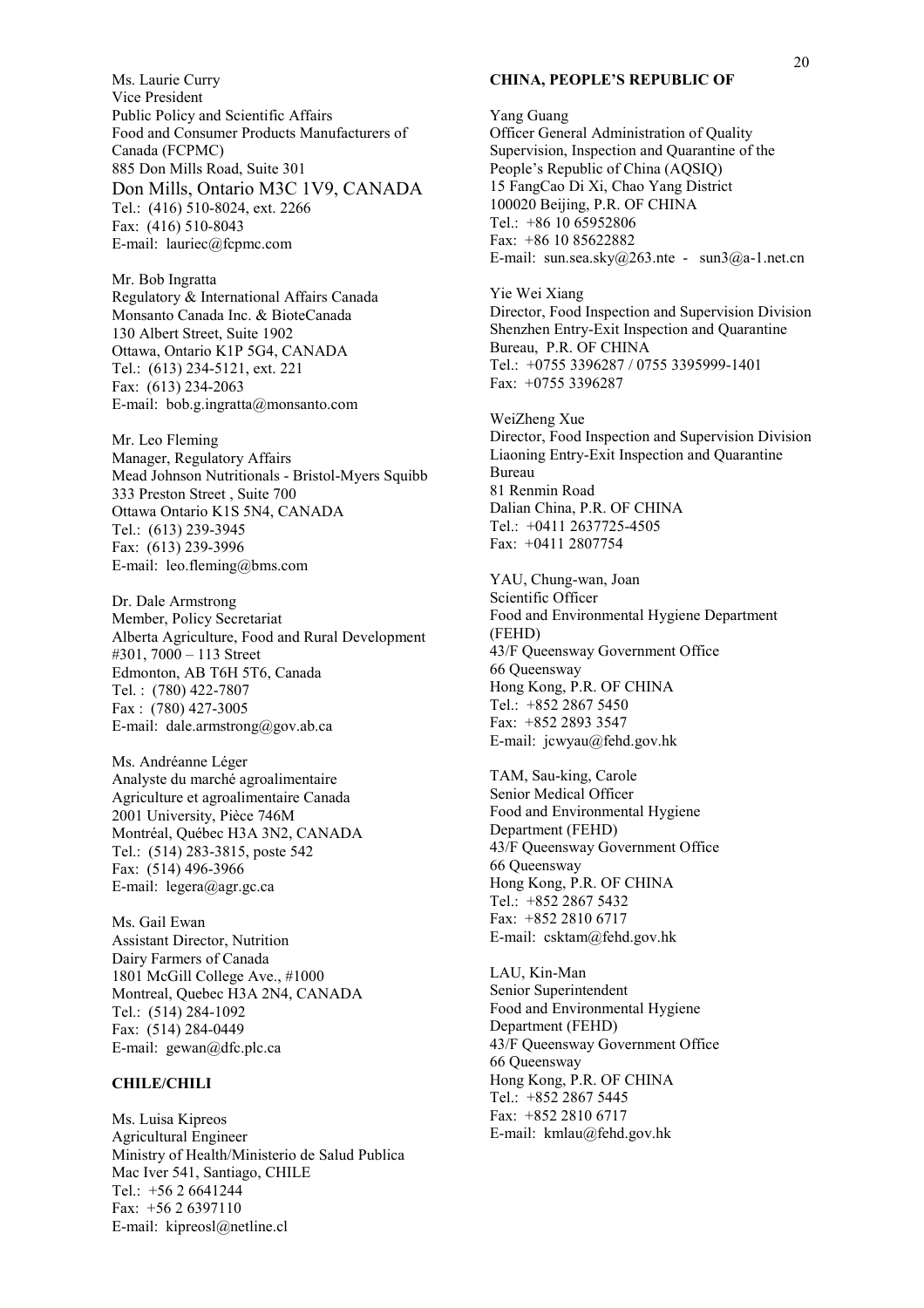Zong Huilai Director China-EU Centre for Agriculture, Technology Ministry of Agriculture No. 55 Nong Zhan Beili Chao Yang Street 100026 Beijing, P.R. OF CHINA Tel.: +86 10 6508 0854 Fax: +86 10 6506 3012 E-mail: huilai@yahoo.com

Wei Qiwen Division Chief Development Centre of Science and Technology Ministry of Agriculture 20 Building Maizidian Street Chao Yang 100026 Beijing, P.R. OF CHINA Tel.: +86 10 6419 5082 Fax: +86 10 6419 4550 E-mail: weiqiwen@agri-gov.cn

Fan Zhixian Professor - Jilin Agricultural University Changchun Dong Huan Lu Wan 130118 Chang Chun, P.R. CHINA Tel.: +86 0431 4514995 Fax: +86 0431 4510955 E-mail: ndcszx@public.cc.jl.cn

Gao Xiaoqiang Association Professor, Division of Food and Cosmetic Administration Department of Health Legislation and Inspection Ministry of Health 1, Nanlu, Xizhimen Wai 100044 Beijing, P.R. OF CHINA Tel.: +86 10 6879 2406 Fax: +86 10 6879 2408 E-mail: gaoxiaoqiang@hotmail.com

#### **CUBA, REPUBLIC OF/ RÉPUBLICA DE CUBA**

Matilde María Fontanals Pimorín (Head of Delegation) Analista Superior de la Industria Pesquera GEPESCACUBA Ministerio de la Industria Pesquera 5ta. y 246, Barlovento Santa FÈ, Playa, Ciudad de la Habana 10400 REP⁄BLICA DE CUBA Tel.: +537 2097294 Fax: +537 2097114 E-mail: mfontanals@fishnavy.inf.cu

Silvia de la Caridad González Vasallo Especialista Principal Centro Nacional de Envases y Embalajes Ave. Del Bosque No. 121 36, Nuevo Vedado Ciudad de la Habana 10600 REPÚBLICA DE CUBA Tel.: +537 8812813 Fax: +537 333150 E-mail: cnee@ceniai.inf.cu

#### **CZECH REPUBLIC**

Mrs. Katerina Kopeckova Officer for European Integration and Foreign **Affairs** Czech Agriculture and Food Inspectorate Kvetna 15 603 00 Brno, CZECH REPUBLIC Tel.: +420 5 43540249 Fax: +420 5 43540202 E-mail: kopeckova@czpi.cz

#### **DENMARK/DANEMARK/DINAMARCA**

Dagny Løvoll Warming (Head of Delegation) Scientific Adviser Danish Veterinary and Food Administration Mørkhøj Bygade 19 DK-2860 Søborg, DENMARK Tel.: +45 33 95 60 00 Fax: +45 33 95 60 01 E-mail: dlw@fdir.dk

Ms. Helle Emsholm Scientific Adviser Danish Veterinary and Food Administration Mørkhøj Bygade 19 DK-2860 Søborg, DENMARK Tel.: +45 33 95 61 94 Fax: +45 33 95 62 98 E-mail: hee@fdir.dk

Ms. Lise Christiansen Expert, Master of Science in Agriculture The Ministry of Food, Agriculture and Fisheries The Danish Plant Directorate Skovbrynet 20 Lyngby 2800, DENMARK Tel: +45 45 26 37 99 E-mail: lch@pdir.dk

Ms. Linda Jensen Food Scientist Danish Bacon and Meat Council Axeltorv 3 DK-1609 Copenhagen, DENMARK Tel.: +45 33 73 25 68 Fax: +45 33 93 66 50 E-mail: LMJ@danskeslagterier.dk

#### **EGYPT, ARAB REPUBLIC OF**

Dr. Fatma Salah El Din Mahmoud Food Control Department Ministry of Health 21, El Eksheed Street-Al-Manyal Cairo, EGYPTE Tel. : +20 2 3649006 Fax : +20 2 5317478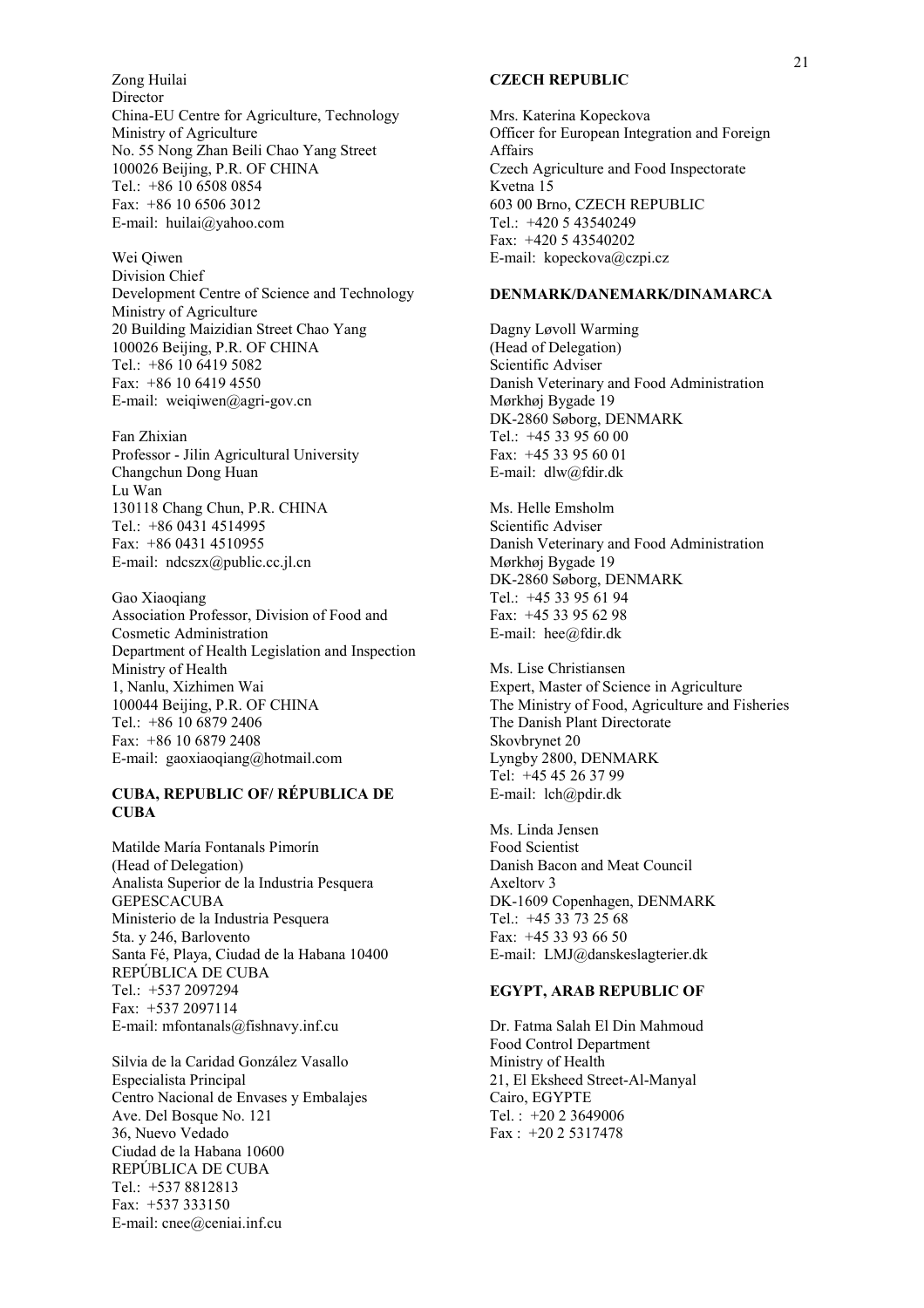#### **FINLAND/FINLANDE/FINLANDIA**

Ms. Taina Rautio Senior Officer National Food Agency P.O. Box 28 00581 Helsinki, FINLAND Tel.: +358 9 3931535 Fax : +358 9 3931592 E-mail: taina.rautio@nfa.fi

#### **FRANCE/FRANCIA**

Hélèna Sobiepanek (Head of Delegation) Ministère de l'Economie, des Finances et de l'Industrie DGCCRF Bureau C3 - Télédoc 051 59, boulevard Vincent Auriol 75703 Paris Cedex 13, FRANCE Tel. : +33 01 44 97 25 29 Fax : +33 01 44 97 30 37 E-mail : helena.sobiepanek@dgccrf.finances.gouv.fr

Roseline Lecourt Ministère de l'Economie, des Finances et de l'Industrie DGCCRF ChargÈ de Mission TÈlÈdoc 051 59, boulevard Vincent Auriol 75703 Paris Cedex 13, FRANCE Tel.: +33 01 44 97 34 70 Fax: +33 01 44 97 30 37 E-mail: roseline.lecourt@dgccrf.finances.gouv.fr

Marie-Odile Gailing ANIA - NestlÈ France 7, boulevard Pierre Carle BP 900 Noisiel 77446 Marne-La-Vallée Cedex 02, FRANCE Tel.: +33 01 60 53 20 40 Fax: +33 01 60 53 54 65 E-mail: Marie.Odile.Gailing@fr.nestle.com

Annie Loc'h Directeur des Affaires Règlementaires ANIA - DANONE 7, rue de Téhéran 75381 Paris Cedex 08, FRANCE Tel.: +33 01 44 35 24 32 Fax: +33 01 44 35 24 45 E-mail: aloch@groupe.danone.com

Pierre Mérel Ministère de l'Agriculture et de la Pêche DGAL 251, rue de Vaugirard 75732 Paris Cedex 15, FRANCE Tel.: +33 01 49 55 58 63 Fax: +33 01 49 55 59 48 E-mail: pierre.merel@agriculture.gouv.fr

Mme Mariane Monod Bureau des signes de qualité et de l'agriculture  $biologicue - D.P.E.I.$ Ministère de l'Agriculture et de la Pêche 3, rue Barbet de Jouy 75349 Paris 07 SP, FRANCE Tel.: +33 1 49 55 80 03 Fax: +33 1 49 55 57 85 E-mail: mariane.monod@agriculture.gouv.fr

Mme Catherine Vigreux Affaires Réglementaires - ANIA - Roquette 62136 Lestrem, FRANCE Tel.: +33 3 21 63 37 63 Fax: +33 3 21 63 38 50 E-mail: catherine.vigreux@roquette.com

#### **GERMANY/ALLEMAGNE** / **ALLEMANIA**

Herr Wolfgang Koehler (Head of Delegation) Federal Ministry of Consumer Protection, Food and **Agriculture** Rochusstraße 1 - D-53123 Bonn Tel.: +49 228 529 3356 Fax: +49 228 529 4404 E-mail: Wolfgang.Koehler@bmvel.bund.de

Frau Simone O'Sullivan Federal Ministry of Consumer Protection, Food and Agriculture Rochusstraße 1 - D-53123 Bonn, GERMANY Tel.: +49 228 529 3479 Fax: +49 228 529 4404 E-mail: simone.osullivan@bmvel.bund.de

Herr Hermann Broll Federal Institute for Health Protection of Consumers and Veterinary Medicine (BgVV) Postfach 33 00 13 D-14191 Berlin, GERMANY Tel.: +49 0188 412 3939 Fax: +49 1888 412 3635 E-mail: h.broll@bgvv.de

Prof. Dr. Hildegard Przyrembel Federal Institute for Health Protection of Consumers and Veterinary Medicine Thielallee 88-92 D-14195 Berlin, GERMANY Tel.: +49 30 (1888) 412 3221 Fax: +49 39 (1888) 412 3715 E-mail: h.przyrembel@bgvv.de

Frau Angelika Mrohs Geschäftsführerin Bund für Lebensmittelrecht und Lebensmittelkunde e.V. Godesberger Allee  $142 - 148$ D-53175 Bonn, GERMANY Tel.: +49 228 8199332 Fax: +49 228 375069 E-mail: amrohs@bll-online.de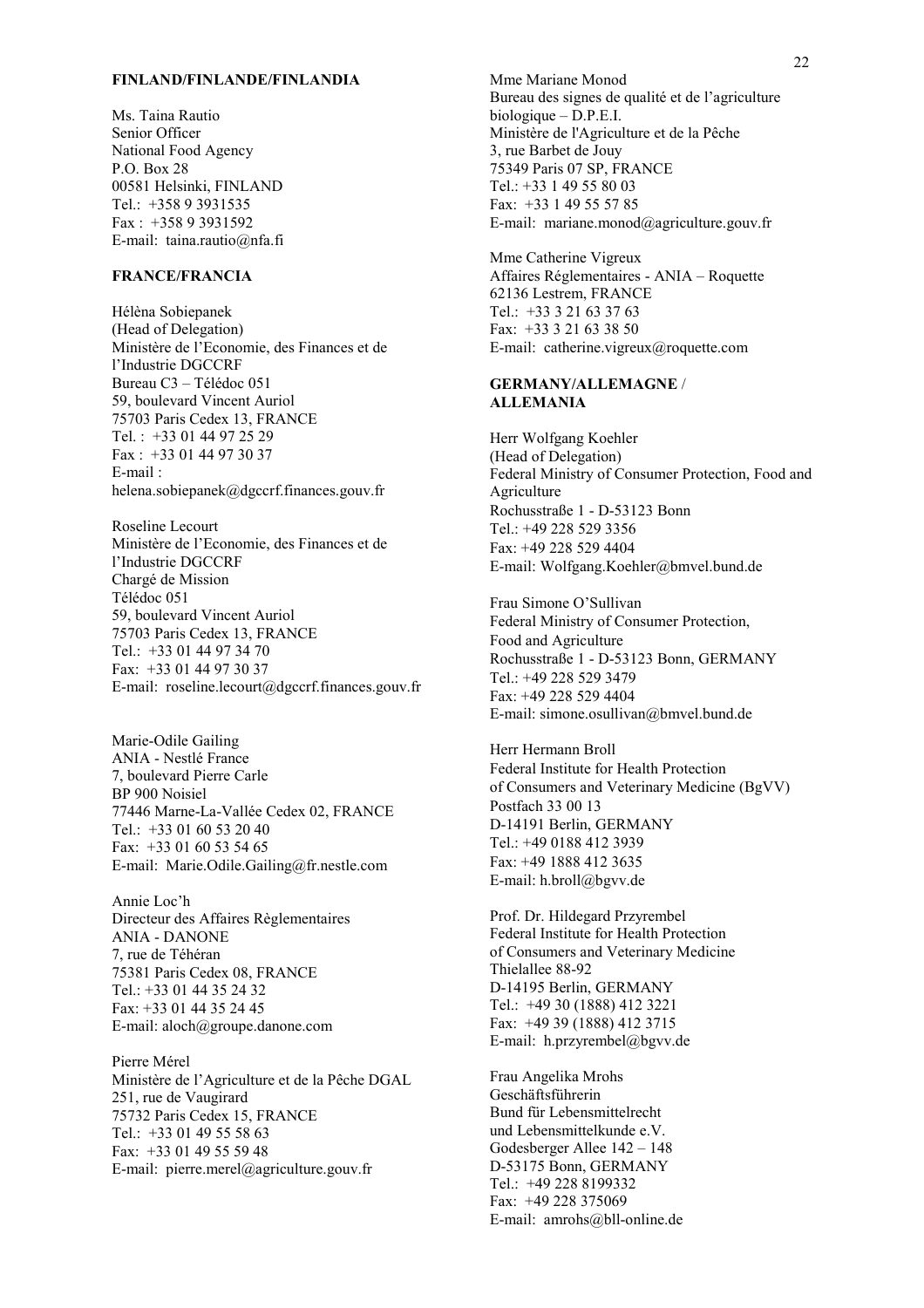Herr Peter Loosen Referent Bund fur Lebensmittelrecht Und Lebensmittelkunde e.V. Godesberger Allee 142-148 D-53175 Bonn, GERMANY Tel.: +49 228 8199341 Fax: +49 228 375069 E-mail: ploosen@bll-online.de

Herr Dr. Detlef Grofl Legal Advisor Sűdzucker AG Mannheim/Ochsenfurt Forchheimer Straße 2 D-90425 Nűrnberg, GERMANY Tel.: +49 911 934 44 63 Fax: +49 911 934 45 60 E-mail: dgross@schoeller.de

Dr. Dirk Konus Crop Science Manager Aventis Crop Science Industriepark Hoechst Geb. K607 65926 Frankfurt, GERMANY Tel.: +49 69 305 14758 Fax: +49 69 305 13442 E-mail: dirk.klonus@aventis.com

#### **GHANA**

Mr. Frederick A. Gyamera-Owusu Head, Product Certification Secretariat Ghana Standards Board (GSB) P.O. Box MB 245 Accra, GHANA Tel.: +233 21 5000231 Fax: +233 21 500092/500231 E-mail: gsbnep@ghana.com

#### **GUYANA**

Ms. Marilyn Collins Director, Food and Drug Government Analyst Food and Drug Department Georgetown, GUYANA Tel.: +592 225 6482 Fax: +592 225 4249 E-mail: food-drug.moh@networksgy.com

#### **HUNGARY/HONGRIE/HUNGRIA**

Prof. Peter A. Biacs (Head of Delegation) General Director Bay Zoltán Foundation for Applied Research Fehervari ut 130  $H - 1116$  Budapest HUNGARY Tel.: +36 1 463 0521 Fax: +36 1 463 0503 E-mail: biacs@bzaka.hu

Mrs. Katalin Ösz Ministry of Agriculture and Regional Development P.O. Box 1 H-1860 Budapest 55, HUNGARY Tel.: +361 301 4419 Fax: +361 301 4808 E-mail: katalin.osz@fvm.hu

Dr. Livia Dömölki Food Specialist National Association for Consumer Protection H-1055 Budapest, Balaton u. 27. I., HUNGARY Tel.: +36 1 311 7030 Fax: +36 1 311 7386 E-mail: ofebp@mail.matav.hu

#### **INDIA/INDE**

Mr. G. Venkataramani (Head of Delegation) Director - Ministry of Food Processing Industries Panchsheel Bhawan, August Kranti Marg New Delhi  $-110049$ , INDIA Tel.: +91 11 649 3224 Fax: +91 11 649 3228 E-mail: venkataramani@hotmail.com

Mr. J.S. Choudhary Deputy Secretary Ministry of Health and Family Welfare - India 205-D, Nirman Bhawan Maulana Azad Road New Delhi - 110 011, INDIA Tel.: +91 11 301 9317 Fax: +91 11 301 9317 E-mail: jyotishankar@hotmail.com

Mr. Bejon Misra Advisor, Consumer VOICE G30, Lajpat Nagar II New Delhi - 110024, INDIA Tel.: +91 11 6914773 Fax: +91 11 916 392148 E-mail: consumeralert@ld.eth.net

#### **INDONESIA/INDONESIE**

Ir. Sri Irawati Susalit (Head of Delegation) Director for Food Standardization - Indonesia National Agency for Drug and Food Control (NADFC) Jl. Percetakan Negara No. 23 Jakarta Pusat 10560, INDONESIA Tel.: +62 21 42875584 Fax: +62 21 4253857/42802067 E-mail: iras48@yahoo.com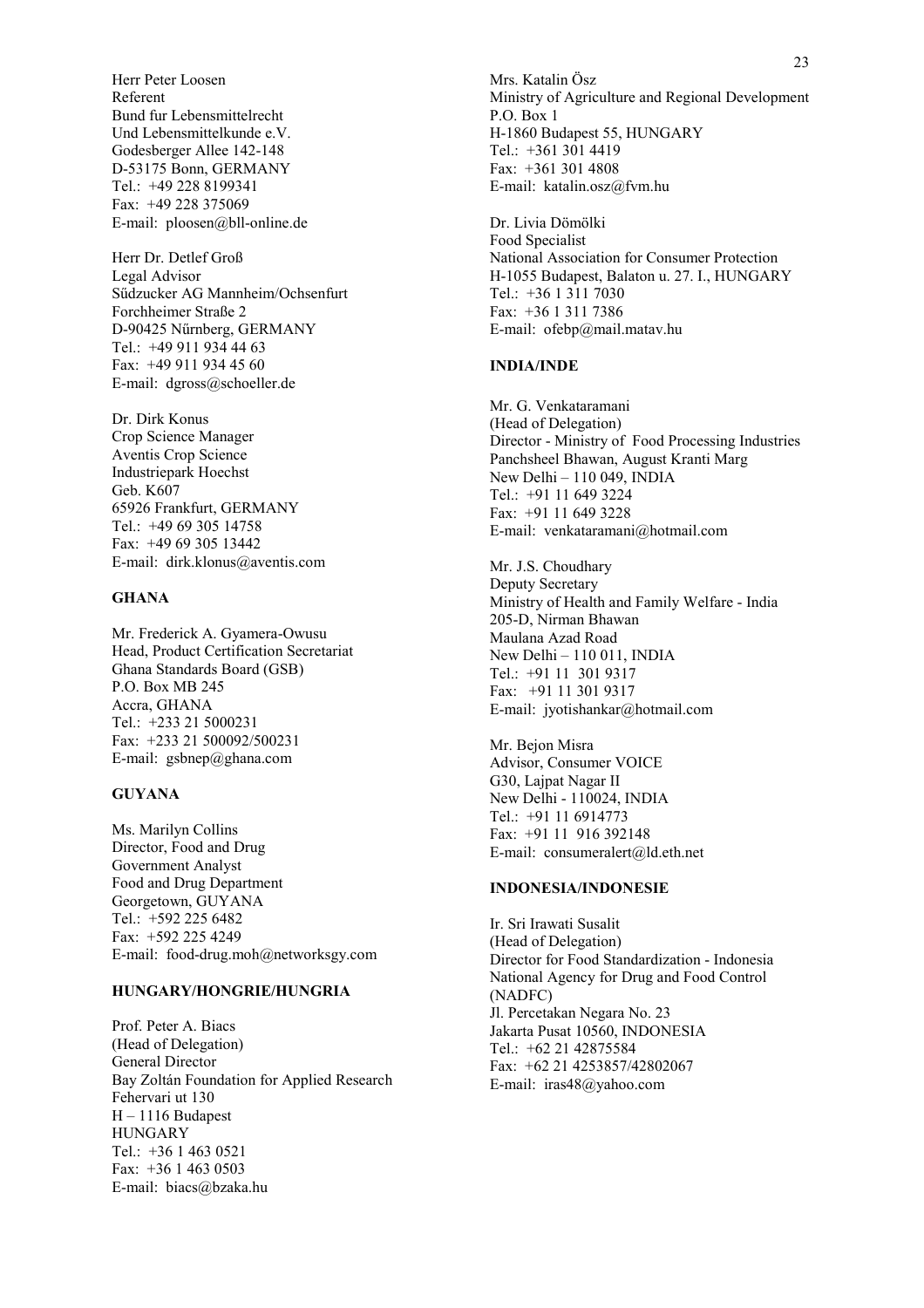Mr. Bachtiar Moerad, DVM Director of Veterinary Public Health DGLS, Department of Agriculture of the Republic of Indonesia - Ministry of Agriculture Jl. Harsono RM No. 3 Build. C. Fl. 8 Pasar Minggu, Jakarta Selatan Jakarta 12011, INDONESIA Tel.: +62 21 7815780 Fax: +62 21 7827466 E-mail: bachtiar@deptan.go.id

Mr. Rismansyah Danasaputra Director of Processing and Marketing for Livestock Products - Ministry of Agriculture Jl. Harsono RM No. 3 Build. B. Fl. 2 Jakarta Selatan 12550, INDONESIA Tel.: +62 21 7815780 Fax: +62 21 7822044 E-mail: risman@deptan.go.id

Ms. Binarti Dwi Astuti Corporate R&D Manager PT Indofood Sukses Makmur Tbk Jl. Ancol I No. 4-5 Ancol Barat Jakarta Utara 14430, INDONESIA Tel.: +62 21 6909432 Fax: +62 21 6909433 E-mail: dbinarti@hotmail.com

Mr. Ibnu Said Minister-Counsellor (Economic) Embassy of Indonesia 55 Parkdale Avenue Ottawa, Ontario K1Y 1E5, CANADA Tel.: (613) 724-1100 Fax: (613) 724-1105 E-mail: said@indonesia-ottawa.org

Mr. Raksa Simanjuntak Attache - Embassy of Indonesia 55 Parkdale Avenue Ottawa, Ontario K1Y 1E5, CANADA Tel.: (613) 724-1100 Fax: (613) 724-1105

Mr. Zulkarnain Dahlan Economic Analyst Embassy of Indonesia 55 Parkdale Avenue Ottawa, Ontario K1Y 1E5, CANADA Tel.: (613) 724-1100 Fax: (613) 724-1105

#### **IRELAND, REPUBLIC OF**

Dr. Frank Kenny (Head of Delegation) Senior Superintending Veterinary Inspector Department of Agriculture, Food and Rural Development Agriculture House, 3W Kildare Street Dublin 2, REPUBLIC OF IRELAND Tel:  $+35316072119$ Fax: +353 1 678 9733 E-mail: frank.kenny@agriculture.gov.ie

Ms. Ruth Davis, M.Sc Senior Technical Executive, Food Hygiene Food Safety Authority of Ireland Abbey Court, Lower Abbey Street Dublin 1 REPUBLIC OF IRELAND Tel.: +353 1 817 1329 Fax: +353 1 817 1301 E-mail: rdavis@fsai.ie

#### **ITALY/ITALIE/ITALIA**

Dr. Giuseppe De Giovanni Ministero Attivita Produttive Via Molise 2 00187 Rome, ITALY Tel.: +39 06 47887729 Fax: +39 06 47887797 E-mail: degiovanni.giuseppe@minindustria.it

Dr<sup>SSA</sup> Brunella Lo Turco Secretary of Italian Codex Committee Ministero Politiche Agricole Via XX Settembre 20 00100 Rome, ITALY Tel.: +39 6 46656512 Fax: +39 6 4880273 E-mail: blturco@tiscalinet.it

Mr. Luca Ragaglini Ministero Politiche Agricole Legal Expert c/o AIDI Via Barnaba Oriani 92 00197 Rome, ITALY Tel.: +39 6 8091071 Fax: +39 6 8073186 E-mail: aidi@aidi-assodolce.it

#### **JAPAN/JAPON**

Dr. Mitsuhiro Ushio (Head of Delegation) Director for International Food Safety Planning Department of Food Safety Pharmaceutical and Food Safety Bureau Ministry of Health, Labour and Welfare Kasumigaseki 1-2-2, Chiyoda-ku Tokyo, JAPAN Tel.: +81 3 3595 2326 Fax: +81 3 3503 7965 E-mail: ushio-mitsuhiro@mhlw.go.jp

Mr. Takeshi Morita Assistant Director, Office of Health Policy on Newly Developed Foods, Policy Planning Division Department of Food Safety Pharmaceutical and Food Safety Bureau Ministry of Health, Labour and Welfare Kasumigaseki 1-2-2, Chiyoda-ku Tokyo, JAPAN Tel.: +81 3 3595 2327 Fax: +81 3 3501 4867 E-mail: morita-takeshi@mhlw.go.jp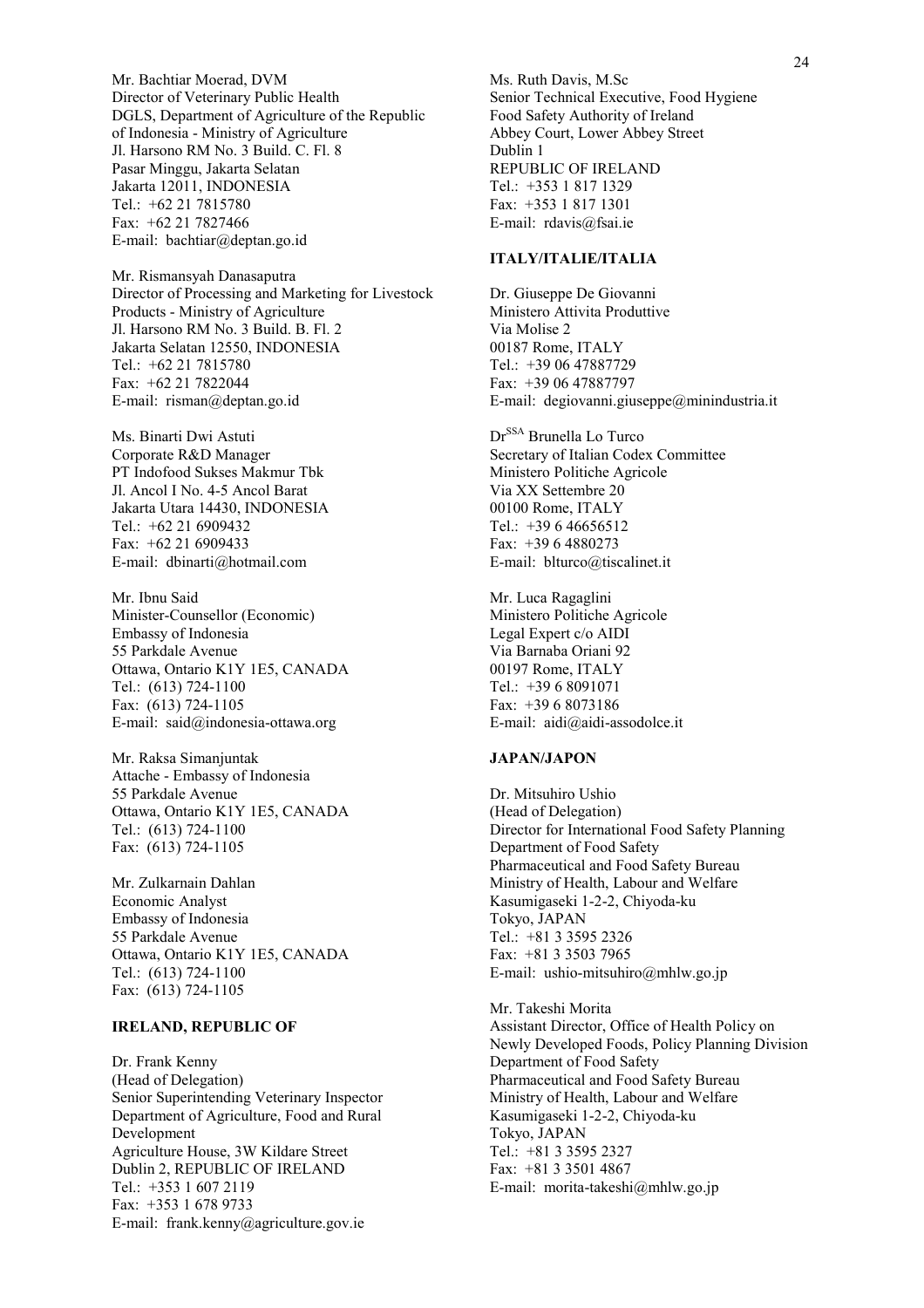Dr. Yoshiyuki Kanagawa Chief, Policy Planning Division Department of Food Safety Pharmaceutical and Food Safety Bureau Ministry of Health, Labour and Welfare Kasumigaseki 1-2-2, Chiyoda-ku Tokyo, JAPAN Tel.: +81 3 3595 2326 Fax: +81 3 3503 7965 E-mail: kanagawa-yoshiyuki@mhlw.go.jp

Mr. Hidehiko Hagiwara Deputy Director, International Standardization Office, Standards and Labelling Division General Food Policy Bureau Ministry of Agriculture, Forestry and Fisheries (MAFF) Kasumigaseki 1-2-1, Chiyoda-ku Tokyo, JAPAN Tel.: +81 3 5512 1571 Fax: +81 3 3501 0580 E-mail: hidehiko\_hagiwara@nm.maff.go.jp

Mr. Takeshi Kanayama Deputy Director, Food Labeling Office General Food Policy Bureau Ministry of Agriculture, Forestry and Fisheries (MAFF) Kasumigaseki 1-2-1, Chiyoda-ku Tokyo, JAPAN Tel.: +81 3 3507 8592 Fax: +81 3 3501 0580 E-mail: takeshi\_kanayama@nm.maff.go.jp

Mr. Hiroshi Tatsuguchi Deputy Director, Food Labeling Office General Food Policy Bureau Ministry of Agriculture, Forestry and Fisheries (MAFF) Kasumigaseki 1-2-1, Chiyoda-ku Tokyo, JAPAN Tel.: +81 3 3507 8592 Fax: +81 3 3501 0580 E-mail: hiroshi\_tatsuguchi@nm.maff.go.jp

Dr. Kazuhiko Yamada Director, Division of Applied Food Research National Institute of Health and Nutrition Toyama 1-23-1, Shinjuku-ku Tokyo 162-8636 JAPAN Tel.: +81 3 3203 5602 Fax: +81 3 3202 3278 E-mail: peaceboy@nih.go.jp

Mr. Tetsuji Shimizu Technical Adviser, Japan Health Food and Nutrition Food Association 2-7-27, Ichigaya-Sadohara-cho, Shinjuku-ku Tokyo 162-0842 JAPAN Tel.: +81 3 3268 3134 Fax: +81 3 3268 3136 E-mail: jhnfa@mx1.alpha-web.ne.jp

Mr. Hiroaki Hamano Technical Adviser, Japan Health Food and Nutrition Food Association 2-7-27, Ichigaya-Sadohara-cho, Shinjuku-ku Tokyo 162-0842, JAPAN Tel.: +81 3 3268 3131 Fax: +81 3 3268 3135 E-mail: hiroaki.hamano@danisco.com

Dr. Shuji Iwata Technical Adviser Japan Food Industry Center Sankaido Building,  $7<sup>th</sup>$  Floor 9-13 Akasaka 1-chome, Minato-ku Tokyo 107-0052, JAPAN Tel.: +81 3 3270 7305 Fax: +81 3 3270 7306 E-mail: s-iwata@suntoryfoods.co.jp

Mr. Hiromi Ohta Technical Adviser Japan Food Industry Center Sankaido Building,  $7<sup>th</sup>$  Floor 9-13 Akasaka 1-chome, Minato-ku Tokyo 107-0052, JAPAN Tel.: +81 3 3224 2367 Fax: +81 3 3224 2398 E-mail: ohta@shokusan.or.jp

#### **KENYA**

Mr. Joseph Kimaru Keeru Senior Principal Standards Officer Kenya Bureau of Standards KEBS Centre P.O. Box 54974 Nairobi, KENYA Tel.: +254 2 502210-15, 602350/1, 603352 Fax: +254 2 503293, 609660 E-mail: kebs@africaonline.co.ke

#### **KOREA, REPUBLIC OF**

Dr. Sohn Mun-Gi (Head of Delegation) Deputy Director Korea Food and Drug Administration 5 Nokbun-Dong, Eunpyung-ku Seoul 122-704, KOREA Tel.: +82 2 380 1733 Fax: +82 2 388 6392 E-mail: mgsohn@kfda.go.kr

Ms. Kim Jai-OK President, Citizens' Alliance for Consumer Protection of Korea (CACPK) 603 Pierson Bld., Shinmunro 2 ga 89-27 Chongro-ku, Seoul 110, KOREA Tel.: +82 2 738 2555 Fax: +82 2 736 5514 E-mail: cacpk@chollian.net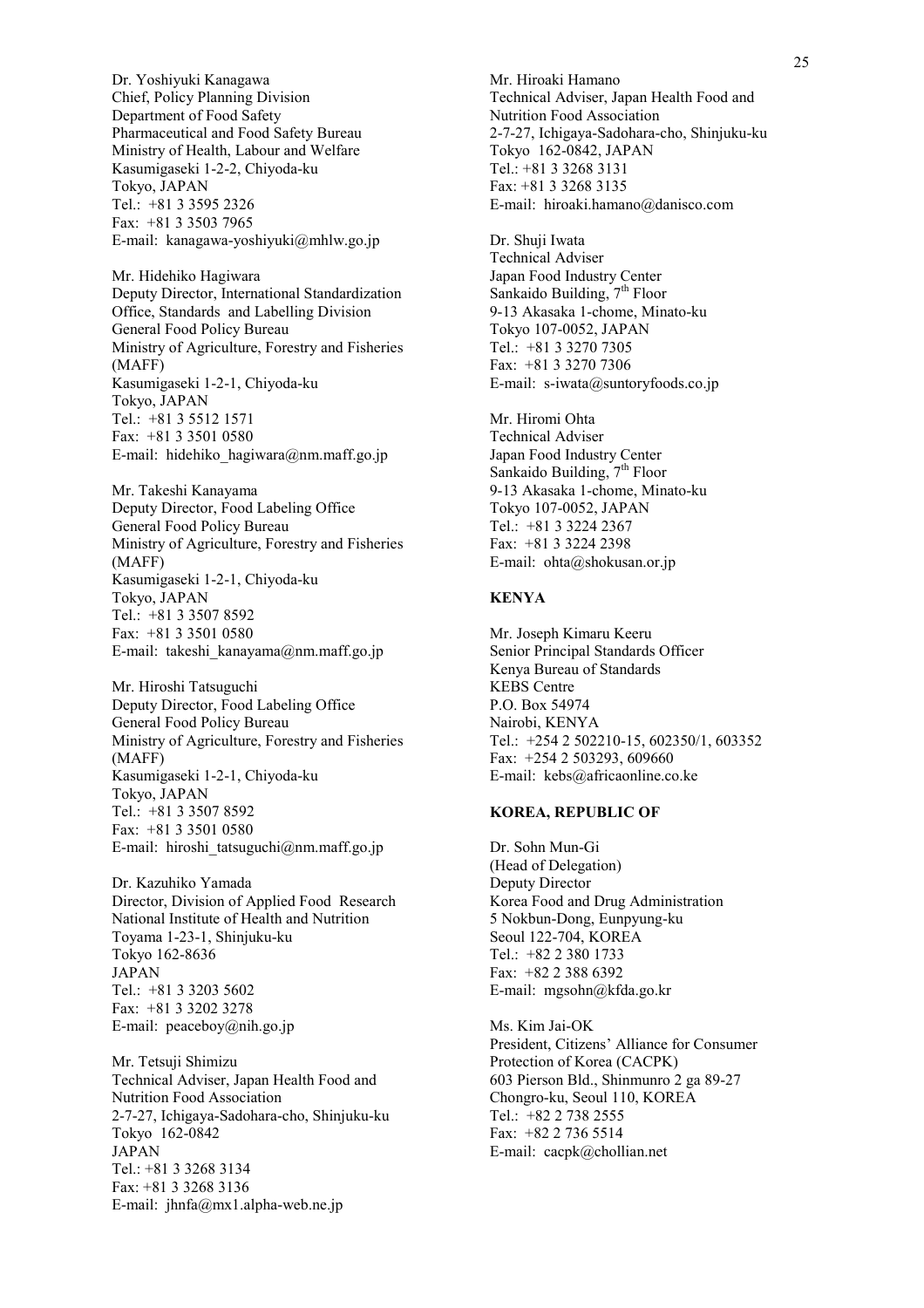Mr. Koo Yong-eui Researcher, Division of Nutrition Department of Food Evaluation 5 Nokbun-Dong, Eunpyung-ku Seoul 122-704, KOREA Tel.: +82 2 380 1678 Fax: +82 2 380 1680 E-mail: kye2020@kfda.go.kr

Dr. Hwang Soon-wook Research, Policy Strategy Planning/KHIDI 57-1 Noryangjin-Dong Dongjak-gu Seoul 156-800, KOREA Tel.: +82 2 2194 7341 Fax: +82 2 824 1763 E-mail: hwangsw@khidi.or.kr

Ms. Lee Hee-jung Researcher, Food Sanitation Council Ministry of Health and Welfare 5 Nokbun-Dong, Eunpyung-ku Seoul 122-704, KOREA Tel.: +82 2 380 1559 Fax: +82 2 383 8121 E-mail: codexkorea@kfda.go.kr

Mr. Kim Kyung-doo Assistant Director Ministry of Agriculture and Forestry Kwacheon City, Kyunggi-do 427-719 KOREA Tel.: +82 2 500 1848 Fax: +82 2 503 7905 E-mail: k2@maf.go.kr

Dr. Lee Seong-kon Researcher, Rural Development Administration #250 Seodun-Dong, Kwonsun-gu Suwon, 441-707, KOREA Tel.: +82 31 299 2958 Fax: +82 31 299 2968 E-mail: sklee@rda.go.kr

#### **MALAYSIA/MALAISIE/MALASIA**

Pn. Nik Shabnam Bt. Nik Mohd. Salleh (Head of Delegation) Principal Assistant Director Food Quality Control Division Department of Public Health Ministry of Health Malaysia Block E,  $4<sup>th</sup>$  Floor Jalan Dungun, Bukit Damansara 50490 Kuala Lumpur, MALAYSIA Tel.: +6 03 20955943 / 20940088 Fax: +6 03 20937804 E-mail: shabnam@dph.gov.my E-mail: ccp-malaysia@dph.gov.my

Dr. Yahya B. Baba Principal Assistant Director Food Quality Control Division Department of Public Health Ministry of Health Malaysia Block  $E$ ,  $4<sup>th</sup>$  Floor Jalan Dungun, Bukit Damansara 50490 Kuala Lumpur, MALAYSIA Tel.: +6 03 20955943 / 20940088 Fax: +6 03 20937804 E-mail: ybaba@hotmail.com

Mr. Isamil Bin Jantan Principal Assistant Director Consumer Affairs Division Ministry of Domestic Trade and Consumer Affairs 32<sup>nd</sup> Floor, Menara Dayabumi Jalan Sultan Hishamuddin 50623 Kuala Lumpur, MALAYSIA Tel.: +03 22747805 (DL)/22742100 (GL) Fax: +03 22747628 E-mail: isamil@kpdnhq.gov.my

Dr. Kalyana Sundram Head of Unit, Food Technology and Nutrition Products Development and Advisory Services Division - Malaysian Palm Oil Board (MPOB) Ministry of Primary Industries P.O. Box 10620 50720 Kuala Lumpur, MALAYSIA Tel.: +03 89282850/89282867/89222509 Fax: +03 89259446 E-mail: kalyana@mpob.gov.my

Dr. Koh Chu Sing Malaysian Palm Oil Promotion Council 2<sup>nd</sup> Floor, Wisma Sawit Lot 6, SS6, Jalan Perbandaran 47301 Kelana Jaya - Selangor, MALAYSIA Tel.: +603 78064097 Fax: +603 78062272 E-mail: koh@mpopc.org.my

#### **MEXICO/MEXIQUE**

Lic. Alejandra Vargas Arrache (Head of Delegation) Director for Regulations and Standards General Bureau of Standards Puente de Tecamachalco No. 6 Col. Lomas de Tecamachalco C.P. 53950 Edo. de MÈx., MEXICO Tel.: +5729 9482/5729 9300, ext. 4111 Fax : +5729 9484 E-mail : avargas@economia.gob.mx

Quim. Carolina Jaramillo Flores Subdirectora de Normalización Sanitaria Secretaría de Salud (SSA) Donceles 39, Centro C.P. 06010 Mexico, D.F., MEXICO Tel.: +55 10 10 05, ext. 206 Fax: +55 12 96 28 E-mail: cjaramillo@mail.ssa.gob.mx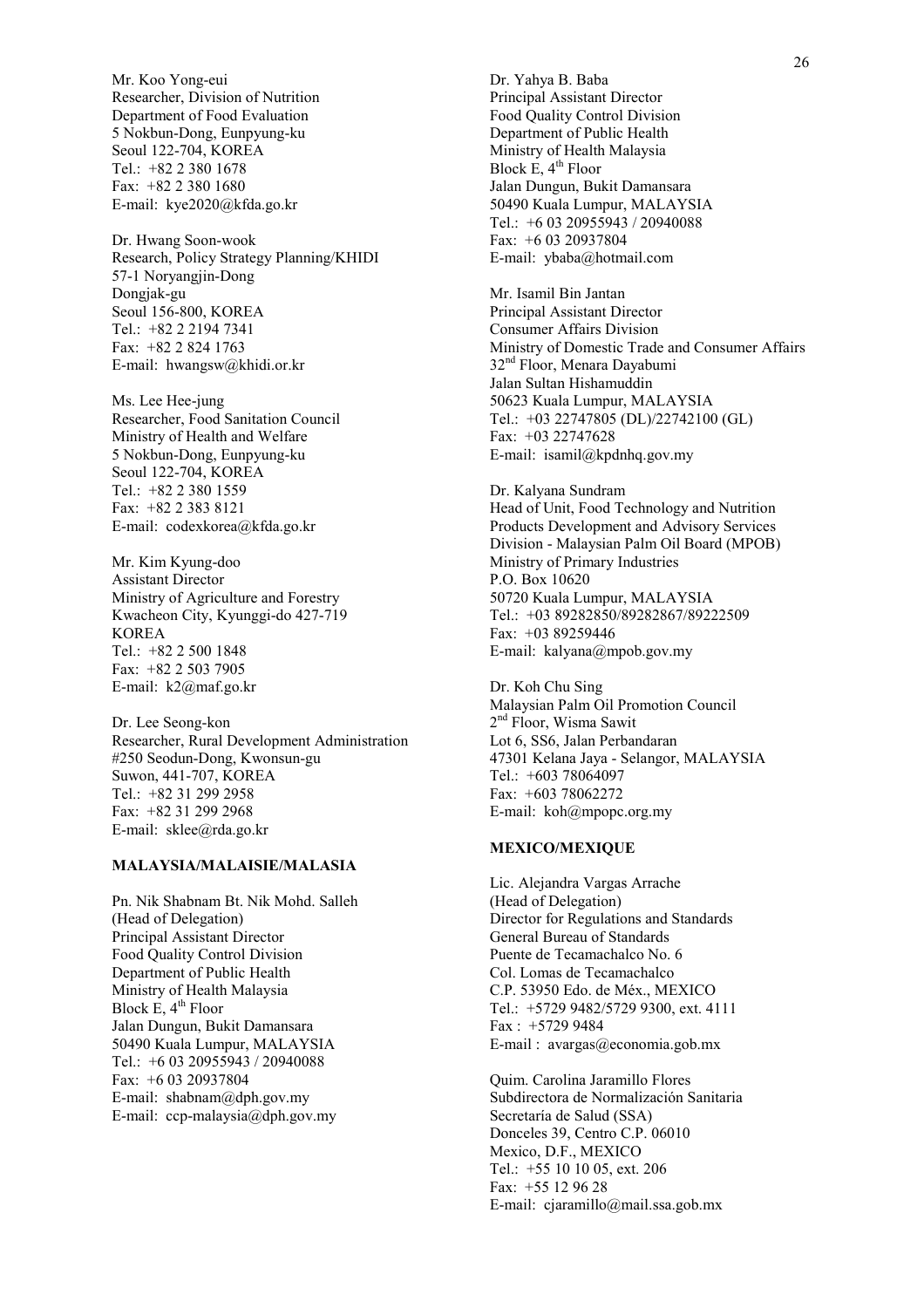Ing. Raul Portillo Coordinator del subcomité 8, CANACINTRA Commercial Chamber Ruben Dario 115 Col. Bosques de Chapultepec Mexico D.F. 11580, MEXICO Tel.: +525 2622386 E-mail: rportillo@la.ko.com

Lic. Juan José Zavala Elías Director de Negociaciones Sanitarias y Fitosanitarias Subsecretaria de Negociaciones, Comerciales Internacionales, Secretaria de Economia C.P. 06179 MÈxico, D.F., MEXICO Tel.: +525 5729 9168 Fax: +525 5729 9352 E-mail: jzavala@economia.gob.mx

Obed Mayoral Fernandez Director for Agrifood Developing Supply Secretariat of Agriculture (SAGARPA) Jose MA Velasco #101, San Jose Insurgentes 03800 MÈxico D.F., MEXICO Tel.: +52 5556260710 Fax: +52 5556260705 E-mail: omayoral.aserca@sagarpa.gob.mx

Ing. Fernando Ortíz Monasterio Secretario Ejecutivo Comision Intersecretarial de Bioseguridad y Organismos Genéticamente Modificados (CIBIOGEM) Picacho-Ajusco No. 154, 6º piso, ala "A" Col. Jardines en la Montaña Deleg. Tlalpan, C.P. 14210, México, D.F., MEXICO Tel.: +525 5631 7361 Fax: +525 5630 4274 E-mail: fortizmonasterio@cibiogem.gob.mx

Lic. Sandra Piňa Directora de AGROBIO, AgroBIO Mexico, A.C. Georgia 114-701 - Colonia Napoles Mexico City 01680, MEXICO Tel.: +525 5436260 Fax: +525 6690878 E-mail: sandrapina@prodigy.net.mx

Lic. Jorge Ruiz Asencio Vicepresidente de Asuntos Internacionales CONMEXICO Calderón de la Baca 118 Mexico D.F. 11500, MEXICO Tel.: +525 281 22 15 E-mail: conmex1@prodigy.net.mx

Luis E. González Deputy Trade Representative Embassy of Mexico 45 OíConnor Street, Suite 1503 Ottawa, Ontario K1P 1A4, CANADA Tel.: (613) 235-7782 Fax: (613) 235-1129 E-mail: luise@nafta-mexico.org

#### **MOROCCO/MAROC**

Mr. El-Maâti Benazzouz Chef de la Division Recherche-DÈveloppement Laboratoire officiel d'analyses et de recherches chimiques (LOARC) 25, rue Nichakra Rahal Casablanca, MAROC Tel.: +212 22 30 21 96 Fax: +212 22 30 19 72 E-mail: loarc@casanet.net.ma

#### **NETHERLANDS/PAYS-BAS/PAISES BAJOS**

Mr. Robbert Top (Head of Delegation) Food and Nutrition Division Ministry of Health, Welfare and Sports P.O. Box 20350 2500 EJ, The Hague, THE NETHERLANDS Tel.: +31 70 340 69 63 Fax: +31 70 340 55 54 E-mail: r.top@minvws.nl

Dr. Leo F. Hagedoorn Deputy Head, Foodstuffs Unit Ministry of Agriculture, Nature Management and Fisheries P.O. Box 20401 2500 EK, The Hague, THE NETHERLANDS Tel.: +31 70 378 57 88 Fax: +31 70 378 6141 E-mail: l.f.hagedoorn@vva.agro.nl

Mr. Gerrit Koornneef Food Legislation Officer Main Board for Arable Products P.O. Box 29739 2500 LS, THE NETHERLANDS Tel.: +31 70 370 83 23 Fax: +31 70 370 84 44 E-mail: g.m.koornneef@hpa.agro.nl

Mr. Piet van Doorninck, MSc Public Health Officer Inspectorate for Health Protection and Veterinary Public Health P.O. Box 16108 2500 BC Den Haag, THE NETHERLANDS Tel.: +31 70 340 50 70 Fax: +31 70 340 54 35 E-mail: piet.van.doorninck@kvw.nl

Mrs. Sytske de Waart Nutritionist Wemos Foundation P.O. Box 1693 1000 BR Amsterdam THE NETHERLANDS Tel.: +31 20 4688 388 Fax: +31 20 4686 008 E-mail: sytske.de.waart@wemos.nl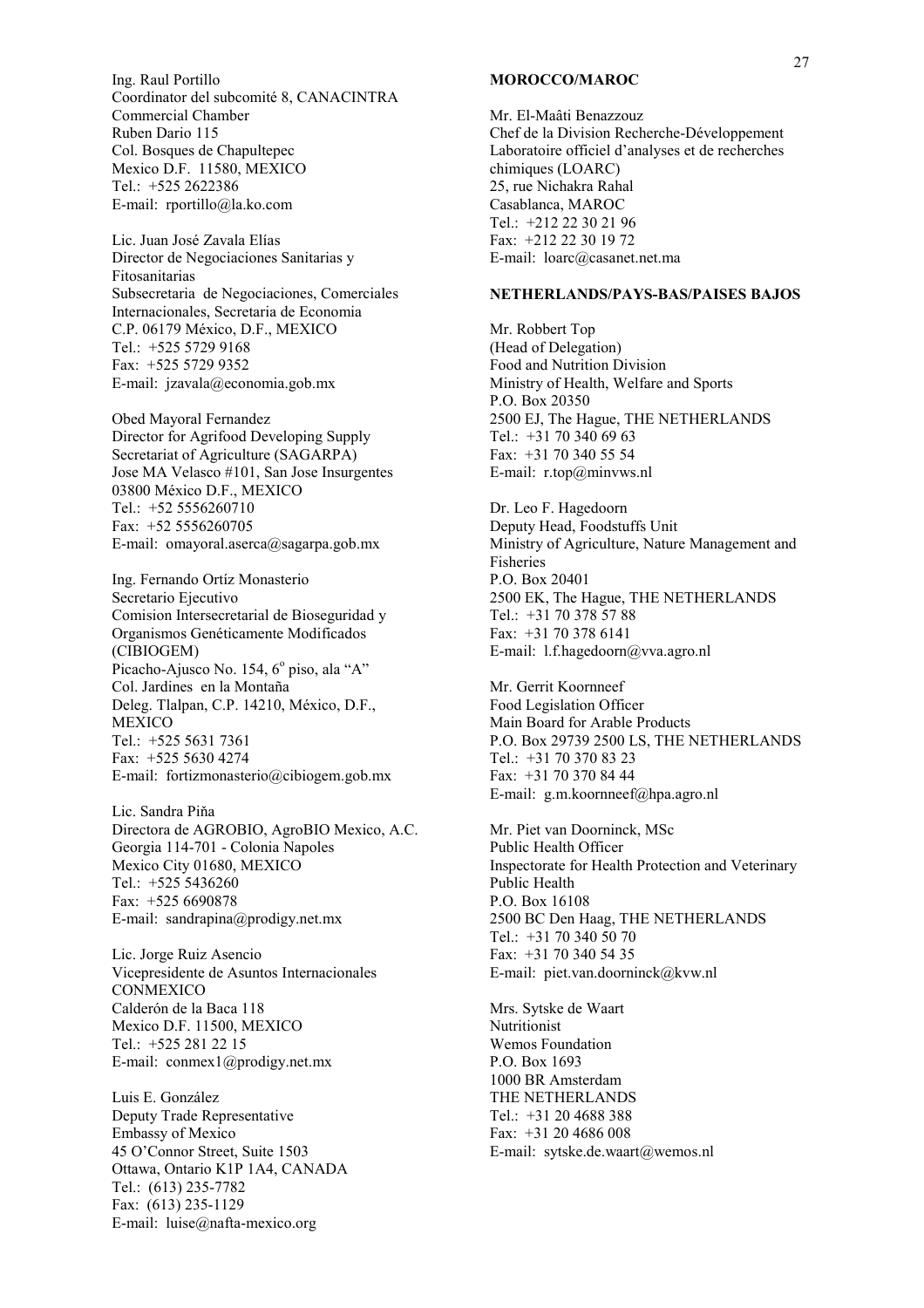#### **NEW ZEALAND/NOUVELLE-ZELANDE/NUEVA ZELANDIA**

Mr. Jim Sim (Head of Delegation) Food Manager Public Health Directorate Ministry of Health P.O. Box 5013 Wellington, NEW ZEALAND Tel.: +64 4 495 4432 Fax: +64 4 495 4401 E-mail: jim\_sim@moh.govt.nz

Mr. Philip Fawcet National Manager, Regulatory Standards Dairy and Plant Products Group MAF Food Assurance Authority P.O. Box 2526 Wellington, NEW ZEALAND Tel.: +64 4 498 9874 Fax: +64 4 474 4196 E-mail: fawcetp@maf.govt.nz

Ms. Kay Shapland National Manager, Organic and Plant Products MAF Food Assurance Authority P.O. Box 2526 Wellington, NEW ZEALAND Tel.: +64 4 474 4215 Fax: +64 4 474 4196 E-mail: shaplandk@maf.govt.nz

Ms. Laurie Knight Policy Analyst - MAF Policy P.O. Box 2526 Wellington, NEW ZEALAND Tel.: +64 4 474 4293 Fax: +64 4 474 4265 E-mail: knightL@maf.govt.nz

#### **NIGERIA**

Dr. John Ndanusa Akanya Director General/Chief Executive Standards Organisation of Nigeria Federal Secretariat, Ikoyi P.M.B. 2102, Yaba, LAGOS Tel.: +01 2696177-8 E-mail: info@sononline-ng.org

#### **NORWAY/NORVEGE/NORUEGA**

Mrs. Åse Fulke (Head of Delegation) Head of Section, Section for Quality and Consumer Affairs Department for Food Additives, Contaminants, Food Labelling and Quality Norwegian Food Control Authority P.O. Box 8187 Dep N-0034 Oslo, NORWAY Tel.: +47 23 21 00 00 Fax: +47 23 21 70 01 E-mail: aasf@snt.no

Ms. Turid Ose Senior Adviser Section for Quality and Consumer Affairs Department for Food Additives, Contaminants, Food Labelling and Quality Norwegian Food Control Authority P.O. Box 8187 Dep N-0034 Oslo, NORWAY Tel.: +47 23 21 00 00 Fax: +47 23 21 70 01 E-mail: tuo@snt.no

Ms. Anita Utheim Nesbakken Senior Executive Officer, Section for Quality and Consumer Affairs Department for Food Additives, Contaminants, Food Labelling and Quality Norwegian Food Control Authority P.O. Box 8187 Dep N-0034 Oslo, NORWAY Tel.: +47 23 21 00 00 Fax: +47 23 21 70 01 E-mail: aut@snt.no

Ms. Kerstin Andersen Adviser, Section for Quality and Consumer Affairs Department for Food Additives, Contaminants, Food Labelling and Quality Norwegian Food Control Authority P.O. Box 8187 Dep N-0034 Oslo, NORWAY Tel.: +47 23 21 00 00 Fax: +47 23 21 70 01 E-mail: kan@snt.no

Ms. Ragnhild Andersen Federation of the Norwegian Food and Drink Industry - c/o Rieber & Son ASA P.O. Box 987 Sentrum N-5808 Bergen, NORWAY Tel.: +47 55 96 70 00 Fax: +47 55 96 76 96 E-mail: ragnhild.andersen@toro.no

Ms. Hilde Helgesen Food Policy Officer The Consumer Council of Norway P.O. Box 4594 Nydalen N-0404 Oslo, NORWAY Tel.: +47 23 400 500 /400 560 Fax: +47 23 400 503 E-mail: hilde.helgesen@forbrukerradet.no

#### **PHILIPPINES**

Ms. Daisy E. Taňafranca Supervising Science Research Specialist Packaging R&D Center of the Philippines Department of Science and Technology DOST Compound, General Santos Ave. Bicutan, Taguig, PHILIPPINES Tel.: +63 2 837 7530  $Fax + 63 2 837 7530$ E-mail: dtanafranca@yahoo.com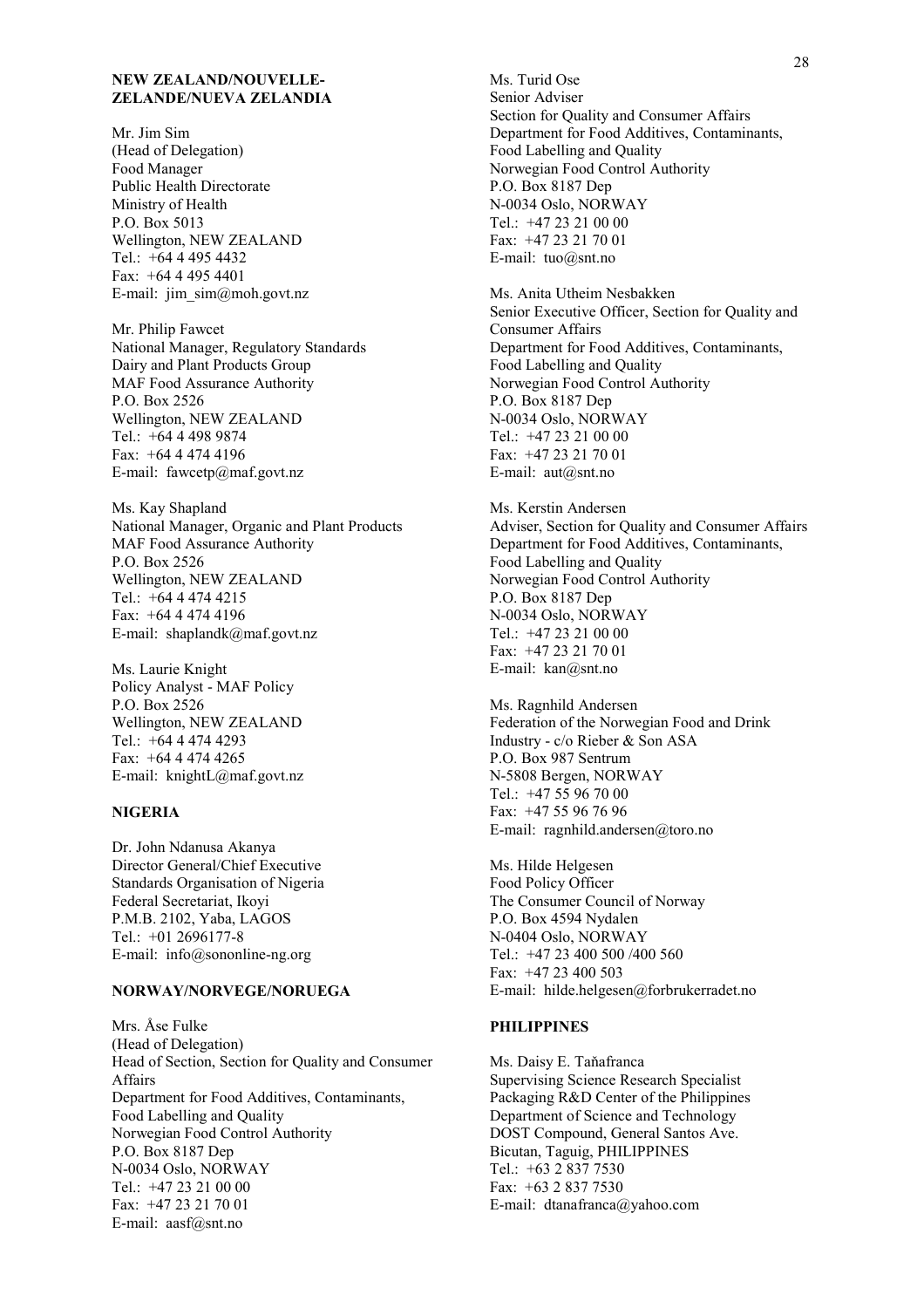#### **POLAND/POLOGNE/POLONIA**

Mr. Slawomir Pietrzak (Head of Delegation) Deputy Director, Agricultural and Food Quality Inspection Republic of Poland Governmental Service, CIS 30 Wspólna Street 00-930 Warsaw, POLAND Tel.: +48 22 628 73 93 Fax: +48 22 621 48 58 E-mail: spietrzak@cis.gov.pl

Ms. Joanna Markowska Specialist, Department of Agri-Food Processing and Agricultural Markets Ministry of Agriculture and Rural Development 30, Wspólna Street 00-930 Warsaw, POLAND Tel.: +48 22 623 2269  $Fax + 48226231600$ E-mail: joanna.markowska@minrol.gov.pl

#### **PORTUGAL**

Eng<sup>o</sup> António Lopes Costa (Head of Delegation) Assessor Principal Direcção Geral de Fiscalização e Controlo da Qualidade Alimentar (DGFCQA) MinistÈrio da Agricultura do Desenvolvimento Rural e das Pescas Av. Conde de Valbom, 98 1050 Lisboa, PORTUGAL Tel.: +351 21 7983600 Fax: +351 21 7983654 E-mail: dgfcqa.dgfcqa@mail.telepac.pt

Eng° Dante Lacerda Dias Federação das Industrias Portuguesas Agro Alimentares (FIPA) Av. António Joaquim de Almeida nº 7-2<sup>o</sup> 1000-042 Lisboa, PORTUGAL Tel.: +351 21 7938679 Fax: +351 21 7938537

#### **ROMANIA/ROUMANIE/RUMANIA**

Mrs. Olimpia Vorovenci Expert in Agro-Food Standards to ASRO Romanian Standards Association Vice President to BIOAGRIROM 21 - 25 Mendeleev St., Sector 1 Bucharest 70168, ROMANIA Tel: +40 1 310 43 09 Fax: +40 1 315 58 70 E-mail: olimpia.vorovenci@asro.ro

#### **SINGAPORE**

Mr. Darwin Lai Kah Soon Manager, Labelling & Advertisement Consultation Food Control Department - Ministry of the Environment 5 Maxwell Road #18-00 Tower Block, MND Complex Singapore 069110, SINGAPORE Tel.: +65 6325 1227 Fax:  $+6563244563$ E-mail: LAI\_Kah\_Soon@env.gov.sg

Dr. Annie Mei Chuan Ling Head, Nutrition Management Programme Health Promotion Board 3 Second Hospital Avenue Singapore 168937, SINGAPORE Tel.: +65 6435 3552 Fax: +65 6438 3609 E-mail: annie\_ling@hpb.gov.sg

Dr. Jwee Chiek Er Deputy Manager, Policy and Planning Division Agri-Food and Veterinary Authority of Singapore 5 Maxwell Road #04-00 Tower Block, MND Complex Singapore 069110, SINGAPORE Tel.: +65 6325 7540 Fax: +65 6220 6068 E-mail: ER\_Jwee\_Chiek@ava.gov.sg

#### **SOUTH AFRICA, REPUBLIC OF**

Mrs. Antoinette Booyzen (Head of Delegation) Assistant Director, Food Control Department of Health Private Bag X828, 0001, Pretoria SOUTH AFRICA Tel.: +27 12 312 0163 Fax: +27 12 326 4374 E-mail: booyza@health.gov.za

Ms. Jane Badham P.O. Box 67396 2021 Bryanston, SOUTH AFRICA Tel.: +27 11 463 0679 Fax: +27 11 463 0679 E-mail: jbconsultancy@mweb.co.za

### **SPAIN/ESPAŇA**

Carlos Arnaiz Ronda Director, Técnico del Centro de Investigación y Control de la Calidad Instituto Nacional del Consumo Avenida de Cantabria S/N 28042-Madrid, ESPAŇA Tel.: +34 91 747 75 29 Fax: +34 91 747 95 17 E-mail : carlos.arnaiz@consumo-inc.es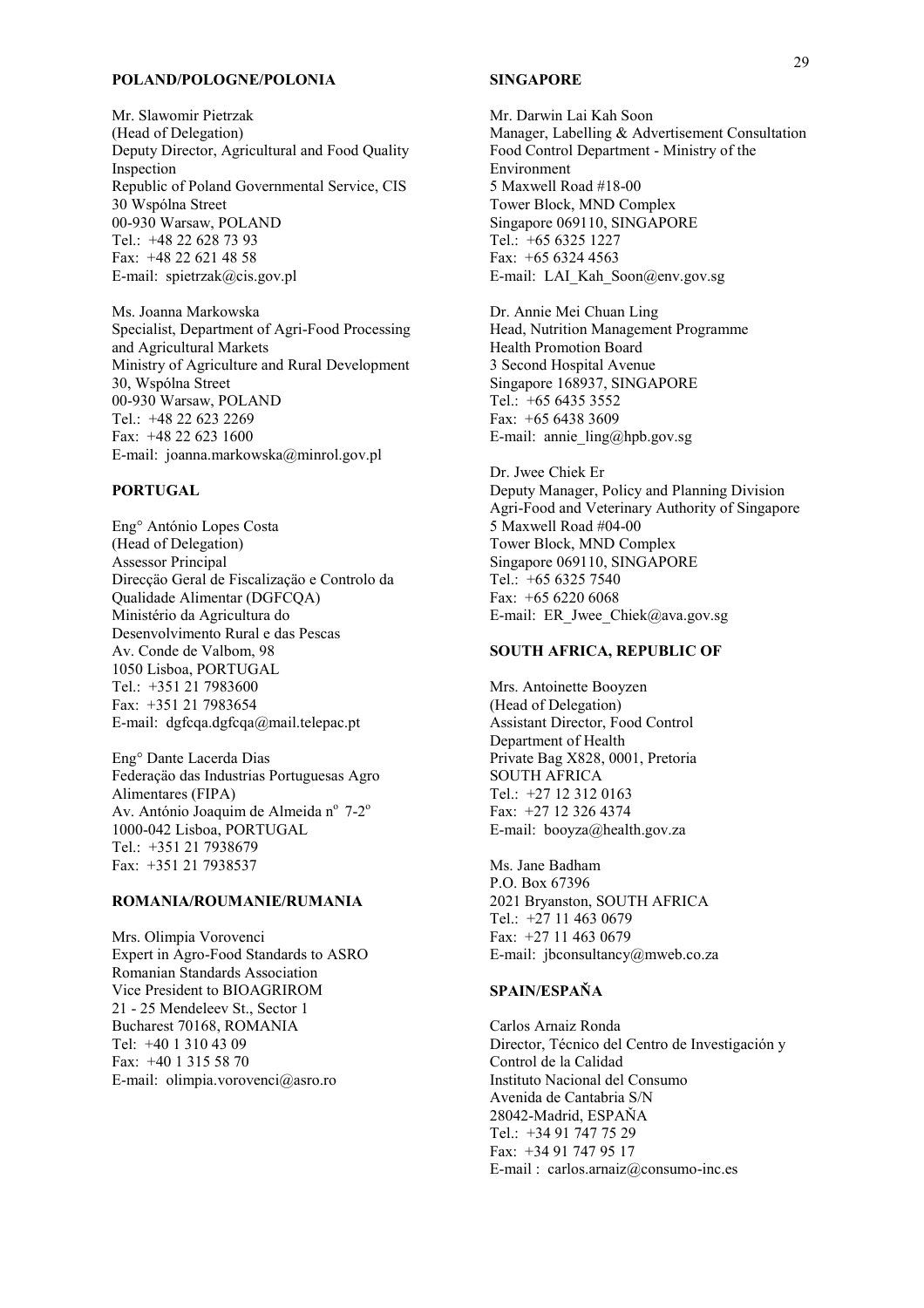#### **SWAZILAND**

Richard M. Mamba Senior Health Inspector Ministry of Health P.O. Box 5 Mbabane H100, SWAZILAND Tel.: +268 6031733 / 4042431 Fax: +268 4042092

#### **SWEDEN/SUEDE/SUECIA**

Mrs. Kerstin Jansson (Head of Delegation) Ministry of Agriculture, Food and Fisheries SE-103 33 Stockholm, SWEDEN Tel.: +46 8 405 11 68 Fax: +46 8 20 64 96 E-mail: kerstin.jansson@agriculture.ministry.se

Mrs. Birgitta Lund Principal Administrative Officer National Food Administration Box 622 - SE-751 26 Uppsala, SWEDEN Tel.: +46 18 17 55 00 Fax: +46 18 10 58 48 E-mail: livsmedelsverket@slv.se

Ms. Svanhild Foldal Chief Government Inspector National Food Administration Food Standards Department Box 622 SE-751 26 Uppsala, SWEDEN Tel.: +46 18 17 55 00 Fax : +46 18 10 58 48 E-mail: livsmedelsverket@slv.se

Mrs. Kristina Sjölin Principal Administrative Officer National Food Administration Box 622 SE-751 26 Uppsala, SWEDEN Tel.: +46 18 17 55 00 Fax: +46-18 10 58 48 E-mail: livsmedelsverket@slv.se

Dr. Göte Frid Senior Administrative Officer Swedish Board of Agriculture SE-551 87 Jönköping, SWEDEN Tel.: +46 36 15 58 11 Fax: +46 36 30 81 82 E-mail: gote.frid@sjv.se

### **SWITZERLAND/SUISSE/SUIZA**

Mrs. Eva Zbinden Kaessner (Head of Delegation) Head of International Standards Unit Swiss Federal Office of Public Health CH-3003 Bern, SWITZERLAND Tel.: +41 31 322 95 72 Fax: +41 31 322 95 74 E-mail: eva.zbinden@bag.admin.ch

Mrs. Elisabeth Nellen-Regli Swiss Federal Office of Public Health CH-3003 Bern, SWITZERLAND Tel.: +41 31 322 95 60 Fax: +41 31 322 95 74 E-mail: elisabeth.nellen@bag.admin.ch

Mrs. Franziska Zimmermann Non-tariff Measures Division State Secretariat for Economic Affairs (seco) Effingerstrasse 1 CH-3003 Bern, SWITZERLAND Tel.: +41 31 324 08 47 Fax: +41 31 324 09 59 E-mail: franziska.zimmermann@seco.admin.ch

Dr. Gayle Crozier-Willi Regulatory Affairs - Nestec S.A. Avenue Nestlé 55 CH-1800 Vevey, SWITZERLAND Tel.: +41 21 924 32 73 Fax: +41 21 924 45 47 E-mail: gayle.crozier-willi@nestle.com

Mr. Jörg Cselovszky Regulatory Affairs Manager - Roche Vitamins Ltd Bldg. 241/823 CH-4070 Basel, SWITZERLAND Tel.: +41 61 687 32 76 Fax: +41 61 688 16 35 E-mail: joerg.cselovszky@roche.com

#### **THAILAND/THAILANDE/TAILANDIA**

Dr. Songsak Srianujata (Head of Delegation) Director, Institute of Nutrition Mahidol University Putthamonthon 4 Salaya 73170, Nakhonpathom, THAILAND Tel.: +66 2 441 9740 Fax: +66 2 441 9344 E-mail: rassn@mahidol.ac.th

Dr. Chanin Charoenpong Expert in Food Standard Food and Drug Administration Ministry of Public Health Tiwanond Road 11000 Nonthaburi, THAILAND Tel.: +66 2 590 7030 Fax: +66 2 591 8460 E-mail: chanin@fda.moph.go.th

Mrs. Patrathip Vacharakomolphan Standard Officer Thai Industrial Standards Institute Ministry of Industry Rama VI Street, THAILAND Tel.: +66 2 202 3441 Fax: +66 2 248 7987 E-mail:  $partatip@tisi.gov.th$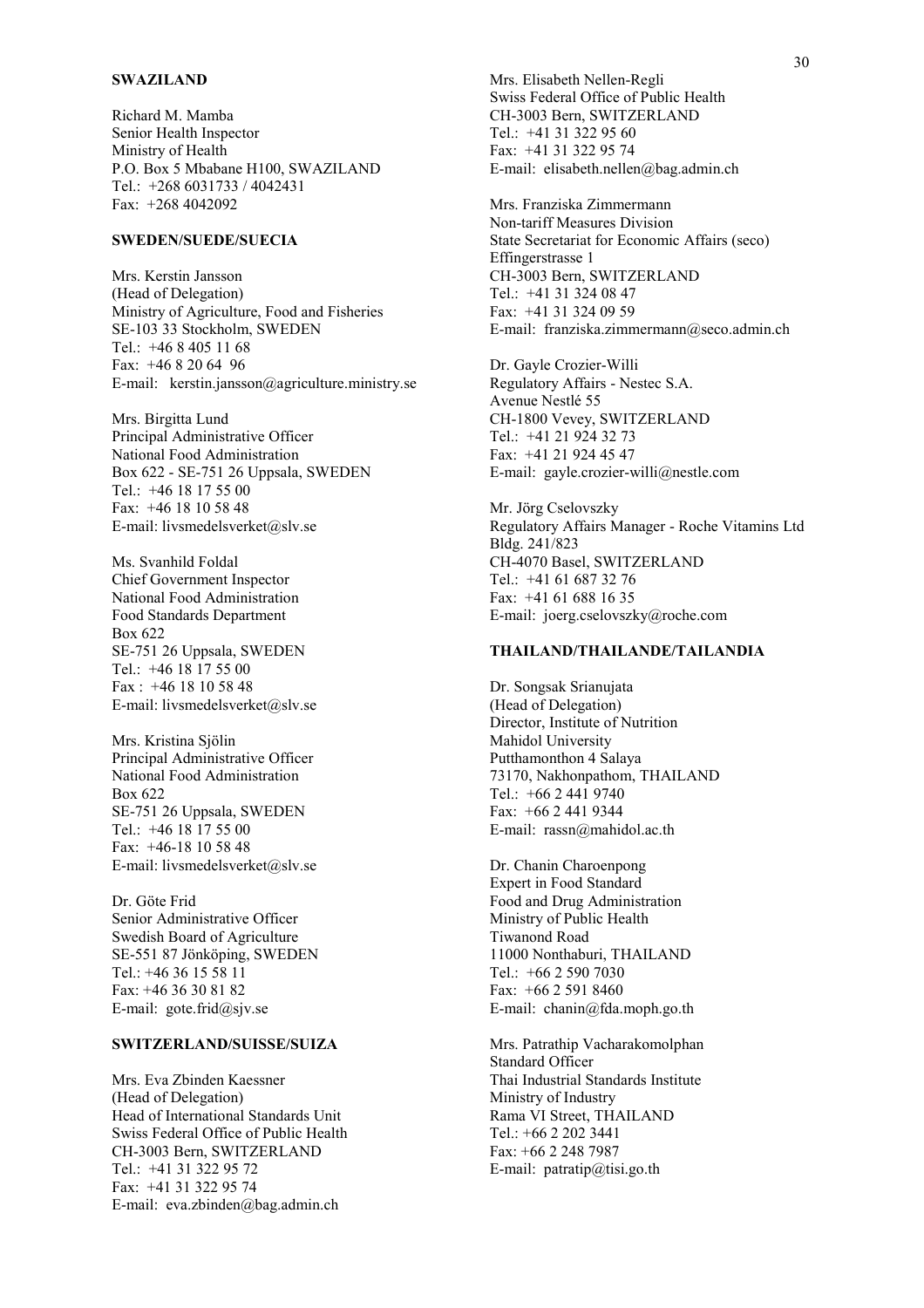Mr. Poonkeite Thangsombat President - Thai Food Processors' Association 170/21-22 New Ratchadapisek Road 9th Floor, Ocean Tower 1 Bldg. Kwang Klongtoey Khet Klongtoey 10110, Bangkok, THAILAND Tel.: +66 2 261 2684-6 Fax: +66 2 261 2996-7 E-mail: thaifood@thaifood.org

Mr. Lers Thisayakorn Secretary General Thai Frozen Foods Association 92/6 6<sup>th</sup> Floor Sathorn Thani II North Sathorn Rd., Bangrak 10500, Bangkok, THAILAND Tel.: +66 2 235 5622-4/634-0717/634-0895-7 Fax: +66 2 235 5625 E-mail: thai-frozen@thai-frozen.or.th

Mrs. Darunee Edwards Deputy Director, National Center for Genetic Engineering and Biotechnology National Science and Technology Development Agency 113 Phahon Yothin Rd. Klong 1, Khong Luang Pathumthani 12120, THAILAND Tel.: +66 2 564 6700 Fax: +66 2 564 6701 E-mail: dedwards@biotech.or.th

Miss Yaninee Sangyoka Technical Officer Thai Food Processors' Association 170/21-22 New Ratchadapisek Road 9th Floor Ocean Tower 1 Bldg. Kwang Klongtoey Khet Klongtoey 10110, Bangkok, THAILAND Tel.: +66 2 261 2684-6 Fax: +66 2 261 2996-7 E-mail: technical@thaifood.org

#### **TRINIDAD AND TOBAGO**

Mr. Stanley Teemull Chief Chemist/Director, Food and Drugs Division Ministry of Health 92 Frederick Street Port of Spain, TRINIDAD AND TOBAGO Tel.: +868 623 5242 Fax: +868 623 2477 E-mail: cfdd@carib-link.net.tt

#### **UNITED ARAB EMIRATES (UAE)**

Dr. Rashid Ahmed Bin-Fahad Head of Food and Environment Labelling Section Dubai Central Laboratory Dubai Municipality P.O. Box 67, Dubai UNITED ARAB EMIRATES Tel.: +971 4 3011618 Fax: +971 4 3358448 E-mail: rabinfahad@dm.gov.ae

Ms. Iman Ali Bastaki Head of Food Trade Unit Food Control Section Public Health Department Dubai Municipality P.O. Box 67, Dubai UNITED ARAB EMIRATES Tel.: +971 4 2064204 Fax: +971 4 2221513 E-mail: foodcontrol@dm.gov.ae

#### **UNITED KINGDOM/ROYAUME-UNI/REINO UNIDO**

Mrs. Rosemary Hignett (Head of Delegation) Food Labelling and Standards The Food Standards Agency Room 125, Aviation House 125 Kingsway London WC2B 6NH, UNITED KINGDOM Tel.: +44 (0) 20 7276 8178 Fax: +44 (0) 20 7276 8193 E-mail: Rosemary.Hignett@foodstandards.gsi.gov.uk

Mr. Keith Gregory Food Labelling and Standards The Food Standards Agency Room 115, Aviation House 125 Kingsway London WC2B 6NH, UNITED KINGDOM Tel.: +44 (0) 20 7276 8168 Fax: +44 (0) 20 7276 8193 E-mail: Keith.A.Gregory@foodstandards.gsi.gov.uk

#### **UNITED STATES OF AMERICA (U.S.A.)/ETATS-UNIS D'AMERIQUE/ ESTADOS UNIDOS DE AMERICA**

Dr. Christine Taylor (Head of Delegation) Products, Labeling and Dietary Supplements Center for Food Safety and Applied Nutrition Food and Drug Administration (HFS-800) 5100 Paint Branch Parkway College Park, Maryland 20740, U.S.A. Tel.: (301) 436-2373 Fax: (301) 436-2636

Dr. Robert C. Post (Alternate Delegate) Director, Labeling and Consumer Protection Staff Food Safety and Inspection Service U.S. Department of Agriculture 1400 Independence Ave. SW (602 Annex) Washington, DC 20250, U.S.A. Tel.: (202) 205-0279 Fax: (202) 205-3625 E-mail: robert.post@usda.gov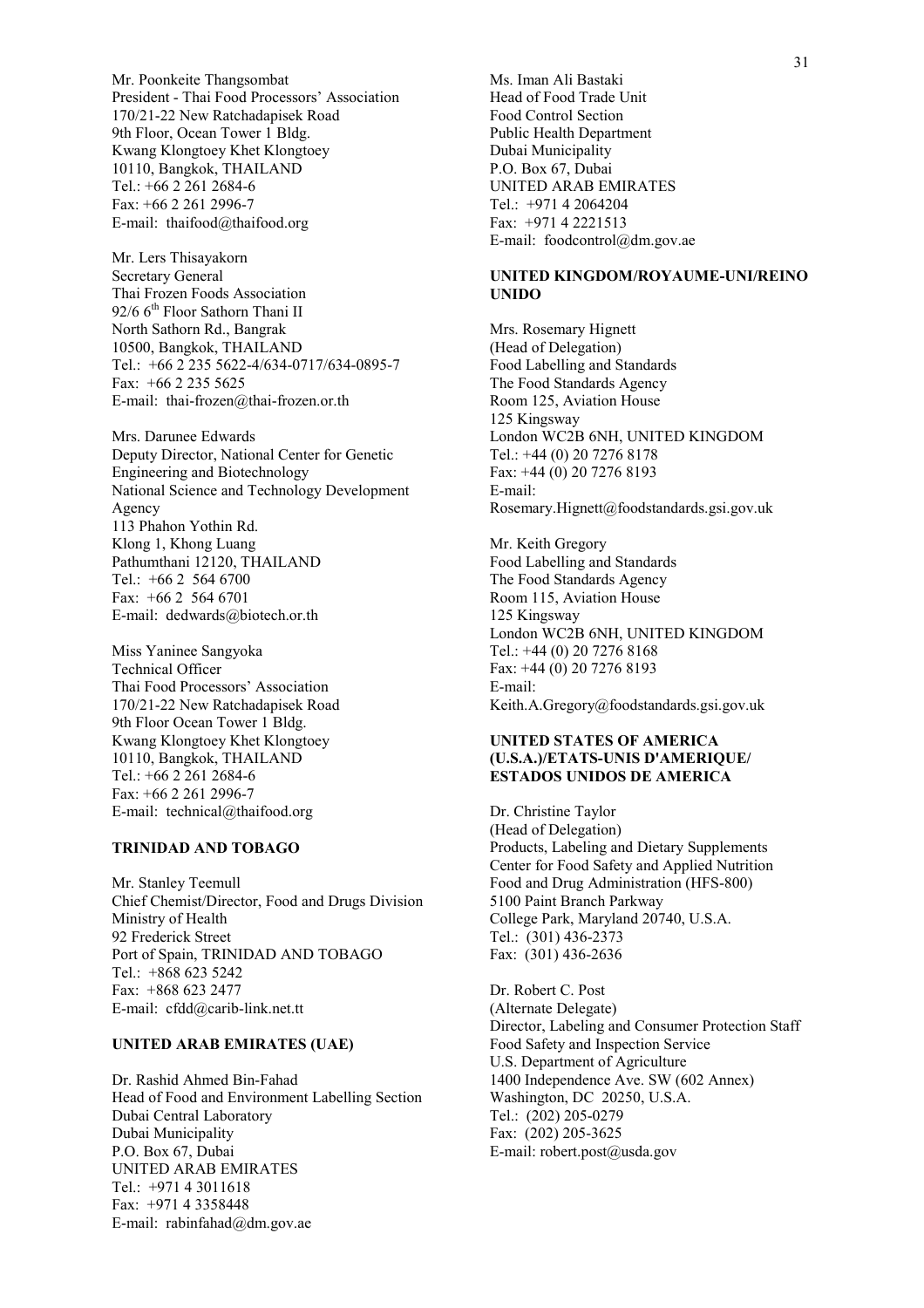Dr. James Maryanski Office of Regulations and Policy Center for Food Safety and Applied Nutrition U.S. Food and Drug Administration 5100 Paint Branch Parkway College Park, Maryland 20740, U.S.A. Tel.: (301) 436-1715 Fax: (301) 436-2637 E-mail: James.Maryanski@cfsan.fda.gov

Dr. Elizabeth A. Yetley Lead Scientist for Nutrition NFS-006 Center for Food Safety and Applied Nutrition U.S. Food and Drug Administration 5100 Paint Branch Parkway College Park, Maryland 20740-3835, U.S.A. Tel.: (301) 436-1903 Fax: (301) 436-2641

Mr. T. Keith Jones National Organic Program Agricultural Marketing Service U.S. Department of Agriculture 1400 Independence Avenue, SW Room 2945, South Building Washington, D.C. 20250, U.S.A. Tel.: (202) 720-3252 Fax: (202) 690-3924 E-mail: Keith.Jones@ams.usda.gov

Ms. Felicia B. Satchell Director, Division of Standards and Labeling Regulations (HFS-820) Office of Nutritional Products, Labeling and Dietary Supplements Center for Food Safety and Applied Nutrition 5100 Paint Branch Parkway College Park, Maryland 20740, U.S.A. Tel.: (301) 436-2371 Fax: (301) 436-2636 E-mail: felicia.satchell@cfsan.fda.gov

Ms. Rosalyn L. Murphy Senior Technical Advisor Labeling and Consumer Protection Staff U.S. Department of Agriculture/FSIS 1400 Independence Ave. SW (602 Annex) Washington, DC 20250-3700, U.S.A. Tel.: (202) 205-0623 Fax: (202) 205-3625 E-mail: rosalyn.murphy@usda.gov

Dr. F. Edward Scarbrough U.S. Codex Manager Food Safety and Inspection Service U.S. Department of Agriculture Room 4861 - South Building 1400 Independence Avenue, SW Washington, DC 20250, U.S.A. Tel. : (202) 720-2057 Fax: (202) 720-3157 E-mail: ed.scarbrough@fsis.usda.gov Mr. Bobby Richey Director, Food Safety and Technical Services International Trade Policy, Foreign Agricultural Service, U.S. Department of Agriculture Room  $5545$  – South Building 1400 Independence Avenue, SW Washington, DC 20250, U.S.A. Tel.: (202) 690-0929 Fax: (202) 690-0677 E-mail: richeyb@fas.usda.gov

Ms. Ellen Matten Staff Officer Food Safety and Inspection Service U.S. Department of Agriculture Room  $4861$  – South Building 1400 Independence Avenue, SW Washington, DC 20250, U.S.A. Tel.: (202) 720-2057 Fax: (202) 720-3157 E-mail: ellen.matten@usda.gov

Ms. Audrey Talley Agricultural Marketing Specialist/Foreign Foreign Agriculture Service/Trade Policy U.S. Department of Agriculture Room 5545 - South Building 1400 Independence Avenue, SW Washington, DC 20250, U.S.A. Tel.: (202) 720-9408 Fax: (202) 690-0677 E-mail: talley@fas.usda.gov

Mr. Donald Hodgen International Economist Office of Consumer Goods International Trade Administration U.S. Department of Commerce Washington, DC 20230, U.S.A. Tel.: (202) 482-3346 Fax: (202) 482-3981 E-mail: Donald\_A\_Hodgen@ita.doc.gov

Ms. Heather Grell U.S. Department of Commerce International Trade Administration Washington, DC 20230, U.S.A. Tel.: (202) 482-2915 Fax: (202) 501-0674 E-mail: heather\_grell@ita.doc.gov

Mr. Richard D. White Director, Sanitary and Phytosanitary Affairs Office of the U.S. Trade Representative 600 17<sup>th</sup> Street NW Washington, DC 20508, U.S.A. Tel.: (202) 395-9582 Fax: (202) 395-4579 E-mail: rwhite@ustr.gov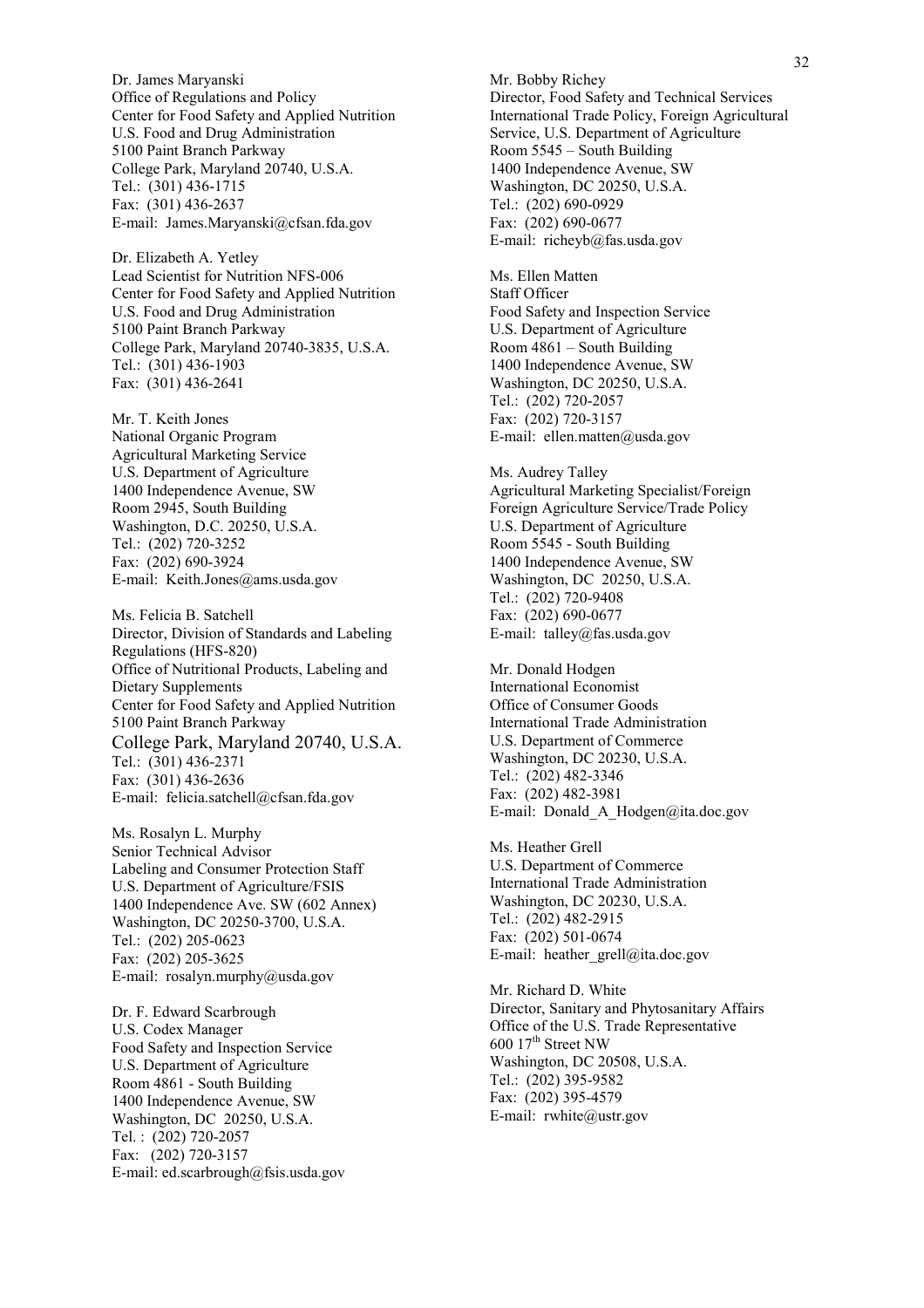Mr. Al I. Perez Senior Adviser on Biotechnology Bureau of Economic and Business Affairs U.S. Department of State Office of Trade Policy and Programs 2201 C Street NW Washington, D.C. 22105, U.S.A. Tel.: (202) 647-2062 Fax: (202) 647-1894 E-mail: perezai@state.gov

Ms. Regina Hildwine Senior Director, Food Labeling and Standards, Regulatory Affairs National Food Processors Association 1350 I Street, NW, Suite 300 Washington, DC 20005, U.S.A. Tel.: (202) 639-5926 Fax: (202) 639-5991

Mr. Kenneth Mercurio Director, Labeling and Nutrition Nestle USA, Inc. 800 N. Brand Boulevard Glendale, CA 91203-1244, U.S.A. Tel.: (818) 549-6353 Fax: (818) 637-3349 E-mail: ken.mercurio@us.nestle.com

Mr. C.W. McMillan C.W. McMillan Company P.O. Box 10009 Alexandria, VA 22310, U.S.A. Tel.: (703) 960-1982 Fax: (703) 960-4976 E-mail: cwmco@aol.com

Mr. Karl Riedel Nature's Life 7180 Lampson Avenue Garden Grove, CA 92841, U.S.A. Tel.: (714) 379-6500 Fax: (714) 379-6504 E-mail: kriedel@natlife.com

Ms. Jane Earley Corn, Soy, Cotton Coalition Promar International 1625 Prince Street Alexandria, VA 22314, U.S.A. Tel.: (703) 838-0602 Fax: (703) 739-9098 E-mail: jearley@promarinternational.com

Ms. Marsha Echols National Association for the Specialty Food Trade, Inc. 3286 M Street, NW Washington, DC 20007, U.S.A. Tel.: (202) 625-1451 Fax: (202) 625-9126 E-mail: me@maechols.com

## **INTERNATIONAL GOVERNMENTAL ORGANIZATIONS**

#### **COUNCIL OF THE EUROPEAN UNION (EU)**

Mr. Kari Töllikkö Principal Administrator The Council of the European Union (EU) Rue de la Loi 175 B-1048, Brussels, BELGIUM Tel.: +32 2 285 7841 Fax: +32 2 285 6198 E-mail: kari.tollikko@consilium.eu.int

#### **EUROPEAN COMMISSION (EC)**

Dr. Heidi Hoffmann Food Law and Biotechnology Health and Consumer Protection Directorate-General - European Commission F101 8/66 Rue de la Loi/Wetstraat 200 B-1049 Bruxelles, BELGIUM Tel.: +32 2 295 39 60 Fax: +32 2 296 09 51 E-mail: heidi.hoffmann@cec.eu.int

Ms. Daniele Tissot Agriculture Directorate-General European Commission 200 rue de la Loi B-1049 Bruxelles, BELGIUM Tel.: +32 2 295 08 57 E-mail: daniele.tissot@cec.eu.int

Mr. Manuel Florez-Droop Agriculture Directorate-General European Commission 200 rue de la Loi B-1049 Bruxelles, BELGIUM Tel.: +32 2 295 62 75 E-mail: manuel.florez-droop@cec.eu.int

Dr. Joanna Kioussi Directorate General for Trade European Commission 200 rue de la Loi B-1049 Bruxelles, BELGIUM Tel.: +32 2 299 03 82 E-mail: joanna.kioussi@cec.eu.int

#### **INTER-AMERICAN INSTITUTE FOR COOPERATION ON AGRICULTURE (IICA)**

Dr. Raymond Dugas Agricultural Health Specialist Inter-American Institute for Cooperation on Agriculture (IICA) 1002, 130 Albert Street Ottawa, Ontario K1P 5G4 CANADA Tel.: (613) 230-1044 Fax: (613) 230-1951 E-mail: rdugas@iicacan.org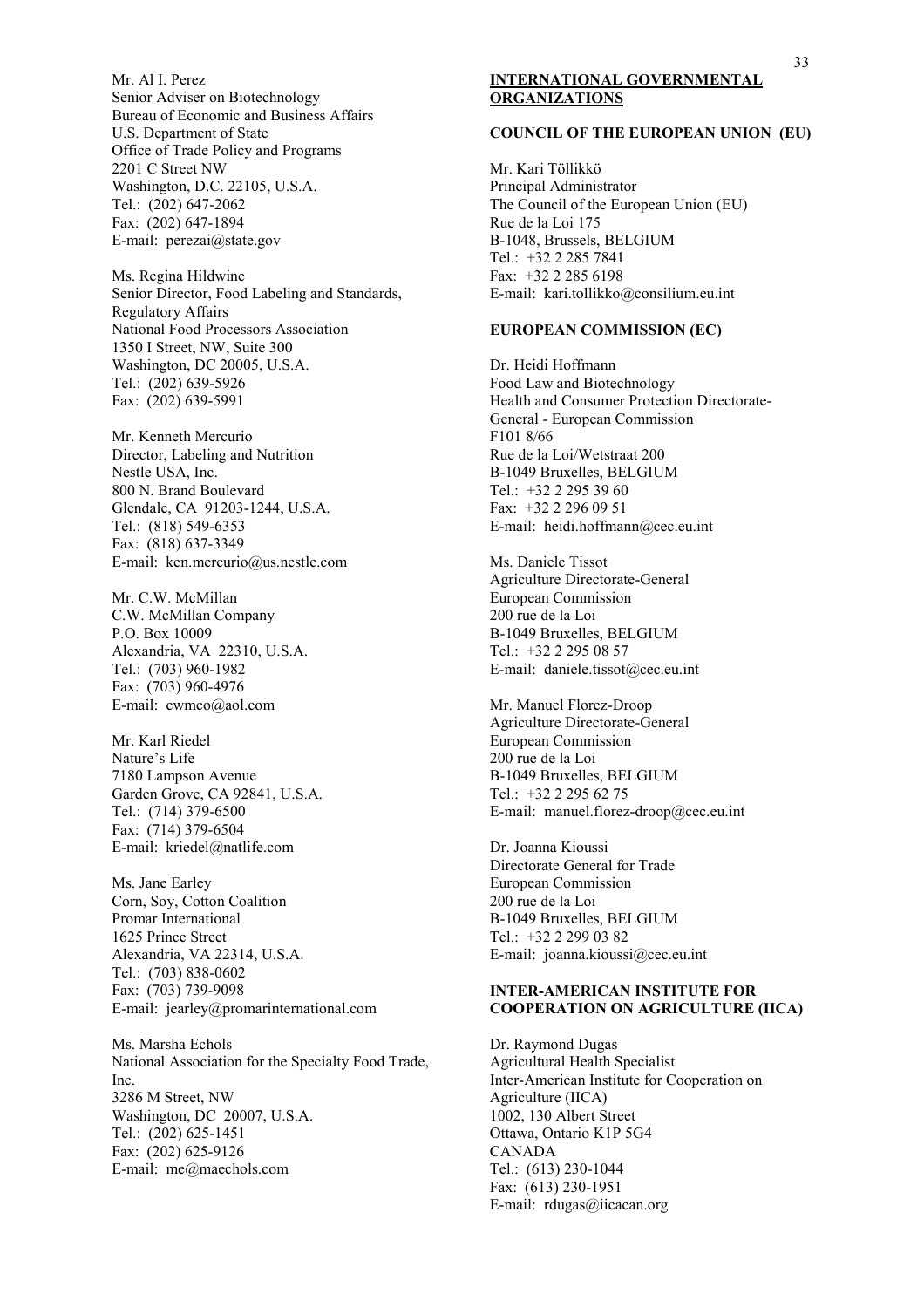#### **INTERNATIONAL NON-GOVERNMENTAL ORGANIZATIONS**

#### **ASSOCIATION OF EUROPEAN COELIAC SOCIETIES (AOECS)**

Mr. Björn Johanson Director of the Board Association of European Coeliac Societies (AOECS) c/o Swedish Coeliac Society Box 1160 Solna S-17123, SWEDEN Tel.: +46 8 734 01 05 Fax: +46 8 730 05 02 E-mail: aoecs@celiaki.se

#### **BIOTECHNOLOGY INDUSTRY ORGANIZATION (BIO)**

Dr. Michael J. Phillips Executive Director for Food and Agriculture Biotechnology Industry Organization 1225 Eye Street, Suite 400 Washington, DC 20005-5958, U.S.A. Tel.: (202) 962-9200 Fax: (202) 962-9201 E-mail: mphillips@bio.org

Mr. Carlos A. Gonzalez Director of Research and Analysis DTB Associates 1001 Pennsylvania Ave NW, 6<sup>th</sup> Floor Washington, DC 20004, U.S.A. Tel.: (202) 661-7094 Fax: (202) 661-7093 E-mail: cgonzalez@dtbassociates.com

#### **CONFEDERATION OF THE FOOD AND DRINK INDUSTRIES OF THE EU/CONFÉDÉRATION DES INDUSTRIES AGRO-ALIMENTAIRES DE L'UE (CIAA)**

Sabine Nafziger Manager, Regulatory Affairs Confederation of the Food and Drink Industries of the EU (CIAA) Avenue des Arts 43 Brussels 1040 BELGIUM Tel.: +32 2 514 11 11 Fax: +32 2 511 29 05 E-mail: s.nafziger@ciaa.be

#### **CONSUMERS INTERNATIONAL (CI)**

Ms. Diane McCrea Consultant to Consumers' Association, UK 17 Venon Road London N8 0OD UNITED KINGDOM Tel.: +44 20 8889 4226 Fax: +44 20 8352 0564 E-mail: diane@mccrea1.demon.co.uk

Mr. Nestor Bikorimana President, Association Burundaise des Consommateurs (ABUCO) Director of Bureau Burundais de Normalisation et Contrôle de la Qualité B.P. 6492, Bujumbura, BURUNDI Tel.: +257 221 815 - Fax: +257 221 815 E-mail: abuco@cbinf.com

Dr. Michael Hansen Research Associate Consumer Policy Institute-Consumers' Union 101 Truman Avenue, Yonkers New York 10703-1057, U.S.A. Tel.: (914) 378-2452 - Fax: (914) 378-2928 E-mail: hansmi@consumer.org

Mr. Julian Edwards Director General - Consumers International 24 Highbury Crescent London N5 1RX, UNITED KINGDOM Tel.: +44 20 7226 6663 Fax: +44 20 7354 0607 E-mail: jedwards@consint.org

#### **COUNCIL FOR RESPONSIBLE NUTRITION (CRN)**

John Hathcock, Ph.D. Vice President, Nutritional and Regulatory Science Council for Responsible Nutrition 1875 I Street NW, Suite 400 Washington, DC 20006-5409, U.S.A. Tel.: (202) 872-1488 Fax: (202) 872-9594 E-mail: jhathcock@crnusa.org

Mr. Eddie F. Kimbrell President, Kimbrell & Associates 13209 Moss Ranch Lane Fairfax, VA 22033, U.S.A. Tel.: (703) 631-9187 Fax: (703) 631-3866 E-mail: edkim@aol.com

Mr. Edward Johns Director of Government and Industry Affairs Herbalife International 517 C Street, NE Washington, DC 20002, U.S.A. Tel.: (202) 547-7030 Fax: (202) 547-8535 E-mail: EdwardJ@Herbalife.com

#### **CROPLIFE INTERNATIONAL**

Dr. Martin Strauss Director, Global Organisations CropLife International Monsanto Company 600,  $13<sup>th</sup>$  Street NW, Suite 660 Washington, DC 20005, U.S.A. Tel.: (202) 383-2845 Fax: (202) 783-0382 E-mail: warren.m.strauss@monsanto.com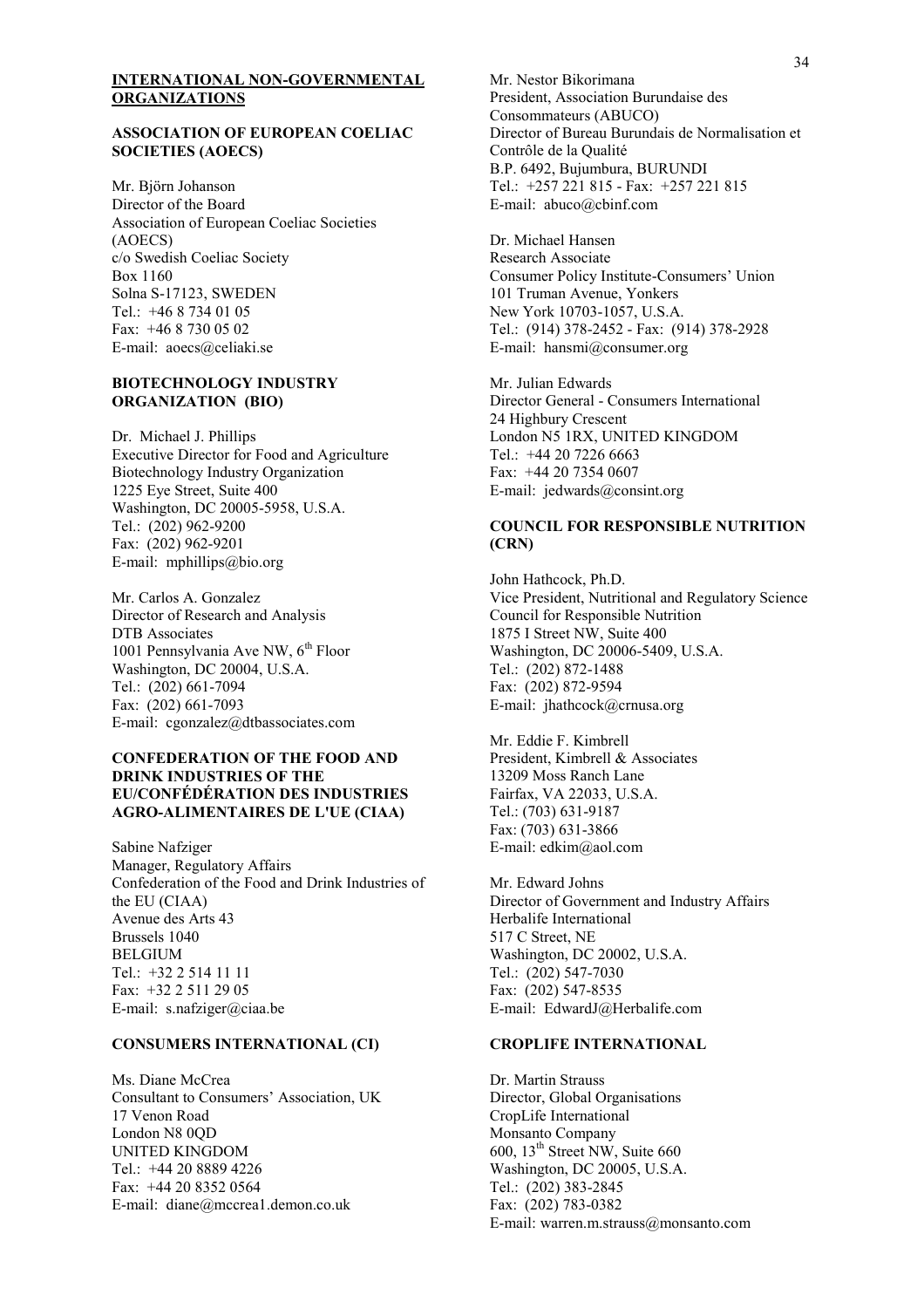#### **EUROPEAN FOOD LAW ASSOCIATION (EFLA)/ASSOCIATION EUROPEENNE POUR LE DROIT DE L'ALIMENTATION (AEDA)**

Mr. Dietrich Gorny Vice-President, EFLA/AEDA Anwaltsbūro Gorny, Ziegelh! ttenweg 43a D-60598 Frankfurt am Main, GERMANY Tel.: +49 (0) 69 63 15 34 91 Fax: +49 (0) 69 63 15 35 53 E-mail: gornylaw@t-online.de

Dr. Volker Viechtbauer Council Member EFLA/AEDA Red Bull GmbH, Brunn 115 Fuschl am See 5330, AUSTRIA Tel.: +43 662 65820 Fax: +43 662 658231 E-mail: volker.viechtbauer@redbull.at

Ms. Daniela Muchna Member of EFLA Red Bull GmbH, Brunn 115 Fuschl am See 5330, AUSTRIA Tel.: +43 662 65820 Fax: +43 662 658231 E-mail: daniela.muchna@redbull.at

#### **EUROPEAN NETWORK OF CHILDBIRTH ASSOCIATIONS (ENCA)**

Ms. Patti Rundall European Network of Childbirth Associations (ENCA) Policy Director, Baby Milk Action 23 St. Andrew's Street, Cambridge CB2 3AX UNITED KINGDOM Tel.: +44 1 223 46 44 20 Fax: +44 1 223 46 44 17 E-mail: prundall@babymilkaction.org

#### **49TH PARALLEL BIOTECHNOLOGY CONSORTIUM (49P)**

Mr. Brewster Kneen Author, Publisher, The Ram's Horn S-6, C-27, R.R. 1 Sorrento, B.C. VOE 2WO, CANADA Tel.: (250) 675-4866 - Fax: (250) 675-4866 E-mail: brewster@ramshorn.bc.ca Website: www.ramshorn.bc.ca

#### **GREENPEACE INTERNATIONAL**

Ms. Holly Penfound Campaign Coordinator – Environmental Health Greenpeace Canada 250 Dundas Street W., Suite 605 Toronto, Ontario M5T 2Z5, CANADA Tel.: (416) 597-8408, ext. 3050 Fax: (416) 597-8422 E-mail: holly.penfound@yto.greenpeace.org

## **INSTITUTE OF FOOD TECHNOLOGISTS (IFT)**

Mr. Robert V. Conover Robert V. Conover, L.L.C. 210 E. Geneva Street Elkhorn, WI. 53121, U.S.A. Tel.: (262) 275-1651 Fax: (262) 275-9452 E-mail: rconover@kikkoman.com

Stephanie A. Smith, Ph.D. Institute of Food Technologists 1025 Connecticut Avenue, NW, Suite 503 Washington, DC 20036, U.S.A. Tel.: (202) 466-5980 Fax: (202) 466-5988 E-mail: sasmith@ift.org

#### **INTERNATIONAL ALLIANCE OF DIETARY/FOOD SUPPLEMENT ASSOCIATIONS (IADSA)**

Ms. Penny Viner International Alliance of Dietary/Food Supplement Associations (IADSA) C/o HFMA 63 Hampton Court Way Thames Ditton, Surrey KT7 OLT UNITED KINGDOM Tel.: +02 08 398 4066 Fax: +02 08 398 5402 E-mail: pviner@hfma.co.uk

Dr. John Riedel International Alliance of Dietary/Food Supplement Associations (IADSA) 50 rue de l'Association 1000 Brussels, BELGIUM Tel.: +401 723 6063 Fax: +401 723 6063 E-mail: johnriedel@cox.net

#### **INTERNATIONAL ASSOCIATION OF BOUILLONS AND SOUP INDUSTRY / ASSOCIATION INTERNATIONALE DE LíINDUSTRIE DES BOUILLONS ET POTAGES (AIIBP)**

Dr. Maurice Smith Unilever Health Insitute Unilever Research Laboratory Olivier van Noortlaan, 120 P.O. Box 114 NL-3130 AC Vlaardingen, THE NETHERLANDS Tel.: +31 10 460 64 92 Fax: +31 10 460 58 67 E-mail: maurice.smith@unilever.com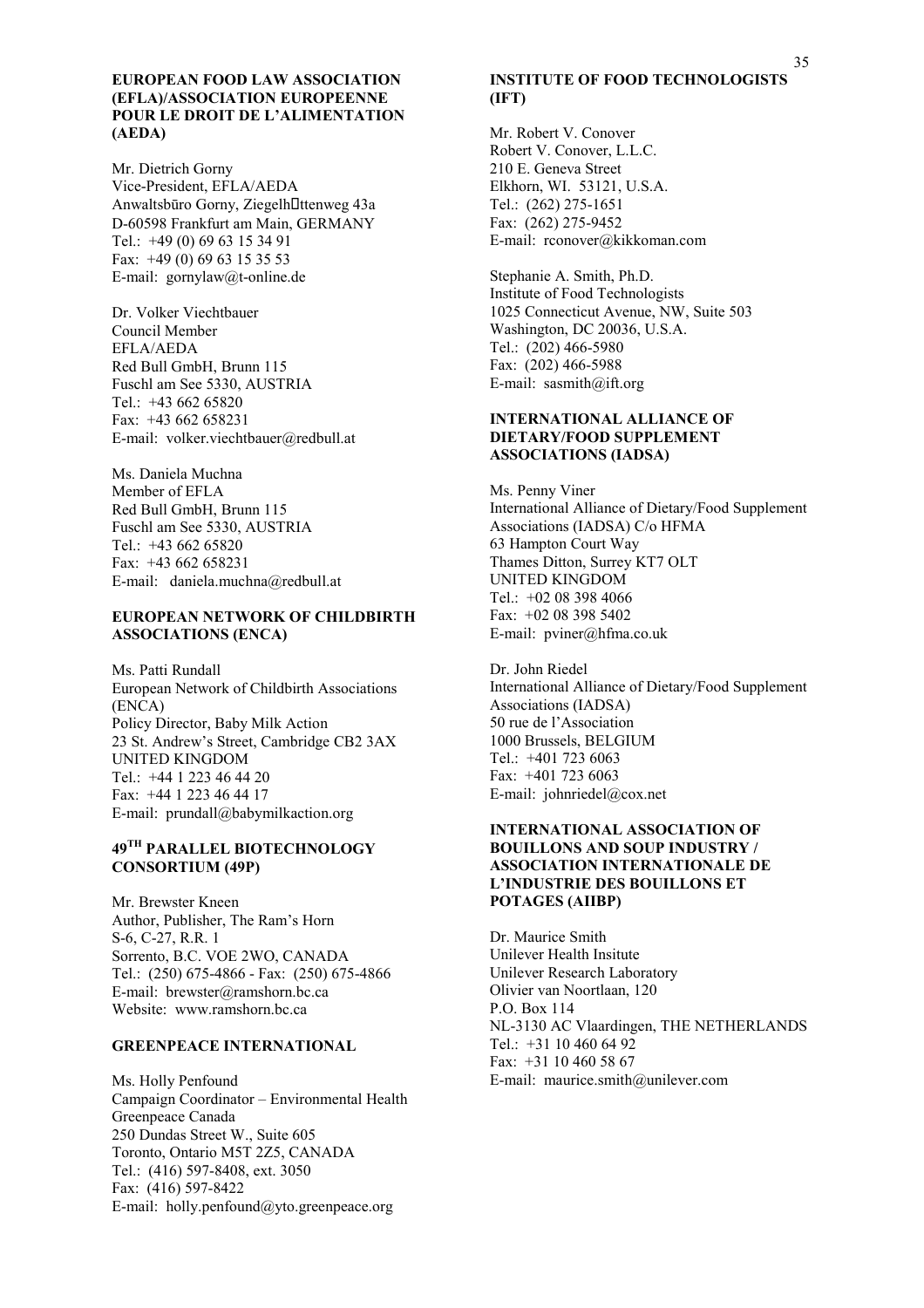#### **INTERNATIONAL ASSOCIATION OF CONSUMER FOOD ORGANIZATIONS (IACFO)**

Mr. Bruce Silverglade President, International Association of Consumer Food Organizations (IACFO) 1875 Connecticut Ave., N.W., Suite 300 Washington, D.C. 20009, U.S.A. Tel: (202) 332-9110, ext. 337 Fax: (202) 265-4954 E-mail : bsilverglade@cspinet.org

Mr. Bill Jeffery Canadian Coordinator International Association of Consumer Food Organizations (IACFO) c/o Centre for Science in the Public Interest 23 Cambridge Street, North Ottawa, Ontario K1R 7A4, CANADA Tel.: (613) 565-2140 Fax: (613) 565-6520 E-mail: jefferyb@istar.ca

Ms. Satoko Endo International Association of Consumer Food Organizations (IACFO) C/o Japan Offspring Fund 2-5-2 Kojimachi, Chiyoda Tokyo 102-0083, JAPAN Tel.: +81 3 5276 0256 - Fax: +81 3 5276 0259 E-mail: satoko.endo@japan.email.ne.jp

Ms. Natsuko Kumasawa International Project Manager International Association of Consumer Food Organizations (IACFO) C/o Japan Offspring Fund 2-5-2, Kojimachi Chiyoda, Tokyo 102-0083, JAPAN Tel.: +81 3 5276 0256 - Fax: +81 3 5276 0259 E-mail: natsuko@japan.email.ne.jp

#### **INTERNATIONAL BABY FOOD ACTION NETWORK (IBFAN)**

Ms. Elisabeth Sterken 6 Trinity Square Toronto, Ontario N6B 2T5, CANADA Tel.: (416) 595-9819 Fax: (416) 591-9355 E-mail: esterken@infactcanada.ca

#### **INTERNATIONAL BANANA ASSOCIATION (IBA)**

Ms. Gloria Brooks-Ray Adviser, Codex and International Regulatory Affairs - Novigen Sciences, Inc. P.O. Box 97 Mountain Lakes, N.J. 07046, U.S.A. Tel.: (973) 334-4652 Fax: (973) 334-4652 E-mail: gbrooksray@novigensci.com

#### **INTERNATIONAL CHAMBER OF COMMERCE (ICC)/CHAMBRE DE COMMERCE INTERNATIONALE (ICC)**

Ms. Lisa Katic Grocery Manufacturers of America 1010 Wisconsin Ave. NW, 9<sup>th</sup> Floor Washington, DC 20007, U.S.A. Tel.: (202) 337-9400 Fax: (202) 337-4508 E-mail: lkatic@gmabrands.com

Dr. Janet E. Collins Director, Global Organizations Monsanto Company 600 Thirteenth Street, NW, Suite 660 Washington, D.C. 20005, U.S.A. Tel.: (202) 383-2861 Fax: (202) 783-1924 E-mail: janet.e.collins@monsanto.com

Mr. Ronald L. Gaskill Director, Regulatory Relations American Farm Bureau Federation 600 Maryland Avenue SW, Suite 800 Washington, D.C. 20024, U.S.A. Tel.: (202) 484-3641 - Fax: (202) 484-3604 E-mail: rong@fb.org

#### **INTERNATIONAL COOPERATIVE ALLIANCE (ICA)/ALLIANCE COOPERATIVE INTERNATIONALE/ALIANZA COOPERATIVA INTERNACIONAL**

Tatsuhito Kasamatsu Consumers Co-operative Kobe 1-3-23, Okamoto, Higashinada-ku Kobe, Hyogo-pre, 668-0072, JAPAN Tel.: +81 78 453 0116 Fax: +81 78 453 0185 E-mail: t.kasamatsu@clubaa.com

Hiroshi Suzuki Japanese Consumers' Cooperative Union Co-op Plaza, 3-29-8, Shibuya Shibuya-ku, Tokyo, JAPAN Tel.: +81 3 5778 8109 Fax: +81 3 5778 8008 E-mail: hiroshi.suzuki@jccu.coop

#### **INTERNATIONAL COUNCIL OF GROCERY MANUFACTURERS ASSOCIATIONS (ICGMA)/CONSEIL INTERNATIONAL DES ASSOCIATIONS DE FABRICANTS DE PRODUITS D'EPICERIE**

Ms. Mari Stull Director, International Regulatory Policy The Grocery Manufacturers of America 1010 Wisconsin Ave., NW, 9th Floor Washington, DC 20007, U.S.A. Tel.: (202) 337-9400 Fax: (202) 337-4508 E-mail: mstull@gmabrands.com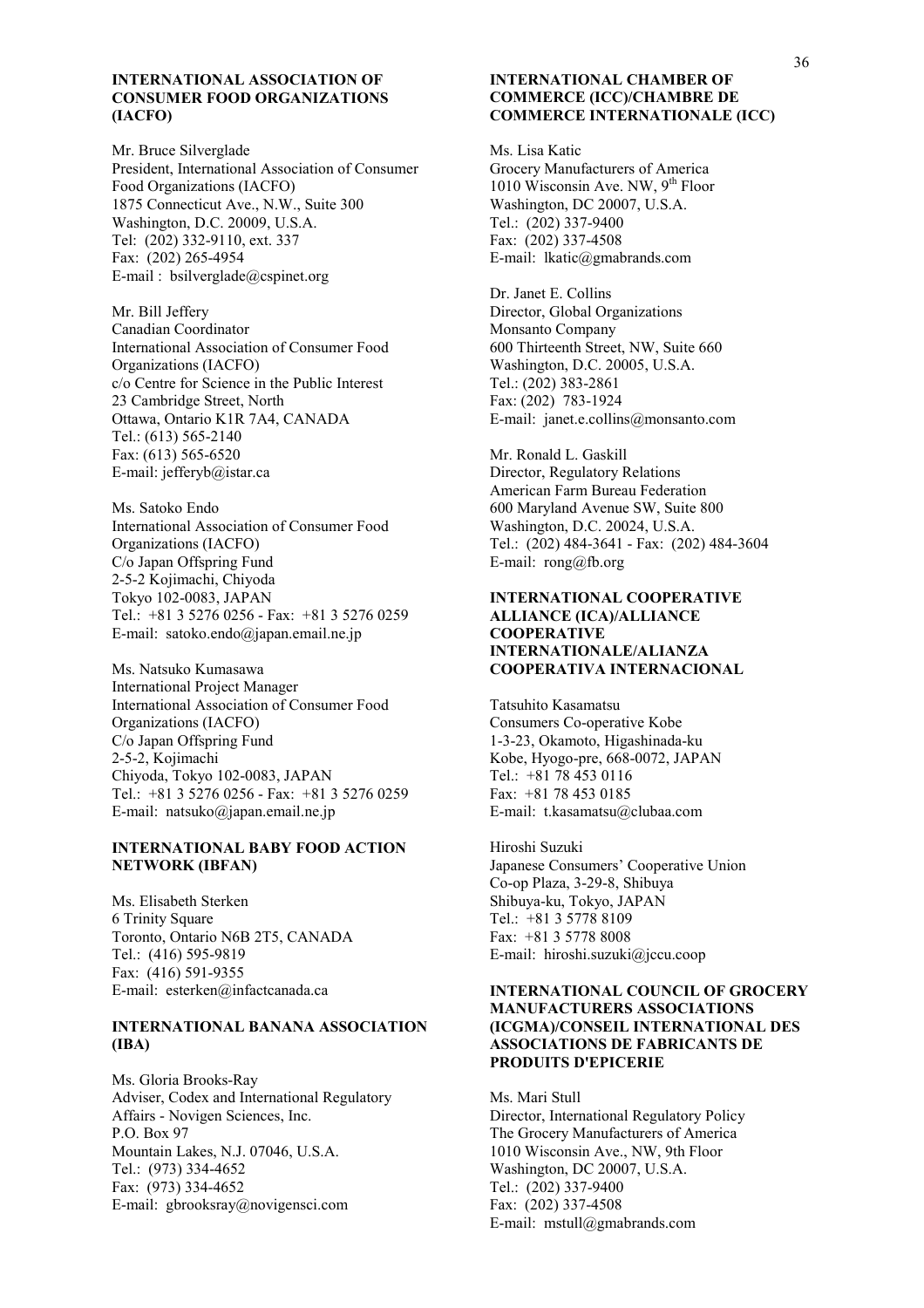Mr. Nick Tselentis Executive Director The Grocery Manufacturers of South Africa Ltd. P.O. Box 34, Randburg 2125 SOUTH AFRICA 2125 Tel.: +27 11 886 3008 Fax: +27 11 886 5375 E-mail: groc@global.co.za

Mr. Charles Ritson Director, Scientific and Regulatory Affairs Unilever Bestfoods North America 800 Sylvan Avenue International Plaza Englewoods Cliff, NJ 07632, U.S.A. Tel.: (201) 894-2560 Fax: (201) 894-2550 E-mail: charles.ritson@unilever.com

Mr. Mark Mansour Partner - Keller and Heckman, LLP 1001 G St., NW, Suite 500 West Washington, DC 20001, U.S.A. Tel.: (202) 434-4233 Fax: (202) 434-4646 E-mail: mansour@khlaw.com

Luis A. Mejia, Ph.D. Director of Regulatory and Scientific Affairs Archer Daniels Midland Company 1001 North Brush College Road Decatur, IL 62521, U.S.A. Tel.: (217) 451-2201 Fax: (217) 451-4561 E-mail: mejia@admworld.com

Mr. Barry L. Smith Food and Consumer Products Manufacturers of Canada (FCPMC) 885 Don Mills Road, Suite 301 Toronto, Ontario M3C 1V9, CANADA Tel.: (613) 599-4614 Fax: (613) 599-4614 E-mail: blsmith2@sprint.ca

Dr. Miguel Angel de Billerbeck Gerente de Innovacion en Alimentos ARCOR Bv. Chacabuco 1160 X5000IIY Córdoba, ARGENTINA Tel. : +54 351 420 8234 / 420-8200 Fax : +54 (351) 420-8201 E-mail: mdebille@arcor.com.ar

#### **INTERNATIONAL DAIRY FEDERATION (IDF)/FEDERATION INTERNATIONALE DE LAITERIE/FEDERACION INTERNACIONAL DE LECHERIA**

Mr. Jorgen Hald Christensen Head of Division - Danish Dairy Board 22, Frederiks AllÈ DK-8000 Aarhus C, DENMARK Tel.: +45 87 31 2000 - Fax: +45 87 31 2001 E-mail: jhc@mejeri.dk

Dr. Réjean Bouchard Assistant Director, Policy and Dairy Production Dairy Farmers of Canada 75 Albert Street, Suite 1101 Ottawa, Ontario K1P 5E7, CANADA Tel.: (613) 236-9997 Fax: (613) 236-0905 E-mail: rejeanb@dfc-plc.ca

Mr. Thomas Kűtzemeier Verband der Deutschen Milchwirtschaft E.V. Meckenheimer Allée 137 D-53115 Bonn, GERMANY Tel.: +49 228 98 24 30 Fax: +49 228 98 24 320 E-mail: info@vdm-deutschland.de

Mrs. Mirian Izquierdo Directora de Relaciones Institucionales Grupo Leche Pascual, S.A Avenida Manoteras, 18 28050 Madrid, ESPANA Tel.: +34 91 203 55 00 Fax: +34 91 767 09 83 E-mail: mirian.izquierdo@lechepascual.com

#### **INTERNATIONAL FEDERATION OF ORGANIC AGRICULTURE MOVEMENTS (IFOAM)**

Mr. Otto Schmid IFOAM Codex Contact Point Research Institute of Organic Agriculture (FiBL) Ackerstrasse, CH-5070 Frick, SWITZERLAND Tel.: +41 62 865 72 53 Fax: +41 62 865 72 73 E-mail: otto.schmid@fibl.ch or otto.schmid@bluewin.ch

Mr. Alexander Beck IFOAM Standards Committee Member Büro Lebensmittelkunde & Qualität Zum Pilsterhof 7 D-97789 Oberleichtersbach, GERMANY Tel.: +0049 0 9741 4834 Fax: +0049 0 9741 6300 E-mail: alex\_beck@t-online.de

Mr. Brian Baker IFOAM Standards Committee Member Organic Materials Review Institute P.O. Box 11558 - Eugene, OR 97440 3758, U.S.A. Tel.: (541) 343-7600 Fax: (541) 343-8971 E-mail: bb@omri.org

#### **INTERNATION FROZEN FOOD ASSOCIATION (IFFA)**

Mr. Robert L. Garfield Senior Vice-President - IFFA 2000 Corporate Ridge, Suite 1000 McLean, VA 22102, U.S.A. Tel.: (703) 821-0770 - Fax: (703) 821-1350 E-mail: rgarfield@affi.com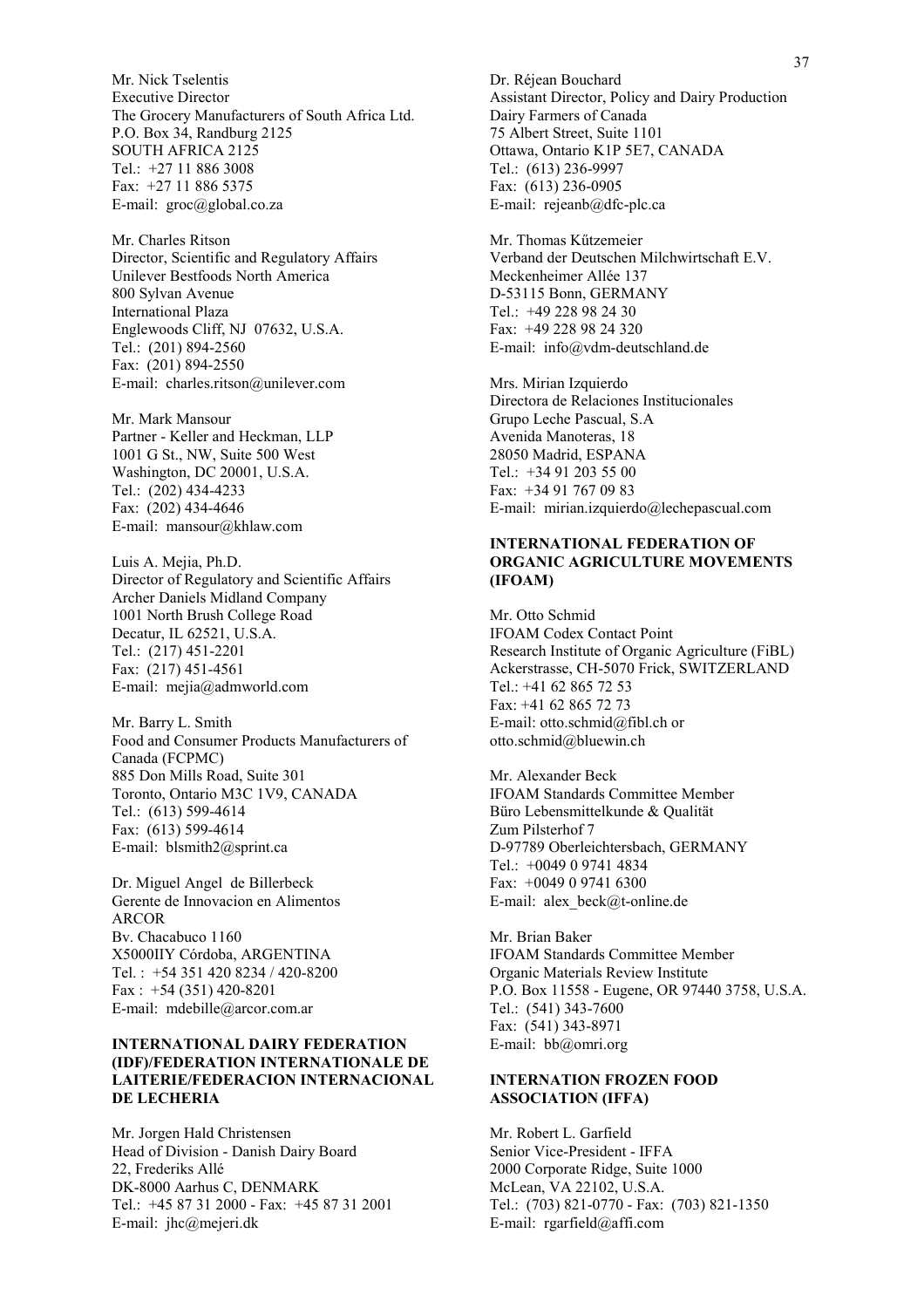#### **INTERNATIONAL GLUTAMATE TECHNICAL COMMITTEE (IGTC)**

Robert G. Bursey, Ph.D. Director, Regulatory Affairs Ajinomoto Co., Inc. 1120 Connecticut Avenue, NW, Suite 416 Washington, DC 20036, U.S.A. Tel.: (202) 457-0284 Fax: (202) 457-0107 E-mail: burseyb@ajiusa.com

Ryuji Yamaguchi, Ph.D. Director & General Manager Ajinomoto Co., Inc. 1120 Connecticut Avenue, NW, Suite 416 Washington, DC 20036, U.S.A. Tel.: (202) 457-0284 Fax: (202) 457-0107 E-mail: yamaguchir@ajiusa.com

#### **INTERNATIONAL LIFE SCIENCES INSTITUTE (ILSI)**

Dr. Laura Contor ILSI Europe Avenue E. Mounier, 83, Box 6 Brussels B-1200, BELGIUM Tel.: +32 2 771 0014 Fax: +32 2 762 0044 E-mail: lcontor@ilsieurope.be

Dr. Toshio Shimizu Scientific Advisor to ILSI Japan C/o Fresco 2-22-20-102, Akasaka, Minato-ku Tokyo 107-0052, JAPAN Tel.: +81 3 5549 4637 Fax: +81 3 5549 4638 E-mail: shimizut@d2.dion.ne.jp

Ms. Catherine Nnoka ILSI North America One Thomas Circle NW, Ninth Floor Washington, DC 20005, U.S.A. Tel.: (202) 659-0074 Fax: (202) 659-3859 E-mail: cnnoka@ilsi.org

#### **INTERNATIONAL SEED TRADE FEDERATION (FIS) / INTERNATIONAL ASSOCIATION OF PLANT BREEDERS (ASSINSEL)**

Dr. William C. Leask Executive Vice-President Canadian Seed Trade Association (CSTA) 39 Robertson Road, Suite 302 Nepean, Ontario K2H 8R2 CANADA Tel.: (613) 829-9527 Fax: (613) 829-3530 E-mail: csta@cdnseed.org

#### **INTERNATIONAL SOFT DRINK COUNCIL (ISDC)**

Ms. Päivi Julkunen Chair, ISDC Committee for Codex International Soft Drink Council Nihonbachi-Muromachi 3-3-3, Chuo Ward Tokyo, 103-0022, JAPAN Tel. +81 3 3270 7300 Fax: +81 3 3270 7306 E-mail: info-isdc@j-sda.or.jp

Mr. Richard W. Ross Advisor, International Soft Drink Council Nihonbachi-Muromachi 3-3-3 Chuo Ward Tokyo, 103-0022, JAPAN Tel. +81 3 3270 7300 Fax: +81 3 3270 7306 E-mail: info-isdc@j-sda.or.jp

#### **INTERNATIONAL SPECIAL DIETARY FOODS INDUSTRIES (ISDI)**

Dr. Andrée Bronner Secretary General, International Special Dietary Foods Industries (ISDI) 194, rue de Rivoli - F-75001 Paris, FRANCE Tel.: +33 1 53 45 87 87 Fax: +33 1 53 45 87 80 E-mail: andree.bronner@wanadoo.fr

#### **INTERNATIONAL UNION OF FOOD SCIENCE AND TECHNOLOGY (IUFoST)**

Mr. Eduardo R. Mendez International Union of Food Science and Technology (IUFoST) P.O. Box 60-486 Mexico D.F. 03800, MEXICO Tel.: +52 55 5687 4426 Fax: +52 55 5543 9189 E-mail: ermendezmx@terro.com.mx

### **RURAL ADVANCEMENT FOUNDATION INTERNATIONAL (RAFI)**

Mr. Michael Sligh Director, Sustainable Agriculture Rural Advancement Foundation International (RAFI) - USA P.O. Box 4672 Chapel Hill, NC 27514, U.S.A. Tel.: (919) 929-7099 - Fax: (919) 929-7795 E-mail: msligh@rafiusa.org

#### **WORLD SUGAR RESEARCH ORGANISATION (WSRO)**

Ms. Candice Einstoss Coordinator, Nutrition Communications Canadian Sugar Institute 10 Bay Street, Suite 620 Toronto, Ontario M5J 2R8, CANADA Tel.: (416) 368-8091 - Fax: (416) 368-6426 E-mail: coordinator@sugar.ca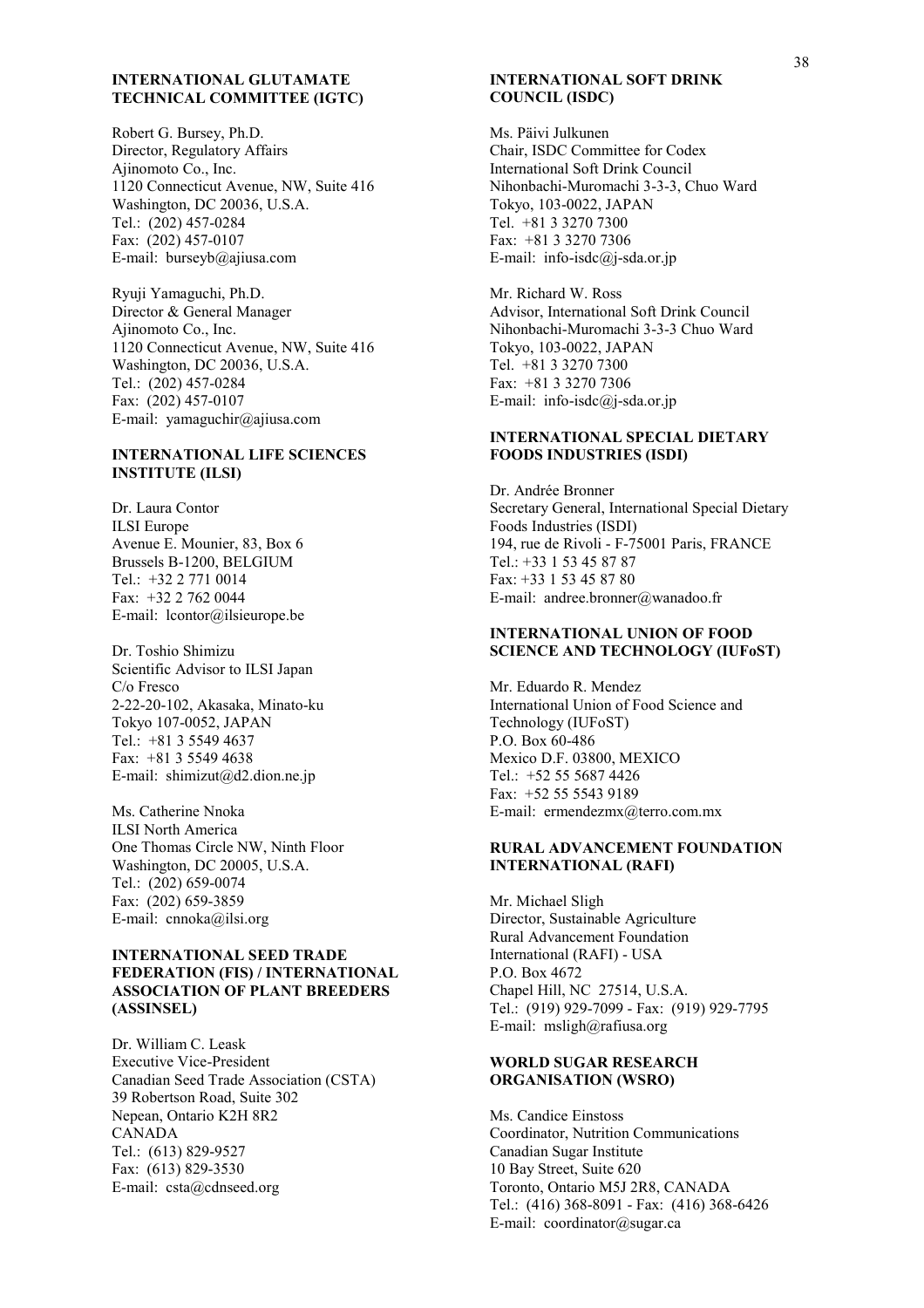#### **FOOD AND AGRICULTURE ORGANIZATION (FAO)**

Dr. Maya Piñeiro Nutrition Officer (Food Control) Food Quality and Standards Service Food and Nutrition Division - FAO Room C-295, Viale delle Terme di Caracalla 00100 Rome, ITALY Tel.: +39 06 570 53308 Fax: +39 06 570 54593 E-mail: Maya.Pineiro@fao.org

Mr. Yoshihide Endo Food Standards Officer Food Quality and Standards Service Food and Nutrition Division - FAO Room C-290, Viale delle Terme di Caracalla 00100 Rome, ITALY Tel.: +39 06 570 54796  $Fax + 390657054593$ E-mail: yoshihide.endo@fao.org

Ms. Katharine Gourlie Evaluation Team Member Joint FAO/WHO Evaluation of the Codex Alimentarius and Other FAO and WHO Work on Food Standards 171 James Street Ottawa, Ontario K1R 5M6, CANADA Tel.: (613) 236-4033 Fax: (613) 236-1958 E-mail: kgourlie@cyberus.ca

#### **WORLD HEALTH ORGANIZATION (WHO)**

Dr. Yasuhisa Nakamura Scientist, Food Safety Programme World Health Organization 20 avenue Appia, 1211 Geneva **SWITZERLAND** Tel.: +41 22 791 4324 Fax: +41 22 791 4807 E-mail: nakamuray@who.int

Dr. Chizuru Nishida Technical Officer Department of Nutrition for Health and Development - World Health Organization 20 Avenue Appia, 1211 Geneva, SWITZERLAND Tel.: +41 22 791 3317 Fax: +41 22 791 4156 E-mail: nishidac@who.int

#### **JOINT FAO/WHO SECRETARIAT/ SECRÉTARIAT MIXTE FAO/OMS/ SECRETARIADO CONJUNTO FAO/OMS**

Ms. Selma Doyran Food Standards Officer, Joint FAO/WHO Food Standards Programme - FAO Viale delle Terme di Caracalla 00100 Rome, ITALY Tel.: +39 06 570 55826 - Fax: +39 06 570 54593 E-mail: selma.doyran@fao.org

Dr. SeoungYong Lee Associate Professional Officer Joint FAO/WHO Food Standards Programme Food and Nutrition Division - FAO Viale delle Terme di Caracalla 00100 Rome, ITALY Tel.: +39 06 57056243 - Fax: +39 06 57054593 E-mail: seoungyong.lee@fao.org

#### **CANADIAN SECRETARIAT/ SECRÉTARIAT CANADIENS/SECRETARIADO CANADIENSE**

Mr. Ron Burke Director and Codex Contact Point for Canada Bureau of Food Regulatory, International and Interagency Affairs, Health Products and Food Branch, Food Directorate, Health Canada  $2<sup>nd</sup>$  Floor, Building #7 (0702C1) Tunney's Pasture Ottawa, Ontario K1A 0L2, CANADA Tel.: (613) 957-1748 Fax: (613) 941-3537 E-mail: ronald\_burke@hc-sc.gc.ca

Mr. Allan McCarville Bureau of Food Regulatory, International and Interagency Affairs, Health Products and Food Branch, Food Directorate, Health Canada  $2<sup>nd</sup>$  Floor, Building #7 (0702C1) Tunney's Pasture Ottawa, Ontario K1A 0L2, CANADA Tel.: (613) 957-0189 Fax: (613) 941-3537 E-mail: allan\_mccarville@hc-sc.gc.ca

Mrs. Luisa Crapigna International Liaison Officer Programs, International Coordination Division Canadian Food Inspection Agency 59 Camelot Drive Nepean, Ontario K1A OY9, CANADA Tel.: (613) 225-2342, ext. 4611 Fax: (613) 228-6633 E-mail: lcrapigna@inspection.gc.ca

Mrs. Santina Scalzo Manager, Codex Program Services Bureau of Food Regulatory, International and Interagency Affairs, Health Products and Food Branch, Food Directorate, Health Canada  $2<sup>nd</sup>$  Floor, Building #7 (0702C1) Tunney's Pasture Ottawa, Ontario K1A 0L2, CANADA Tel.: (613) 957-1749 Fax: (613) 941-3537 E-mail: santina\_scalzo@hc-sc.gc.ca

Ms. Ruth Lovisolo Technical Advisor for Health Canada Restalrig - Hartfield Road YOUNG NSW 2594, AUSTRALIA Tel.: +61 2 6382 7371 - Fax: +61 2 6382 7372 E-mail: erwinlovisolo@ozemail.com.au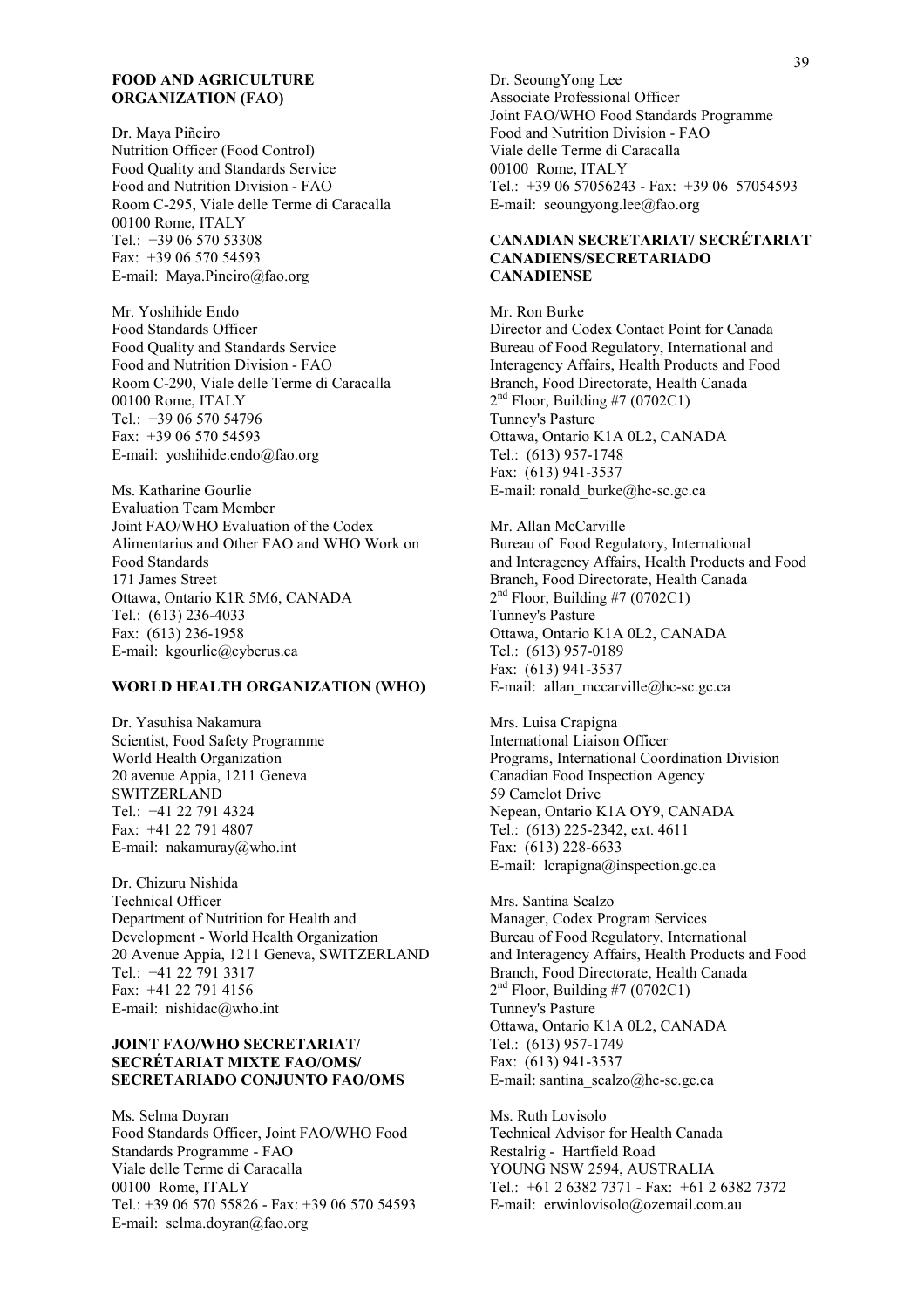## **PROPOSED DRAFT AMENDMENT TO THE GUIDELINES FOR THE PRODUCTION, PROCESSING, LABELLING AND MARKETING OF ORGANICALLY PRODUCED FOODS**

## **PROPOSED DRAFT REVISED SECTION 5 - CRITERIA**

#### **(At Step 5 of the Procedure)**

## **SECTION 5. REQUIREMENTS FOR INCLUSION OF SUBSTANCES IN ANNEX 2 AND CRITERIA FOR THE DEVELOPMENT OF LISTS OF SUBSTANCES BY COUNTRIES**

5.1 At least the following criteria should be used for the purposes of amending the permitted substance lists referred to in Section 4. In using this criteria to evaluate new substances for use in organic production, countries should take into account all applicable statutory and regulatory provisions.

Any proposals for the inclusion in Annex 2 of new substances must meet the following general criteria:

- i) they are consistent with principles of organic production as outlined in these Guidelines;
- ii) use of the substance is necessary/essential for its intended use;
- iii) manufacture, use and disposal of the substance does not result in, or contribute to, harmful effects on the environment;
- iv) they have the lowest negative impact on human or animal health and quality of life; and
- v) approved alternatives are not available in sufficient quantity and/or quality.

The above criteria are intended to be evaluated as a whole in order to protect the integrity of organic production. In addition, the following criteria should be applied in the evaluation process:

- (a) if they are used for fertilization, soil conditioning purposes --
- they are essential for obtaining or maintaining the fertility of the soil or to fulfil specific nutrition requirements of crops, or specific soil-conditioning and rotation purposes which cannot be satisfied by the practices included in Annex 1, or other products included in Table 2 of Annex 2; and
- the ingredients will be of plant, animal, microbial, or mineral origin and may undergo the following processes: physical (e.g., mechanical, thermal), enzymatic, microbial (e.g., composting, fermentation); [or

in exceptional circumstances, chemical processes may be considered only for the extraction of carriers and binders; ] and

- − their use does not have a harmful impact on the balance of the soil ecosystem or the physical characteristics of the soil, or water and air quality; and
- − their use may be restricted to specific conditions, specific regions or specific commodities;
- (b) if they are used for the purpose of plant disease or pest and weed control
- they should be essential for the control of a harmful organism or a particular disease for which other biological, physical, or plant breeding alternatives and/or effective management practices are not available, and

 $\overline{a}$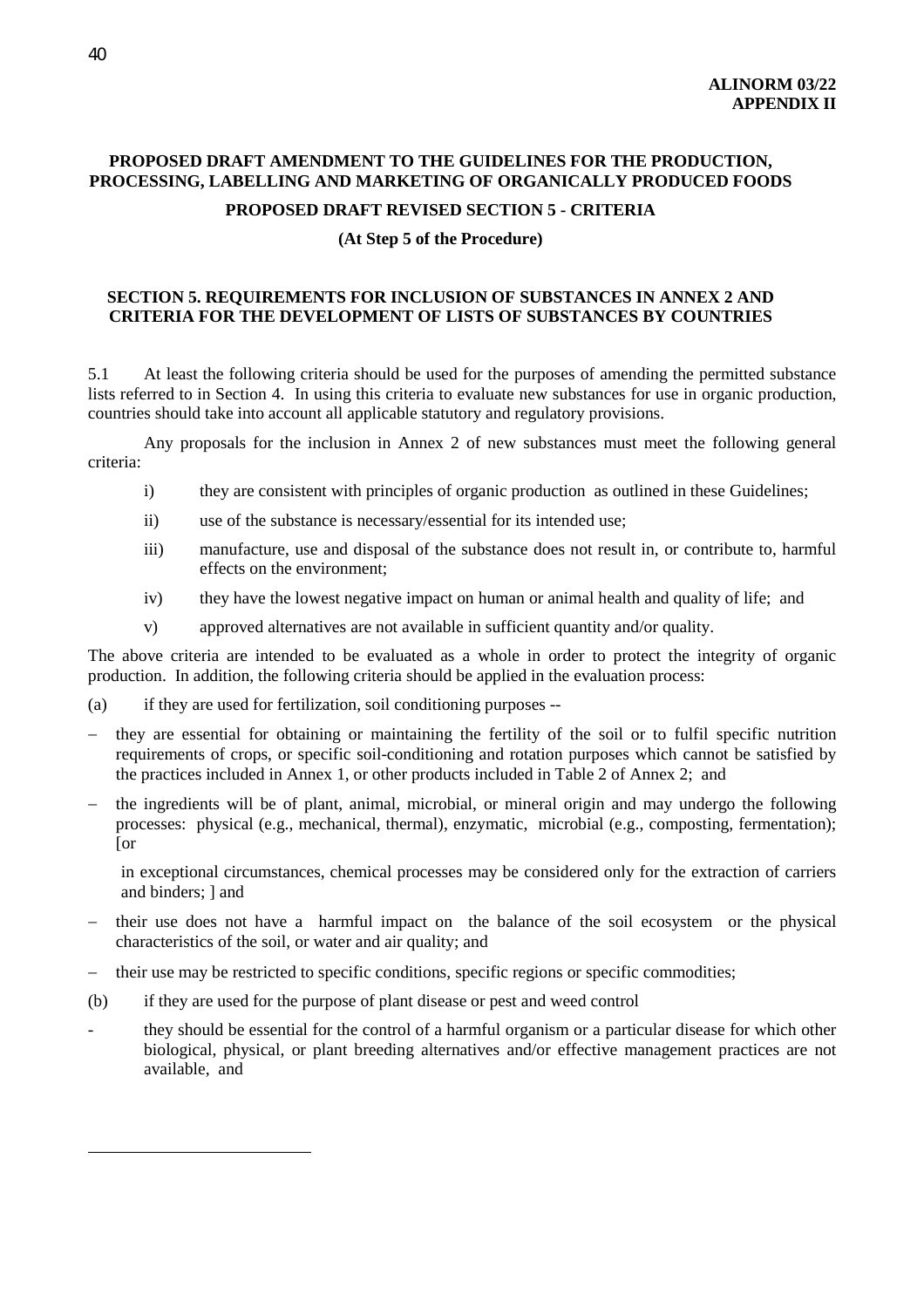- their use should take into account the potential harmful impact on the environment, the ecology (in particular non-target organisms) and the health of consumers, livestock and bees; and
- substances should be plant, animal, microbial, or mineral origin and may undergo the following processes: physical (e.g. mechanical, thermal), enzymatic, microbial (e.g. composting, digestion);
- however, if they are products used, in exceptional circumstances, in traps and dispensers such as pheromones, which are chemically synthesized they will be considered for addition to lists if the products are not available in sufficient quantities in their natural form, provided that the conditions for their use do not directly or indirectly result in the presence of residues of the product in the edible parts;
- their use may be restricted to specific conditions, specific regions or specific commodities;
- (c) if they are used as additives or processing aids in the preparation or preservation of the food :
- these substances are used only if it has been shown that, without having recourse to them, it is impossible to:
	- produce or preserve the food, in the case of additives, or
	- produce the food, in the case of processing aids

in the absence of other available technology that satisfies these Guidelines;

- these substances are found in nature and may have undergone mechanical/physical processes (e.g. extraction, precipitation), biological/enzymatic processes and microbial processes (e.g. fermentation),
- or, if these substances mentioned above are not available from such methods and technologies in sufficient quantities, then those substances that have been chemically synthesized may be considered for inclusion in exceptional circumstances;
- their use maintains the authenticity of the product;
- the consumer will not be deceived concerning the nature, substance and quality of the food;
- the additives and processing aids do not detract from the overall quality of the product.

In the evaluation process of substances for inclusion on lists all stakeholders should have the opportunity to be involved.

5.2 Countries should develop or adopt a list of substances that meet the criteria outlined in Section 5.1.

## The open nature of the lists

5.3 Because of the primary purpose of providing a list of substances, the lists in Annex 2 are open and subject to the inclusion of additional substances or the removal of existing ones on an ongoing basis. When a country proposes inclusion or amendment of a substance in Annex 2 it should submit a detailed description of the product and the conditions of its envisaged use to demonstrate that the requirements under Section 5.1 are satisfied. The procedure for requesting amendments to the lists is set out under Section 8 of these Guidelines.

#### **\*\*\*\*\*\*\*\*\*\*\*\*\*\*\*\*\*\***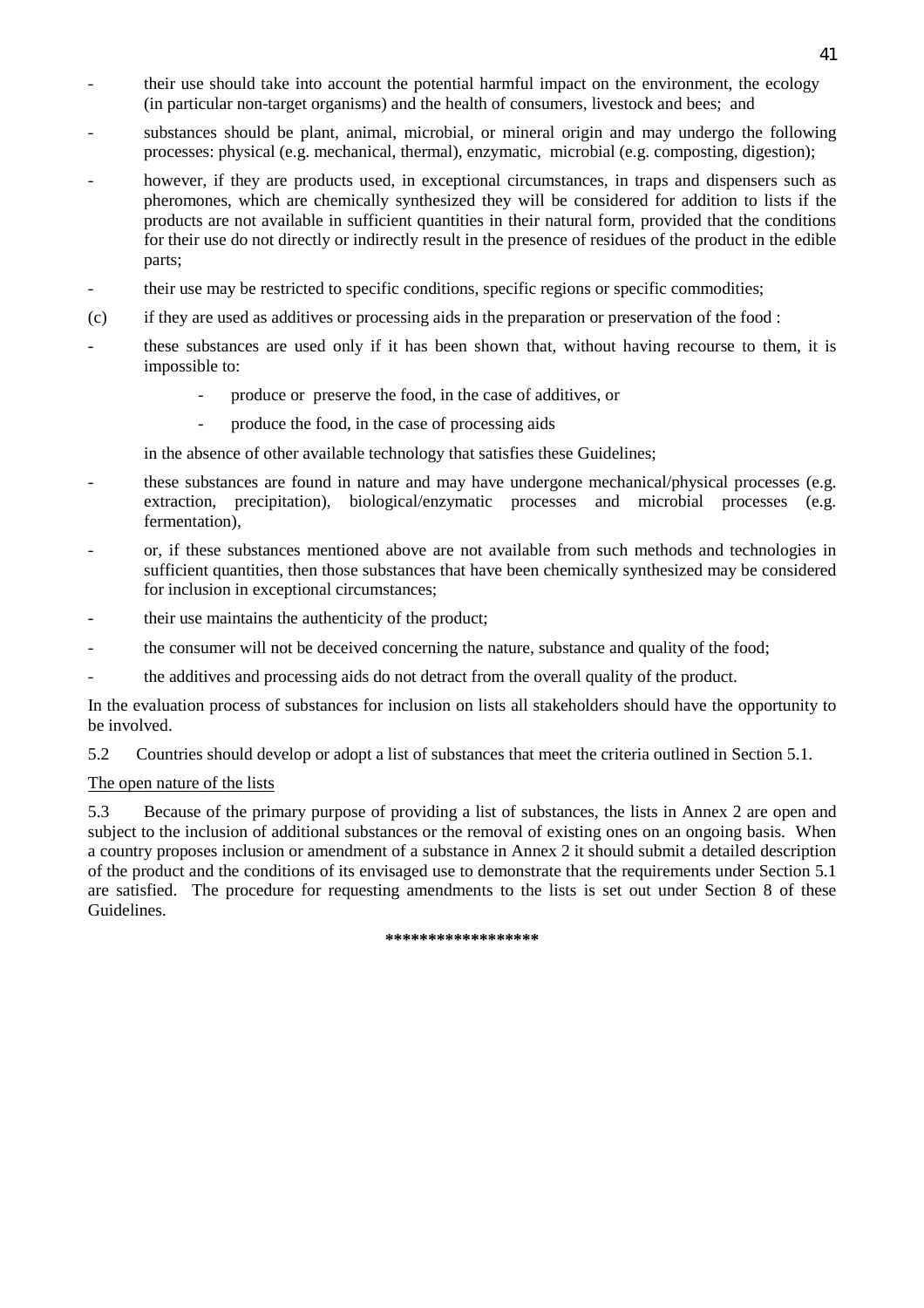## **DRAFT AMENDMENT TO THE GENERAL STANDARD FOR THE LABELLING OF PREPACKAGED FOODS**

### **(DRAFT RECOMMENDATIONS FOR THE LABELLING OF FOODS OBTAINED THROUGH CERTAIN TECHNIQUES OF GENETIC MODIFICATION/GENETIC ENGINEERING)**

#### **DEFINITIONS**

**(At Step 6 of the Procedure)**

## **SECTION 2. DEFINITION OF TERMS<sup>2</sup>**

For the purpose of the General Standard:

**"Food and food ingredients obtained through certain techniques of genetic modification / genetic engineering"** means food and food ingredients composed of or containing genetically modified / engineered organisms obtained through modern biotechnology, or food and food ingredients produced from, but not containing genetically modified / engineered organisms obtained through modern biotechnology.

**"Organism"** means any biological entity capable of replication, reproduction or of transferring genetic material.

**"Genetically modified / engineered organism"** means an organism in which the genetic material has been changed through modern biotechnology in a way that does not occur naturally by multiplication and/or natural recombination.

**"Modern biotechnology"** means the application of:

- a. In vitro nucleic acid techniques<sup>3</sup>, including recombinant deoxyribonucleic acid (DNA) and direct injection of nucleic acid into cells or organelles, or
- b. Fusion of cells<sup>4</sup> beyond the taxonomic family,

that overcome natural physiological, reproductive or recombination barriers and that are not techniques used in traditional breeding and selection

 $\overline{a}$ 

<sup>&</sup>lt;sup>2</sup> The terminology used in this section on definitions should not determine the terminology which is **appropriate for use on food labels**

<sup>3</sup> These include but are not limited to: recombinant DNA techniques that use vector systems and techniques involving the direct introduction into the organism of hereditary materials prepared outside the organism such as micro-injection, macro-injection, chemoporation, electroporation, micro-encapsulation and liposome fusion

<sup>4</sup> Fusion of cells (including protoplast fusion) or hybridization techniques that overcome natural physiological, reproductive, or recombination barriers, where the donor cells/protoplasts do not fall within the same taxonomic family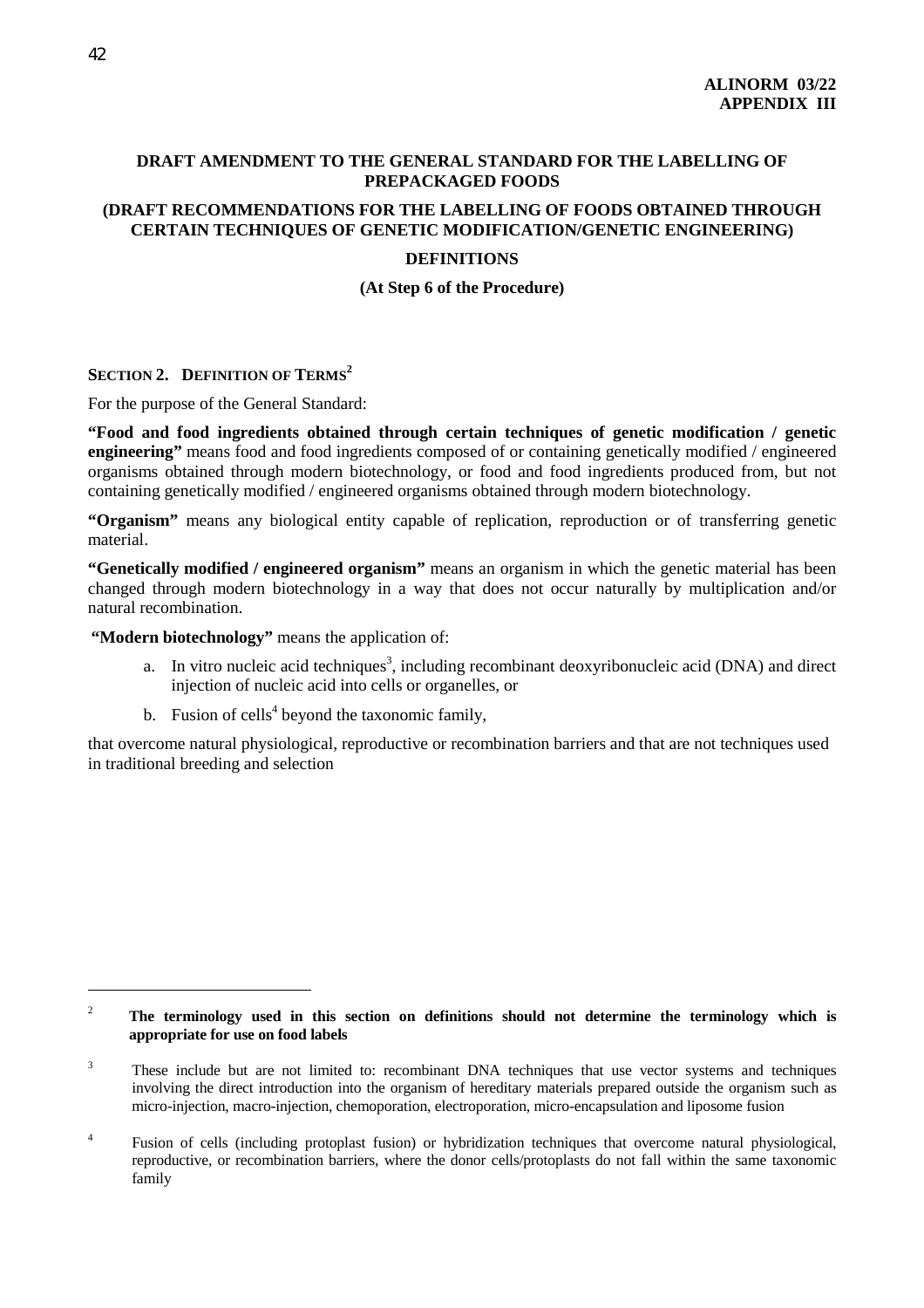## **ALINORM 03/22 APPENDIX IV**

## **PROPOSED DRAFT GUIDELINES FOR THE LABELLING OF FOOD AND FOOD INGREDIENTS OBTAINED THROUGH CERTAIN TECHNIQUES OF GENETIC MODIFICATION/GENETIC ENGINEERING**

### **(At Step 3 of Procedure)**

## **PURPOSE OF THE GUIDELINES**

To provide guidelines to ensure that the labelling of food and food ingredients obtained through certain techniques of genetic modification/genetic engineering provides factual, verifiable, understandable and nonmisleading information to protect consumer's health and to ensure fair practices in food trade. Food labelling plays an important role in providing information to consumers and thereby facilitating consumer choice.

These guidelines set out a number of approaches and related information that could be used for the labelling of food and food ingredients obtained through certain techniques of genetic modification/genetic engineering.

#### **1.0 SCOPE**

These guidelines recommend procedures for the labelling of food and food ingredients obtained through certain techniques of genetic modification/genetic engineering.

- 1.1 These guidelines apply to the labelling of such food and food ingredients:
	- 1.1.1 when it is demonstrated, through an appropriate analysis of data, that the composition, nutritional value, or intended use of the food or food ingredient differ in comparison to that of corresponding conventional counterparts, having regard to accepted limits of natural variation<sup>5</sup>; and /or
	- 1.1.2 when they are composed of or contain a genetically modified / engineered organism or contain protein or DNA resulting from gene technology**<sup>6</sup>** ; and/or
	- 1.1.3 when they are produced from, but do not contain, genetically modified / engineered organisms, protein or DNA resulting from gene technology.

## 2.0 DEFINITION OF TERMS<sup>7</sup>

(At Step 6 of the Procedure)

 $\overline{a}$ 

For the purpose of these Guidelines:

"Food and food ingredients obtained through certain techniques of genetic modification / genetic engineering" means food and food ingredients composed of or containing genetically modified / engineered organisms obtained through modern biotechnology, or food and food ingredients produced from, but not containing genetically modified / engineered organisms obtained through modern biotechnology.

"Organism" means any biological entity capable of replication, reproduction or of transferring genetic

<sup>5</sup> This would include products such as oils with altered fatty acid levels, but would not include products such as those with agronomic modifications which contain recombinant DNA and/or protein but no further overall change to composition, nutritional value or intended use.

<sup>6</sup> [Gene Technology: Means a collection of techniques which are used to alter the heritable genetic material of living cell or organisms in a way that does not occur naturally by multiplication an/or recombination]

<sup>7</sup> The terminology used in this section on definitions should not determine the terminology which is appropriate for use on food labels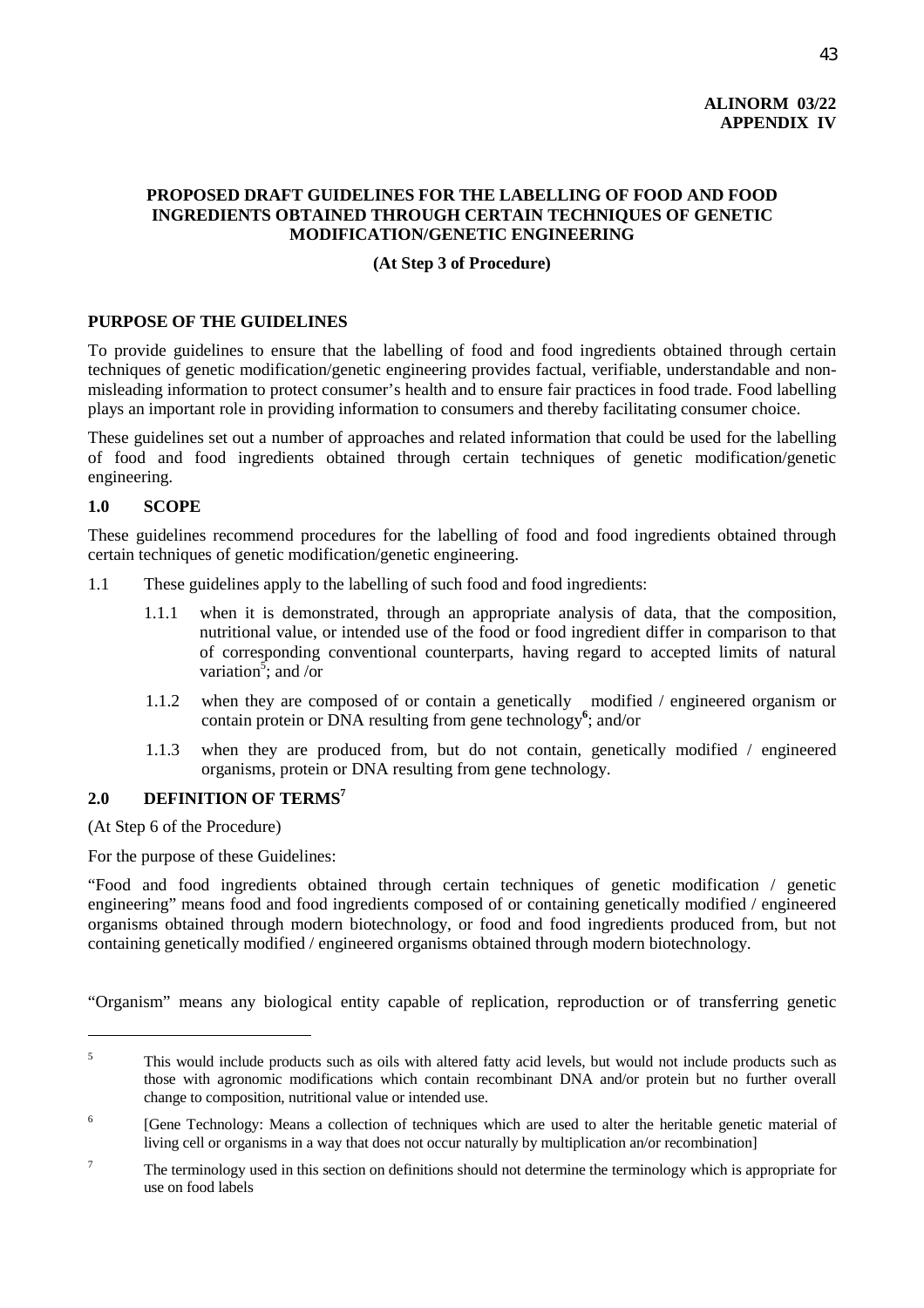material.

"Genetically modified / engineered organism" means an organism in which the genetic material has been changed through modern biotechnology in a way that does not occur naturally by multiplication and/or natural recombination.

"Modern biotechnology" means the application of:

- c. In vitro nucleic acid techniques<sup>8</sup>, including recombinant deoxyribonucleic acid (DNA) and direct injection of nucleic acid into cells or organelles, or
- d. Fusion of cells<sup>9</sup> beyond the taxonomic family,

that overcome natural physiological, reproductive or recombination barriers and that are not techniques used in traditional breeding and selection.

## **3.0 LABELLING PROVISIONS**

In adopting a specific approach to the labelling of food and food ingredients obtained through certain techniques of genetic modification/genetic engineering the following provisions could be used:

3.1 When food and food ingredients obtained through certain techniques of genetic modification/genetic engineering, as defined in Section 2 are [no longer equivalent to / differ significantly] from the corresponding existing food and food ingredients, as regards:

-composition; and/or

-nutritional value; and/or

-intended use;

the characteristics or properties which make it different from the corresponding existing food and food ingredients should be clearly identified on the label as described in Subsection 6.l on label declarations.

- 3.2 The presence in any food or food ingredients obtained through certain techniques of genetic modification/genetic engineering of an allergen transferred from any of the products listed in Section 4.2.1.4 of the General Standard for the Labelling of Prepackaged Foods (CODEX STAN 1-1985  $(Rev.1-1991)$  shall be declared<sup>10</sup>
- 3.3 [The presence of substances which may result in physiological or metabolic disorders for certain sections of the population and that are absent in corresponding existing foods[should][shall] be labelled]*.*
- 3.4 In addition to the provisions of Subsection 3.1 to 3.3, when food and food ingredients obtained through certain techniques of genetic modification/genetic engineering as defined in Section 2, are labelled to indicate method of production, labelling declarations should apply (some examples of which are described in Subsection 6.2):

 $\overline{a}$ 

<sup>8</sup> These include but are not limited to: recombinant DNA techniques that use vector systems and techniques involving the direct introduction into the organism of hereditary materials prepared outside the organism such as micro-injection, macro-injection, chemoporation, electroporation, micro-encapsulation and liposome fusion

<sup>9</sup> Fusion of cells (including protoplast fusion) or hybridization techniques that overcome natural physiological, reproductive, or recombination barriers, where the donor cells/protoplasts do not fall within the same taxonomic family

<sup>&</sup>lt;sup>10</sup> This provision was adopted at Step 8 by the Codex Alimentarius Commission at its  $24^{rd}$  Session (July, 2001)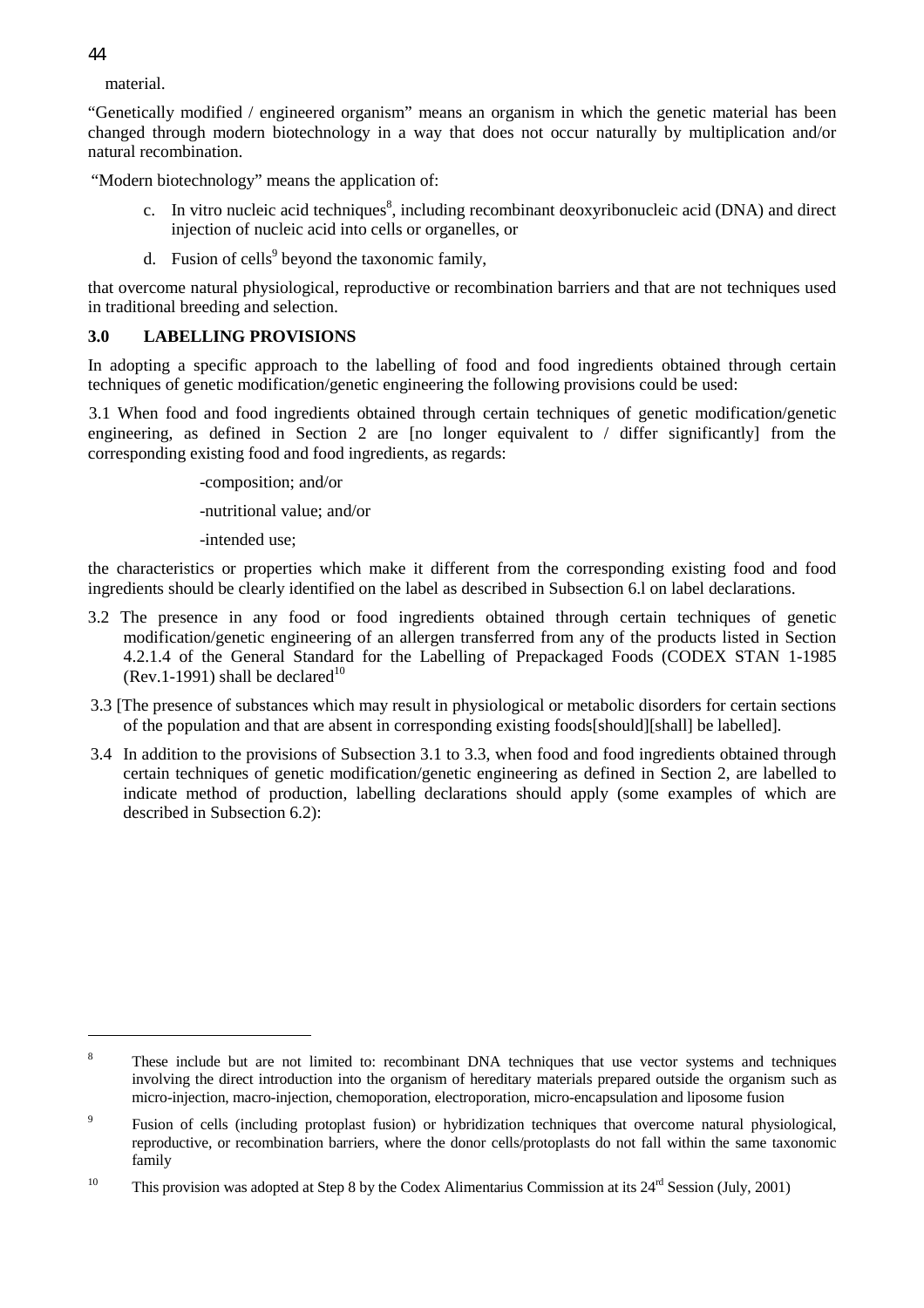- (a) When they are composed of or contain a genetically modified / engineered organism or contain protein or DNA resulting from gene technology; and/or
- (b) When they are produced from, but do not contain, genetically modified /engineered organisms, protein or DNA resulting from gene technology even when they do not differ in composition, nutritional value and, intended use**.**
- 3.5 [Notwithstanding Section 4.2.2.2 of the General Standard<sup>6</sup>, the presence of substances that are absent in corresponding existing food and food ingredients that could be the subject of dietary restrictions, based on religious objections or cultural practices, may be labelled. Where such labelling is used, member countries should establish criteria on how labelling decisions, based on dietary restrictions, will be decided and implemented in a manner that is fair, transparent and consistent.

## **[4.0 THRESHOLD LEVELS**

- 4.1 Where food and food ingredients obtained through certain techniques of genetic modification/genetic engineering, are labelled to declare the method of production, consideration may be given to:
	- [Establishment of a threshold level in food and food ingredients for the presence of food and food ingredients obtained from certain techniques of genetic modification/genetic engineering, below which labelling would not apply<sup>11</sup> and/or
	- [Establishment of a de minimis threshold level for adventitious or accidental inclusion in food and food ingredients, of food and food ingredients obtained through certain techniques of genetic modification/genetic engineering, below which labelling would not apply]]

## **[5.0 EXEMPTIONS**

5.1 Notwithstanding the provisions of Subsection 3.1 to 3.3, consideration may be given to the exemption from labelling of specific categories (for example highly processed food ingredients, processing aids, food additives, flavours) of food and food ingredients obtained through certain techniques of genetic modification / genetic engineering.]

## **6.0 LABEL DECLARATIONS**

In accordance with the General Principles section of the Codex General Standard for the Labelling of Prepackaged Foods and the Codex General Guidelines on Claims, prepackaged food shall not be described on any label or in any labelling or presented in a manner that is false, misleading or deceptive or is likely to create an erroneous impression regarding its character or safety in any respect.

- 6.1 Where food and food ingredients obtained through certain techniques of genetic modification/genetic engineering are labelled to indicate final product characteristics, the following requirements should apply:
	- (a) if the composition or nutritional value of food and food ingredients is [no longer equivalent to/ differs significantly] from the corresponding existing food and food ingredients, the label should provide, in conjunction with, or in close proximity to, the name of the food and food ingredients, such additional words or phrases as necessary to inform the consumer as to its changed composition or nutrient content in conformity with Sections 4.1 and 4.2.2 of the General Standard. In addition, nutrient declaration should be provided in conformity with the Codex Guidelines on Nutrition Labelling.
	- (b) if the mode of storage, preparation or cooking is [no longer equivalent to / differs significantly] from the corresponding existing food and food ingredients, clear instructions for use should be provided.

<sup>11</sup> Consideration of a threshold must address existing provisions of the *Codex General Standard for the Labelling of Prepackaged Foods*, e.g. Section 4.2.1.3 (Compound Ingredients)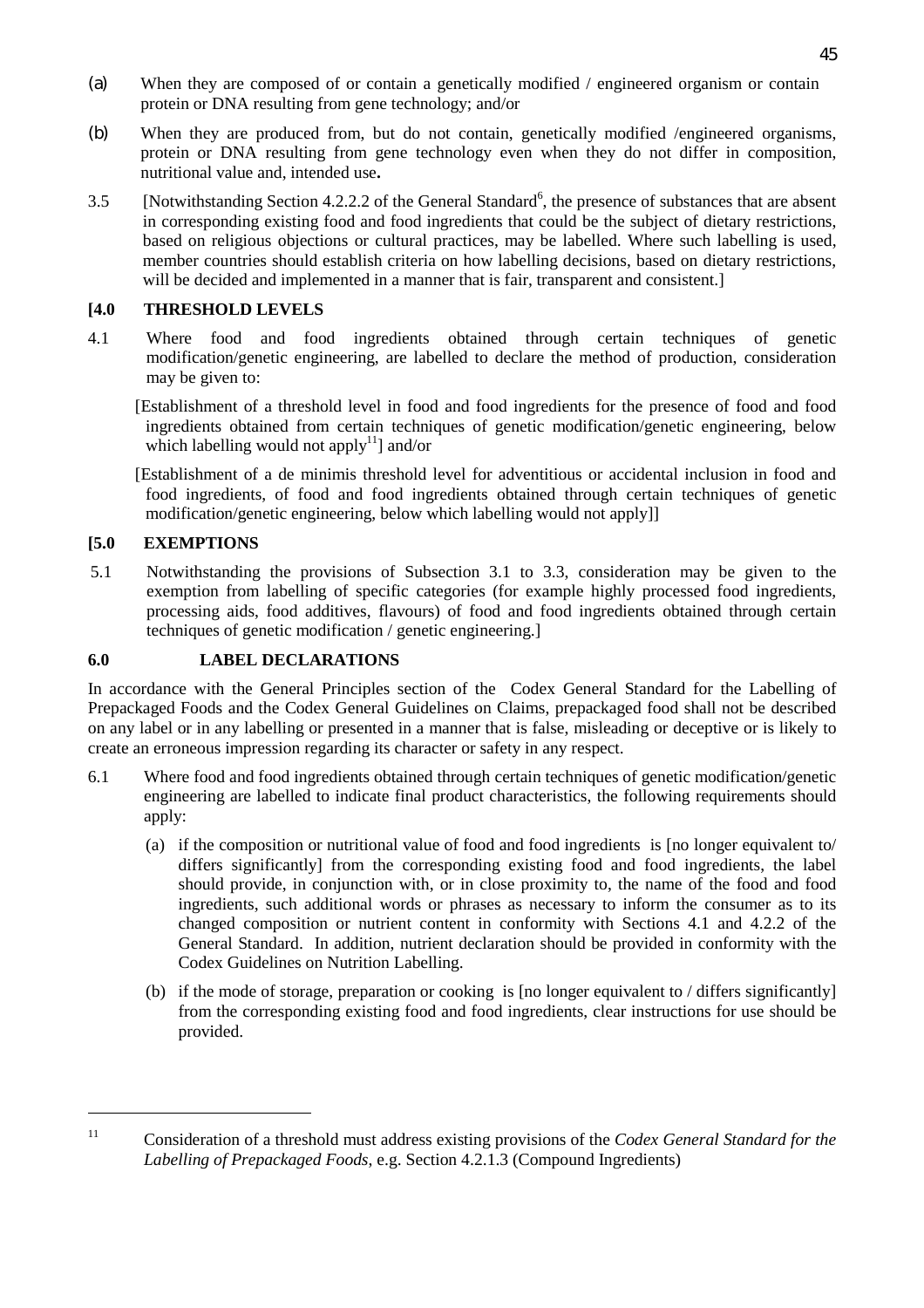- 6.2 In accordance with Section 6.0 and in addition to the provisions in Subsection 6.1, food labels should be meaningful to the [intended] consumer. Where food and food ingredients obtained through certain techniques of genetic modification/genetic engineering are labelled to declare the method of production, examples of label declaration(s) include but are not limited to:
	- (a) ["Produced from genetically modified (naming the source)"] e.g. "produced from genetically modified soya"
	- (b) If the ingredient is already listed as produced from the source, ["genetically engineered (naming the food)"], e.g. "genetically engineered maize flour"
	- (c) ["Grown from seeds obtained through [modern] plant biotechnology"]
	- (d) If the ingredient is designated by the name of a category, ["contains (name of the ingredient) produced from genetically modified (source)"], e.g. starch ("contains starch produced from genetically modified maize")
	- (e) ["Genetically engineered (naming the characteristic) (naming the food)"] e.g. "genetically engineered high oleic soybean oil"
	- (f) ["Product of plant / animal biotechnology"]
	- (g) ["Naming the food/food ingredient (genetically modified)" ] e.g. "soybean (genetically modified)"
	- (h) ["Naming the food/food ingredient (genetically modified food/food ingredient (not segregated)" e.g. "soybean (genetically modified soybean not segregated)"
	- (i) ["Product of gene technology"]
- 6.2 Where the presence of food and food ingredients obtained through certain techniques of genetic modification/genetic engineering is declared on the label, the following would apply:
- (a) In the case of single-ingredient foods, or where there is no list of ingredients, the information should appear clearly on the label of the food; or
- (b) In the case of a food ingredient(s) in a multi-ingredient food, the information should be shown in the list of ingredients or in parentheses immediately following the ingredient(s). Alternately, the ingredient(s) may be identified by an asterisk and the required wording should appear in a statement immediately following the list of ingredients.

#### **[7.0 IMPLEMENTATION**

Consistent with the approach(es) adopted under Section 3, additional consideration should be given to procedures and methodologies for the identification of food and food ingredients produced using certain techniques of genetic modification/genetic engineering and verification of label declarations. These include, but are not limited to: development of validated detection methods; establishment of verification (for example, documentation) systems; and efforts for the development of supporting capacity and infrastructure. ]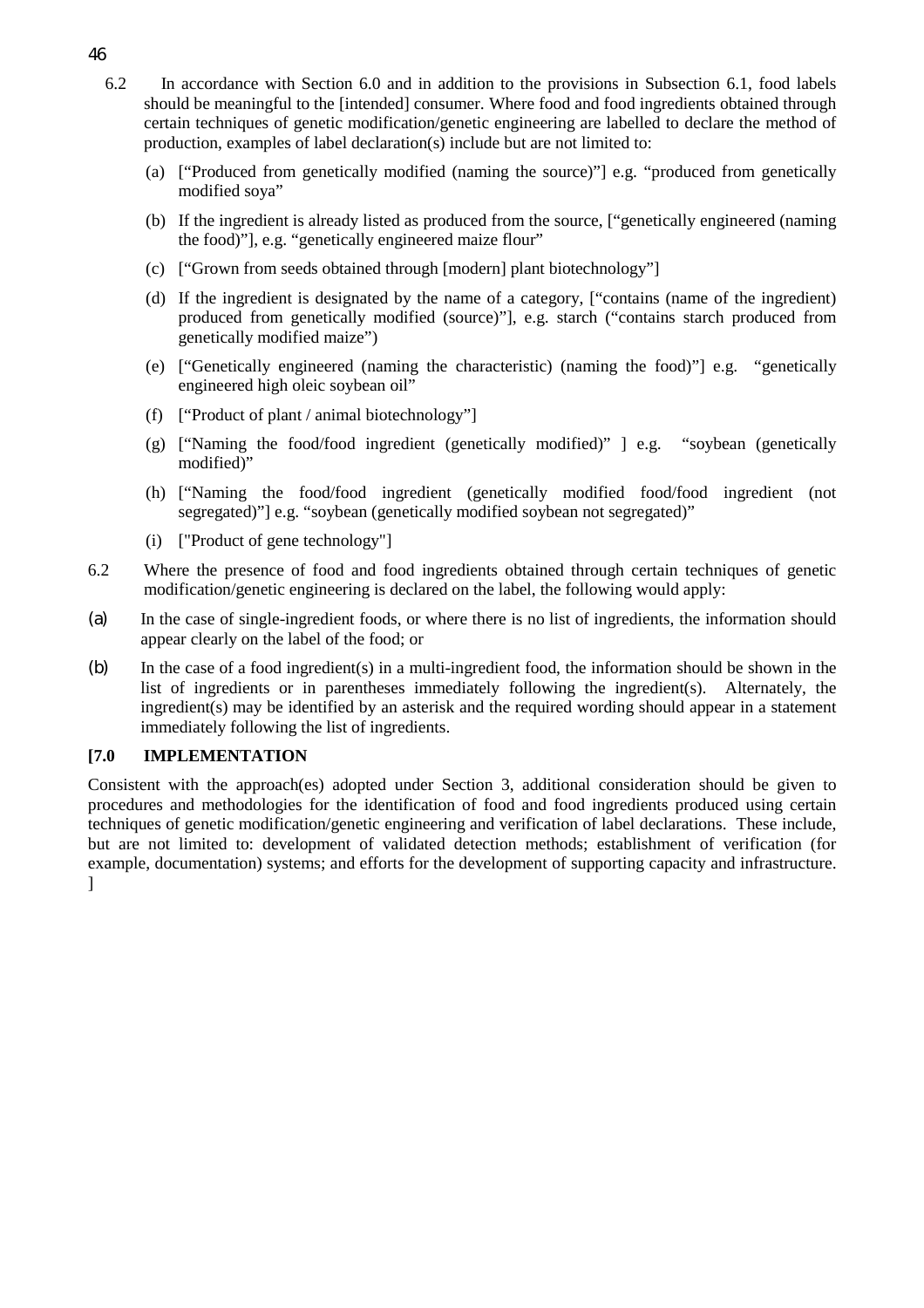## **ALINORM 03/22 APPENDIX V**

## **DRAFT AMENDMENT TO THE GENERAL STANDARD FOR THE LABELLING OF PREPACKAGED FOODS (CLASS NAMES)**

## (**At Step 6 of the Procedure**)

## **Section 4.2 List of Ingredients**

4.2.2.1 The following class names may be used for the ingredients falling within these classes:

**[Milk Protein]**: Milk products containing a minimum of [30/35/50]% of milk protein (m/m) in dry matter\*.

\* Calculation of milk protein content : Kjeldahl nitrogen x 6.38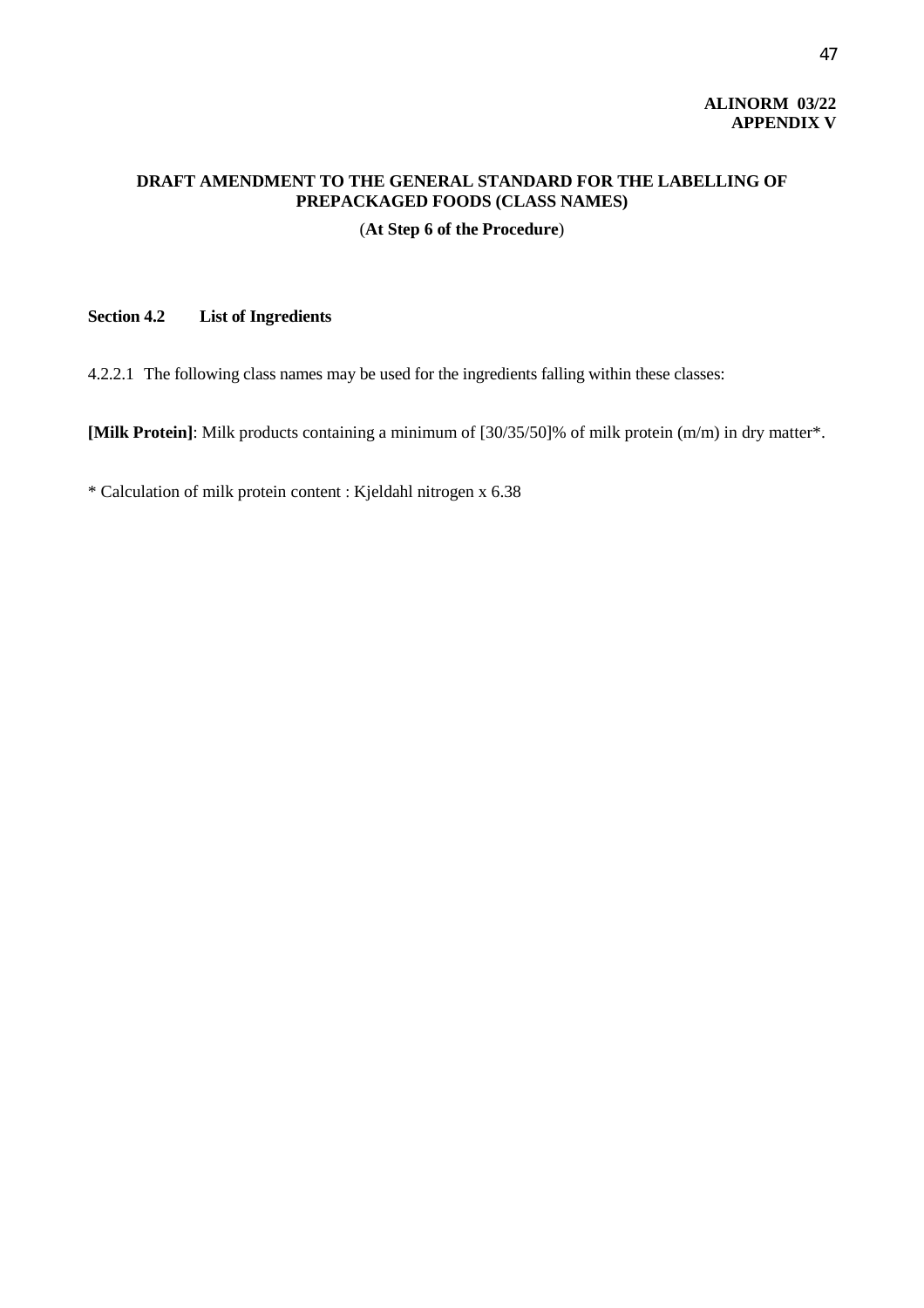## **PROPOSED DRAFT AMENDMENT TO THE GUIDELINES ON NUTRITION LABELLING (At Step 5 of the Procedure)**<sup>12</sup>

- 3.2 Listing of Nutrients
- 3.2.1 Where nutrient declaration is applied, the declaration of the following should be mandatory:
- 3.2.1.1 Energy value; and
- 3.2.1.2 The amounts of protein, available carbohydrate (i.e., carbohydrate excluding dietary fibre), fat; **and**
- 3.2.1.3 The amount of any other nutrient for which a nutrition **or health** claim is made; and
- 3.2.1.4 The amount of any other nutrient considered to be relevant for maintaining a good nutritional status, as required by national legislation.
- **3.2.2 The amounts of total sugars, dietary fibre, saturated fatty acids, [***trans* **fatty acids] and sodium should be declared in addition to the requirements of section 3.2.1 where:**
- **3.2.2.1 The amounts of one or more sugars, dietary fibre, saturated fatty acids, [***trans* **fatty acids] and sodium are declared voluntarily,**
- **3.2.2.2 Sugars, dietary fibre, saturated fatty acids, [***trans* **fatty acids] or sodium are the subject of a nutrition claim, or**
- **3.2.2.3 A health claim is made for the food.**
- **[**3.2.2 Where one or more of the following: sugars, fibre, saturated fat and sodium are declared voluntarily [or because a nutrition claim for one of these nutrients is made] or if a health claim is made then the nutrient declaration will consist of information on the sugars**,** fibre, saturated fatty acids, **[**trans fatty acids**]** and sodium in addition to the requirements of 3.2.1 or**]**
- 3.2.3 Where a claim is made regarding the amount and/or the type of carbohydrate, the amount of total sugars should be listed in addition to the requirements in Section 3.2.1. the amounts of starch and/or other carbohydrate constituent(s) may also be listed. [Where a claim is made regarding the dietary fibre content, the amount of dietary fibre should be declared.]

3.2.4 **Where a claim is made regarding the amount and/or type of fatty acids, the amounts of saturated fatty acids, [trans fatty acids], [monounsaturated fatty acids] and polyunsaturated fatty acids should be declared in addition to the requirements of Section 3.2.1 and in accordance with Section 3.4.7. [The declaration of polyunsaturated fatty acids may be replaced with a declaration of n-6 polyunsaturated fatty acids and n-3 polyunsaturated fatty acids.] Where a claim is made regarding cholesterol, the amounts of saturated fatty acids [and trans fatty acids] should be declared in addition to the requirements of Section 3.2.1.** Where a claim is made regarding the amount and/or type of fatty acids or cholesterol, the amounts of saturated fatty acids or cholesterol and of polyunsaturated fatty acids and trans fatty acids should be declared in accordance with Section 3.4.7 and 3.2.1. [The amounts of any other fatty acid constituent(s) may also be listed.]

3.2.5 In addition to the mandatory declaration under 3.2.1, , 3.2.3 and 3.2.4 vitamins and minerals may be listed in accordance with the following criteria:

3.2.5.1 Only vitamins and minerals for which recommended intakes have been established and/or which are of nutritional importance in the country concerned should also be declared.

 $\overline{a}$ 

<sup>&</sup>lt;sup>12</sup> Amendments to the current text of the Guidelines are indicated in bold and strikeout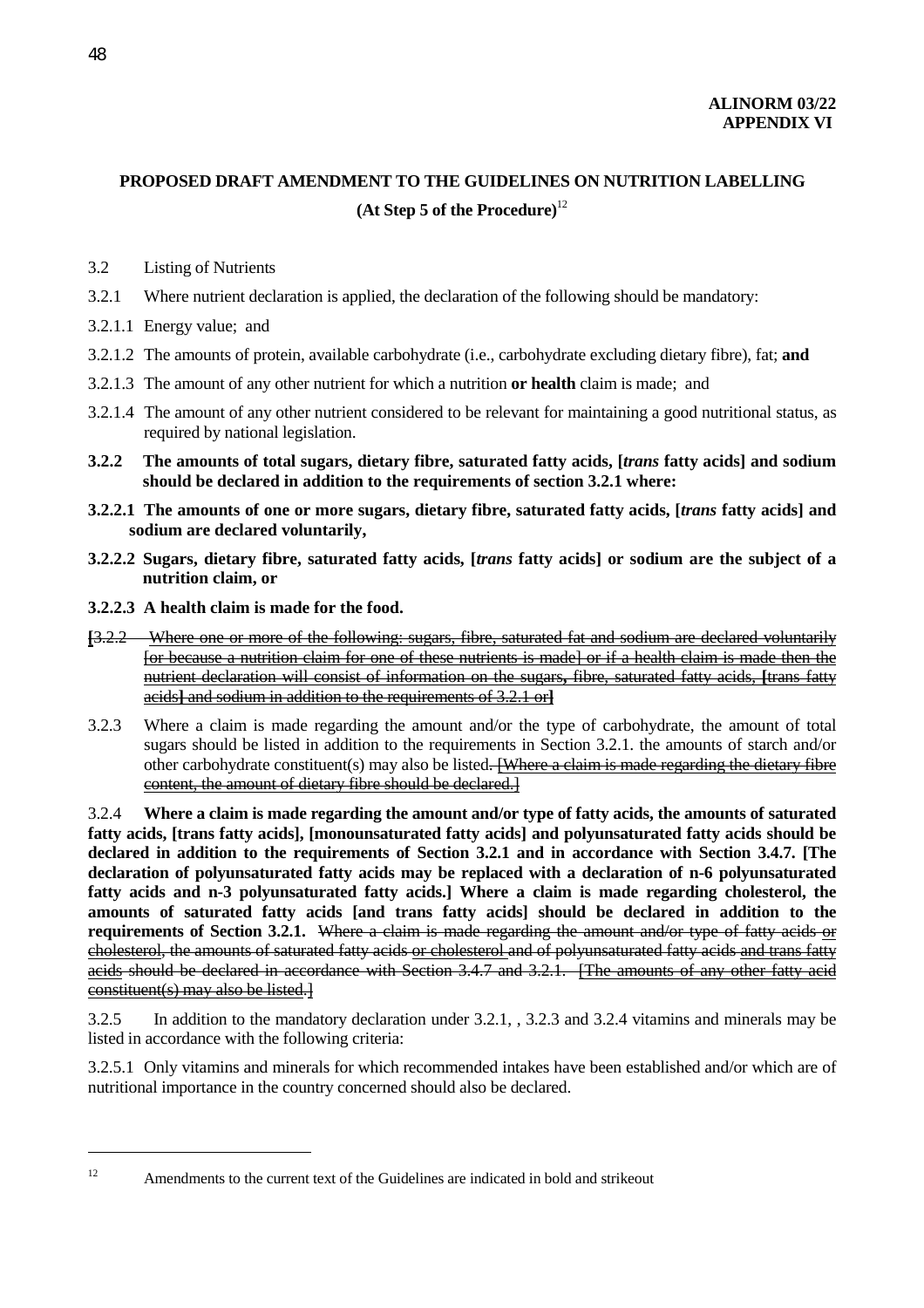3.2.6 **When nutrient declaration is applied, vitamins and minerals which are present in amounts less than 5% of the Nutrient Reference Value or of the officially recognized guidelines of the national authority having jurisdiction per 100 g or 100 ml or per serving as quantified on the label should not be declared**. When nutrient declaration is applied, only those vitamins and minerals which are present in significant amounts should be listed.<sup> $13$ </sup>

- **3.2.7 In the case where a product is subject to labelling requirements of a Codex standard, the provisions for nutrient declaration set out in that standard should take precedence over but not conflict with the provisions of Sections 3.2.1 to 3.2.6 of these guidelines.**
- 3.4.7 Where the amount and/or type of fatty acids is declared, this declaration should follow immediately the declaration of the total fat in accordance with Section 3.4.3.

The following format should be used:

| Fat                | g          |
|--------------------|------------|
|                    |            |
| of which saturated | g          |
| [trans]            | $\ldots$ g |
| [monounsaturated]  | g          |
| polyunsaturated    | g          |

<sup>&</sup>lt;sup>13</sup> As a rule, 5% of the recommended intake (of the population concerned) supplied by a serving as quantified on the label should be taken into consideration in deciding what constitutes a significant amount.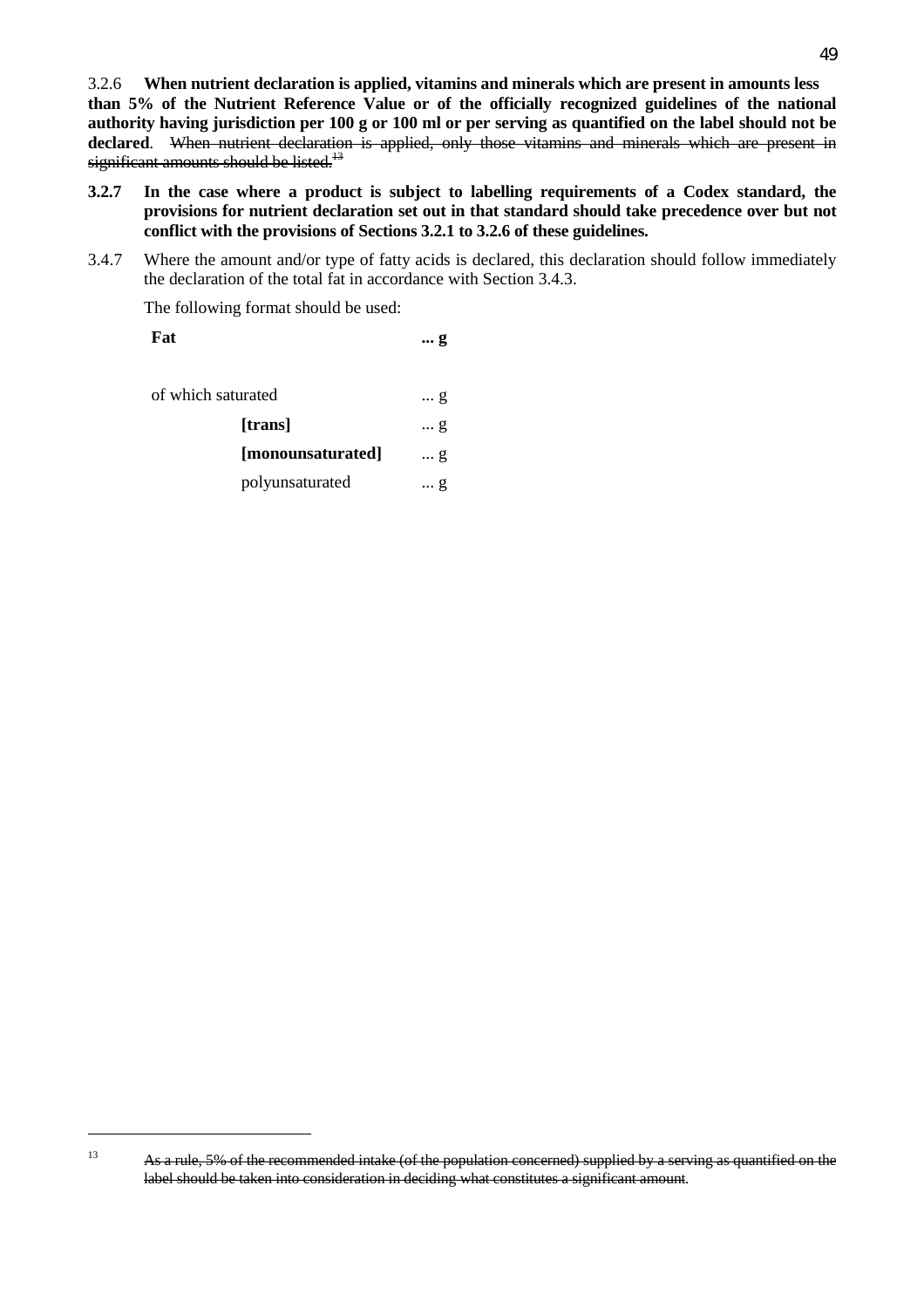## **PROPOSED DRAFT GUIDELINES FOR USE OF HEALTH AND NUTRITION CLAIMS (At Step 5 of the Procedure)14**

Nutrition claims should be consistent with national nutrition policy and support that policy. Only nutrition claims that support national nutrition policy should be allowed.

Health claims should be consistent with national health policy, including nutrition policy, and support such policies where applicable. Health claims [should be supported by a sound and sufficient body of scientific evidence to substantiate the claim, provide truthful and non-misleading information to aid consumers in choosing healthful diets and be] supported by specific consumer education. The impact of health claims on consumers' eating behaviours and dietary patterns should be monitored.Claims of the type described in section 3.4 of the Codex General Guidelines on Claims are prohibited.

## **1. SCOPE**

1.1 These guidelines relate to the use of nutrition and health claims in food labelling.

1.2 These guidelines apply to all foods for which nutrition and health claims are made without prejudice to specific provisions under Codex standards or Guidelines relating to Foods for Special Dietary Uses and Foods for Special Medical Purposes.

1.3 These guidelines are intended to supplement the Codex General Guidelines on Claims and do not supersede any prohibitions contained therein.

1.4 [Nutrition and] Health claims are not permitted for foods for infants and young children unless specifically provided for in relevant Codex standards.

## **2. DEFINITIONS**

2.1 *Nutrition claim* means any representation which states, suggests or implies that a food has particular nutritional properties including but not limited to the energy value and to the content of protein, fat and carbohydrates, as well as the content of vitamins and minerals. The following do not constitute nutrition claims:

(a) the mention of substances in the list of ingredients;

(b) the mention of nutrients as a mandatory part of nutrition labelling;

(c) quantitative or qualitative declaration of certain nutrients or ingredients on the label if required by national legislation.

2.1.1 *Nutrient content claim* is a nutrition claim that describes the level of a nutrient contained in a food.

(Examples: "source of calcium"; "high in fibre and low in fat";)

2.1.2 *Comparative claim* is a claim that compares the nutrient levels and/or energy value of two or more

<sup>14</sup> Proposed Draft Amendment to the *Guidelines for Use of Nutrition Claims*. Deletions are marked as strike-out and new text is underlined.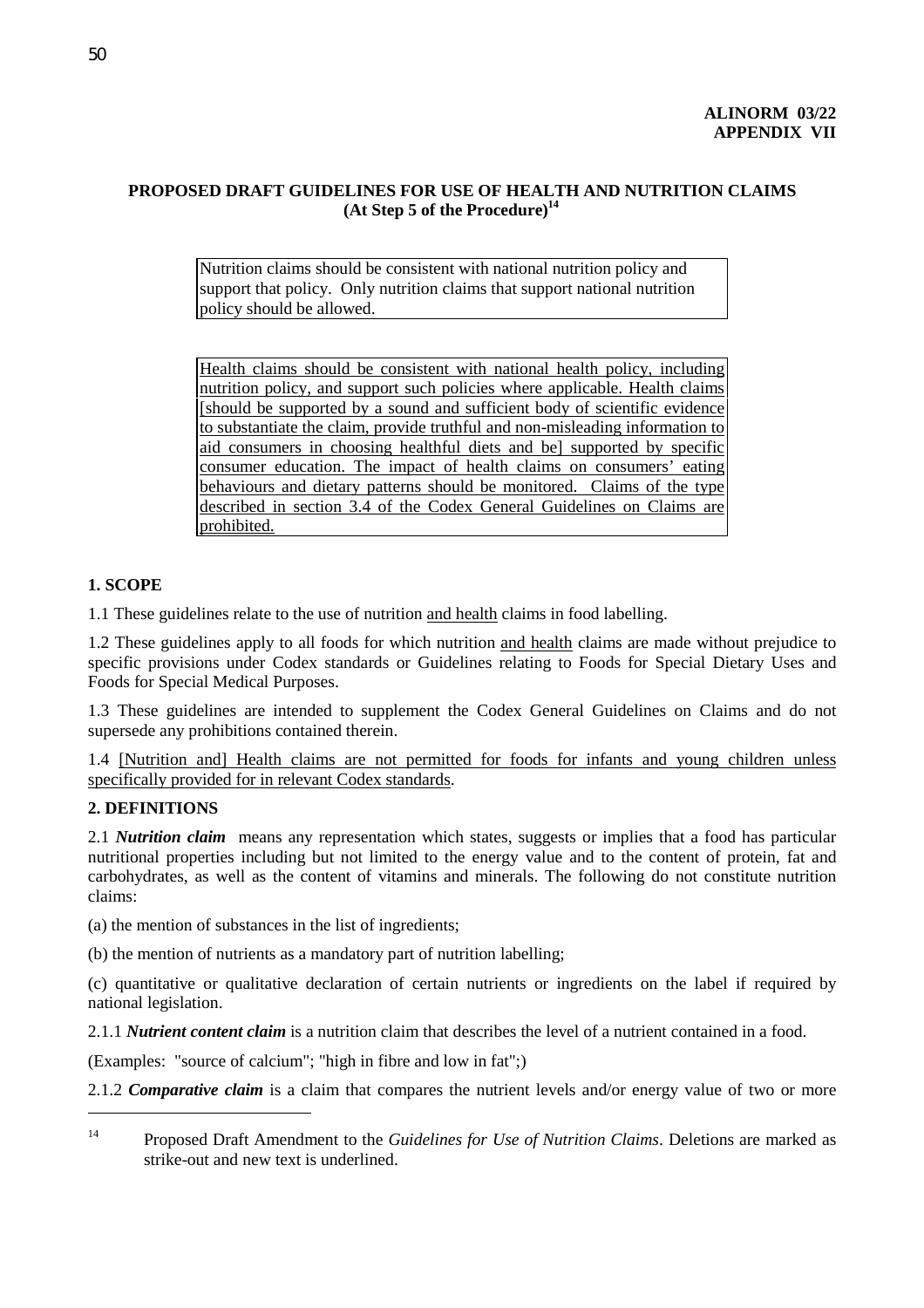foods.

(Examples: "reduced"; "less than"; "fewer"; "increased"; "more than".)

2. 2 Health claim means any representation that states, suggests, or implies that a relationship exists between a food or a constituent of that food and health. Health claims include the following:

**2.2.1** *Nutrient Function Claims* - a nutrition claim that describes the physiological role of the nutrient in growth, development and normal functions of the body.

## **Example:**

["Calcium aids in the development of strong bones and teeth";

"Protein helps build and repair body tissues";

"Iron is a factor in red blood cell formation";

"Vitamin E protects the fat in body tissues from oxidation".

"Contains folic acid: folic acid contributes to the normal growth of the fetus"]

"Nutrient A (naming a physiological role of nutrient A in the body in the maintenance of health and promotion of normal growth and development). Food X is a good/excellent source of nutrient A."

**2.2.2** *[Other] Function Claims* - These claims concern specific beneficial effects of the consumption of foods and their constituents in the context of the total diet on physiological **[**or psychological**]** functions or biological activities but do not include nutrient function claims. Such claims relate to a positive contribution to health or to the improvement of a function or to modifying or preserving health.

## **Examples:**

 "Substance A (naming the effect of substance A on improving or modifying a physiological function or biological activity associated with health). Food Y contains x grams of substance A."

2.2.3 Reduction of disease risk claims - Claims relating the consumption of a food or

food constituent, in the context of the total diet, to the reduced risk of developing a disease or health-related condition. The claim must consist of two parts:

1) Information on an accepted diet-health relationship; followed by

2) Information on the composition of the product relevant to the relationship unless the relationship is

based on a whole food or foods whereby the research does not link to specific constituents of the food.

Risk reduction means significantly altering a major risk factor(s) for a disease or health-related condition.

Diseases have multiple risk factors and altering one of these risk factors may or may not have a beneficial effect. The presentation of risk reduction claims must ensure, for example, by use of appropriate language and reference to other risk factors, that consumers do not interpret them as prevention claims.

## **Examples:**

" A diet low in substance A may reduce the risk of disease D. Food X is low in substance A."

" A healthful diet rich in substance A may reduce the risk of disease D. Food X is high in substance A"

## **3. NUTRITION LABELLING**

Any food for which a nutrition or health claim is made should be labelled with a nutrient declaration in accordance with Section 3 of the Codex Guidelines on Nutrition Labelling.

## **4. NUTRITION CLAIMS**

4.1 The only nutrition claims permitted shall be those relating to energy, protein, carbohydrate, and fat and components thereof, fibre, sodium and vitamins and minerals for which Nutrient Reference Values (NRVs) have been laid down in the Codex Guidelines for Nutrition Labelling.

## **5. NUTRIENT CONTENT CLAIMS**

5.1 When a nutrient content claim that is listed in the Table to these Guidelines or a synonymous claim is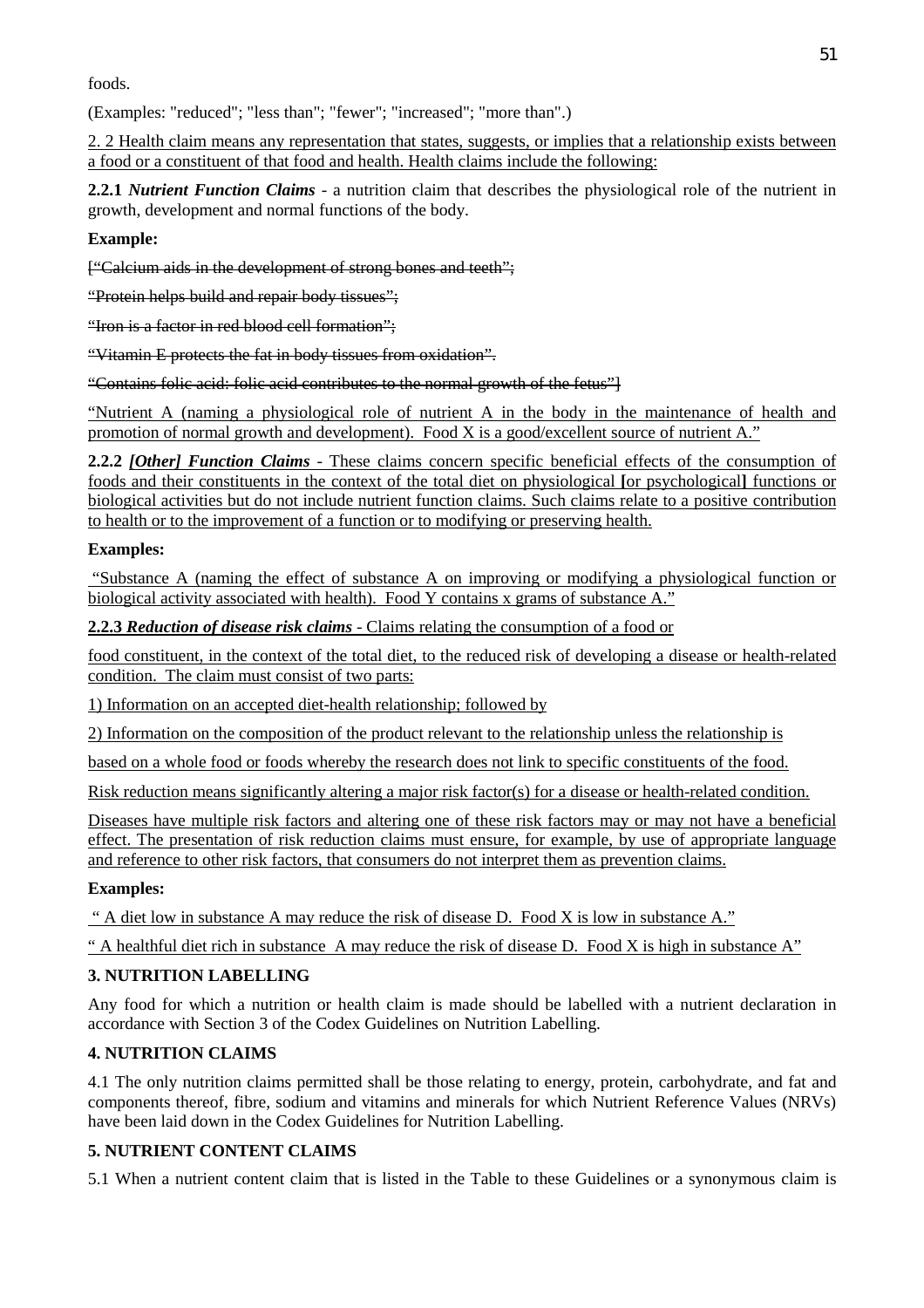made, the conditions specified in the Table for that claim should apply.

5.2 Where a food is by its nature low in or free of the nutrient that is the subject of the claim, the term describing the level of the nutrient should not immediately precede the name of the food but should be in the form "a low (naming the nutrient) food" or "a (naming the nutrient)-free food".

## **6. COMPARATIVE CLAIMS**

Comparative claims should be permitted subject to the following conditions and based on the food as sold, taking into account further preparation required for consumption according to the instructions for use on the label:

6.1 The foods being compared should be different versions of the same food or similar foods. The foods being compared should be clearly identified.

6.2 A statement of the amount of difference in the energy value or nutrient content should be given. The following information should appear in close proximity to the comparative claim:

6.2.1 The amount of difference related to the same quantity, expressed as a percentage, fraction, or an absolute amount. Full details of the comparison should be given.

6.2.2 The identity of the food(s) to which the food is being compared. The food(s) should be described in such a manner that it (they) can be readily identified by consumers.

6.3 The comparison should be based on a relative difference of at least 25% in the energy value or nutrient content, except for micronutrients where a 10% difference in the NRV would be acceptable, between the compared foods and a minimum absolute difference in the energy value or nutrient content equivalent to the figure defined as "low" or as a "source" in the Table to these Guidelines.

6.4 The use of the word "light" should follow the same criteria as for "reduced" and include an indication of the characteristics which make the food "light".

## **7. HEALTH CLAIMS**

7.1 Health claims should be permitted provided that the following conditions are met:

7.1.1 Health claims must be based on current relevant scientific substantiation and the level of proof must be sufficient to substantiate the type of claimed effect as recognised by generally accepted scientific review of the data and the scientific substantiation should be reviewed as new knowledge becomes available<sup>15</sup>.

7.1.2 Any health claim must be accepted by or be acceptable to the competent authorities of the country where the product is sold.

7.1.3 MOVE TO 7.5 The claim about a food or food constituent must be stated within the context of the total diet.

7.1.4 The claimed benefit should arise from the consumption of a reasonable quantity of the food or food constituent in the context of a normal diet.

7.1.5 If the claimed benefit is attributed to a constituent in the food, the food in question should be:

(i) - a significant or high source of the constituent in the case where increased consumption is recommended; or,

(ii) - low in, reduced in, or free of the constituent in the case where reduced consumption is recommended.

Where applicable, the conditions for nutrient content claims and comparative claims will be used to determine the levels for "high", "low", "reduced", and "free".

7.1.6 Only those essential nutrients for which a Nutrient Reference Value (NRV) has been established in the Codex Guidelines on Nutrition Labelling or those nutrients which are mentioned in officially recognized dietary guidelines of the national authority having jurisdiction, should be the subject of a nutrient function claim.

<sup>&</sup>lt;sup>15</sup> Reference to the Scientific Criteria for Health Related Claims being developed by the CCNFSDU should be inserted here.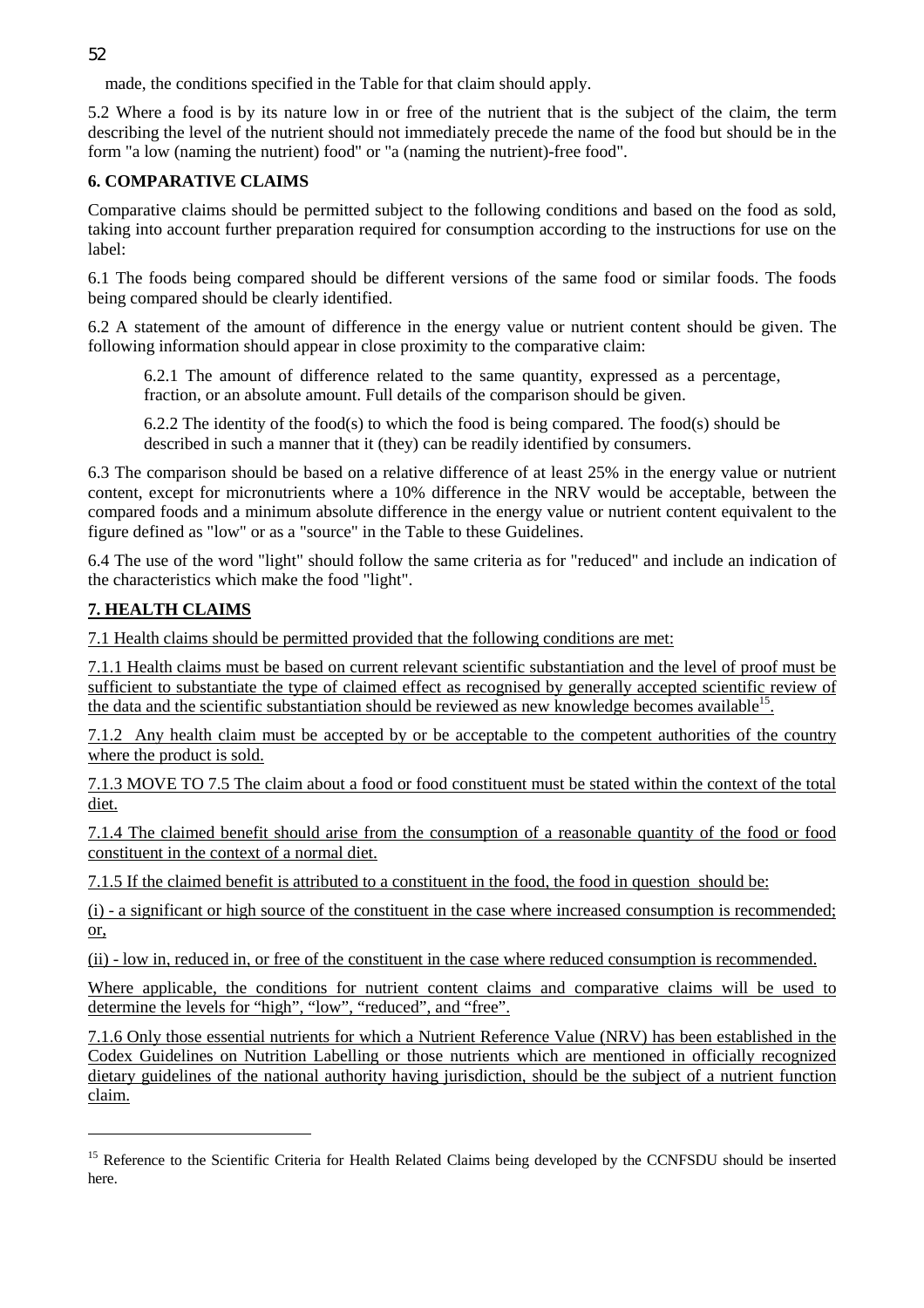7.2 Health claims should have a clear framework for qualifying and/or disqualifying conditions for eligibility to use the specific claim, including the ability of competent national authorities to prohibit claims made for foods that contain nutrients or constituents in amounts that increase the risk of disease or an adverse health-related condition. The health claim should not be made if it encourages or condones excessive consumption of any food or disparages good dietary practice.

7.3 If the claimed effect is attributed to a constituent of the food, there must be a validated method to quantify the food constituent that forms the basis of the claim.

7.4 MOVE TO PREAMBLE: The impact of health claims on consumers' eating behaviours and dietary patterns should be monitored.

7.5 The following information should appear on the label or labelling of the food bearing health claims:

7.5.1 A statement of the quantity of any nutrient or other constituent of the food that is the subject of the claim.

7.5.2 Information on the target group, if appropriate.

7.5.3 Information on how to use the food to obtain the claimed benefit and on other lifestyle factors where appropriate.

7.5.4 If appropriate, advice to vulnerable groups on how to use the food and to groups, if any, who need to avoid the food.

7.5.5 Maximum safe intake of the food where necessary.

7.5.6 MOVED FROM 7.1.3 Information on how the food or food constituent fits within the context of the total diet.

## **8. CLAIMS RELATED TO DIETARY GUIDELINES OR HEALTHY DIETS**

Claims that relate to dietary guidelines or "healthy diets" should be permitted subject to the following conditions:

8.1 Only claims related to the pattern of eating contained in dietary guidelines officially recognized by the appropriate national authority.

8.2 Flexibility in the wording of claims is acceptable, provided the claims remain faithful to the pattern of eating outlined in the dietary guidelines.

8.3 Claims related to a "healthy diet" or any synonymous term are considered to be claims about the pattern of eating contained in dietary guidelines and should be consistent with the guidelines.

8.4 Foods which are described as part of a healthy diet, healthy balance, etc., should not be based on selective consideration of one or more aspects of the food. They should satisfy certain minimum criteria for other major nutrients related to dietary guidelines.

8.5 Foods should not be described as "healthy" or be represented in a manner that implies that a food in and of itself will impart health.

8.6 Foods may be described as part of a "healthy diet" provided that the label carries a statement relating the food to the pattern of eating described in the dietary guidelines.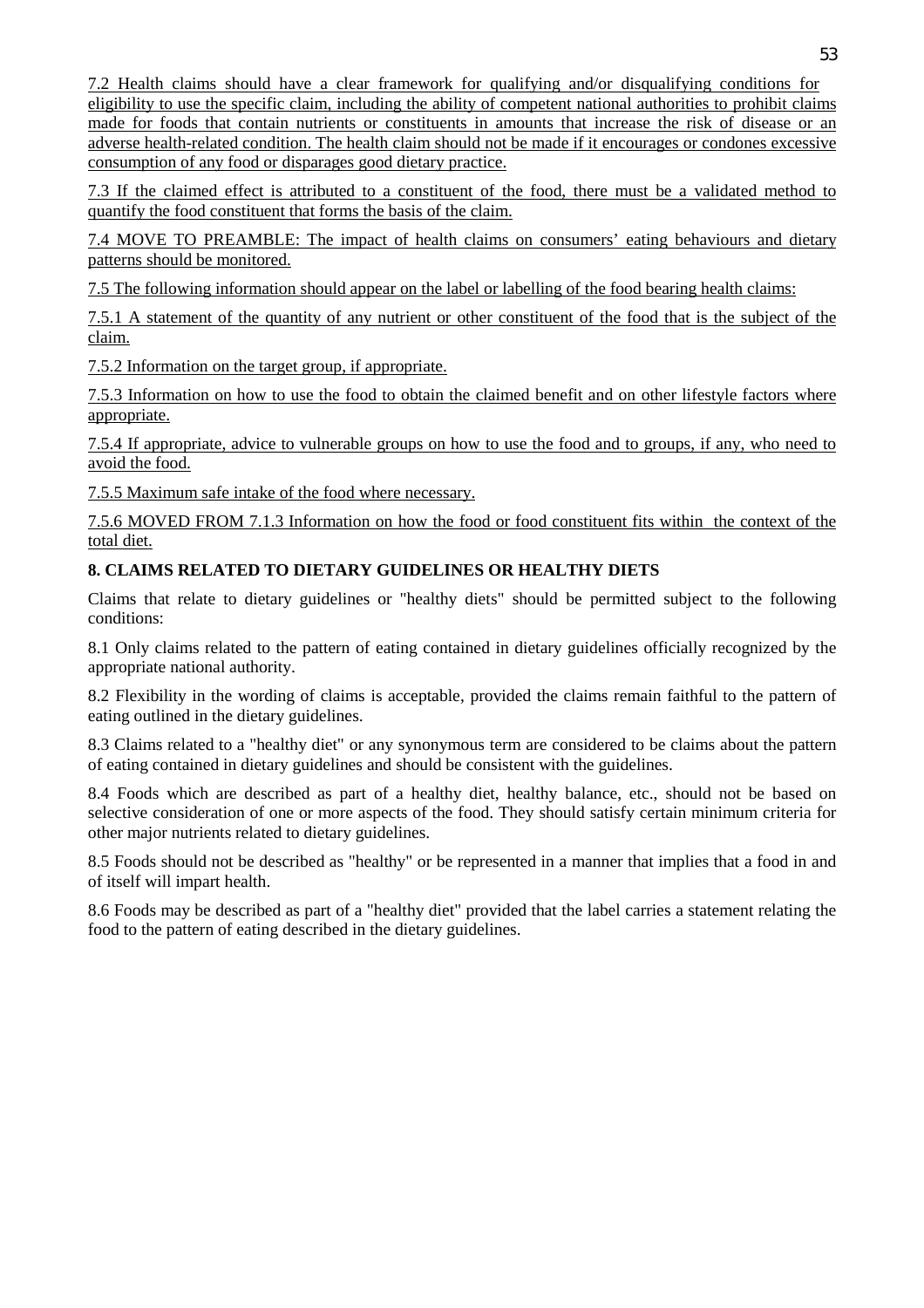## **TABLE OF CONDITIONS FOR NUTRIENT CONTENTS**

| <b>COMPONENT</b>     | <b>CLAIM</b>      | <b>CONDITIONS</b>                                              |
|----------------------|-------------------|----------------------------------------------------------------|
|                      |                   | <b>NOT MORE THAN</b>                                           |
| Energy               | Low               | 40 kcal (170 kJ) per 100 g (solids)                            |
|                      |                   | <b>or</b>                                                      |
|                      |                   | 20 kcal (80 kJ) per 100 ml (liquids)                           |
|                      |                   |                                                                |
|                      | Free              | 4 kcal per 100 ml (liquids)                                    |
| Fat                  | Low               | $3g$ per 100 g (solids)                                        |
|                      |                   | $1.5$ g per 100 ml (liquids)                                   |
|                      |                   |                                                                |
|                      | Free              | $0.5$ g per 100 g (solids) or 100 ml (liquids)                 |
| <b>Saturated Fat</b> | Low <sup>16</sup> | $1.5$ g per $100$ g (solids)                                   |
|                      |                   | $0.75$ g per 100 ml (liquids)<br>and 10% of energy             |
|                      |                   |                                                                |
|                      |                   | $0.1$ g per 100 g (solids)                                     |
|                      | Free              | $0.1$ g per 100 ml (liquids)                                   |
| Cholesterol          | Low <sup>3</sup>  | $0.02$ g per 100 g (solids)                                    |
|                      |                   | $0.01$ g per 100 ml (liquids)                                  |
|                      |                   |                                                                |
|                      | Free              | $0.005$ g per 100 g (solids)<br>$0.005$ g per 100 ml (liquids) |
|                      |                   | and, for both claims, less than:                               |
|                      |                   | 1.5 g saturated fat per 100 g (solids)                         |
|                      |                   | 0.75 g saturated fat per 100 ml (liquids)                      |
|                      |                   | and 10% of energy of saturated fat                             |
| <b>Sugars</b>        | Free              | $0.5$ g per 100 g (solids)<br>$0.5$ g per 100 ml (liquids)     |
| Sodium               | Low               | $0.12$ g per $100$ g                                           |
|                      |                   | $0.04$ g per $100$ g                                           |
|                      | Very Low          |                                                                |
|                      | Free              | $0.005$ g per $100$ g                                          |

 $\overline{a}$ 

<sup>&</sup>lt;sup>16</sup> In the case of the claim for "low in saturated fat", trans fatty acids should be taken into account where applicable. This provision consequentially applies to foods claimed to be "low in cholesterol" and "cholesterol free".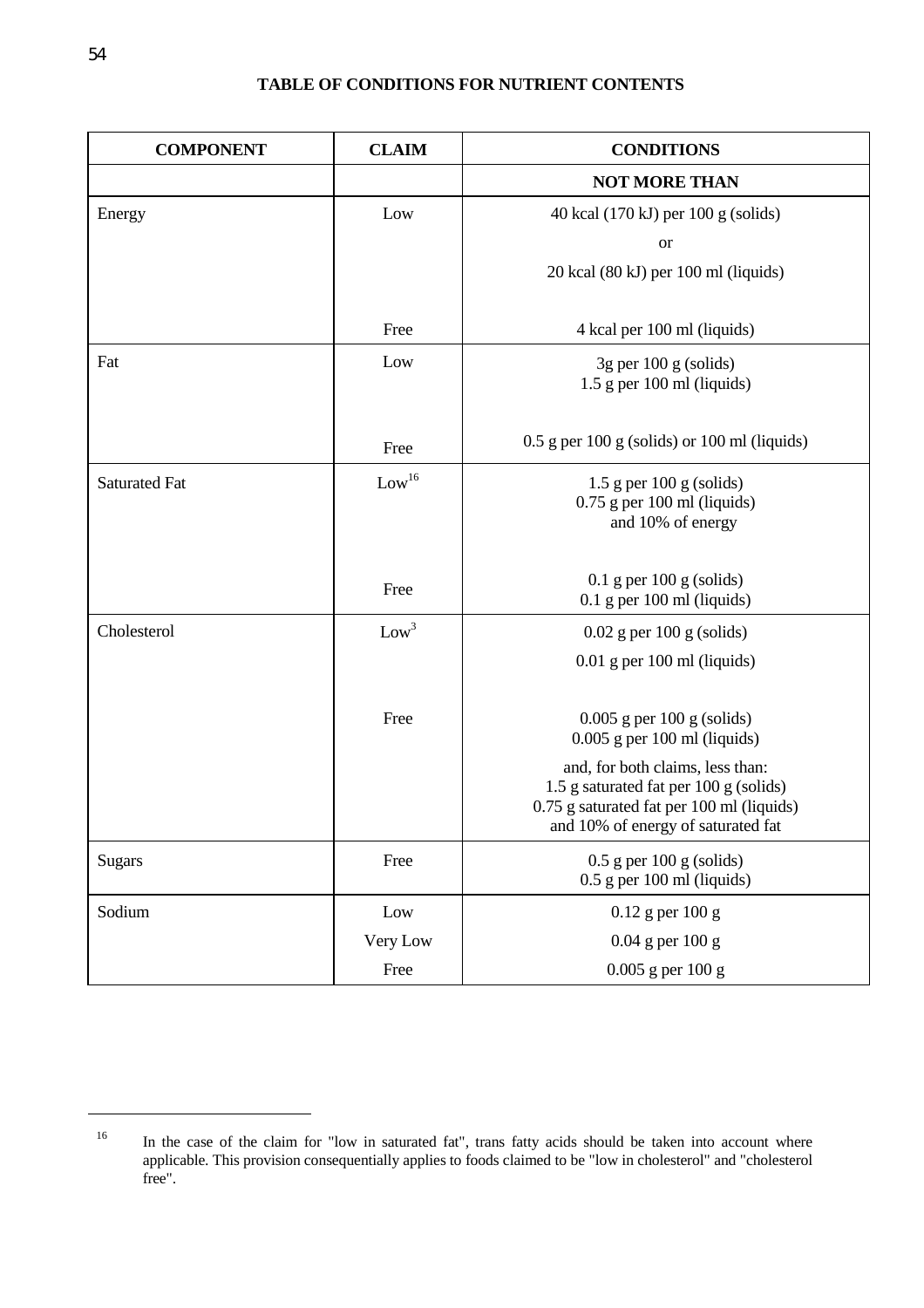|                       |        | <b>NOT LESS THAN</b>                                                                                                                                        |
|-----------------------|--------|-------------------------------------------------------------------------------------------------------------------------------------------------------------|
| Protein               | Source | 10% of NRV per 100 g (solids)<br>5% of NRV per 100 ml (liquids)<br>or 5% of NRV per 100 kcal (12% of NRV per 1 MJ)<br>or 10% of NRV per serving             |
|                       | High   | 2 times the values for "source"                                                                                                                             |
| Vitamins and Minerals | Source | 15% of NRV per $100 \text{ g}$ (solids)<br>7.5% of NRV per 100 ml (liquids)<br>or 5% of NRV per 100 kcal (12% of NRV per 1 MJ)<br>or 15% of NRV per serving |
|                       | High   | 2 times the values for "source"                                                                                                                             |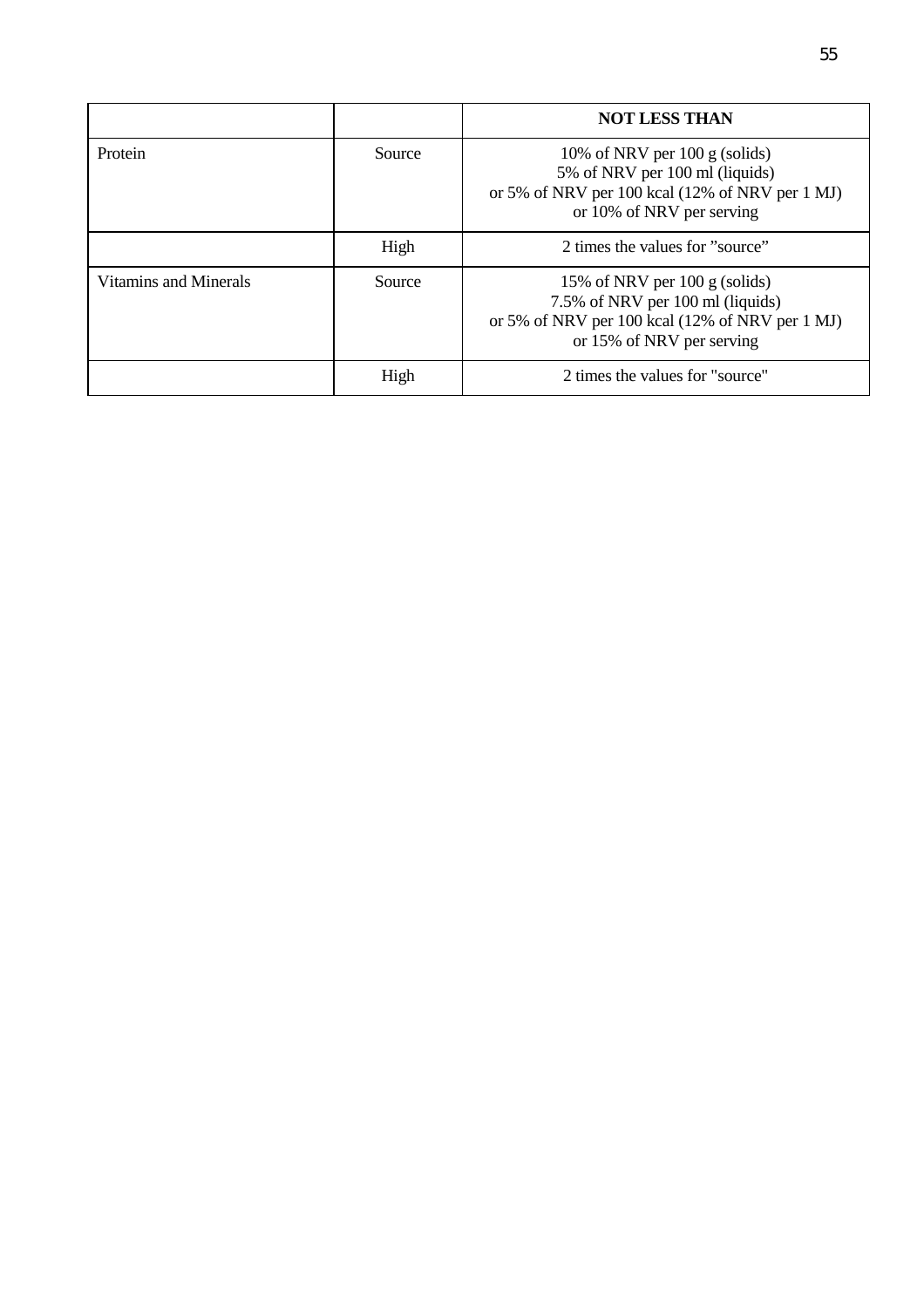## **PROPOSED DRAFT AMENDMENT TO THE GUIDELINES FOR THE PRODUCTION, PROCESSING, LABELLING AND MARKETING OF ORGANICALLY PRODUCED FOODS**

## **PROPOSED DRAFT REVISED ANNEX 2 – PERMITTED SUBSTANCES**

**(At Step 3 of the Procedure)**

**ANNEX 2**

#### **PERMITTED SUBSTANCES FOR THE PRODUCTION OF ORGANIC FOODS**

#### **Precautions**

1. Any substances used in an organic system for soil fertilization and conditioning, pest and disease control, for the health of livestock and quality of the animal products, or for preparation, preservation and storage of the food product should comply with the relevant national regulations.

2. Conditions for use of certain substances contained in the following lists may be specified by the certification body or authority, e.g. volume, frequency of application, specific purpose, etc.

3. Where substances are required for primary production they should be used with care and with the knowledge that even permitted substances may be subject to misuse and may alter the ecosystem of the soil or farm.

4. The following lists do not attempt to be all inclusive or exclusive, or a finite regulatory tool but rather provide advice to governments on internationally agreed inputs. A system of review criteria as detailed in Section 5 of these Guidelines for products to be considered by national governments should be the primary determinant for acceptability or rejection of substances.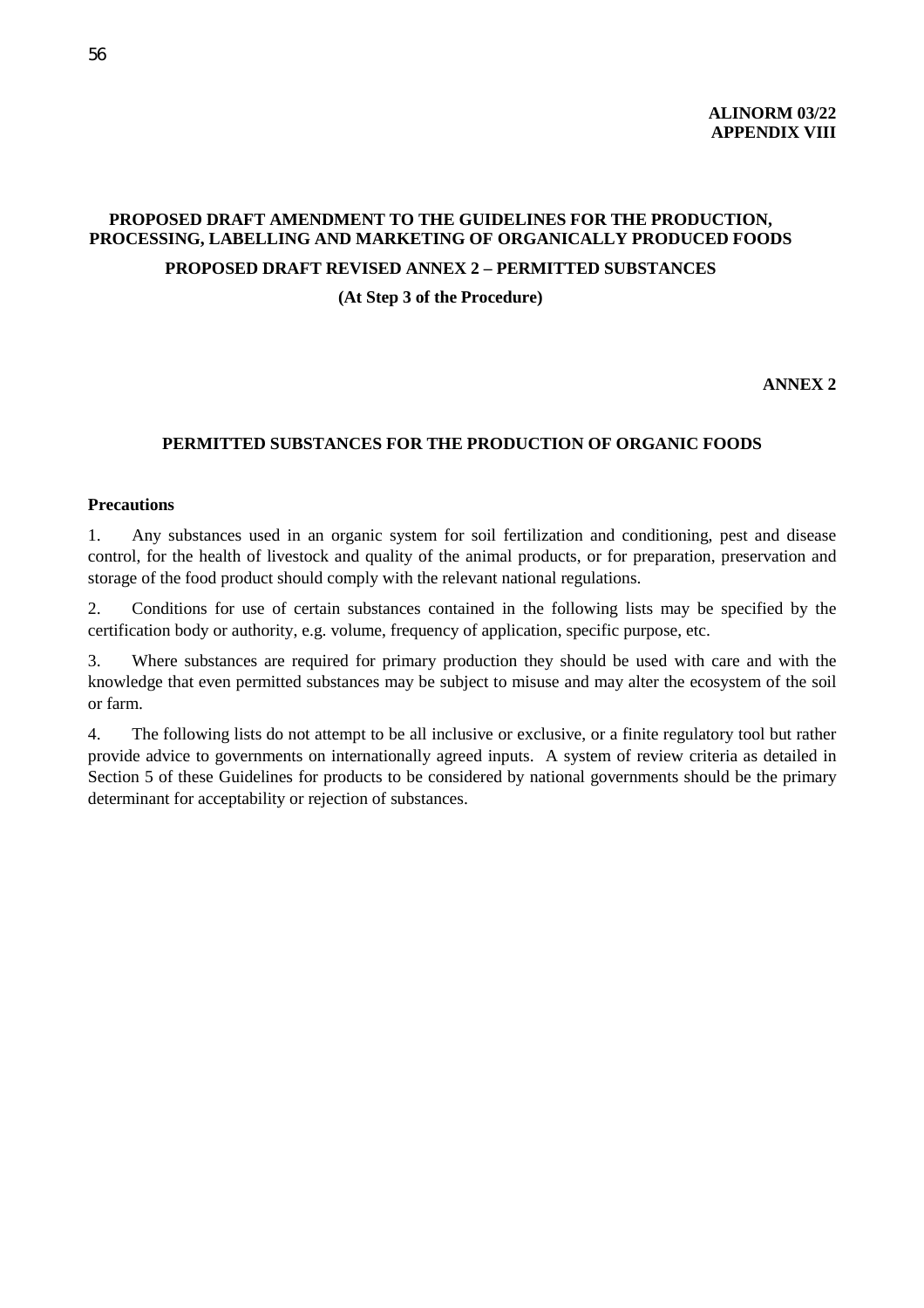| <b>Substances</b>                                               | Description; compositional requirements; conditions<br>use                                                                                                                               |
|-----------------------------------------------------------------|------------------------------------------------------------------------------------------------------------------------------------------------------------------------------------------|
| Farmyard and poultry manure                                     | Need recognized by certification body or authority if not<br>sourced from organic production systems. "Factory"<br>farming <sup>18</sup> sources not permitted.                          |
| Slurry or urine                                                 | If not from organic sources, need recognized by<br>inspection body. Preferably after controlled fermentation<br>and/or appropriate dilution. "Factory" farming sources<br>not permitted" |
| Composted animal excrements, including poultry                  | Need recognized by the certification body or authority                                                                                                                                   |
| Manure and composted farmyard manure                            | "Factory" farming sources not permitted.                                                                                                                                                 |
| Dried farmyard manure and dehydrated poult<br>manure            | Need recognized by the certification body or authority.<br>"Factory" farming sources not permitted.                                                                                      |
| Guano                                                           | Need recognized by the certification body or authority.                                                                                                                                  |
| <b>Straw</b>                                                    | Need recognized by the certification body or authority.                                                                                                                                  |
| Compost and spent mushroom and Vermiculite<br>substrate         | Need recognized by the certification body or authority.<br>The initial composition of the substrate must be limited to<br>the products on this list.                                     |
| Compost from organic household refuse                           | Need recognized by the certification body or authority.                                                                                                                                  |
| Compost from plant residues                                     | $---$                                                                                                                                                                                    |
| Processed animal products from slaughterhouses                  | Need recognized by the certification body or authority.                                                                                                                                  |
| & fish industries                                               |                                                                                                                                                                                          |
| By-products of food & textile industries                        | Not treated with synthetic additives. Need recognized by<br>the certification body or authority.                                                                                         |
| Seaweeds and seaweed products                                   | Need recognized by the certification body or authority.                                                                                                                                  |
| Sawdust, bark and wood waste                                    | Need recognized by the certification body or authority.                                                                                                                                  |
| Wood ash                                                        | Need recognized by the certification body or authority.                                                                                                                                  |
| Natural phosphate rock.                                         | Need recognized by the certification body or authority.<br>Cadmium should not exceed 90mg/kg $P_2O_5$                                                                                    |
| Basic slag                                                      | Need recognized by the certification body or authority.                                                                                                                                  |
| Rock potash, mined potassium salts (e.g.<br>kainite, sylvinite) | Less than 60% chlorine                                                                                                                                                                   |
| Sulphate of potash (e.g. patenkali)                             | Obtained by physical procedures but not enriched by<br>chemical<br>processes to increase its solubility. Need                                                                            |

<sup>&</sup>lt;sup>18</sup> "Factory" farming refers to industrial management systems that are heavily reliant on veterinary and feed inputs not permitted in organic agriculture.

 $\overline{a}$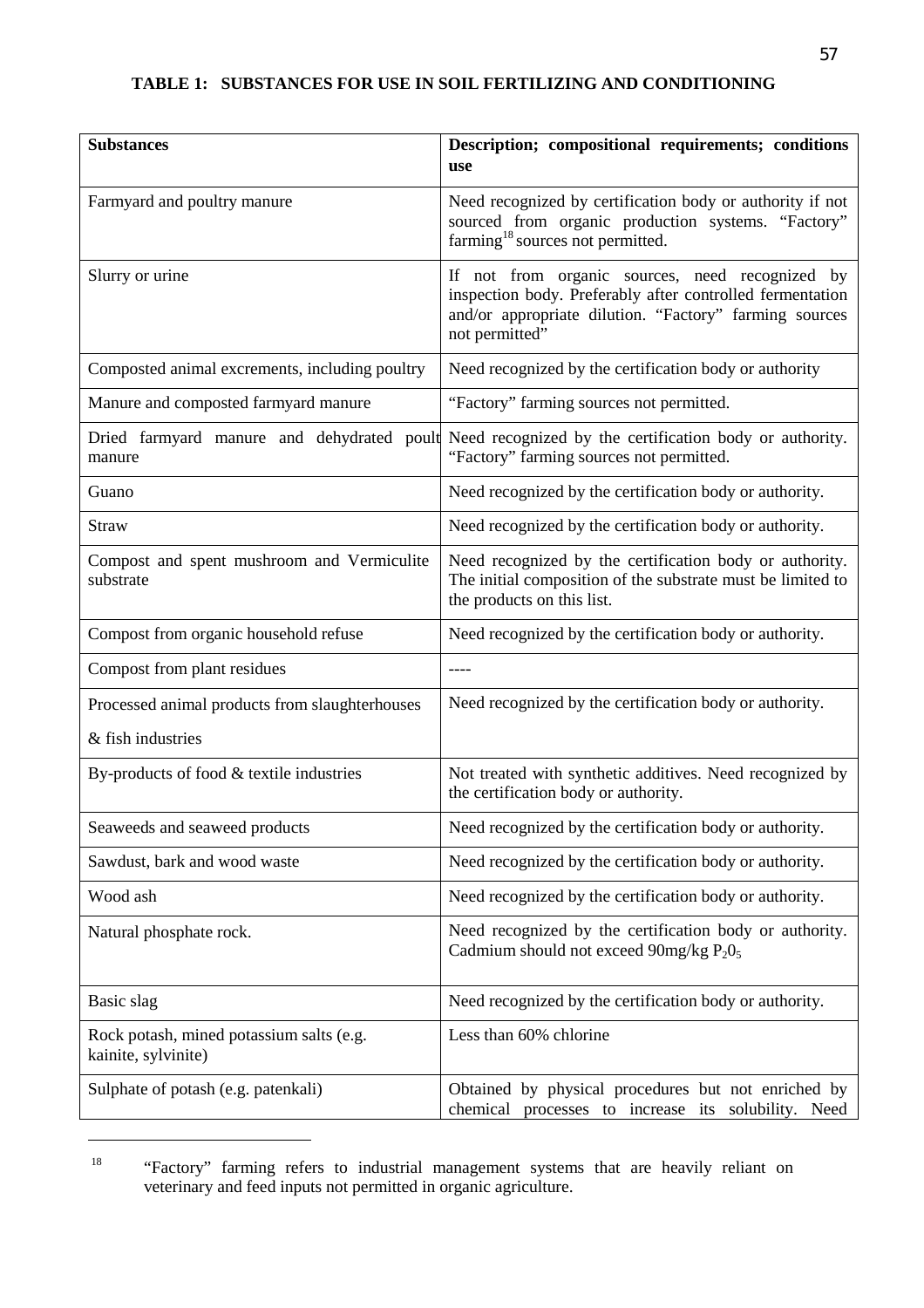|                                                                                               | recognized by the certification body or authority.                                                                                                   |
|-----------------------------------------------------------------------------------------------|------------------------------------------------------------------------------------------------------------------------------------------------------|
| Calcium carbonate of natural origin (e.g. chal<br>marl, maerl, limestone, phosphate chalk)    | $- - - -$                                                                                                                                            |
| Magnesium rock                                                                                | ----                                                                                                                                                 |
| Calcareous magnesium rock                                                                     | ----                                                                                                                                                 |
| Epsom salt (magnesium-sulphate)                                                               | ----                                                                                                                                                 |
| Gypsum (calcium sulphate)                                                                     | ----                                                                                                                                                 |
| Stillage and stillage extract                                                                 | Ammonium stillage excluded                                                                                                                           |
| Sodium chloride                                                                               | Only mined salt                                                                                                                                      |
| Aluminium calcium phosphate                                                                   | Maximum 90 mg/kg $P_2O_5$                                                                                                                            |
| elements<br>(e.g. boron,<br>Trace<br>copper,<br>manganese, molybdenum, zinc)                  | ird Need recognized by the certification body or authority.                                                                                          |
| Sulphur                                                                                       | Need recognized by the certification body or authority.                                                                                              |
| Stone meal                                                                                    | ----                                                                                                                                                 |
| Clay (e.g. bentonite, perlite, zeolite)                                                       |                                                                                                                                                      |
| Naturally occurring biological organisms<br>(e<br>worms)                                      | ----                                                                                                                                                 |
| Vermiculite                                                                                   | $- - - -$                                                                                                                                            |
| Peat                                                                                          | Excluding synthetic additives; permitted for seed, potting<br>module composts.<br>Other use as recognized<br>by<br>certification body or authority   |
| Humus from earthworms and insects                                                             | $- - - -$                                                                                                                                            |
| Zeolites                                                                                      | ----                                                                                                                                                 |
| Wood charcoal                                                                                 |                                                                                                                                                      |
| Chloride of lime                                                                              | Need recognized by the certification body or authority                                                                                               |
| Human excrements                                                                              | Need recognized by the certification body or authority. If<br>possible aerated or composted. Not applied to crops<br>intended for human consumption. |
| By-products of the sugar industry (e.g. Vinasse)                                              | Need recognized by the certification body or authority                                                                                               |
| (including empty fruit bunch, palm oil m<br>effluent (pome), cocoa peat and empty cocoa pods) | By-products from oil palm, coconut and coc Need recognized by the certification body or authority                                                    |
| By-products of industries processing ingredien<br>from organic agriculture                    | Need recognized by the certification body or authority                                                                                               |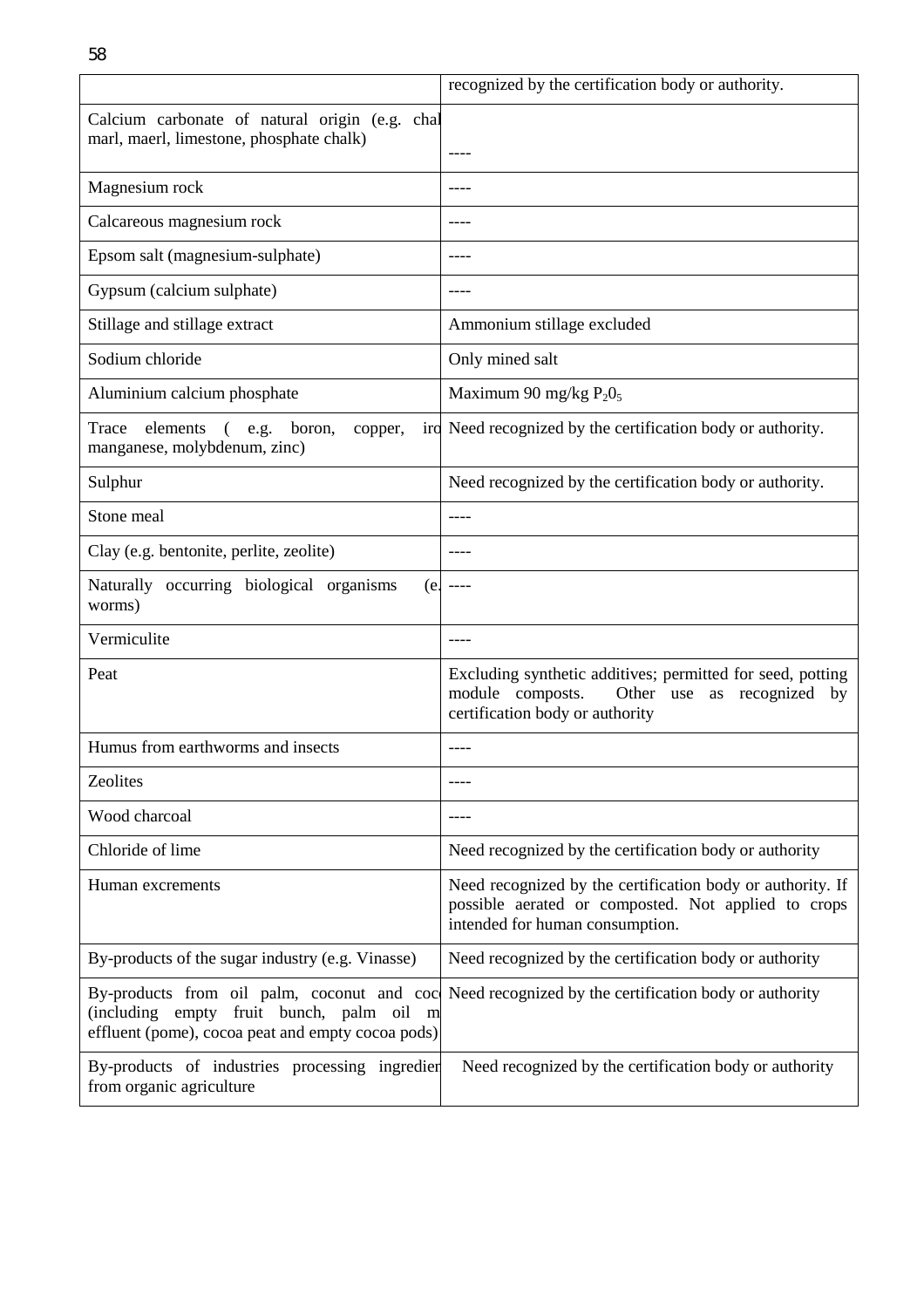## **TABLE 2: SUBSTANCES FOR PLANT PEST AND DISEASE CONTROL**

| <b>Substance</b>                                                                                                               | <b>Description; compositional requirements;</b><br>conditions for use |
|--------------------------------------------------------------------------------------------------------------------------------|-----------------------------------------------------------------------|
| <b>I.</b> Plant and Animal                                                                                                     |                                                                       |
| Preparations on basis of pyrethrins extracted from<br>Chrysanthemum<br>cinerariaefolium,<br>containing<br>possibly a synergist | Need recognized by the certification body or<br>authority.            |
| Preparations of Rotenone from Derris elliptica,<br>Lonchocarpus, Thephrosia spp.                                               | Need recognized by the certification body or<br>authority.            |
| Preparations from Quassia amara                                                                                                | Need recognized by the certification body or<br>authority.            |
| Preparations from Ryania speciosa                                                                                              | Need recognized by the certification body or<br>authority.            |
| (Azadirachtin)<br>Preparations of<br>from<br>Neem<br>Azadirachta indica                                                        | Need recognized by the certification body or<br>authority.            |
| Propolis                                                                                                                       | Need recognized by the certification body or<br>authority.            |
| Plant and animal oils                                                                                                          | $---$                                                                 |
| Seaweed, seaweed meal, seaweed extracts, sea salts<br>and salty water                                                          | Not chemically treated.                                               |
| Gelatine                                                                                                                       | ---                                                                   |
| Lecithin                                                                                                                       | Need recognized by the certification body or<br>authority.            |
| Casein                                                                                                                         | $---$                                                                 |
| Natural acids (e.g. vinegar)                                                                                                   | Need recognized by the certification body or<br>authority.            |
| Fermented product from Aspergillus                                                                                             | ---                                                                   |
| Extract from mushroom (Shiitake fungus)                                                                                        | ---                                                                   |
| <b>Extract from Chlorella</b>                                                                                                  | ---                                                                   |
| Natural plants preparations, excluding tobacco                                                                                 | Need recognized by certification body<br><sub>or</sub><br>authority   |
| Tobacco tea (except pure nicotine)                                                                                             | Need recognized by certification body<br><sub>or</sub><br>authority.  |
| <b>II.</b> Mineral                                                                                                             |                                                                       |
| Inorganic compounds (Bordeaux mixture, copper<br>hydroxide, copper oxychloride)                                                | Need recognized by certification body<br>or<br>authority.             |
| Burgundy mixture                                                                                                               | Need recognized by certification body<br>or<br>authority.             |
| Copper salts                                                                                                                   | Need recognized by certification<br>body<br>or<br>authority.          |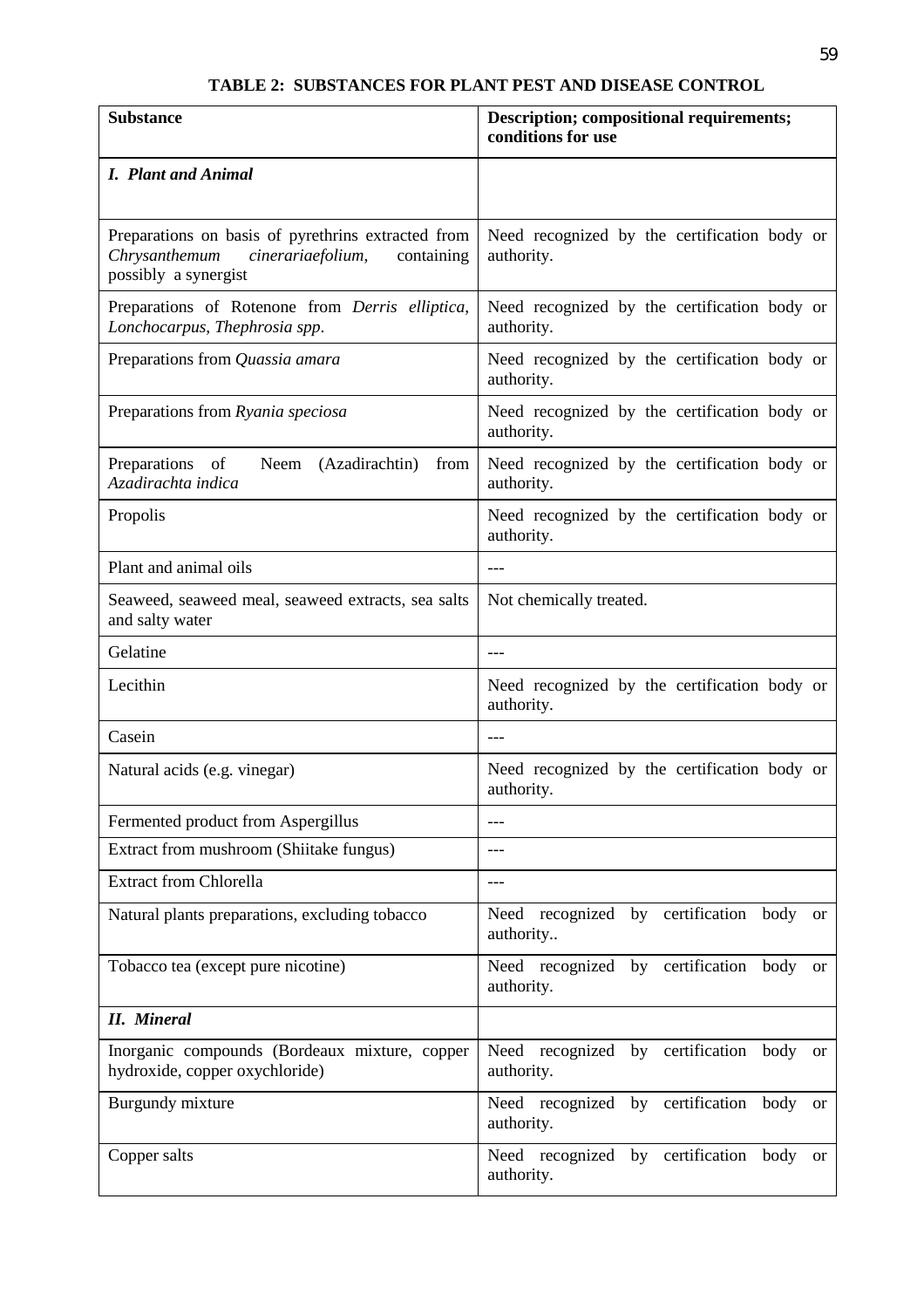| Sulphur                                                                                                                        | Need recognized by certification<br>body<br><sub>or</sub><br>authority. |
|--------------------------------------------------------------------------------------------------------------------------------|-------------------------------------------------------------------------|
| Mineral powders (stone meal, silicates)                                                                                        | $---$                                                                   |
| Diatomaceous earth                                                                                                             | Need recognized by certification body<br><sub>or</sub><br>authority.    |
| Silicates, clay (Bentonite)                                                                                                    | ---                                                                     |
| Sodium silicate                                                                                                                | $---$                                                                   |
| Sodium bicarbonate                                                                                                             | ---                                                                     |
| Potassium permanganate                                                                                                         | Need recognized by certification<br>body<br><b>or</b><br>authority.     |
| Paraffin oil                                                                                                                   | Need recognized by certification body<br>or<br>authority.               |
| Micro organisms used for biological pest<br>III.<br>controls                                                                   |                                                                         |
| Micro-organisms (bacteria, viruses, fungi)<br>e.g.<br>Bacillus thuringiensis, Granulosis virus, etc.                           | Need recognized by certification<br>body or<br>authority.               |
| <b>IV.</b> Other                                                                                                               |                                                                         |
| Carbon dioxide and nitrogen gas                                                                                                | Need recognized by certification body or<br>authority.                  |
| Potassium soap (soft soap)                                                                                                     | ---                                                                     |
| Ethyl alcohol                                                                                                                  | Need recognized by certification<br>body<br>or<br>authority.            |
| Homeopathic and Ayurvedic preparations                                                                                         | $-$                                                                     |
| Herbal and biodynamic preparations                                                                                             | $---$                                                                   |
| Sterilized insect males                                                                                                        | Need recognized by certification body or<br>authority                   |
| V. Traps                                                                                                                       |                                                                         |
| Pheromone preparations                                                                                                         | ---                                                                     |
| Preparations on the basis of metaldehyde containing<br>a repellent to higher animal species and as far as<br>applied in traps. | Need recognized by certification<br>body<br><sub>or</sub><br>authority  |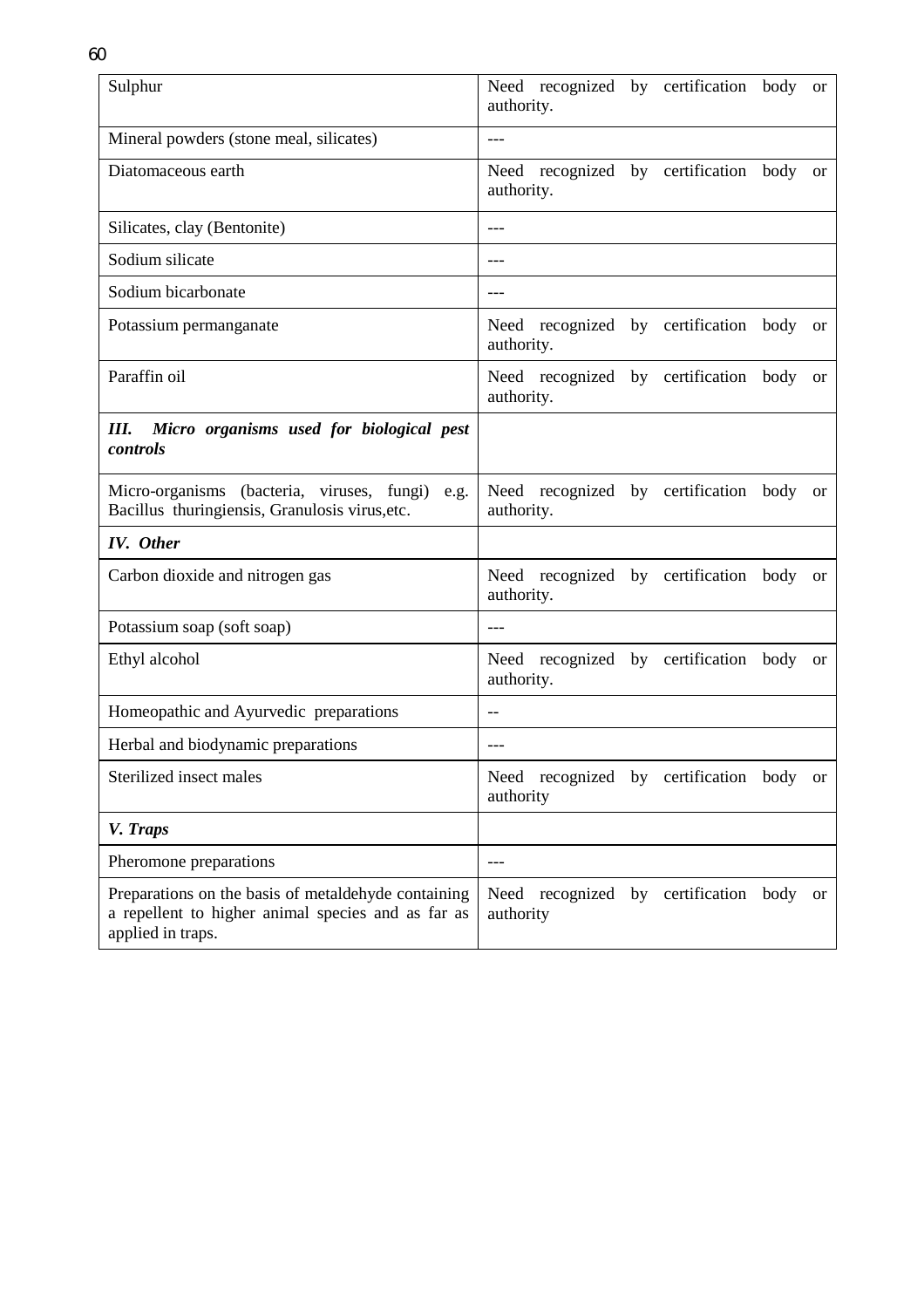## **TABLE 3: INGREDIENTS OF NON AGRICULTURAL ORIGIN REFERRED TO IN SECTION 3 OF THESE GUIDELINES**

## **3.1 Food additives, including carriers**

| <b>INS</b> | <b>Name</b>                                      | <b>Specific conditions</b>                                       |
|------------|--------------------------------------------------|------------------------------------------------------------------|
|            | For plant products                               |                                                                  |
| 170        | Calcium carbonates                               |                                                                  |
| 220        | Sulfur dioxide                                   | Wine products                                                    |
| 270        | Lactic acid                                      | Fermented vegetable products                                     |
| 290        | Carbon dioxide                                   |                                                                  |
| 296        | Malic acid                                       |                                                                  |
| 300        | Ascorbic acid                                    | If not available in natural form                                 |
| 306        | Tocopherols,<br>mixed<br>natural<br>concentrates |                                                                  |
| 322        | Lecithin                                         | Obtained without the use of bleaches and organic<br>solvents     |
| 330        | Citric acid                                      | Fruit and vegetable products                                     |
| 335        | Sodium tartrate                                  | cakes/confectionery                                              |
| 336        | Potassium tartrate                               | cereals/cakes/confectionery                                      |
| 341i       | Mono calcium phosphate                           | only for raising flour                                           |
| 400        | Alginic acid                                     |                                                                  |
| 401        | Sodium alginate                                  | ----                                                             |
| 402        | Potassium alginate                               | ----                                                             |
| 406        | Agar                                             | ----                                                             |
| 407        | Carageenan                                       |                                                                  |
| 410        | Locust bean gum                                  | ----                                                             |
| 412        | Guar gum                                         | ----                                                             |
| 413        | Tragacanth gum                                   |                                                                  |
| 414        | Arabic gum                                       | Milk, fat and confectionary products                             |
| 415        | Xanthan gum                                      | Fat products, fruit and vegetables, cakes &<br>biscuits, salads. |
| 416        | Karaya gum                                       |                                                                  |
| 440        | Pectins                                          | ----                                                             |
| 500        | Sodium carbonates                                | Cakes & biscuits, confectionery                                  |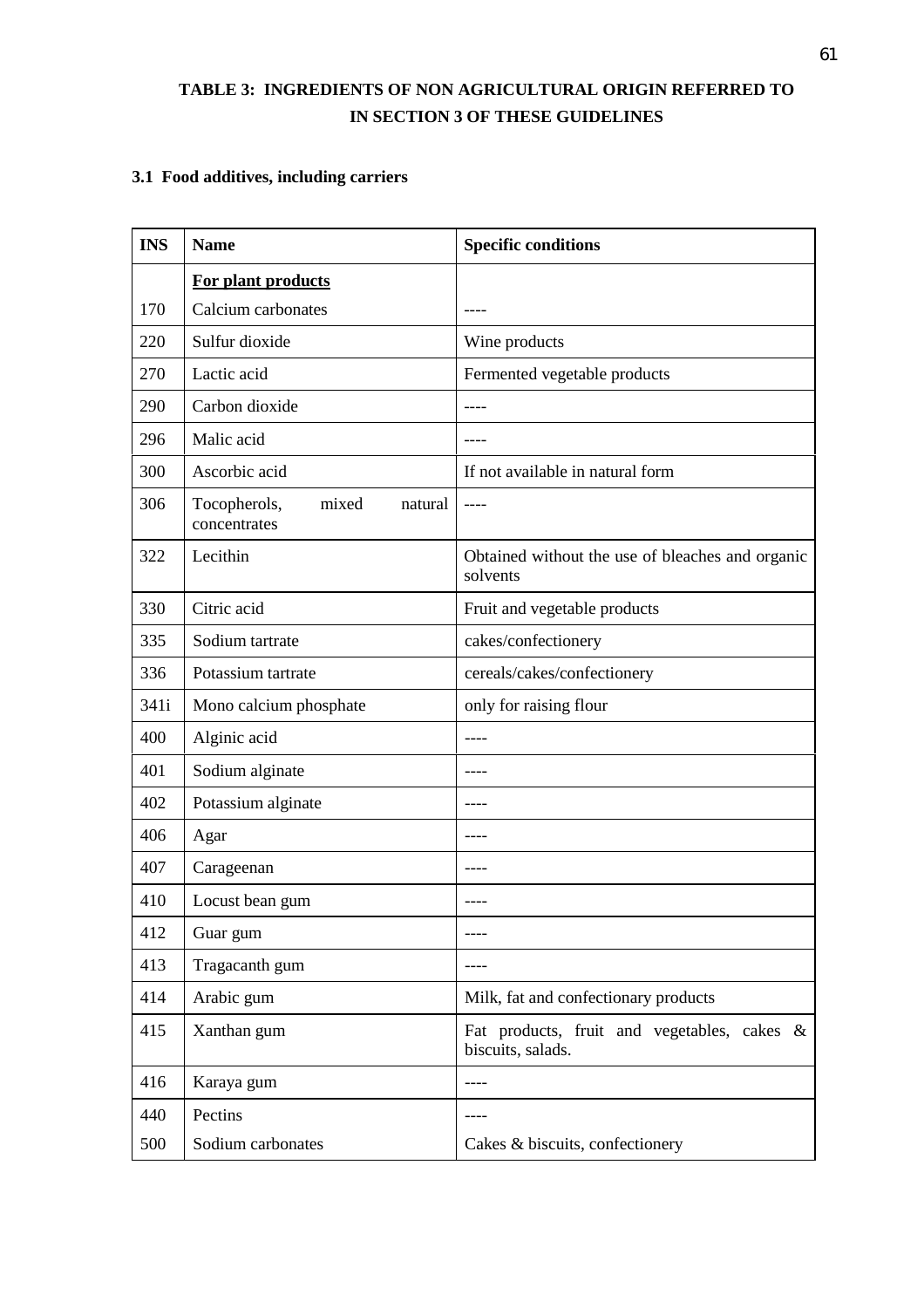| 501 | Potassium carbonates | Cereals/cakes & biscuits/confectionary                                                                          |
|-----|----------------------|-----------------------------------------------------------------------------------------------------------------|
| 503 | Ammonium carbonates  |                                                                                                                 |
| 504 | Magnesium carbonates |                                                                                                                 |
| 508 | Potassium chloride   | Frozen fruit and vegetables/canned fruit<br>and<br>vegetable<br>vegetables,<br>sauces/ketchup<br>and<br>mustard |
| 509 | Calcium chloride     | Milk<br>products/fruits<br>products/fat<br>and<br>vegetables/soybean products                                   |
| 511 | Magnesium chloride   | Soy bean products                                                                                               |
| 516 | Calcium sulphate     | Cakes & biscuits/soy bean products/bakers yeast.<br>Carrier                                                     |
| 524 | Sodium hydroxide     | Cereal products                                                                                                 |
| 938 | Argon                |                                                                                                                 |
| 941 | Nitrogen             |                                                                                                                 |
| 948 | Oxygen               |                                                                                                                 |

## **3.2 Flavourings**

Substances and products labelled as natural flavouring substances or natural flavouring preparations as defined in Codex Alimentarius 1A - 1995, Section 5.7.

## **3.3 Water and salts**

Drinking water.

Salts (with sodium chloride or potassium chloride as basic components generally used in food processing).

## **.3.4 Preparations of Microorganisms and Enzymes**

(a) Any preparations of microorganisms and enzymes normally used in food processing, with the exception of microorganisms genetically engineered/ modified or enzymes derived from genetic engineering.

**3.5 Minerals** (including trace elements), vitamins, essential fatty and amino acids, and other nitrogen compounds. Only approved in so far as their used is legally required in the food products in which they are incorporated.

## **For livestock and bee products**

The following is a provisional list for the purposes of processing livestock and bee products only. Countries may develop a list of substances for national purposes that satisfy the requirements of these Guidelines as recommended in Section 5.2.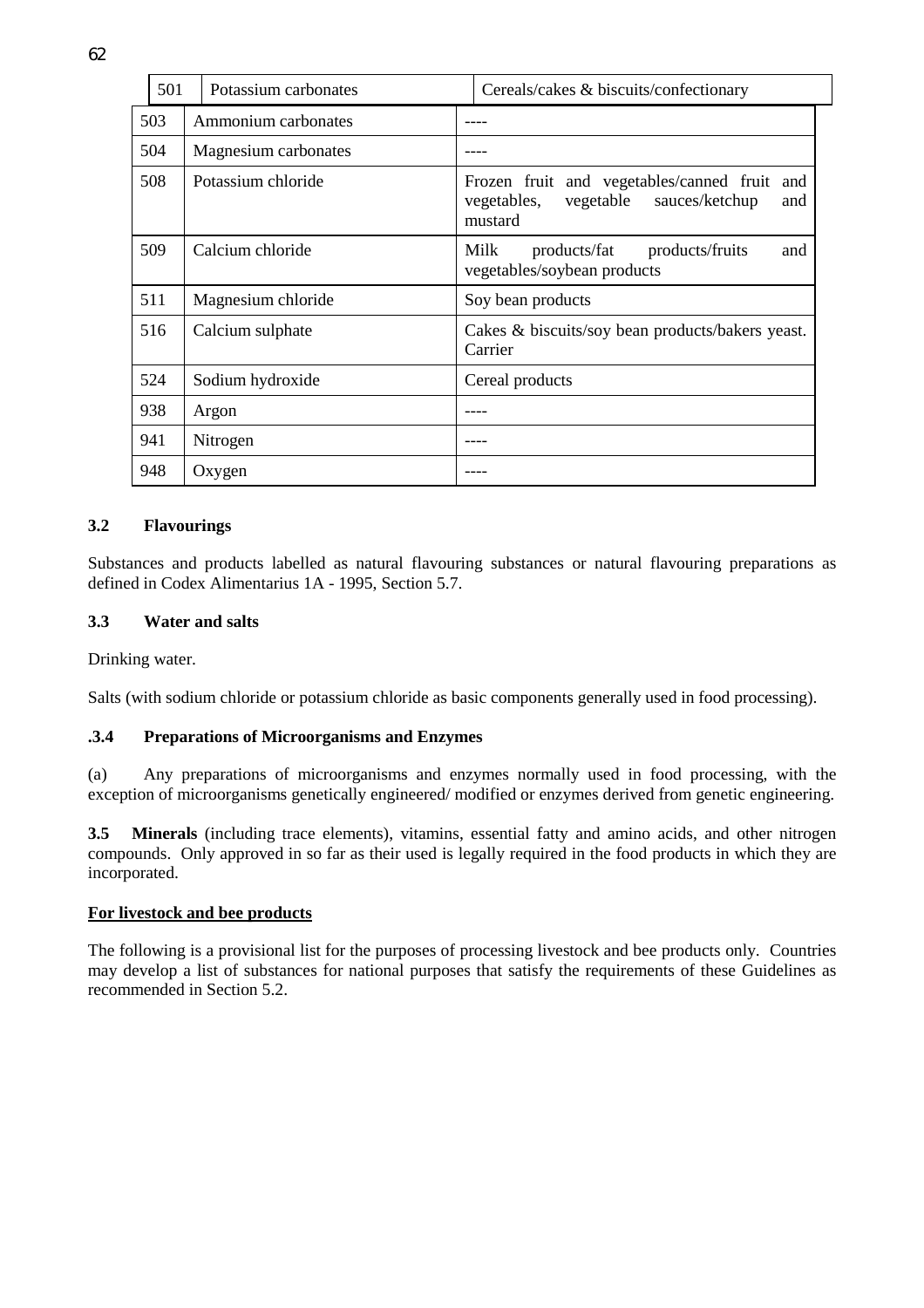| 153 | Wood Ash            | <b>Traditional cheeses</b>                                                                                                       |
|-----|---------------------|----------------------------------------------------------------------------------------------------------------------------------|
| 170 | Calcium carbonates  | Milk products. Not as colouring agent.                                                                                           |
| 270 | Lactic acid         | Sausage casings                                                                                                                  |
| 290 | Carbon dioxide      |                                                                                                                                  |
| 322 | Lecithin            | Obtained without the use of bleaches or organic<br>Milk products/milk based infant<br>solvents.<br>food/fat products/mayonnaise. |
| 331 | Sodium citrate      | Sausages/pasteurisation of egg<br>whites/milk<br>products                                                                        |
| 406 | Agar                |                                                                                                                                  |
| 407 | Carrageenan         | Milk products                                                                                                                    |
| 410 | Locust bean gum     | Milk products/meat products                                                                                                      |
| 412 | Guar gum            | Milk products/canned meat/egg products                                                                                           |
| 413 | Traganth gum        | ---                                                                                                                              |
| 414 | Arabic gum          | Milk products/fat/confectionery                                                                                                  |
| 440 | Pectin (unmodified) | Milk products                                                                                                                    |
| 509 | Calcium Chloride    | Milk products/meat products                                                                                                      |
| 938 | Argon               |                                                                                                                                  |
| 941 | Nitrogen            |                                                                                                                                  |
| 948 | Oxygen              |                                                                                                                                  |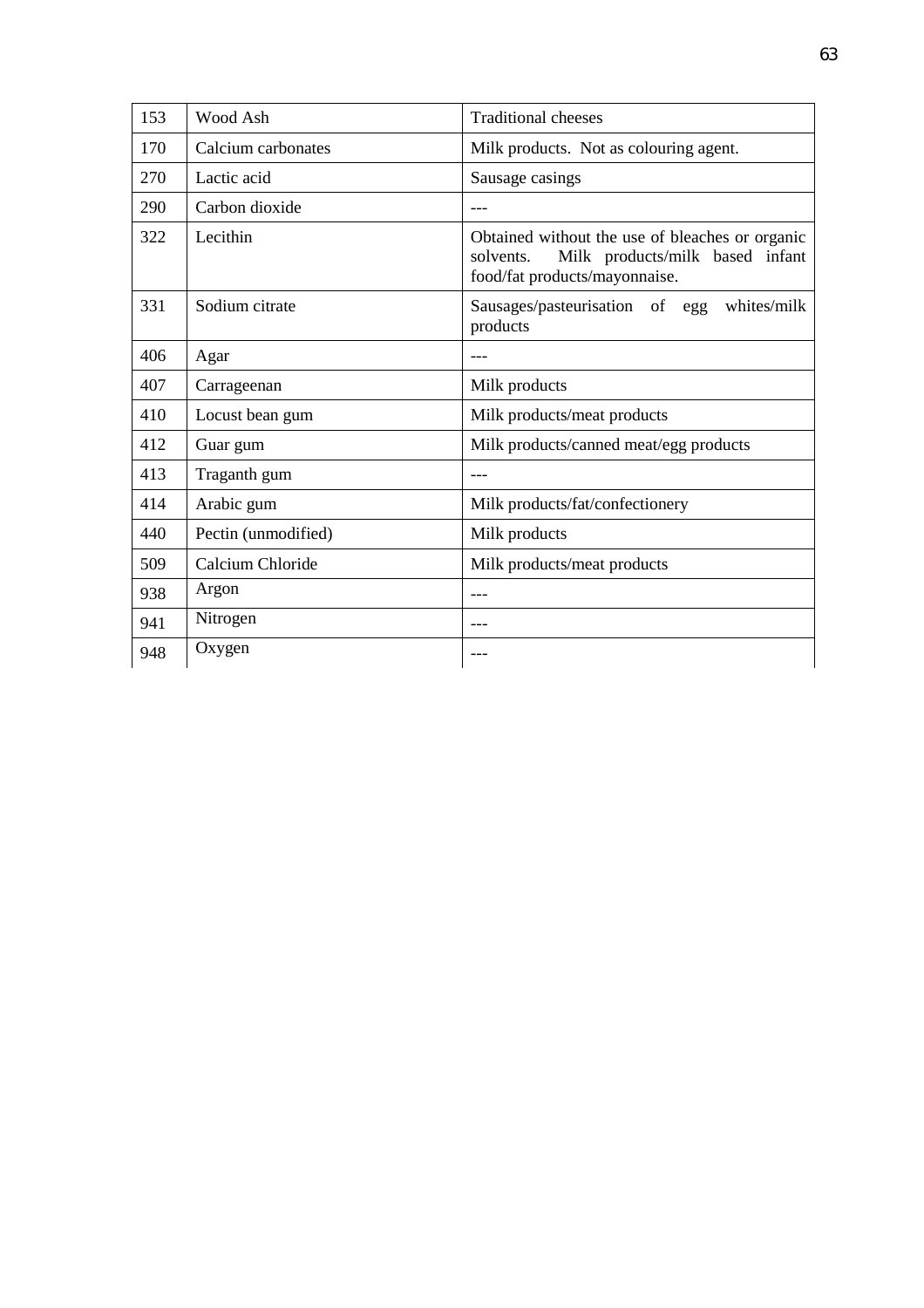## **TABLE 4: PROCESSING AIDS WHICH MAY BE USED FOR THE PREPARATION OF PRODUCTS OF AGRICULTURAL ORIGIN REFERRED TO IN SECTION 3 OF THESE GUIDELINES**

| <b>Substance</b>               | <b>Specific conditions</b>   |
|--------------------------------|------------------------------|
| For plant products             |                              |
| Water                          |                              |
| Calcium chloride               | coagulation agent            |
| Calcium carbonate              |                              |
| Calcium hydroxide              |                              |
| Calcium sulphate               | coagulation agent            |
| Magnesium chloride (or nigari) | coagulation agent            |
| Potassium carbonate            | drying of grape raisins      |
| Carbon dioxide                 | $---$                        |
| Nitrogen                       |                              |
| Ethanol                        | solvent                      |
| Tannic acid                    | filtration aid               |
| Egg white albumin              |                              |
| Casein                         |                              |
| Gelatine                       | ----                         |
| Isinglass                      |                              |
| Vegetable oils                 | greasing or releasing agent  |
| Silicon dioxide                | as gel or collodial solution |
| Activated carbon               |                              |
| Talc                           |                              |
| Bentonite                      | ----                         |
| Kaolin                         | $- - - -$                    |
| Diatomaceous earth             |                              |
| Perlite                        |                              |
| Hazelnut shells                | ----                         |
| Beeswax                        | releasing agent              |
| Carnauba wax                   | releasing agent              |